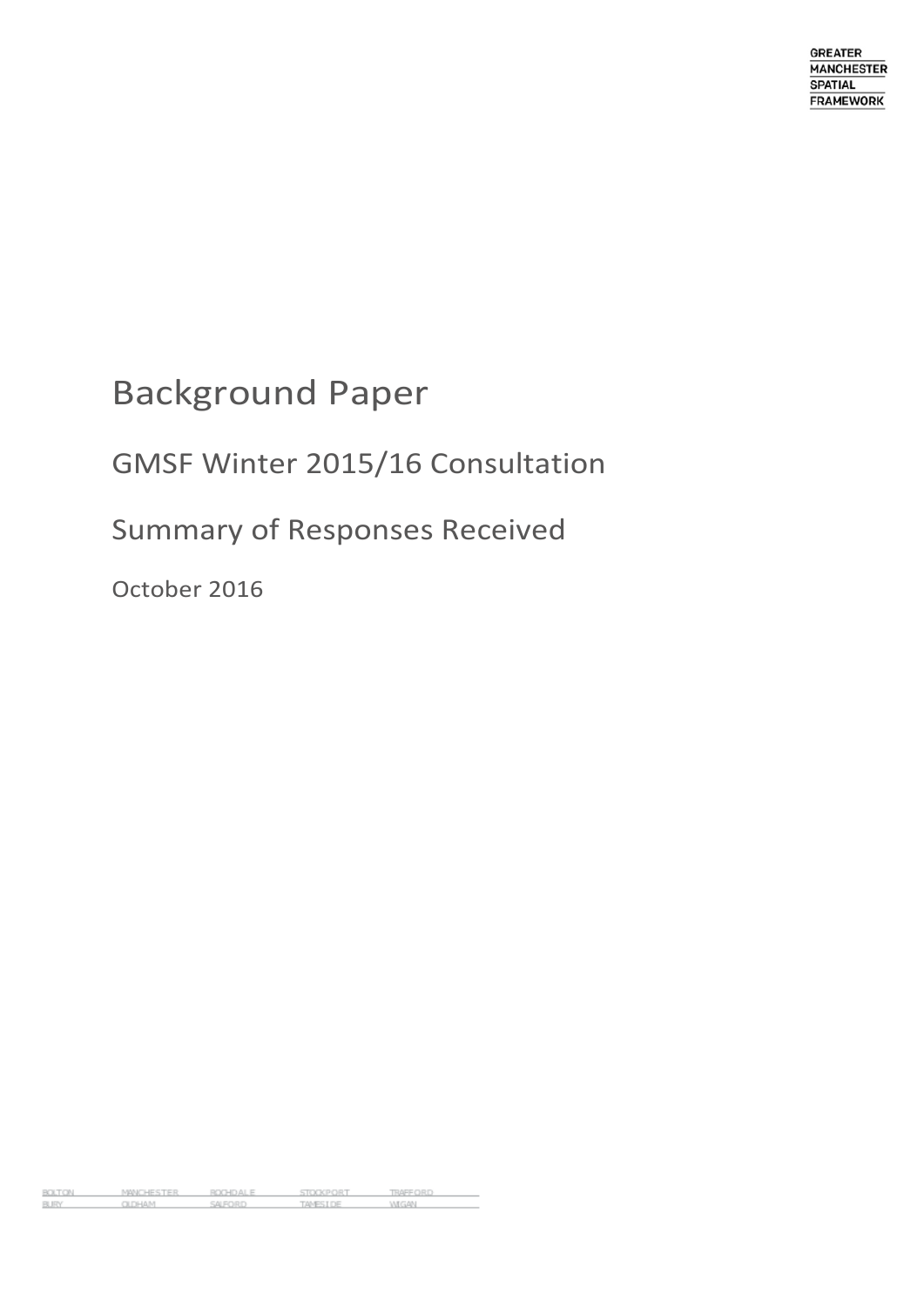

# **Greater Manchester Spatial Framework**

# **Winter 2015/16 Consultation**

## **Summary of Responses Received**

**October 2016**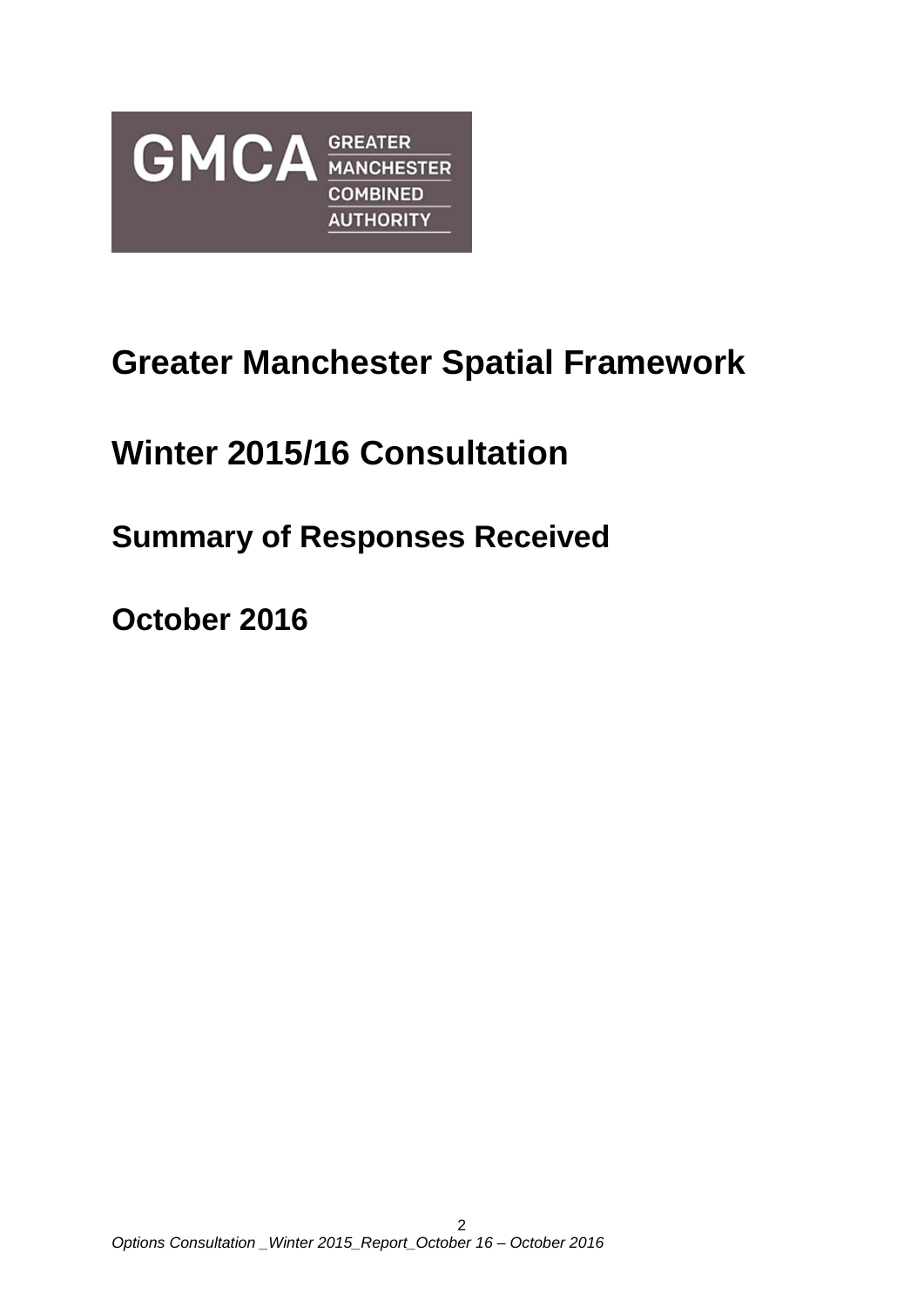## <span id="page-2-0"></span>**Contents**

| 1.  |                                    |  |
|-----|------------------------------------|--|
| 2.  |                                    |  |
| 3.  |                                    |  |
| 4.  |                                    |  |
| 5.  |                                    |  |
| 6.  |                                    |  |
| 7.  |                                    |  |
| 8.  |                                    |  |
| 9.  |                                    |  |
| 10. |                                    |  |
| 11. |                                    |  |
| 12. | Rresponse to the background papers |  |
|     |                                    |  |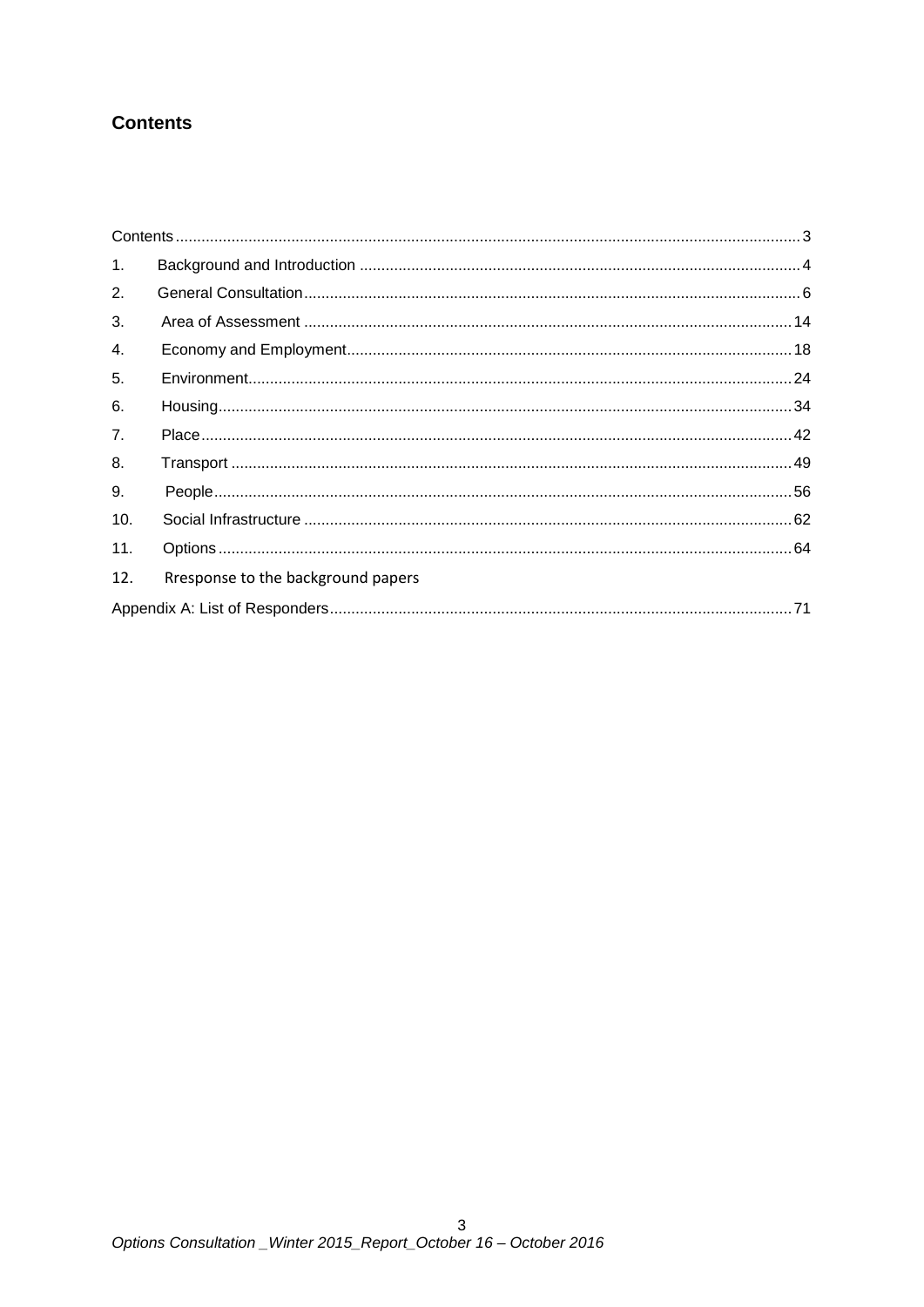### <span id="page-3-0"></span>**1. Background and Introduction**

- 1.1.A consultation on the draft vision, strategic objectives for the GMSF, three potential growth options and five background papers were published for public consultation between the 9 November 2015 and 11 January 2016. A "call for sites" exercise was also undertaken alongside the consultation exercise and local residents, businesses, land owners and developers were invited to identify sites that could be suitable for housing or employment development. Whilst an initial deadline of 11 January was set for the call for sites exercise the map remains available to anyone wishing to submit a site.
- 1.2.Over 180 responses to the consultation were received (just over 140 to the options paper 40 to the background papers). Just under 25% of responses were made online (i.e. through the Objective system) and the majority of the rest by email. A full list of the organisations who responded to the consultation is provided in Appendix A.
- 1.3.The Options consultation consisted of six documents one options document and five background papers. The background papers include: *Area of Assessment; Economic Development Needs Assessment; Objectively Assessed Housing Need; Infrastructure and Environment* and *Integrated Assessment.*
	- Area of Assessment identifying the overall area of assessment, and the implications for translating need and demand into individual district requirements.
	- Economic Development Needs Assessment identifying the evidence that informs employment floor space requirements;
	- Objectively Assessed Housing Need identifies the evidence available to inform the objectively assessed housing need for GM;
	- Infrastructure and Environment this paper begins to identify and draw out key strategic issues for GM; and
	- Integrated Assessment an independent report, produced by Arup, which provides a Sustainability Appraisal (SA), Strategic Environment Assessment (SEA), Equality Impact Assessment (EIA) and Health Impact Assessment (HIA).
- 1.4.Whilst this report aims to provide more detail regarding the consultation of the options document, it does refer to the background papers throughout. More detailed analysis of the comments that were received regarding the background papers is in the Annex.
- 1.5. Representations were submitted by a wide range of respondents including other Local Authorities (including adjoining districts), service providers, housebuilders, planning consultants and land and property developers. There were a number of environmental groups represented as well as a number of individual responses and others from interest groups. A full list of the organisations who responded to the consultation is provided in the Appendix.
- 1.6. This report identifies the key themes that emerged from the responses. As part of the process of validating the representations to the consultation, the responses were categorised into a number of themes and sub-themes as follows:
	- General consultation
	- Area of assessment
	- Employment and Economy
	- **Environment**
	- Housing
	- Place
	- **Transport**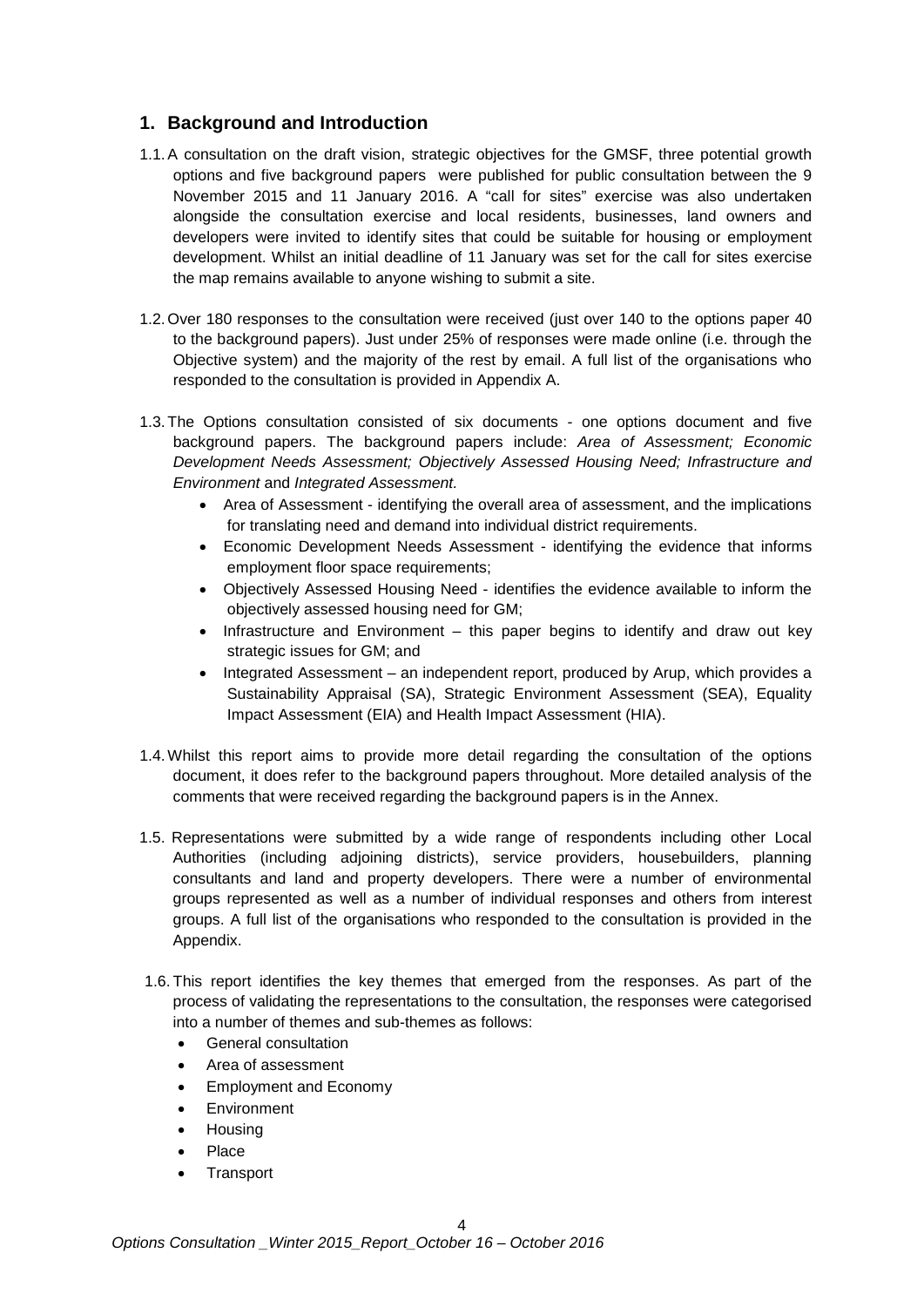- People
- Social infrastructure
- Options
- 1.7.This report does not provide any commentary or response to the comments received. Rather, it seeks to identify the variety of comments received, and highlight the different approaches recommended by the respondents to the consultation.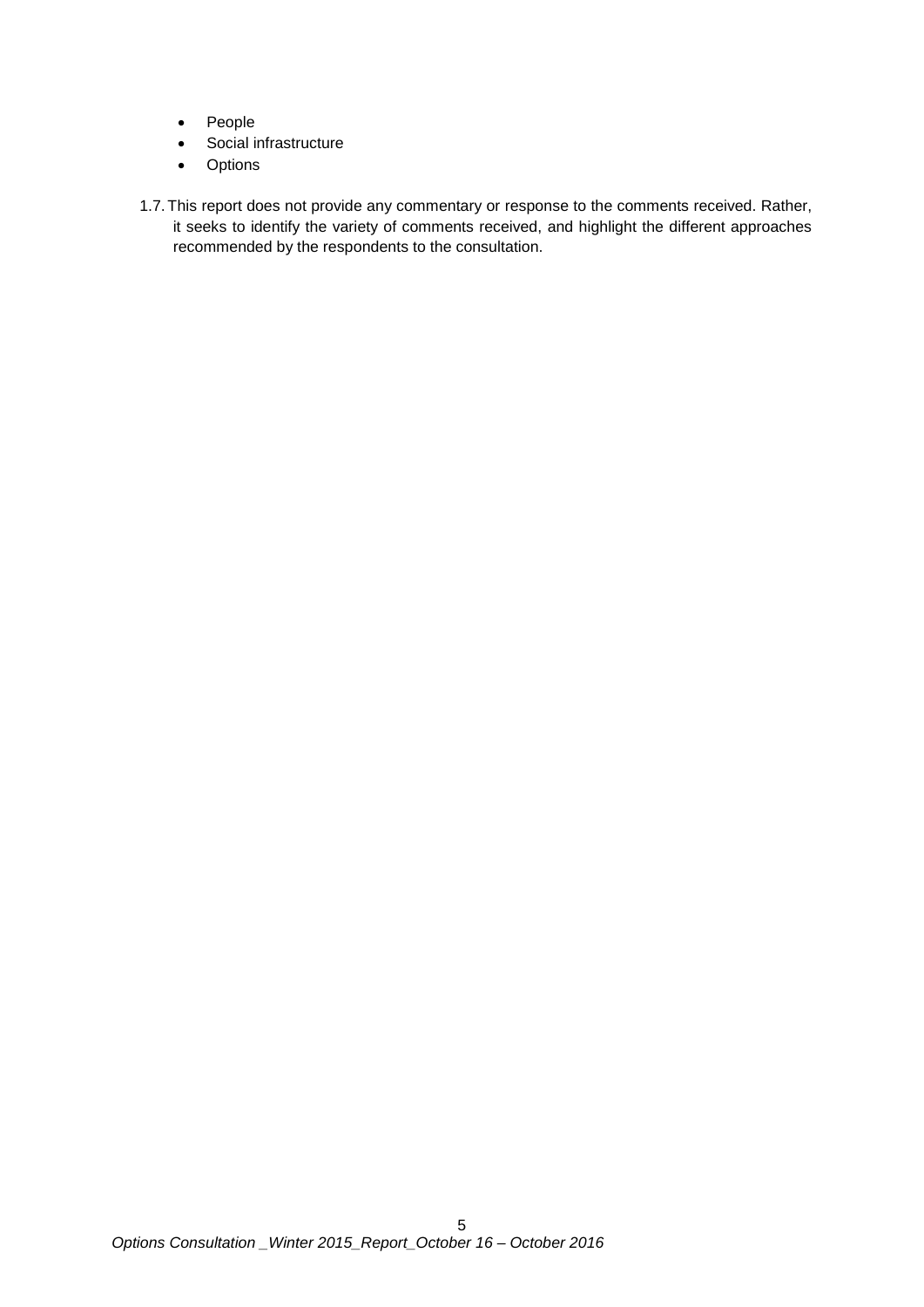## <span id="page-5-0"></span>**2. General Consultation**

2.1 This section looks in more detail at the comments related to the consultation as a whole. These include practical issues related to timescales and the process of producing the plan. Further general comments included the defined scope of the papers, opportunities for development and the overall vision. These all represented sub themes that are the crosscutting basis of the plan going forward.

#### **Key Messages**

- Documents were difficult to understand. More accessible information, such as summary documentation, would be useful.
- Respondents wanted to ensure that the Duty to Co-operate is fully met, with GM engaging with adjoining authorities and private sector, such as the house building industry, effectively;
- The objectives should reflect the differences between the ten GM authorities;
- There have been no responses made to the 2014 consultation comments;
- GM should amend or broaden the scope to include the various suggestions that respondents have made;
- GMSF must set out the scale and distribution of housing and employment for the 20 years following its adoption, not the next 20 years;
- The GMSF should clearly set out what it will and will not be dealing with;
- The GMSF should clearly set out what the role of Local Plans will be;
- The ambition, vision and aspirations are constrained by the approach used to test the options;
- GM should consider having a 'Challenges' sub-heading in the Vision and Ambition chapter;
- GM should clarify what is local and what is strategic;
- GM should assess which growth options will deliver the Vision and Ambition, potentially through an independent commission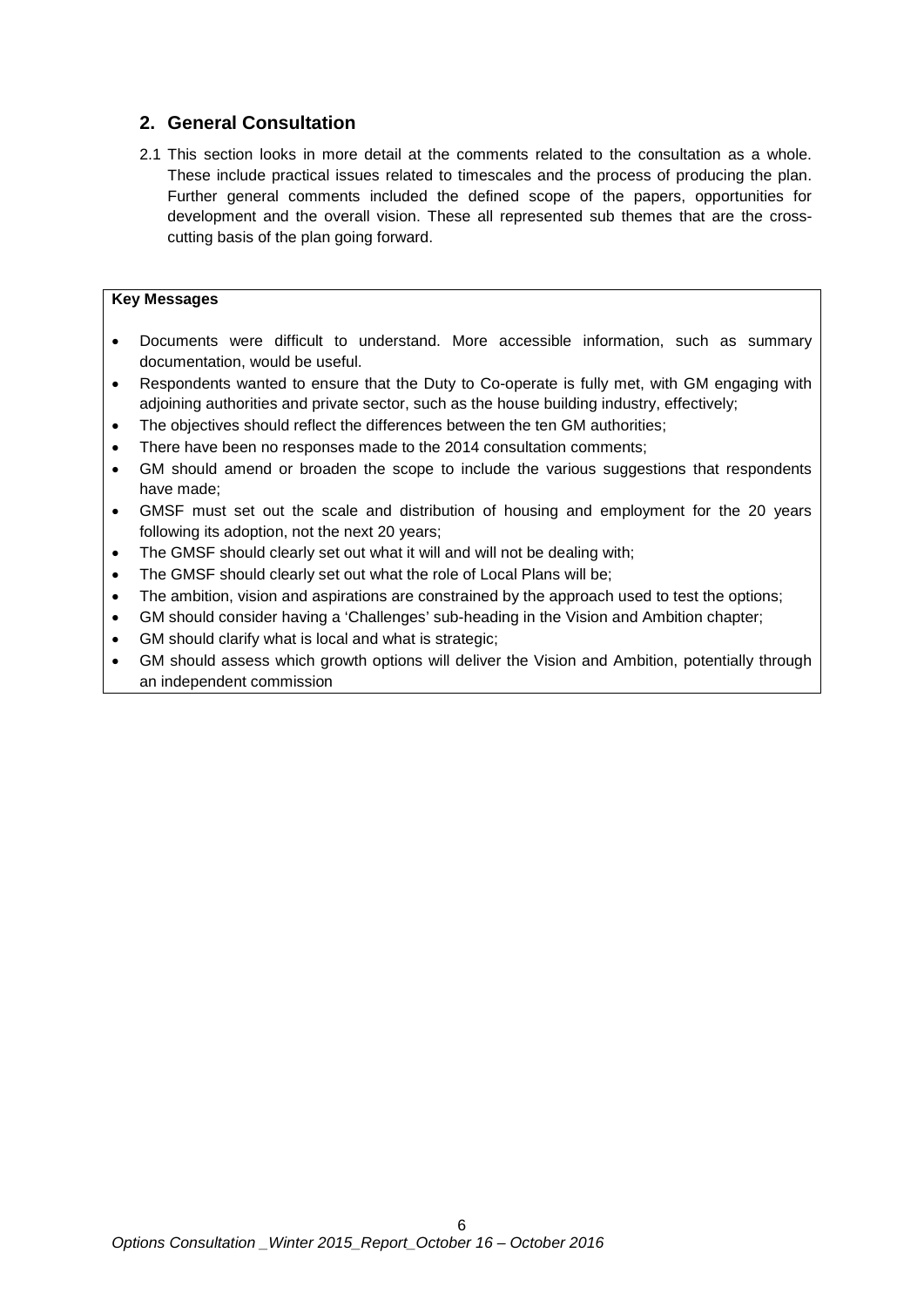#### *General*

- 2.2 There were a number of consultation comments as to what GMSF should cover and should do. These. These are briefly set out below:
	- Summarise the evidence used to influence the GMSF;
	- Establish development needs across GM for the plan period;
	- Identify strategic sites and the spatial distribution of sites that are required to meet those development needs;
	- Identify economic growth aspirations to meet the aims of the Northern Powerhouse;
	- Reconsider and define the city and regional centre in terms of spatial definition and approach;
	- Review the green belt, set out the methodology for review and assess the impact on any green belt release;
	- Identify nationally and regionally important infrastructure investment;
	- Clarify the balance between growth and environmental objectives;
	- Provide a greater focus on sustainability and quality of life factors;
	- Respondents sought clarity to understand what constituted strategic issues and what constituted local issues. This also related to understanding the strategic allocations of sites.
- 2.3 A critical element in GMSF will be engagement and the need to meet the requirements of the Duty to Co-operate. A number of specific points were made in relation to this:
	- Bordering authorities noted that cross-boundary issues have been appropriately considered and to date Duty to Co-operate is fully met. Others welcomed the fact that issues had been identified and sought meetings to support the development of the evidence base;
	- Some authorities that are not prescribed bodies in relation to the Duty to Co-operate legislation were highlighted. GMCA was asked to consider the connectivity between them as neighbouring authorities, with a joint Core Strategy in consultation of their strategic growth options and detailed policies.;
	- Utilities providers and Highways England both commented that they are happy to be involved in the development of the GMSF. For utilities providers, this was in respect of identifying any infrastructure issues and appropriate resolutions. For Highways England, this involved ensuring the transport implications, particularly in so far as they relate to the strategic road network, are adequately addressed).

#### *Strategic issues*

- 2.4 Overall, respondents commented that the GMSF should deal with strategic issues and local issues should be left to the districts. One respondent stated that local and strategic issues should be integrated and another that strategic working will be essential across GM so the balance should be strategic with less priority given to local issues within GMSF.
- 2.5 It was felt that there is value in a countywide strategic approach, but it was also highlighted that there is value in fitting this within a North West regional perspective too. Linked to this, it was felt that the GMSF should not prevent local areas from departing from the strategic blueprint for GM in their Local Plans if they should choose to do so.
- 2.6 It is argued by some that the balance must be in favour of local strategic issues, and subsequently the design of a consultation and further political processes should allow citizens easy input to the planning process. With a focus on local strategic issues, it was felt that there should be a drive to devolve power to the lowest appropriate level.

7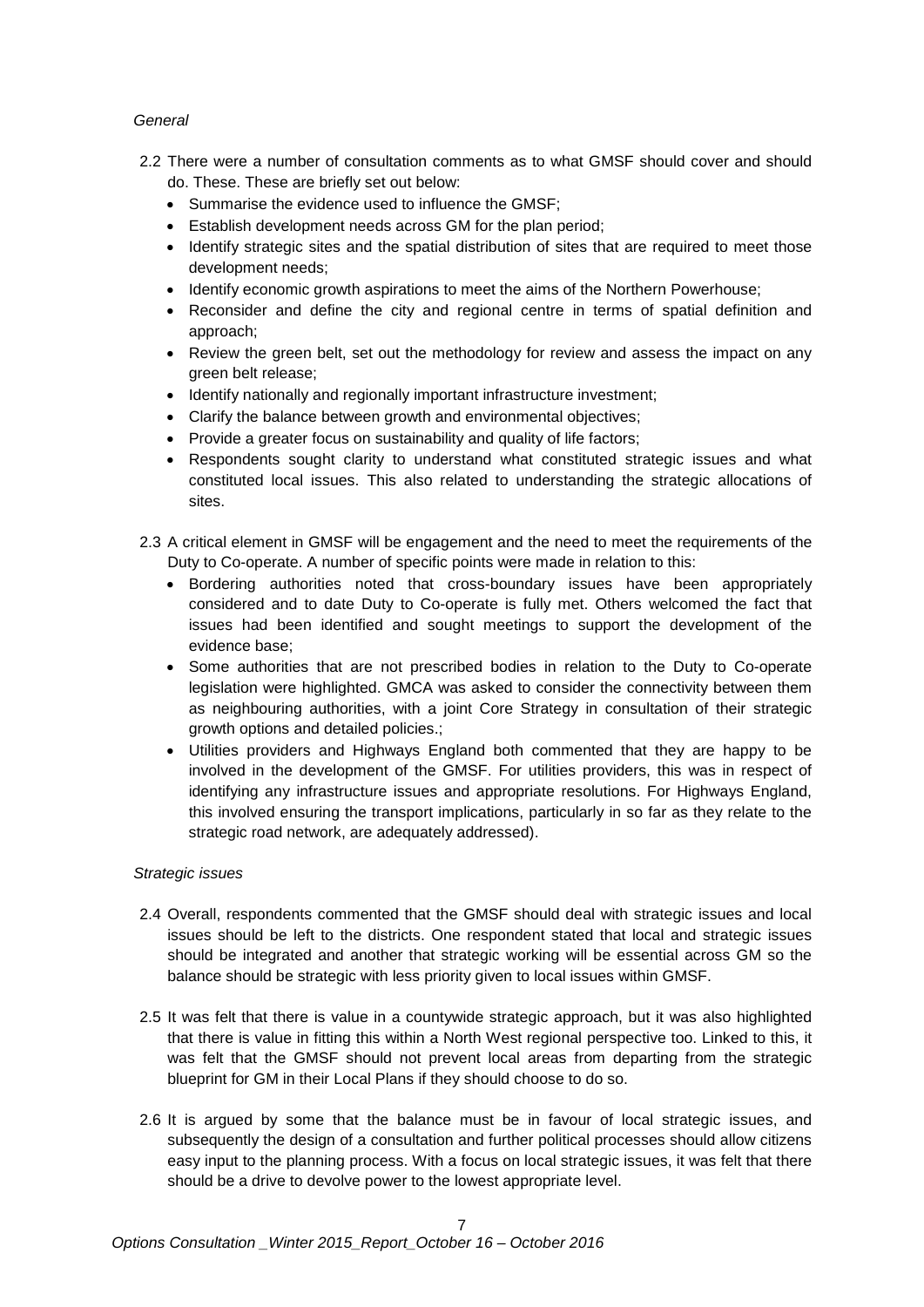- 2.7 Respondents noted that the status of the GMSF with regards to the Local Plans of the ten GM districts needs to be clarified. The GMSF should aim to be an exemplar project of how many local authorities can work together as one combined authority to achieve the visions and ambitions of GM.
- 2.8 Devolution was generally seen in a favourable light by respondents. Previous attempts at devolution were judged to be unsuccessful because there was not enough democratic support. It was felt that there needs to be a clear proactive approach to engage the public. Blackburn with Darwen Council, for example, support devolution in GM. The authority highlighted that the consideration of younger people and affordability for future transport is particularly welcomed. A substantial proportion of Blackburn with Darwen residents, many of whom are young people, regularly travel to GM for education, leisure and employment
- 2.9 A number of comments argued that the power to make decisions regarding the issues raised in the GMSF should be devolved to the lowest appropriate level. This would enable more people to engage with the economy and help to reduce the potential negative impacts of poor economic decisions that are made elsewhere, and which local people have no control over.
- 2.10 The GMSF's countywide approach to strategic planning was considered valuable, but it should also be consistent with a North West regional planning perspective. Similarly, the GMSF should allow the ten districts of GM the flexibility to depart from the strategic plan in their Local Plans, if they choose to. However, it was not clear to a number of consultees how the ten districts of GM would be bound to the plan.
- 2.11 It will be important to ensure that the drafting of Strategic Development Management policies recognises the diversity and quality of the conurbation's assets and allows distinctiveness to be celebrated. GM already has a number of distinctive assets and qualities but the proposed evidence base work does not give some respondents the confidence that these are adequately appreciated at present. Similarly, it does not provide confidence that these assets will be appropriately assessed and their contribution to GM properly understood as part of the GMSF. It was felt that, there is currently a real danger that those distinguishing features will be overlooked to the detriment not only of their intrinsic qualities but also of the wider benefits and opportunities that they bring to GM and its people.
- 2.12 As well as the vision and strategic direction, the strategic issues that respondents felt should be dealt with at the GM level included :
	- The appropriate housing and employment need required across GM and for each district;
	- A requirement for NPPG compliant housing and employment market areas;
	- Strategic land allocations, including any necessary alterations to the green belt boundary;
	- Broad locations of development should be identified to focus development in certain areas;
	- How individual authorities will assess sites;
	- The deliverability of sites across GM;
	- Key infrastructure requirements;
	- Strategic Development Management Policies;
	- What will be expected from each LA in delivering the GMSF;
	- Requirements of Local Plan documents;
	- The strategic aims of other key documents such as the Northern Powerhouse, the Highways England Road Investment Strategy and more specifically the M60 NW Quadrant Study; and
	- GM's approach to energy, waste and minerals.

2.13 Respondents also raised the importance of local input: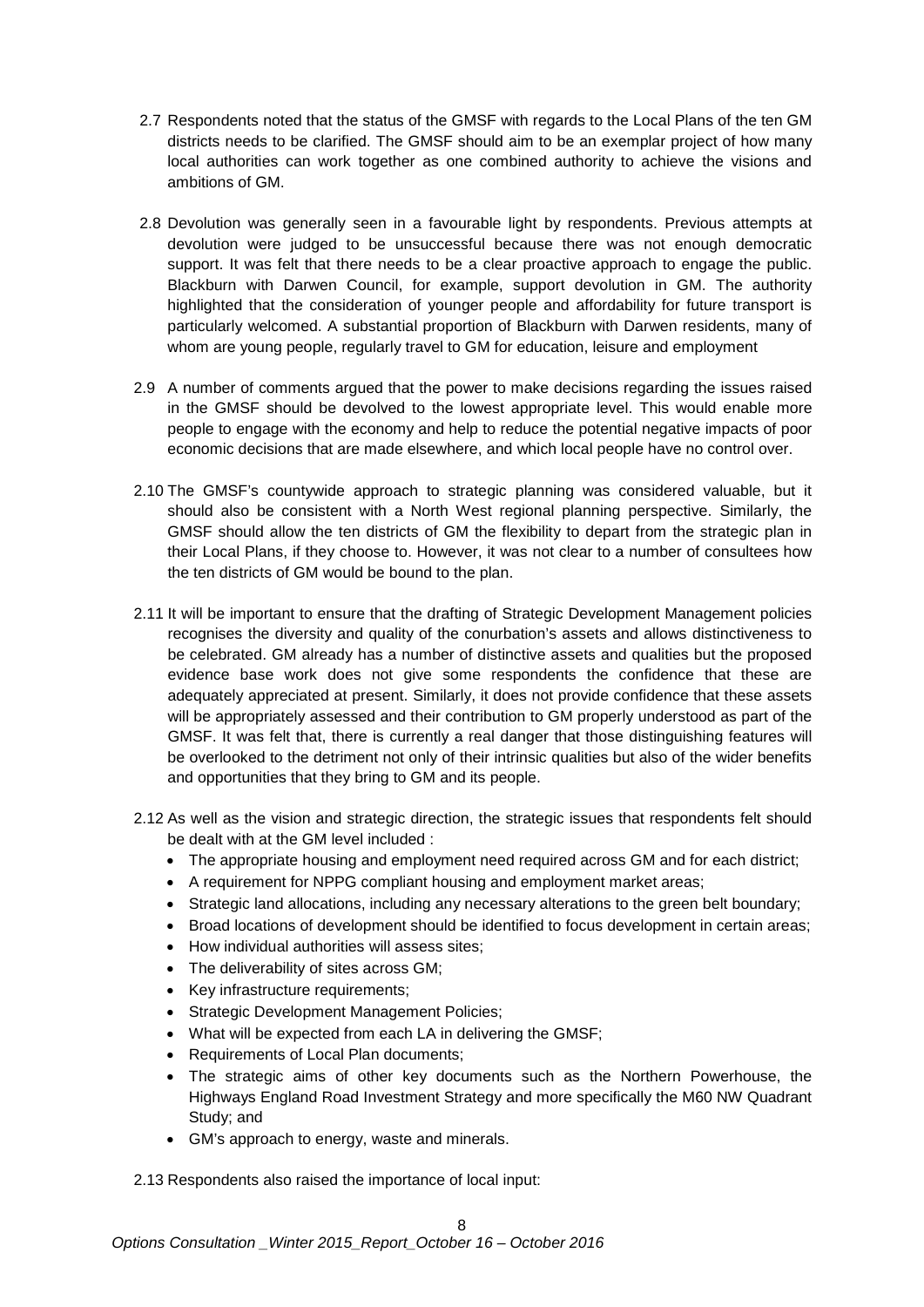- Voices of local people must not be ignored by creating one GM vision;
- Communities are best placed to decide on issues in their local areas;
- Local Plans and master-planning should set out the intricacies of how sites will come forward;
- Power needs to be given to local opinions and councils to ensure 'buy in' to the GMSF; and
- Housing and employment distribution needs to be set out in Local Plans, informed by GMSF.

#### *Timescales and Local Plans*

- 2.14 With reference to the first sentence of paragraph 1.19, it was felt that the GMSF must set out the scale and distribution of housing and employment for the 20 years following its adoption, not the next 20 years. The reason for this is that the emerging plan will have two parts and the second part (Local Plans) will be produced by the individual authorities following the adoption of the GM Spatial Framework. By including a 20 year time horizon from the adoption of the GM Spatial Framework, this will ensure that at least 15 years of the plan period still exists when the subsequent Local Plans are adopted as required by paragraphs 47 and 157 of the National Planning Policy Framework (NPPF).
- 2.15 Further to this, respondents noted that if "non-strategic" allocations are dealt with by Local Plans, which commence after the GMSF is adopted, the earliest Local Plans will be prepared by is 2020. This was felt to be too late for GM to have a deliverable land supply. GM cannot wait almost a decade after the start of the plan period (2014) to begin meeting the development needs that exist now. Respondents argued it must aim to meet the Government's Local Plan deadline of 2017. Strategic sites sometimes have longer lead-in times associated with master planning and infrastructure delivery. As such, if the GMSF deals only with strategic land, delivery in the first years of the plan-period will be overly dependent upon current sources of land, much of which is in weaker market areas, is not being delivered at the rate needed, and is not suited to the full range of current housing and employment needs. This means it will be the early to mid-2020s before the development that is needed can actually be delivered. This is a threat to the sustainability of the conurbation and its ambition to become one of the world's most successful cities.
- 2.16 The relationship between the GMSF and GM Authority Local / Neighbourhood Plans should be made clearer, according to respondents, including a timescale for their preparation. This is particularly pertinent given the Governments clear intention to ensure that all Local Planning Authorities (LPAs) have an up-to-date Local Plan in place by early 2017.
- 2.17 The ten districts have great variation and as such, the Development Management policies are better placed at Local Plan level. Trying to establish regional development management standards will be a long and complex process that is likely to unduly delay the progress of the GMSF.

#### *Process*

2.18 There were criticisms of the GMSF process itself:

- The website was felt to be difficult to access and negotiate;
- There has been no attempt to inform the community of the GMSF, according to some respondents. This could be interpreted as apathy or agreement with the plans. More specifically there was felt to be little evidence of any concerted effort to engage with local

 $\alpha$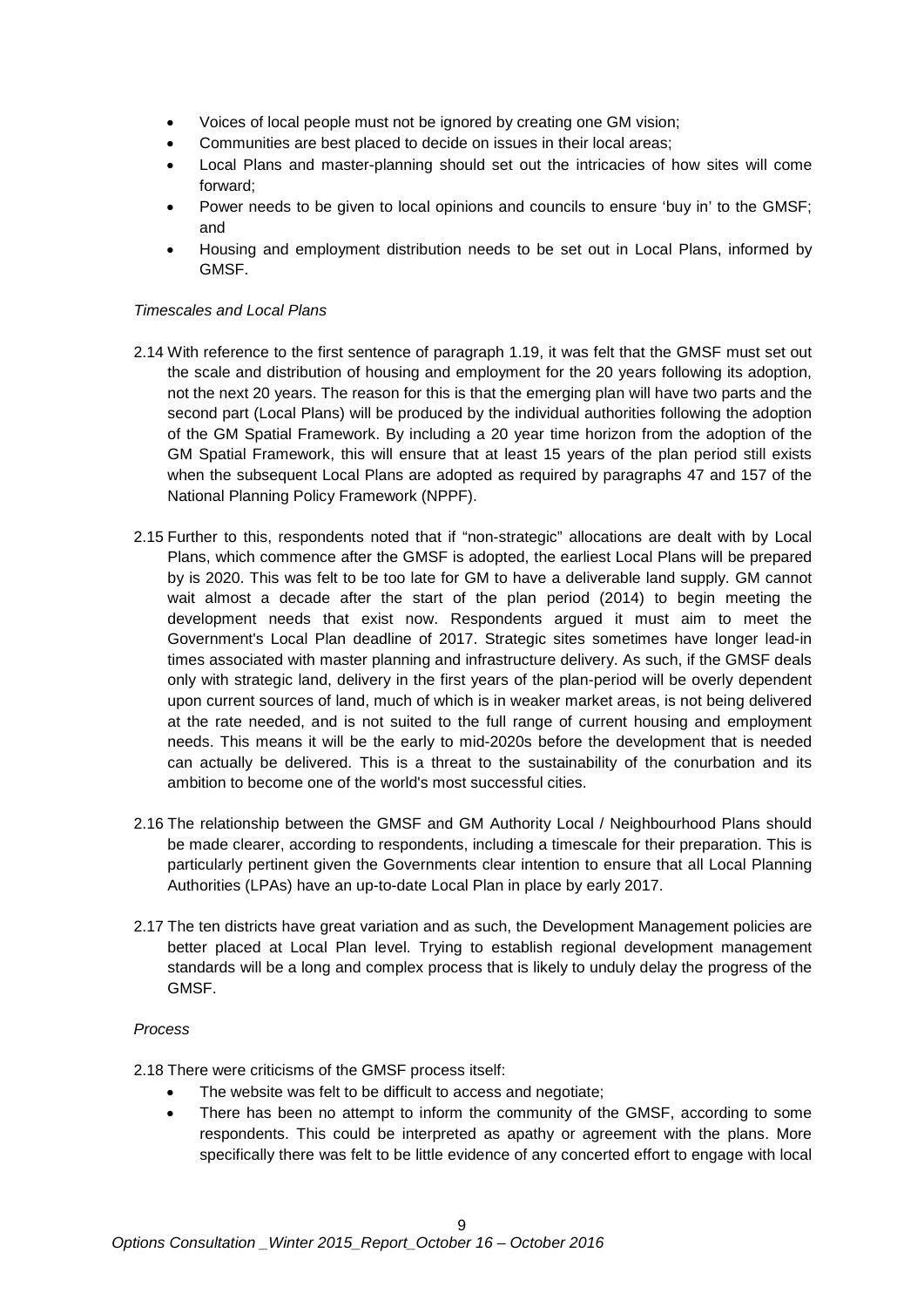deprived communities. Planning Aid England can offer qualified planning professionals to assist with this process on a voluntary basis if this is required;

- Respondents felt that there has not been adequate engagement with the development industry or business community;
- The general consultation process has not been adequate, according to some of the respondents. The deadline date for a response to the consultation should be extended to enable the residents and businesses of GM to be properly informed of the existence of the GMSF and to give a proper opportunity to submit comments;
- There were felt to be too many weighty documents within this consultation; it is not realistic to expect the layman to be able to offer specific feedback. A concise summary and an illustration of the geographical framework would be welcomed;
- Respondents were disappointed that there is no review of the information and advice provided by consultees in response to the initial consultation on the evidence (from 2014) and in particular no indication of how it had been taken into account in the subsequent work that has been carried out.
- 2.19 There was also some concern that the evidence base is not an objective starting point of the GMSF process. It was felt that the evidence base has been applied in a pessimistic manner and underrates the growth potential of GM. These concerns were raised previously at the Initial Evidence stage but remain unaddressed. To resolve this further discussion and consultation is welcomed before the next plan making stage.
- 2.20 Similarly, there is criticism that the GMCA has not engaged with GM adjoining authorities effectively. The question was raised as to whether the in-depth discussions have taken place and if they have this should be referenced.
- 2.21 Overall, it is argued that GMCA has undertaken little meaningful engagement and best practice elsewhere has involved engaging with the business community, LEPs and the development industry. GMCA should adopt a similar approach. Failure to do so risks the GMCA plan being found unsound. As it stands the GMCA's work has not been peer-reviewed and is therefore neither objective nor independent.

#### *Vision*

- 2.22 There was much support for the *Vision and Ambition* to drive economic growth in GM and in the wider region as part of the Northern Powerhouse. However, many respondents believed that the evidence base and the preferred Growth Option 2 were not ambitious enough to deliver this Vision and Ambition.
- 2.23 Only one respondent explicitly objected to the *Vision and Ambition* because they believed that there was too much emphasis on ambitious growth, competing with other cities. The respondent felt that there should be more emphasis on wellbeing, health and quality of life.
- 2.24 Another idea put forward was to consider having a 'Challenges' sub-heading in the Vision and Ambition chapter to outline the challenges to achieving the Vision. These could include balancing economic growth with protecting the environment, climate change reduction and adaption; infrastructure provision; and delivering viable sites.
- 2.25 Most respondents neither supported nor objected to the *Vision and Ambition* but suggested amendments. These included references to specific projects, planning issues that they thought were missing or should have a spatial dimension and references to specific areas and places in GM.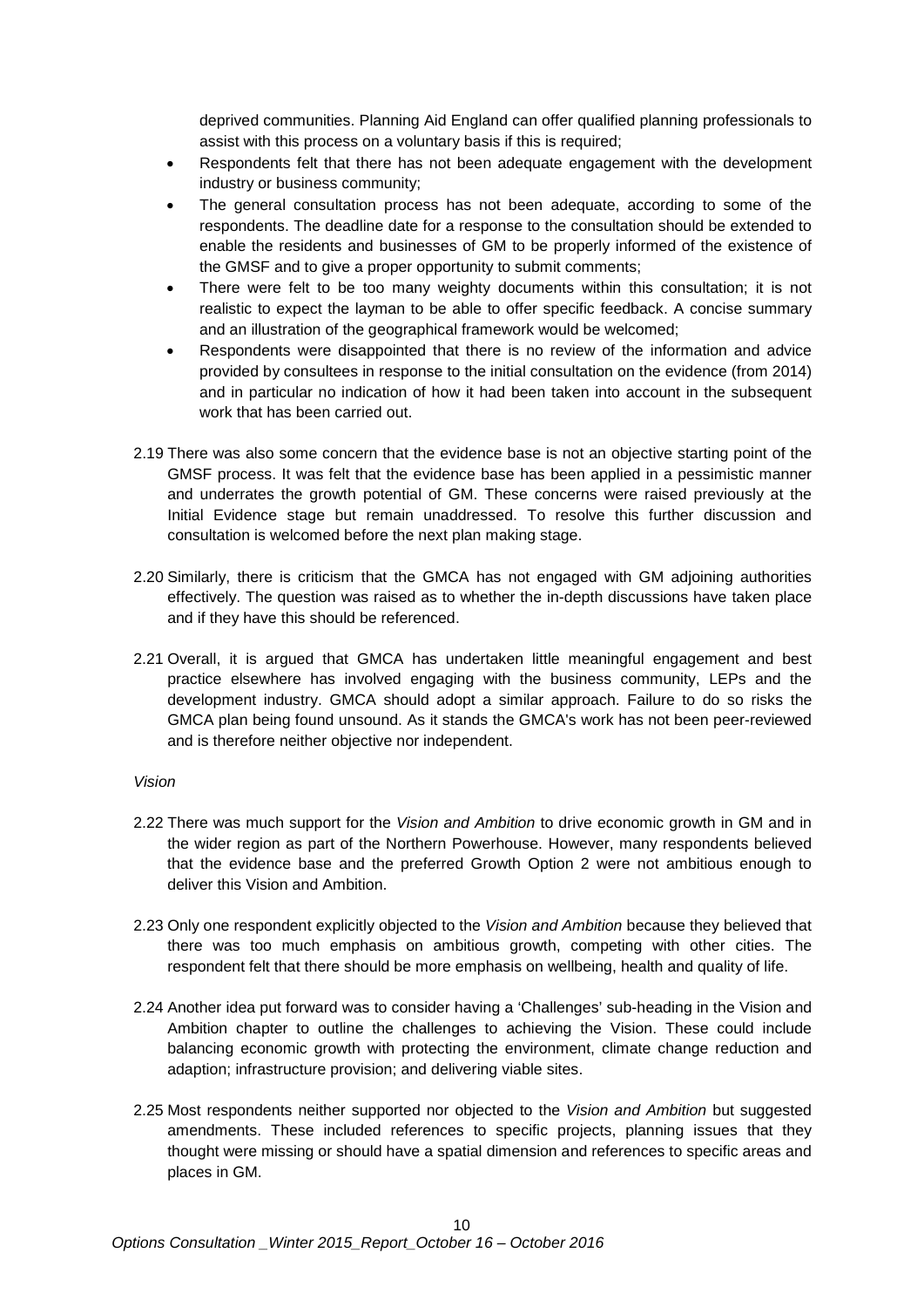2.26 There were various elements submitted that it was felt should be referred to within the Vision:

- The aim should be for GM to become the UK's second city and the driver behind the Northern Powerhouse;
- Retaining the character / identity and requirements of different areas in GM;
- The redevelopment of the area around Piccadilly Station, including the new HS2 terminal;
- Recognising the value of having greater connectivity between urban and rural areas, including those within GM's wider catchment area (e.g. High Peak, for potential leisure, recreation and health benefits);
- Stating that greenfield and green belt land will be required to meet growth in GM;
- Statements about protecting the environment, reducing use of finite resources and improving health to counter balance the drive for economic growth;
- Including a greater ambition and a measurable commitment to reduce carbon emissions;
- Referencing the historic environment and place;
- Acknowledging affordable housing as part of the housing offer and recognising the different types of affordable housing that are preferred in the districts;
- Growing employment sectors such as the logistics industry;
- Place making and delivering sustainable regeneration;
- Identifying a vision or strategy for the town centres in GM, including defining the hierarchy of centres;
- Referencing the contribution of the existing population in GM, such as the need to ensure up-skilling, training and enhanced employment opportunities, rather than focus on attracting new people into the region; and
- Identifying the importance of the visitor economy.

2.27 suggestions for actual wording in this regard included

- *'GM will be one of the worlds most revered and successful regions, driving sustainable growth across a thriving North of England in a way which values its environmental and historic assets. It will be ever more productive, innovative and creative, known for the excellent quality of life enjoyed by its residents who are able to contribute to and benefit from the prosperity that growth brings, whilst having sufficient open spaces, countryside and fresh air to reap all benefits to the full.'*
- *'Create truly sustainable communities with the social and community facilities required to deliver improved health and well-being'.*

#### *Opportunities and constraints*

- 2.28 The responses highlight that it is important that GMCA give considerable weight to and explicitly refer to the opportunities that exist to fully capitalise upon the significance of Manchester International Airport. If GM is to become a city recognised on a global scale, it will be necessary to ensure that the potential of the airport can be maximised through the allocation of appropriate strategic sites in locations well-connected to the airport, which can respond to a variety of market demands.
- 2.29 It was highlighted that there is a perceived disconnect between the opportunities arising through both the Northern Powerhouse and the devolution of powers, and the constrained approach to evidence and options testing put forward in GMSF. The approach was felt to be heavily influenced by past trends, projecting similar levels for the future. This could lead to a missed opportunity.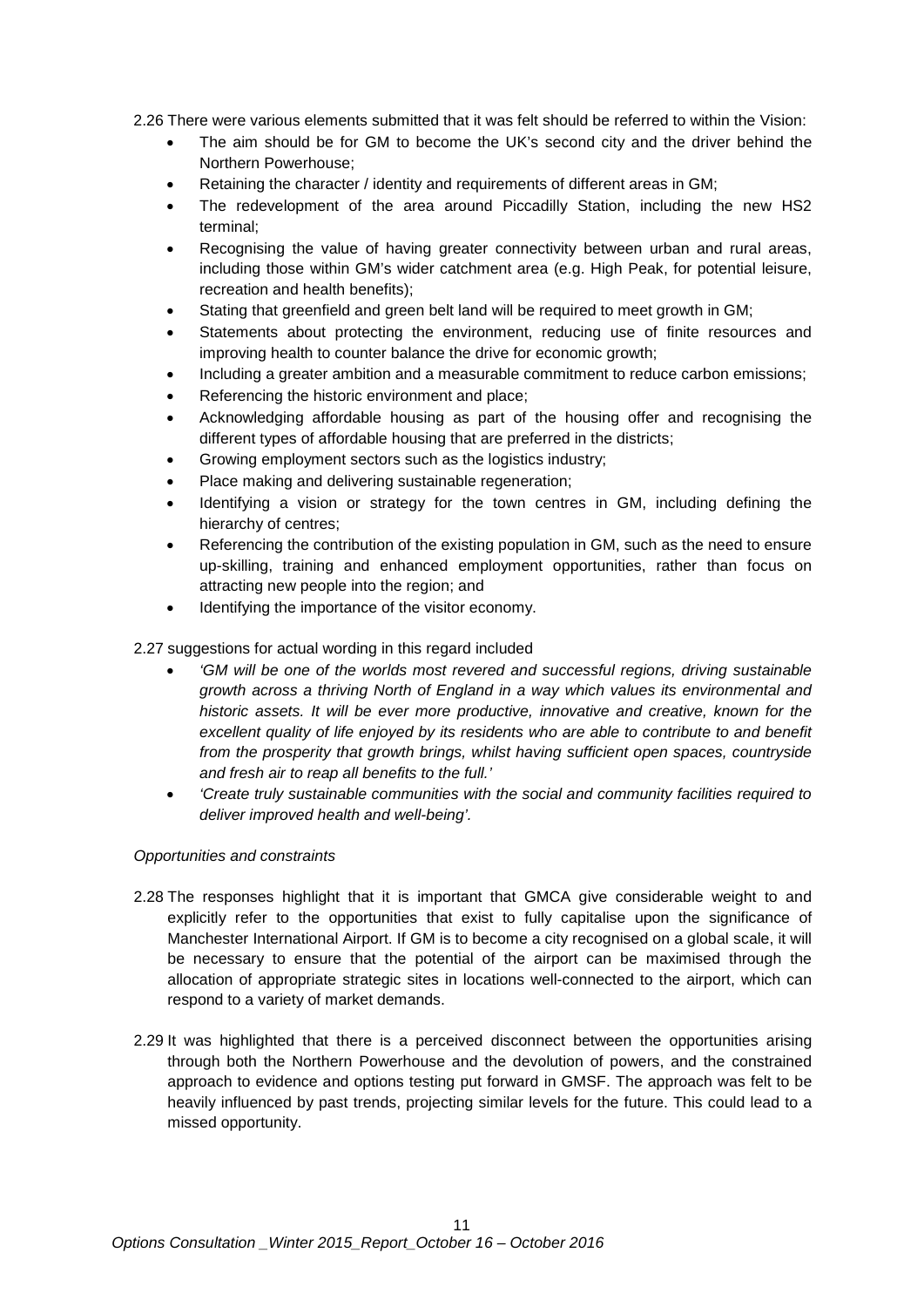- 2.30 Respondents noted that the generalised nature of the objectives meant that there is very little differentiation between the diverse locations in GM. This was not felt to be appropriate and would miss the opportunity provided by the GMSF to recognise such difference.
- 2.31 Several respondents felt that the plan should highlight that constraints and opportunities will vary from site to site. The importance of each constraint and opportunity will therefore vary depending on the site in question. When assessing future opportunities it should be acknowledged that there is a distinction between site-specific environmental constraints and planning policy designations such as settlement limits and green belts.
- 2.32 It was equally felt that it is important to note that constraints apply equally to existing urban sites and land outside the urban area. The GMSF suggests that constraint information will only be considered for sites outside the existing urban area. This approach was felt to be flawed.
- 2.33 There were two types of constraints identified: physical or environmental constraints, and policy constraints. The constraints that have been identified were felt to fall significantly short of the factors that will influence development and need to be taken into account. Likewise the opportunities component was not felt to be addressed clearly in the document.
- 2.34 Some respondents noted that the list of constraints fails to properly identify the range of factors that should reasonably be taken into account, even when considering possible strategic allocations. Furthermore the question was argued to make no distinction between strategic and non-strategic sites. Therefore, it was felt that a significantly greater range of factors should be considered. Suggestions included:
	- Existing infrastructure and associated easements and consultation zones;
	- Planned Infrastructure;
	- Landscape;
	- Hazardous Installations and HSE consultation Zones;
	- Highways;
	- Tree Preservation Orders;
	- Heritage Designations:
	- Flood Maps; and
	- Ecological designations.
- 2.35 A further general point was raised that constraints and opportunities are all equal and therefore need equal consideration.

#### *Scope*

- 2.36 A number of respondents were supportive of the scope. However, as with the Vision, suggestions were made as to topics or themes that the scope should include:
	- Being sufficient enough to provide a suitable strategic framework for the delivery of Local Plans;
	- Referring to the importance of the quality of place and supporting communities to grow;
	- Recognising the need to identify a broad range of partners and players to deliver the strategy;
	- Recognising the need to co-ordinate health and social care functions and funding;
	- Including spatial dimensions;
	- Encouraging a modal shift to public transport, walking and cycling;
	- Referring to economic "growth" as a focus on decent jobs and a relatively re-localised economy;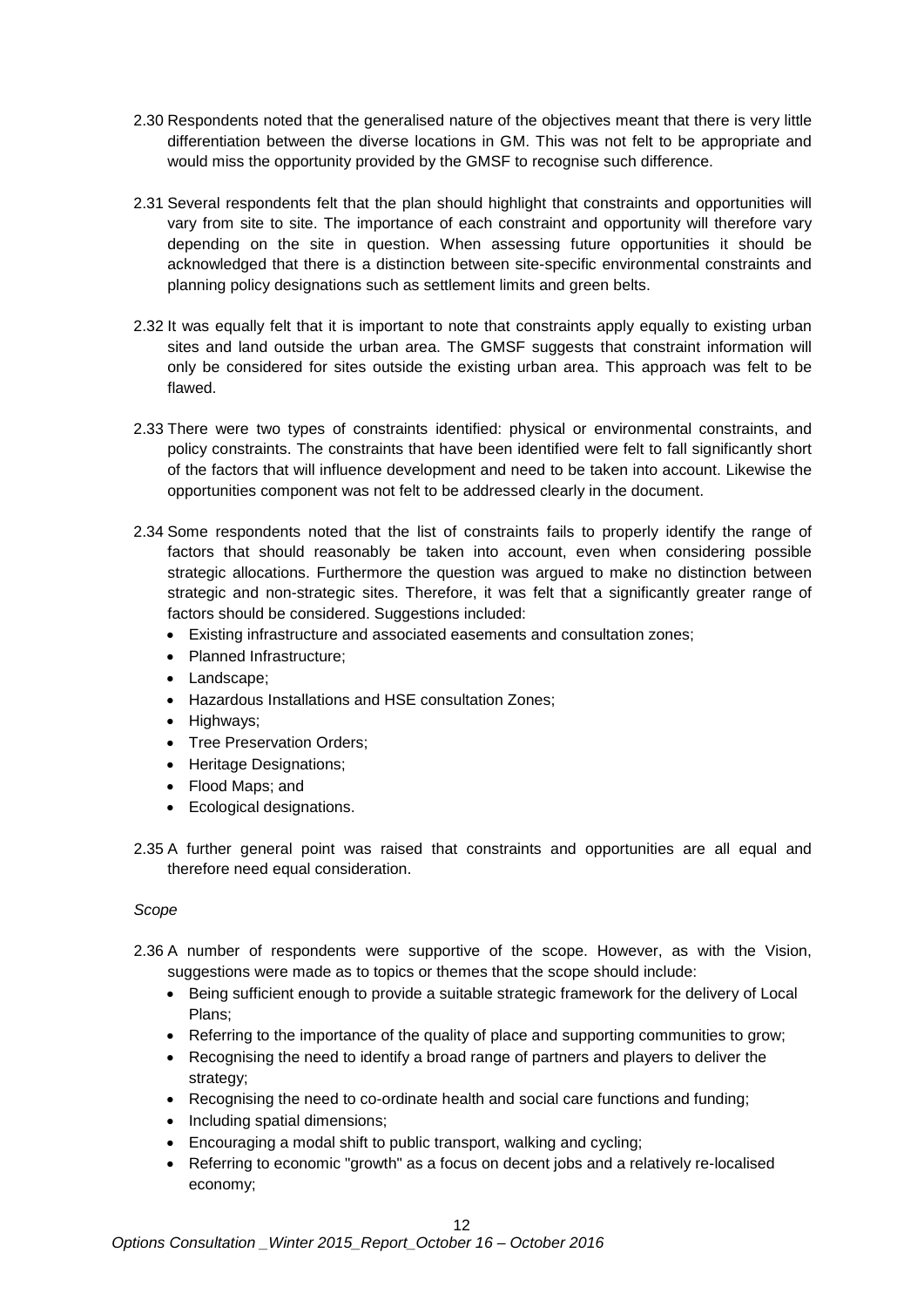- Including a greater emphasis on carbon sequestration and water management;
- Including a consideration of food production within the conurbation and its hinterland;
- Replacing "welfare reform" with a commitment to social justice and equity:
- Replacing "independence" with one that values interdependence and social risk sharing;
- Including explicit reference to social and community infrastructure;
- Referring to the impact the GMSF may have on waste and minerals, and their associated plans;
- Establishing clear timescales within which Local Plans are consistent with the GMSF;
- Ensuring a robust framework for the conservation and enhancement of the historic environment;
- Establishing how development needs will be met across GM;
- Identifying strategic sites and some smaller sites to support delivery in the shorter term;
- Clarifying what the GMSF is not intended to be, and what it will not cover;
- Including retail requirements and hierarchy over the plan period;
- Defining what is meant by a 'strategic land allocation';
- Setting out how the framework is to be used and also how its ambitions will be delivered;
- Defining how far the GMSF will suggest type / tenure of housing, set housing standards and set design standards, amongst other things;
- Considering development needs beyond the 20 year plan period;
- Providing a framework of sustainable development that meets the needs of all communities;
- Consider the environmental and social pillars of sustainability;
- Mentioning the new responsibilities that the GMCA will be taking on with regard to health;
- Ensuring a clear framework for the timing of the release of land;
- Setting out the type of development required in specific local growth areas;
- Taking account of the diversity within GM and within each district;
- Outlining how rural communities can prosper rather than becoming 'feeder suburbs'; and
- Referencing the relationship between transport infrastructure and development, regeneration, housing needs, housing location, viability and place-making. This includes key place-based issues relating to transport provision, which still need to be addressed and planned for.
- 2.37 Concerns were raised in relation to the compliance with existing legislation, such as NPPF and the PPG. The Plan will not exist in isolation and there are basic legal conditions that it must satisfy given that it will be a Statutory Development Plan Document. Respondents felt there were a number of pieces of evidence base documents within its scope that need to be completed, including an SHMA, SHELAA, Green Belt Assessment and Retail Assessment. In addition, respondents identified that the Duty to Co-operate should be satisfied to ensure cross-boundary issues are appropriately considered.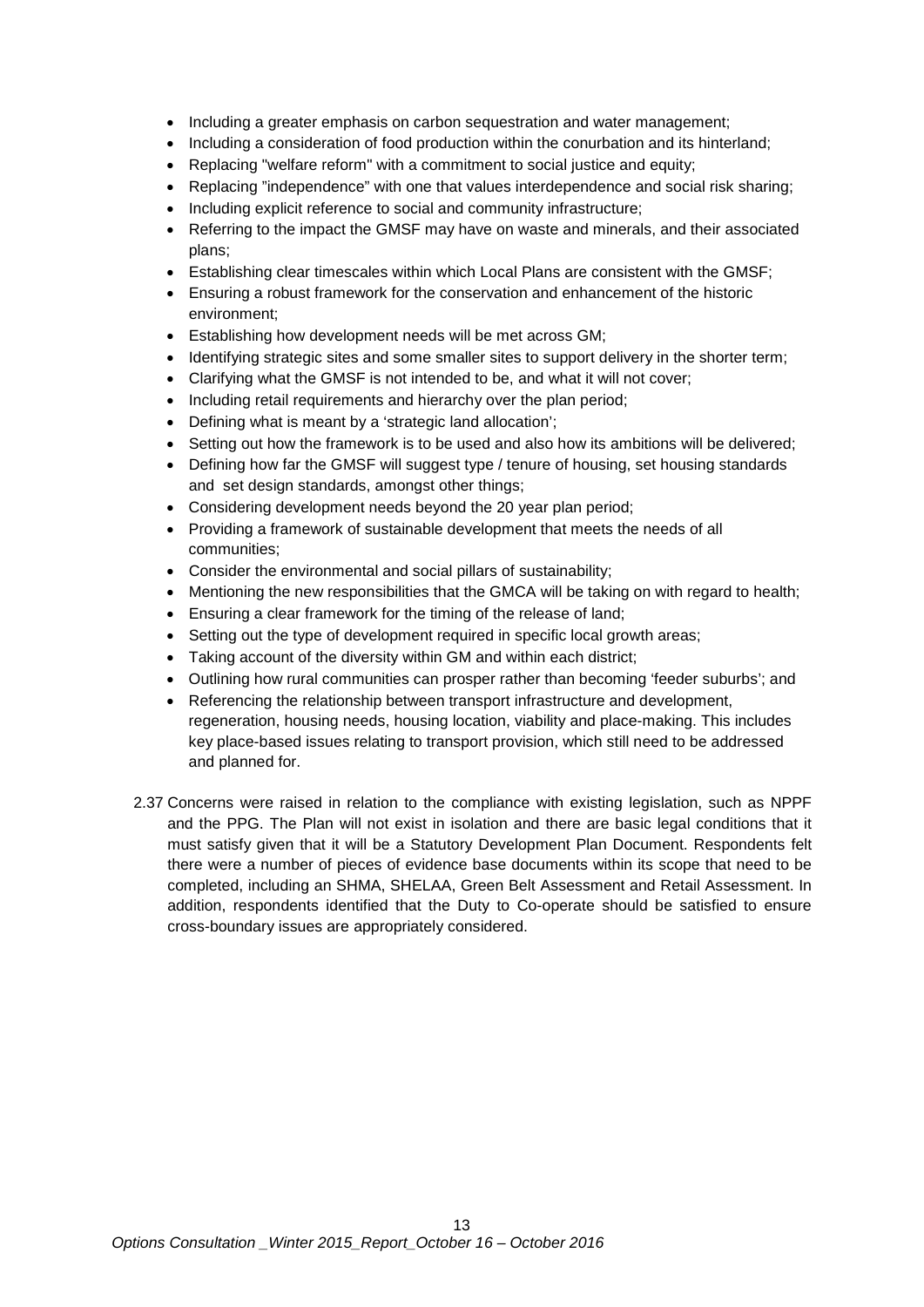### <span id="page-13-0"></span>**3. Area of Assessment**

3.1 This theme aims to look at whether it is agreed that Greater Manchester is a suitable area of study to plan for. It covers the issue of local identity within GM, identifies any sub-markets put forward by respondents and in particular looks at the identified Housing Market Area (HMA) within the options and Background Paper.

#### **Key Messages**

- Ensure existing communities benefit not suffer from planned new development;
- Embrace Natural Capital rather than seeing it as a constraint;
- Tackle the poor reputation of some of our neighbourhoods;
- Look at a neighbourhood approach to the GMSF with 'bottom-up' evidence base
- Look at the potential of meeting some of GMs OAN in areas outside of GM.
- Make reference to the retention of local services and community facilities;
- Greater Manchester should not be looked at as a single HMA;
- Large, family homes are required;
- Regard should be given to each Local Authority SHMA;
- Without a SHMA or a SHELAA there cannot be a clear understanding as to the scale and mix of housing and the range of tenures that the local population in likely to need over the plan period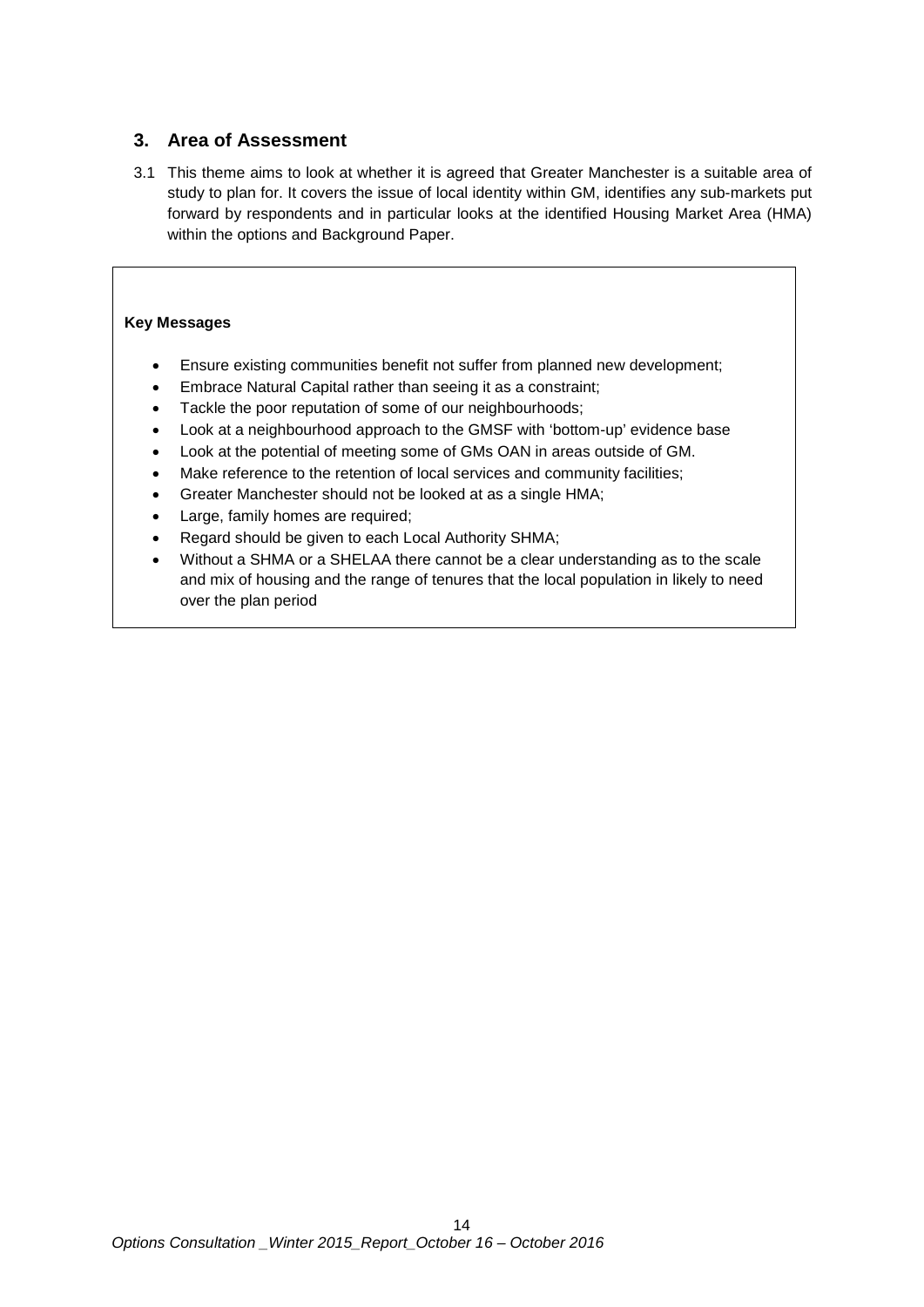#### *Strategic and local issues*

- 3.2 Respondents sought clarification of whether issues in the GMSF were being addressed at neighbourhood, local or strategic levels. They also wanted to understand how these issues interacted with one another. Some stated that a top-down and bottom up approach is needed integrating Strategic (GM), Local and Neighbourhood Plans. Strategic management as well as local management policies should be provided at GM level.
- 3.3 Some respondents felt that GMSF should be restricted to strategic infrastructure, growth strategies and overall development strategies. They advocated that LPAs should be responsible for developing local detail.
- 3.4 Respondents stated that they needed to understand the nature, attributes and constraints of the separate areas that make up GM and an understanding of the connectivity (actual and required) between the regions prior to finalisation of an overarching Development Plan.

#### *Neighbourhoods*

- 3.5 Most of the responses to the GMSF consultation focussed on strategic or local issues. However some key issues concerning neighbourhoods were raised. Neighbourhoods were discussed in terms of communities, neighbourhoods and local issues at a sub-local authority level.
- 3.6 One respondent noted that the GMSF needs to establish the difference between areas and place across the authorities, as there are differences in the ability to develop in different areas at the local level. Cost value issues and overcoming these need to be considered.
- 3.7 There was a call that the GMSF took a bottom-up "neighbourhood approach" and that an evidence base that informs strategic issues should be prioritised. This was interpreted as ensuring that the wishes of people, businesses and communities at a local level need to be understood and recognised in term of the development of the plan.
- 3.8 The specific issues concerning neighbourhood involvement included:
	- Recognising the value of neighbourhoods and their unique assets in terms of the physical environment. In many cases this related to the value of both green and blue infrastructure;
	- Ensuring that existing communities are recognised in the development of the plan and that it is clear on how to link existing neighbourhoods in attracting investment and the benefits that new development will bring to an area;
	- Ensuring that the economic aims in the GMSF should be focused around tackling the poor reputation of some areas of GM; and arguing without this investment there may be limited attraction to new stakeholders / investors in GM, which will mean that the gaps between neighbourhoods will increase;
	- It was felt that for GMs rural communities the GMSF at present does not refer to local services or community facilities. Respondents asked that they were referred to as assets that support rural economies;
	- Clarifying in the GMSF how new homes will be integrated into existing communities to ensure physical and social cohesion;
	- Identifying how the GMSF will protect sites that are important to existing communities; and
	- Identifying the role of town centres and supporting them to keep their identity.
- 3.9 It was also highlighted that it would be helpful to consider how the different principles of the GMSF might influence development at a neighbourhood level. In particular, it would be useful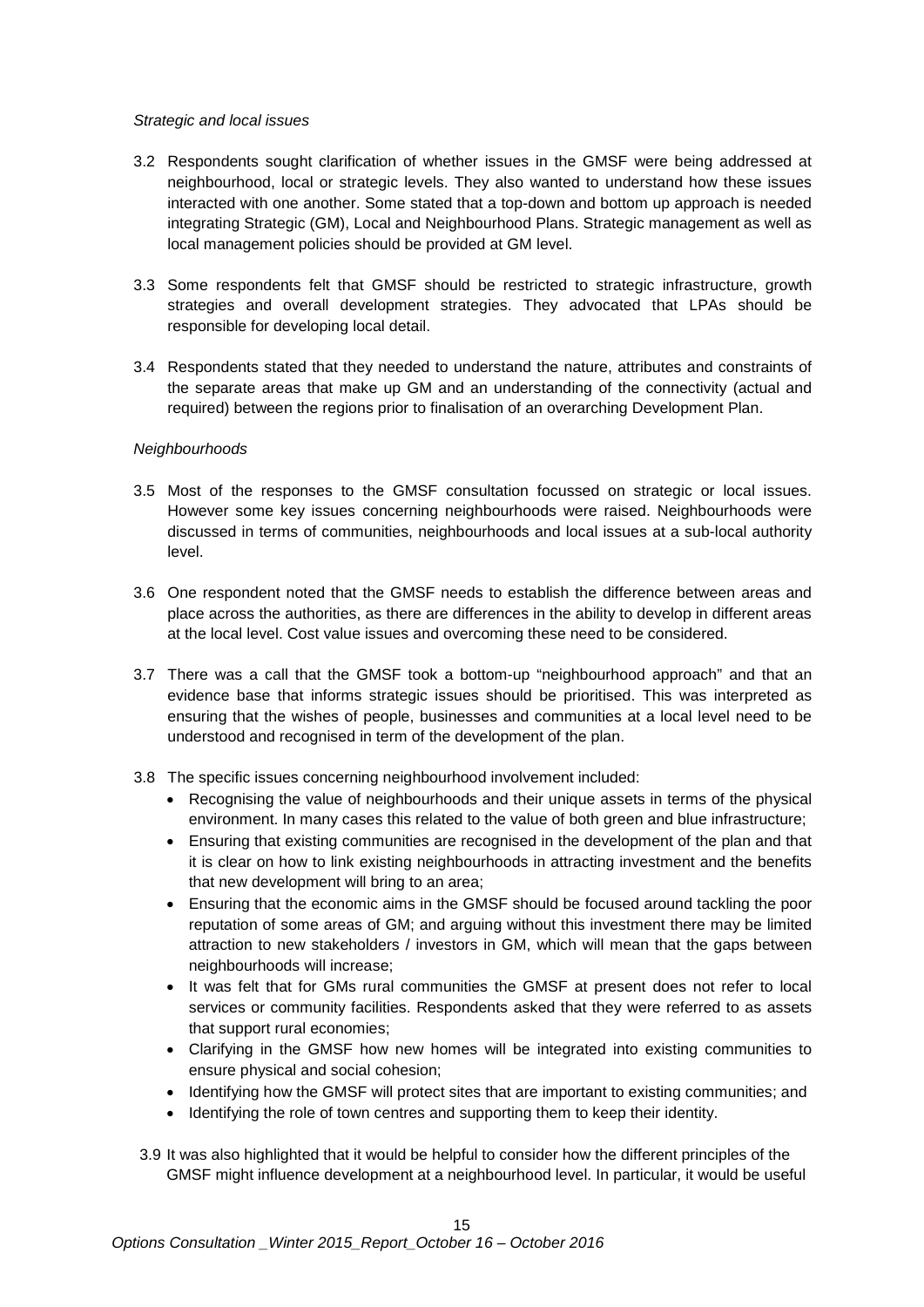to identify the potential links that exist between the principles underpinning sustainable regional growth and interventions to improve the quality of life within neighbourhoods - for example, how age-friendly government policies could be combined with spatial planning policies throughout the GMSF.

#### *Housing Market Area definition*

- 3.10 The consensus from respondents was that GM is not a single Housing Market Area. They argued that the spatial geography of housing need across the city region is complex. Examples of differences included that there is very little commonality between the northern districts with those in the south. Respondents argued that by having a single HMA the GMSF is assuming that people are willing to move long distances across Greater Manchester to find a suitable home. The reality is that many people want to stay in areas that they are familiar with, and the vast majority of house moves are over a short distance.
- 3.11 Respondents also noted the GMSF must consider housing needs in different areas and be wary of imposing a top-down figure that treats GM as a single HMA. They argued that GM should assess areas separately, which would enable a more responsive plan to housing needs in relation to dwelling type, size, tenure and market indicators. The analysis of market signals must be undertaken at a much finer scale that reflects functional housing market areas, acknowledging the range of differences in the housing market conditions and economics of each authority.
- 3.12 As with the responses to the November 2014 consultation, respondents reiterated their view that GM is made up of at least four housing market areas – Central, North West, North East and Southern. They argue that looking at the four different HMAs would be a more appropriate starting point and in accordance with NPPF guidelines. Not doing so risks creating an overt focus on the potential of the regional centre to deliver new homes and these may only cater for a certain demographic and economic needs.
- 3.13 In relation to the four suggested HMAs. some respondents provided a view on the types of development in each area - for example, inner-city areas of Manchester for high-density apartment-led schemes in order to support regeneration and renewal.
- 3.14 It was also stated that it may be appropriate to seek to redistribute housing requirements between districts within GM. However the redistribution should only occur within the same HMA and where there is an identified relationship.
- 3.15 Some respondents also noted that some of the GM HMAs are also impacted by markets in authorities / areas outside of GM. It therefore needs to be clear how this will be addressed in the GMSF. Respondents provided the example of the southern part of Greater Manchester, arguing that it is intrinsically tied with the housing market in the former Macclesfield authority area (now Cheshire East). This is reflected in house prices, demand, affordability and migration patterns amongst these areas. Respondents refuted the argument that housing need in the southern part of GM could be met in the northern part on the basis that it represents one market area. If all of the needs within the south Manchester market area cannot be met within the GM area, it is imperative to apply the Duty to Co-operate with Cheshire East Council. Similarly, Rossendale is no longer defined as a self-contained HMA. It is expected that the wider HMA in which Rossendale sits will include parts of northern Greater Manchester. There would be concern if the spatial distribution within GM as a whole led to pressure being put on Rossendale to accommodate any of the development provision that is needed within Bury and Rochdale.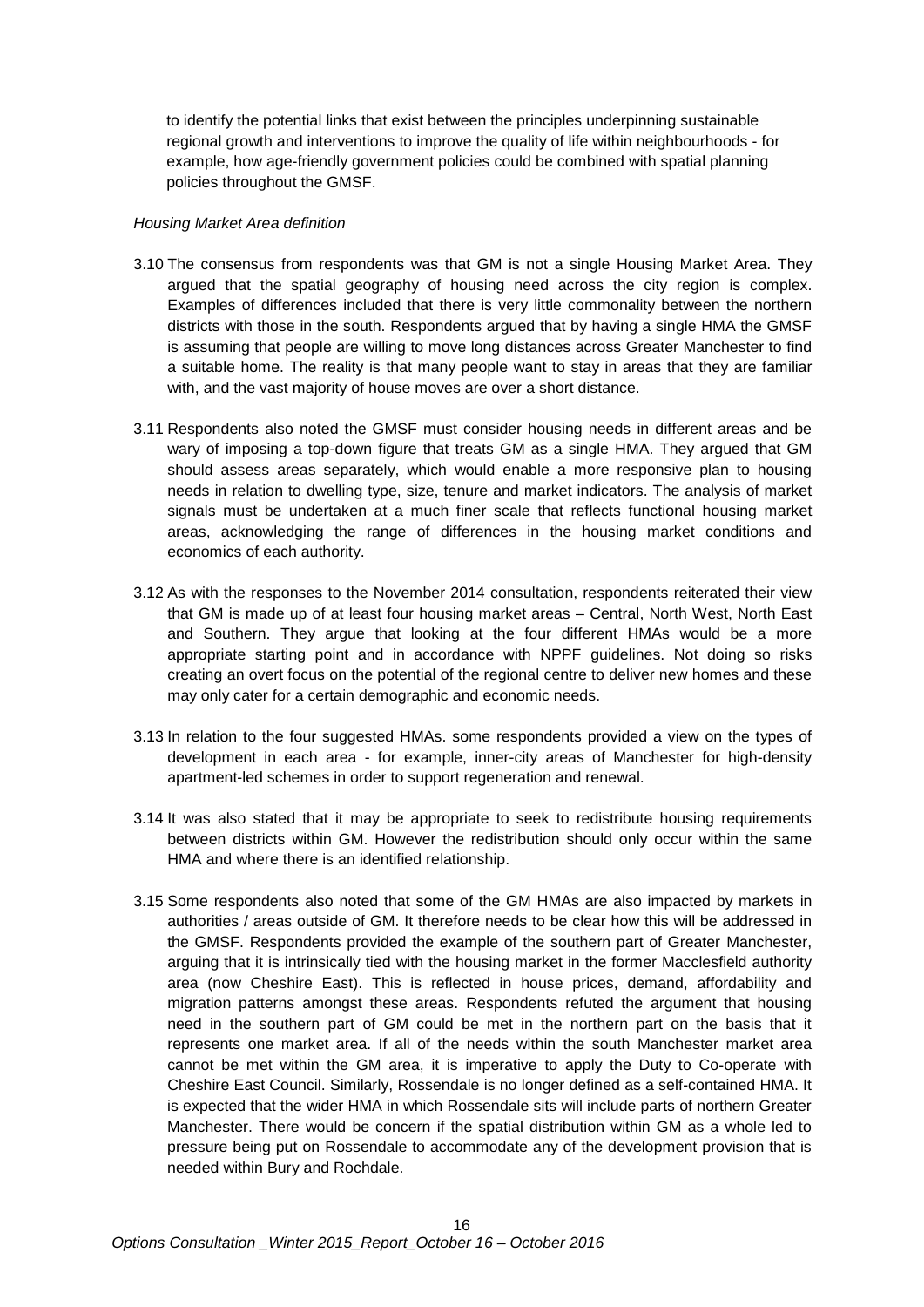3.16 Related to the definition of the Housing Market area and the Housing OAN respondents argue that a SHMA consistent with PPG and NPPF should be undertaken. It is argued that without a SHMA only one aspect of housing need has been considered i.e. the overall scale. In addition, a SHELAA will also need to be completed before Greater Manchester decides on the preferred growth option.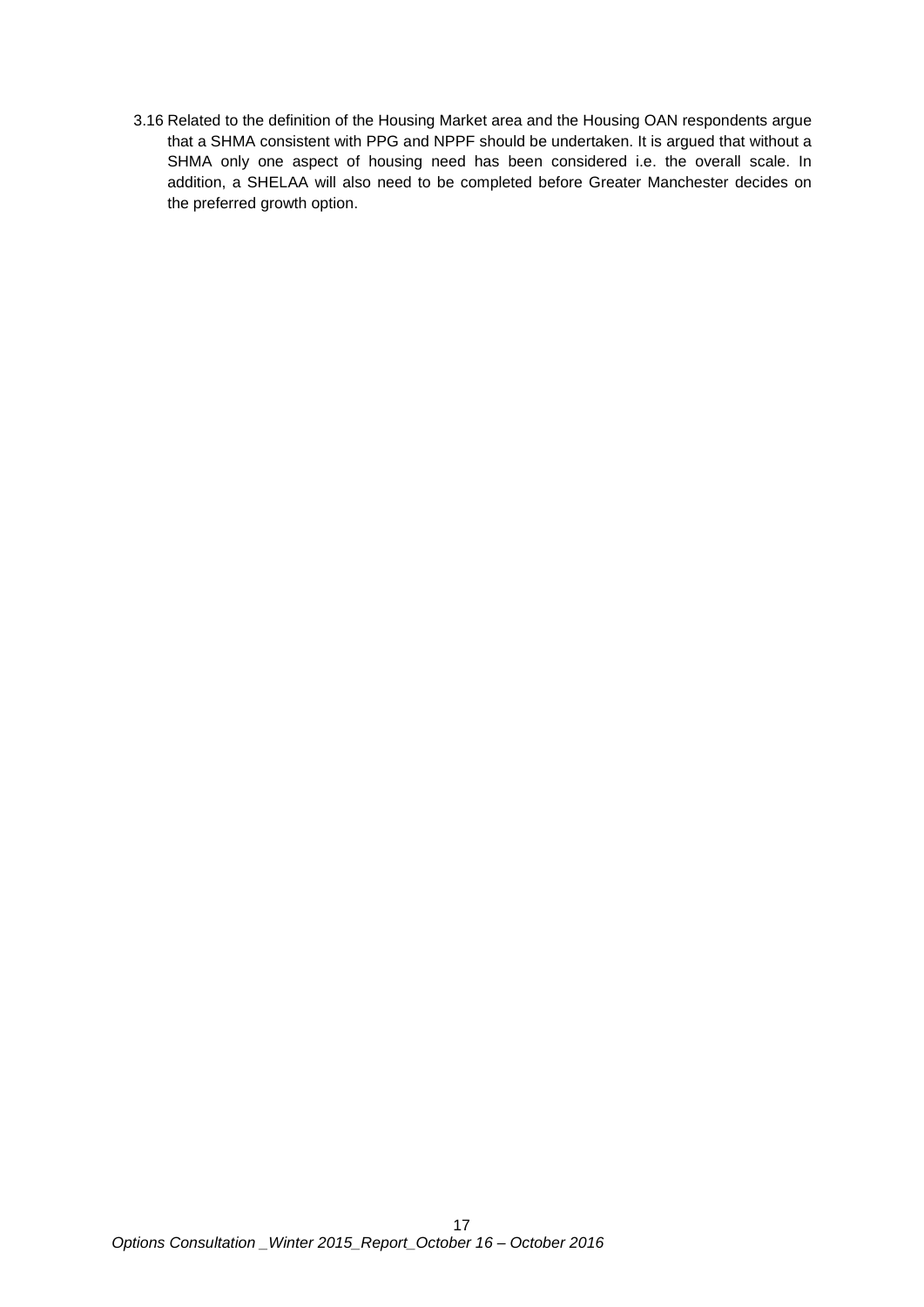## <span id="page-17-0"></span>**4. Economy and Employment**

4.1 This chapter looks at the key economic and employment issues that have been raised in the consultation. This particularly includes issues related to economic growth, sectoral distribution and employment, and any economic issues put forward in relation to the Northern Powerhouse and devolution. This section also includes a more detailed look at employment issues including skills, sectors, employment locations and comments related to the requirement for office and industrial employment.

#### **Key Messages**

The following key messages and requests were provided by respondents:

- Recognise the substantial growth in emerging sectors such as innovation and technology, creative and digital industries, and life sciences – and how this will affect demand for modern workspaces;
- Recognise the ambitions of the Northern Powerhouse;
- Make more reference to the city centre and regional centre as key drivers of the regional economy;
- Highlight the explicit link between house building and economic growth;
- Emphasise the economic impacts of significant infrastructure projects such as High Speed 2;
- Address the issues of retail and leisure should be addressed in further detail;
- Assumptions made about some of the factors that link housing/population to need to be sensitivity tested;
- Analyse how planned investment will impact upon jobs growth and labour force supply;
- The economics of viable and deliverable development should be identified;
- Consider the full extent of the growth planned to achieve global city status. T there is too much emphasis on past trends;
- Recognise that a regional centre- based economic plan will increase the need to travel and drain resources from the rest of GM / NW;
- Address the tourism economy in urban areas outside Manchester city centre;
- All economic scenarios be subject to PopGroup modelling:
- Incorporate the issues raised in the consultation, such as addressing the low wage economy, land for food production and the implications of an older working population in the future;
- Refer to culture and its link to employment needs;
- Plan sufficiently for the logistics sector;
- Explicitly support the ambition to increase the skills of GM's workforce;
- A more thorough assessment of the quality and viability of employment land this supply is required;.
- Consider how more people working from home and less floor space required for manufacturing industries would affect economic development land requirements;
- Growth of the industrial, warehousing, logistics and manufacturing sectors have been constrained by a lack of high quality accommodation and the availability of large, developable sites in suitable locations; and
- The Deep Dive sector work is unavailable to comment on, but is recognised as being crucial evidence.
- Need to ensure that the GMSF employment land requirements have been prepared on a proportionate evidence base which complies with the guidance in paragraphs 160 – 161 of the NPPF

*General*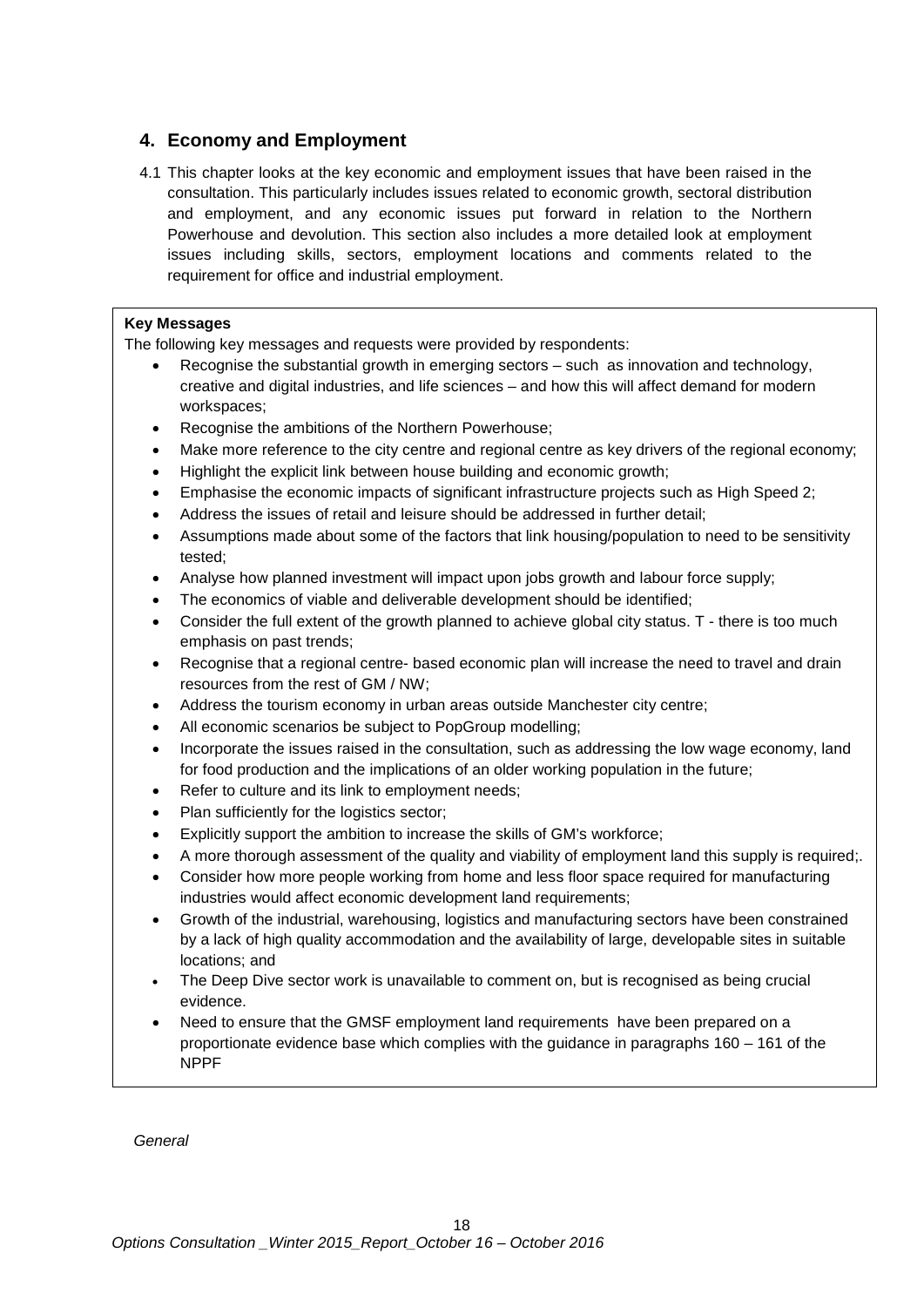- 4.2 Respondents generally consider that the key economic issues have, overall, been identified and addressed. However, it was argued that the approach to the economy is both cautious and inflexible, and falls significantly short of the rhetoric set out in the Vision. A further criticism was that economic issues are promoted as individual themes, and that the consultation does not adequately draw them together to present a view of how each theme is inter-related.
- 4.3 There were a number of comments around sustainability and it was put forward that a major flaw of the GMSF is that it does not make the fundamental linkages between housing and sustainable economic growth. One of the significant barriers to economic growth is argued to be not just the quantity of housing but that new homes also have to be of the right quality, in the right places and of the right tenure type. There also appears to be no consideration of the economic role housebuilding can and should play in GM. The availability of housing is key to attracting and retaining the skilled workforce necessary to achieve growth. Respondents noted a need to ensure that objectives for economic growth are suitably matched with housing and associated infrastructure to ensure a sustainable approach to development. Also in terms of sustainability it was emphasised that there should be a focus on the maintenance and improvement of the sustainability of existing towns and neighbourhoods by investing in existing homes and improving local social infrastructure. More specifically, food production is a key economic issue for our long term sustainable future and GMSF should include a strong commitment to protect good quality agricultural and horticultural land.
- 4.4 In terms of the distribution of employment, the future plan should make sure that employment opportunities need to be spread more evenly across GM. The economic assets identified reflect stronger links and growth to the centre and south of GM. For example, Manchester Airport, links to London, Port Salford and generally the city centre itself. This creates a challenge for those areas that are less well connected to these key economic assets.
- 4.5 There were also a number of comments linking the environment to economic issues. There was a general argument that the inter-relationships with the economy were inadequately dealt with, and that there is a far from adequate focus on environmental objectives and how these fully integrate with the economic imperatives. Examples are given of the very significant role the environment plays in the visitor economy, the income derived from it and the jobs, services and management activities that it supports.
- 4.6 The historic environment, local identity and character need to be referenced in relation to economic issues. The GMSF should consider the role that the historic environment can play in delivering its other planning objectives (NPPF, Para 126t). It is argued that green infrastructure should be incorporated into the economy section as there is evidence that green and attractive areas are more desirable to investors. The natural environment is an economic issue and economic growth and the natural environment are not mutually exclusive. It was also argued that GMSF needs to address climate change in economic terms and make sure that building climate resilience supports economic growth.
- 4.7 The omission of retail and leisure uses was felt to be a weakness in the economic evidence base.
- 4.8 It is noted that the housing outputs from the economic scenarios are not modelled using PopGroup. It is argued that this inevitably leads to inconsistencies in the way that the various scenarios and OAN range are determined. It is recommended that for consistency and transparency all economic scenarios are subject to PopGroup modelling.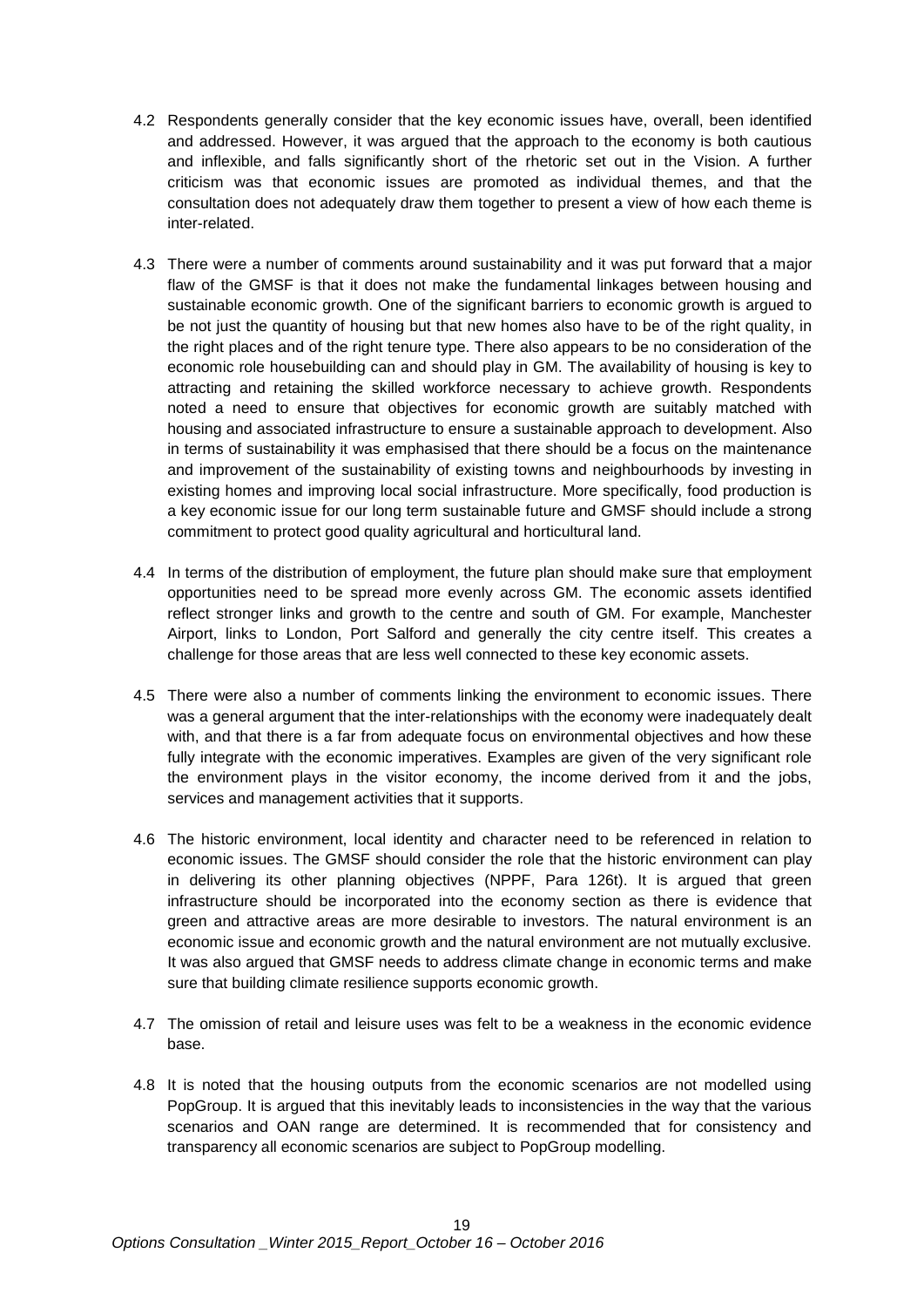4.9 It is argued by a number of respondents that GMSF will result in economic leakage. More specifically, Option 2 would harm GM's economy through leakage of local tax revenues and loss of consumer spending. GMSF is being built around a trend based strategy, where GM trains skilled labour and provides a growing workforce but fails to encourage its people to stay. It is argued that these people will migrate away to live elsewhere and contribute to other local economies. They go on to argue that there is a growing local supply of economically active residents, which means the area can be less reliant on inward migrated labour to secure economic growth. The affordability of GM needs to be protected and improved and it should be highlighted as a key economic issue for the area, both for the benefit of attracting inward investment and attracting/retaining employees.

#### *Economic Growth*

- 4.10 Although the growth scenarios are considered in more detail in the Options section of this report there are some points that are worth addressing specifically related to economic growth.
- 4.11 In relation to the growth modelling there is criticism as to whether the baseline demographic need would provide sufficient workforce to support the Accelerated Growth Scenario. There are a number of 'policy-on' assumptions applied that are not justified as they would only serve to significantly overestimate the potential workforce and therefore underestimate the actual number of people and houses required to provide a sufficient workforce. PopGroup modelling should incorporate the AGS-SNPP 2.8% annual average GVA growth scenario, alongside the AGS-High (3.1% growth) and AGS-Higher (3.3% growth).
- 4.12 There are two trains of thought that emerge under this theme one that thinks that proposed growth is too high, and one that thinks that growth rates need to be more ambitious.
- 4.13 For those that think growth rates are too high, there was felt to be an emphasis on promoting impossible economic "growth" and that there is no recognition of the social and economic diseconomies of "growth". This respondent group regards economic "growth" as undesirable, as they believe it is likely to make the city less liveable, and increase its vulnerability to climactic and geopolitical-economic shocks. The respondents felt that the paper seems to assume that GM must stand out nationally by achieving a very ambitious level of growth, becoming second only to London and the South. They argue that this is at odds with the intention to protect the environment and is a flawed basis on which to base the GMSF.
- 4.14 For those that think the growth levels are not ambitious enough it is argued that the objectively assessed employment need for GM are based on unsound assumptions. The GMSF is therefore not positively prepared as it fails to fully embrace the pro-growth agenda set out in the Vision by not identifying sufficiently high employment targets over the Plan period. GM is exhibiting strong economic recovery in contrast to the world and other UK cities. It is noted that the 2.8% GVA target is lower than the recent GVA growth achieved across GM (4.2%). The growth rate proposed in the GMSF is below that predicted for London, resulting in the gap between Manchester and London widening (albeit more slowly) instead of closing. It is argued that the premise that GM can never be expected to grow as fast as London is defeatist thinking. The growth potential of GM is underestimated and reference is made to the Frontier Economics assessment that shows that 0.7% per annum is low. Respondents in this group felt that GM is the engine of the Northern Powerhouse and needs to plan for growth at a level close to London (at least 3% GVA per annum) to drive the rest of the region forward. Several respondents argue that the Accelerated Growth Scenarios in Background Paper 2 are more appropriate, and are far too readily dismissed.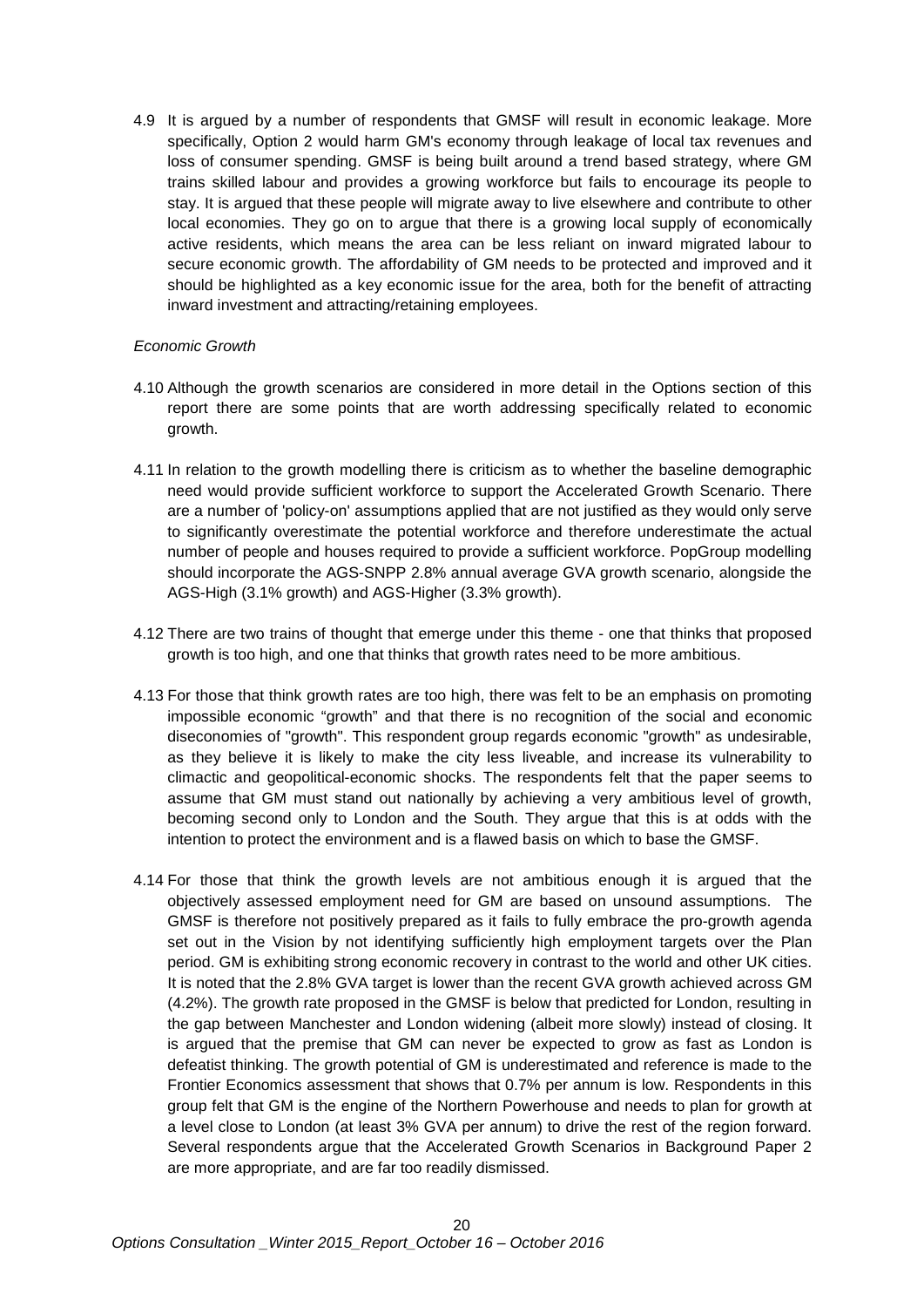- 4.15 The emphasis on past trends was felt to result is an underestimation of the growth potential of GM. The pivotal role that both labour markets and skills play as drivers of economic growth are poorly captured and understood, and that this has led to an underestimation of the level of growth required for economic success.
- 4.16 There were a number of responses relating to sectoral growth. It was highlighted that it is important that a range of opportunities are provided across sectors to provide the desired economic growth. More specifically there is limited reference to Advanced Manufacturing being a key growth sector for the sub-region, even though it has been one of the driving forces of growth in recent years. It is projected that there will be substantial growth in emerging sectors, including innovation and technology, creative and digital industries, and life sciences. This will drive job creation and demand for new, modern workspaces and should be reflected in the plan.
- 4.17 Given the direct correlation between investment in new transport infrastructure and aspirations for economic growth, it was felt that an integrated approach should be adopted by the GMSF.
- 4.18 Assumptions underpinning the economic activity growth rate and issues such as "double jobbing" should be clearly set out. Respondents argue that the background papers make excessively optimistic and unrealistic assumptions concerning the extent to which growth in double-jobbing and economic activity rates account for much of the job growth. They state that the assumptions are also insufficiently justified.
- 4.19 Generally, it was felt that undue weight is given to GVA and productivity as a benchmark of performance. It was argued that quality of life should not be measured solely by GDP per head. Similarly, gross national product (GNP) was argued to be a poor indicator of true progress, not adequately measuring people's sense of wellbeing. Some form of alternative economic indicators or genuine progress indicators should be used as an alternative.

#### *Employment*

- 4.20 Respondents noted that GMSF represents an opportunity to address and make explicit reference to the low wage economy, which is such an important economic issue for GM. It should also consider the implications of an older working population in the future.
- 4.21 The majority of consultees believe that GM should be aiming for higher economic growth, which should be reflected in the Objectively Assessed Needs (OAN). As such, consultees believed that the current OAN for economic growth should be seen as a starting point. They do not currently take account of the Deep Dive work, which is yet to be released.
- 4.22 Some argue that the calculation of the employment land requirement is out of date. It does not take account of the need for less employment floor space from people working from home or that less land is required for manufacturing industries due to technological advancements. They therefore believe that the employment land figures are too ambitious and would not realistically achieve Options 2 and 3. Options 2 and 3 are therefore probably based on stronger market conditions that are unlikely to occur over the plan period.
- 4.23 The assumptions about the factors that link housing to jobs are very important but many respondents felt that they have not been sensitivity tested. In particular, the assumed increase in employment rate is very ambitious and includes a significant increase in economic activity for the over 65s, but this might not be realised.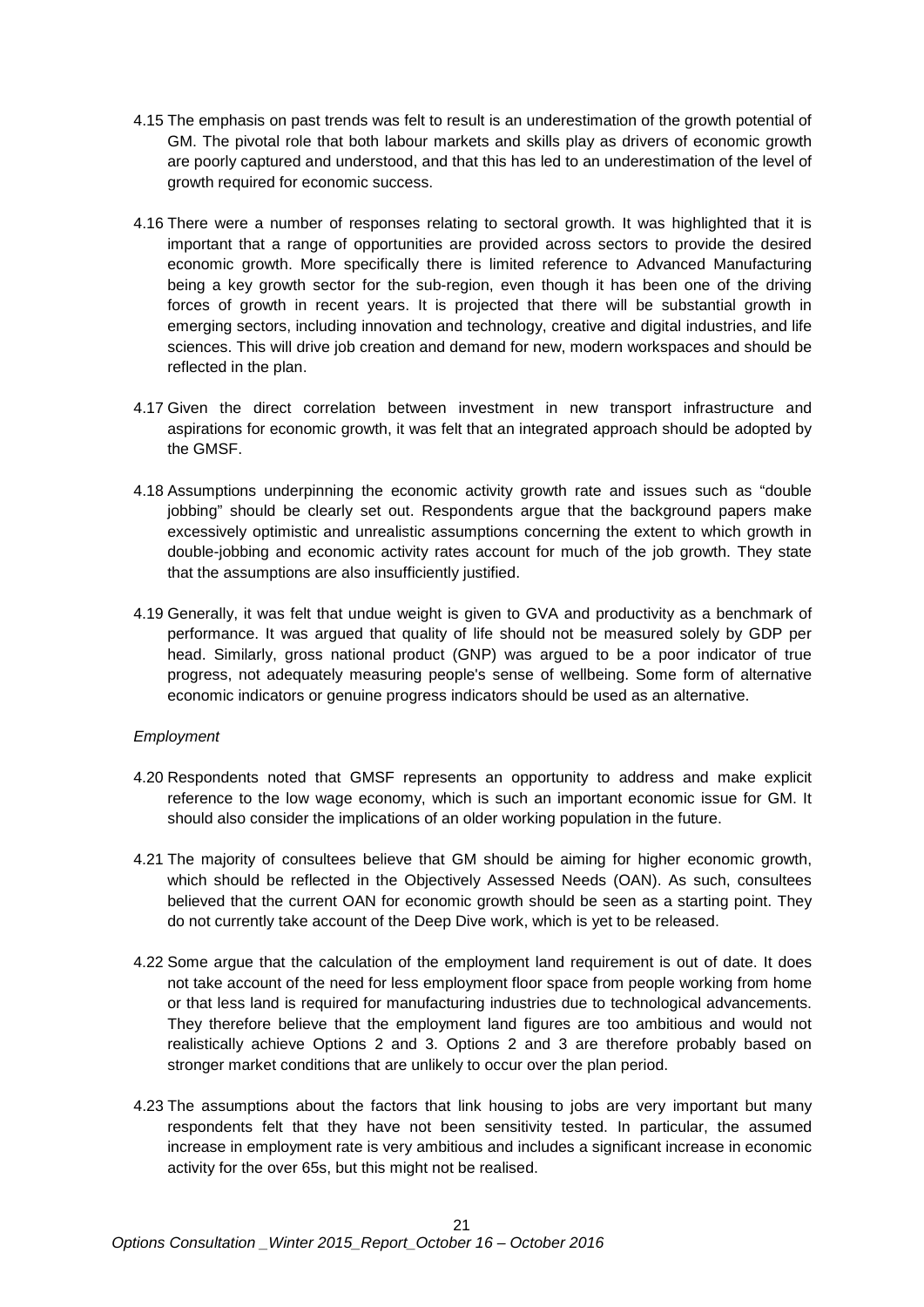- 4.24 GMSF does not identify the scale of job growth that it aims to deliver and there was some scepticism about the quality of much of the employment land supply that has been identified by the GM authorities. A much more thorough assessment of the quality and viability of this claimed supply is, therefore, required. There was only one comment in this sub-theme that said that employment locations should not only rely on job density data and the number and type of jobs (in absolute terms) in specific locations should be considered.
- 4.25 It was also argued that the GMSF should refer more to culture, cultural infrastructure and cultural wellbeing because they are important elements of sustainable development and planning for future housing and employment needs.
- 4.26 It is argued that the logistics sector will be the key driver of economic growth in the NW and GM, but the GMSF does not recognise this in the text enough, or plan for it under Growth Option 2. For example, the new docks at Liverpool 2 will have a direct impact on GM's economy via Port Salford. Similarly, Airport City is a logistics development opportunity that has started to attract businesses.
- 4.27 Respondents highlighted that there will be substantial growth in other emerging sectors, including innovation and technology, creative and digital industries, advanced manufacturing and life sciences. Infrastructure investment will also drive job creation and demand for new, modern workspace. It was felt that the GMSF needs to do more to plan for these industries. The impact of the growth in these industries is considered in the assessment of GM's economic potential by Frontier Economics.
- 4.28 Many commentators mentioned that it was disappointing that the Deep Dive sector work was unavailable to comment upon and that it should have been made available at this stage.
- 4.29 There is an argument put forward against the assumptions made about key economic sectors, and respondents referred to the work of the Manchester Business School on the Foundational Economy and bringing about a more balanced economy<sup>[1](#page-21-0)</sup>.
- 4.30 It is felt that there is a failure to appreciate the criticality of the historic and natural environment assets to the significant tourism sector of the economy. Opportunities for tourism in towns and rural areas on the periphery of GM, including the Peak District National Park should be reflected along with sustainable means of access.
- 4.31 There were a number of specific employment locations discussed within the responses to the consultation, as highlighted below:
	- Media City and Salford Quays were argued to rank alongside the commercial core of the city centre as an office location, due to their location and accessibility;
	- Trafford City area (former Trafford Centre Rectangle) was also highlighted as suitable for designation as a strategic mixed-use growth location;
	- Carrington was identified as a location to deliver industrial and warehousing development as it is the largest single ownership development opportunity in GM, consisting of 1,630 acres of former petrochemical plant and agricultural land. The land is strategically located and has the potential to support wider transport infrastructure improvements that could have a significant beneficial impact upon the wider Trafford and Salford area. The land at Carrington could also deliver significant residential development, and as such should be identified as a Strategic Site capable of delivering both employment and housing development;

Ę

<span id="page-21-0"></span><sup>1</sup> <http://www.cresc.ac.uk/our-research/remaking-capitalism/foundational-economy/>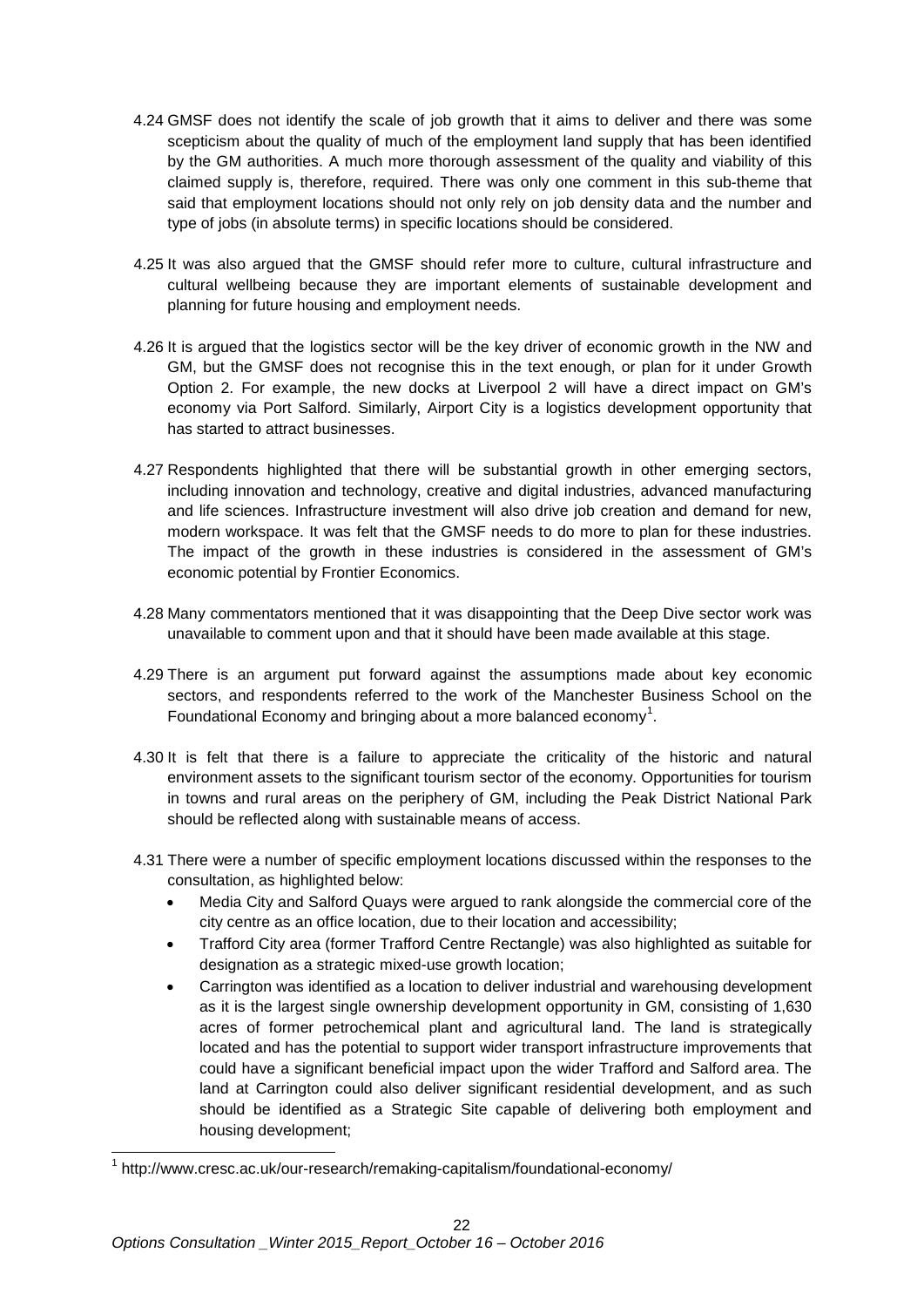- Northbank industrial estate, the west side of Fairhills Road and the Boundary Park industrial area around Irlam and Cadishead should be designated as employment zones;
- Thornham Mill at the end of Oozewood Road, Royton is only partially occupied and is in an area of existing housing but could easily incorporate light industrial use;
- Locations with existing infrastructure should be developed such as between Woodford Aerodrome and Poynton Relief Road;
- Kingsway Business Park in Rochdale can provide a significant amount of jobs; and
- Persimmon Homes considers its sites at West of Irlam (Salford), Chew Moor Lane (Westhoughton) and Langley Lane (Middleton) are located in sustainable locations and represent deliverable development sites.
- 4.32 More generally the existing and future provision of industrial and warehousing development is biased towards the west and south-west of GM and it is argued that provision should be made in the east and north-east of GM as well.

#### *Skills*

- 4.33 There is general agreement that attracting people into GM and retaining those skilled people are key issues for the future of the area. However, there is no evidence that the skills and needs of GM's residents are aligned with the type of jobs that will be created or that those who are long-term unemployed will come back into work. The extent of the alignment between existing residents and job creation must be carefully and robustly assessed. It is understood that this will be explored as part of the Deep Dives work currently being undertaken by the GMCA, but this work should be undertaken before the key issues and growth options of the GMSF are identified.
- 4.34 There is endorsement of the role that the Universities play in the growth of the economy, arguing that this can be encapsulated by the enhancement of local businesses and expenditure through critical mass footfall in local areas strategically through the attraction of highly skilled talent who are retained and form part of the workforce.
- 4.35 It is highlighted that the lack of housing ambition within the GMSF risks creating a situation where companies struggle to recruit and retain talented graduates and more senior employees. There will be a need to attract new business and a new skilled workforce if GM is to truly become a world leading region and that this will require the GMSF to consider the type of housing not only required to meet existing shortages but also to fulfil its economic potential. GMSF is being built around a trend-based strategy where GM trains skilled labour, provides a growing workforce but fails to encourage its people to stay. Respondents argue that these people will migrate away to live elsewhere and contribute to other local economies.
- 4.36 In terms of evidence it is argued that insufficient analysis is undertaken regarding how planned investment will impact upon jobs growth and labour force supply. The pivotal role that labour markets and skills play as drivers of economic growth are poorly captured and understood.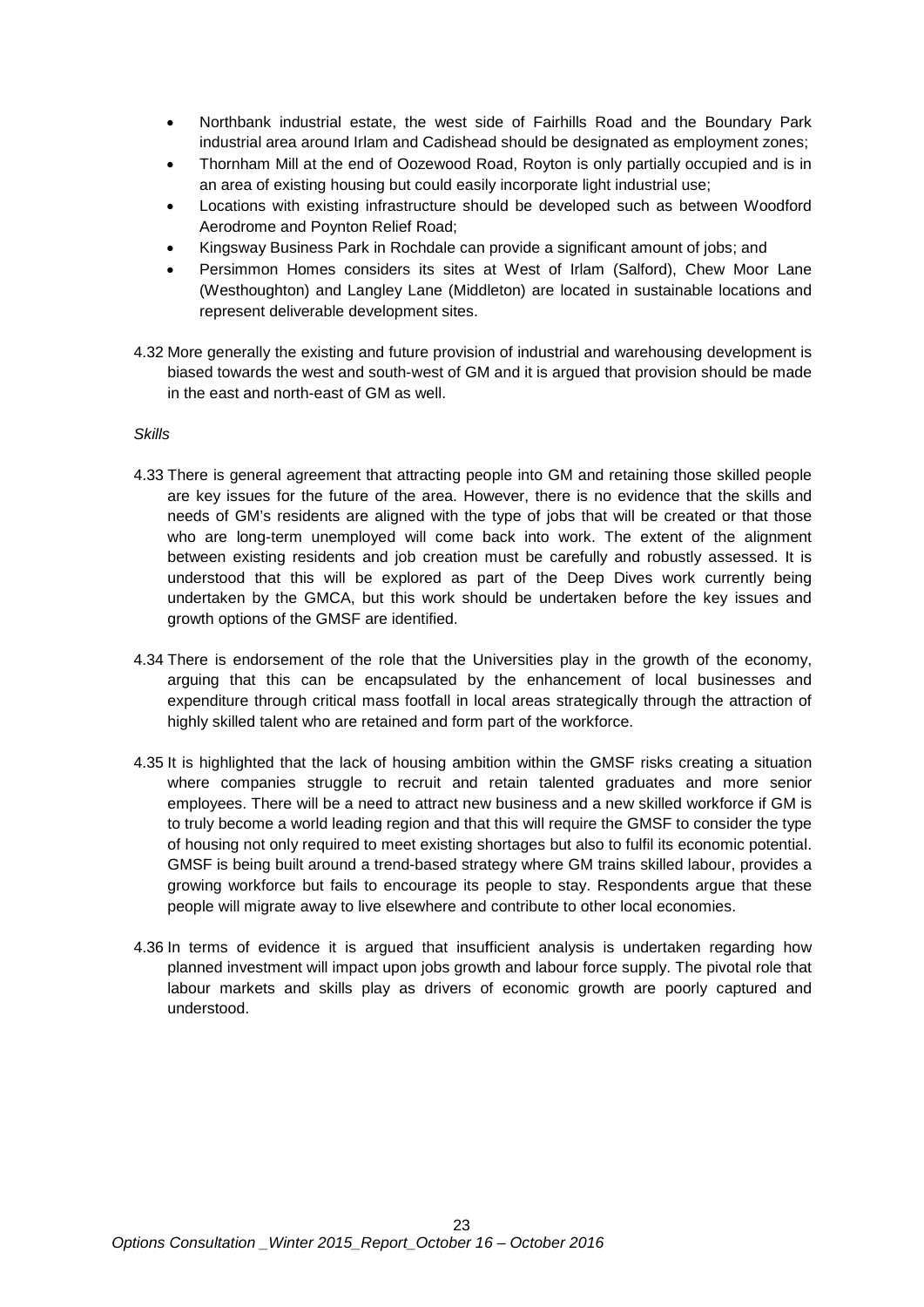## <span id="page-23-0"></span>**5. Environment**

5.1 This theme looks at general comments related to the environment and includes its representation within the report and its balance with economic goals. Comments related to the more specific issues of low carbon, energy, climate change, pollution, blue and green infrastructure, flooding and water management are also looked at in detail.

#### **Key Messages**

- It is considered that the strategy is overly dominated by an economic agenda, with environmental and social factors not being given equal consideration;
- GMSF should make specific reference to synergies between with climate change mitigation / adaptation;
- GMSF needs to strengthen its approach to waste management and the role of energy from waste;
- GMSF needs to acknowledge an increased surface water flood risk through new development;
- There is a lack of clear commitment to addressing climate change within the Vision and ambitions, pointing out that despite climate change is being a crucial factor in their achievement;.
- It is considered that the strategy is overly dominated by an economic agenda, with environmental and social factors not being given equal consideration.
- All parts of the GMSF should recognise the contribution of the landscape as an asset;
- Opportunities for decentralised energy networks and both strategic and community- led energy schemes should be identified and enabled;
- Green and blue linfrastructure assets  $-$  both individually and as a strategic network  $-$  are important, as are their role in people's physical and mental wellbeing..;
- Inadequate reference is made to poor air quality. and that the credibility of the GMSF is reduced through contradictory statements, where it suggests addressing air quality issues is a priority and yet discusses is reduced by contradictory statements relating to increased air travel and more road building;
- It should be recognised that heritage assets are an important element of green infrastructure as they generally preserve both cultural and historically significant assets;
- Major environmental improvements are needed to enhance the function and ecological quality of GM river corridors and investment into upstream catchment areas.; and
- Addressing flood risk in GM requires a multi-agency cross-border approach.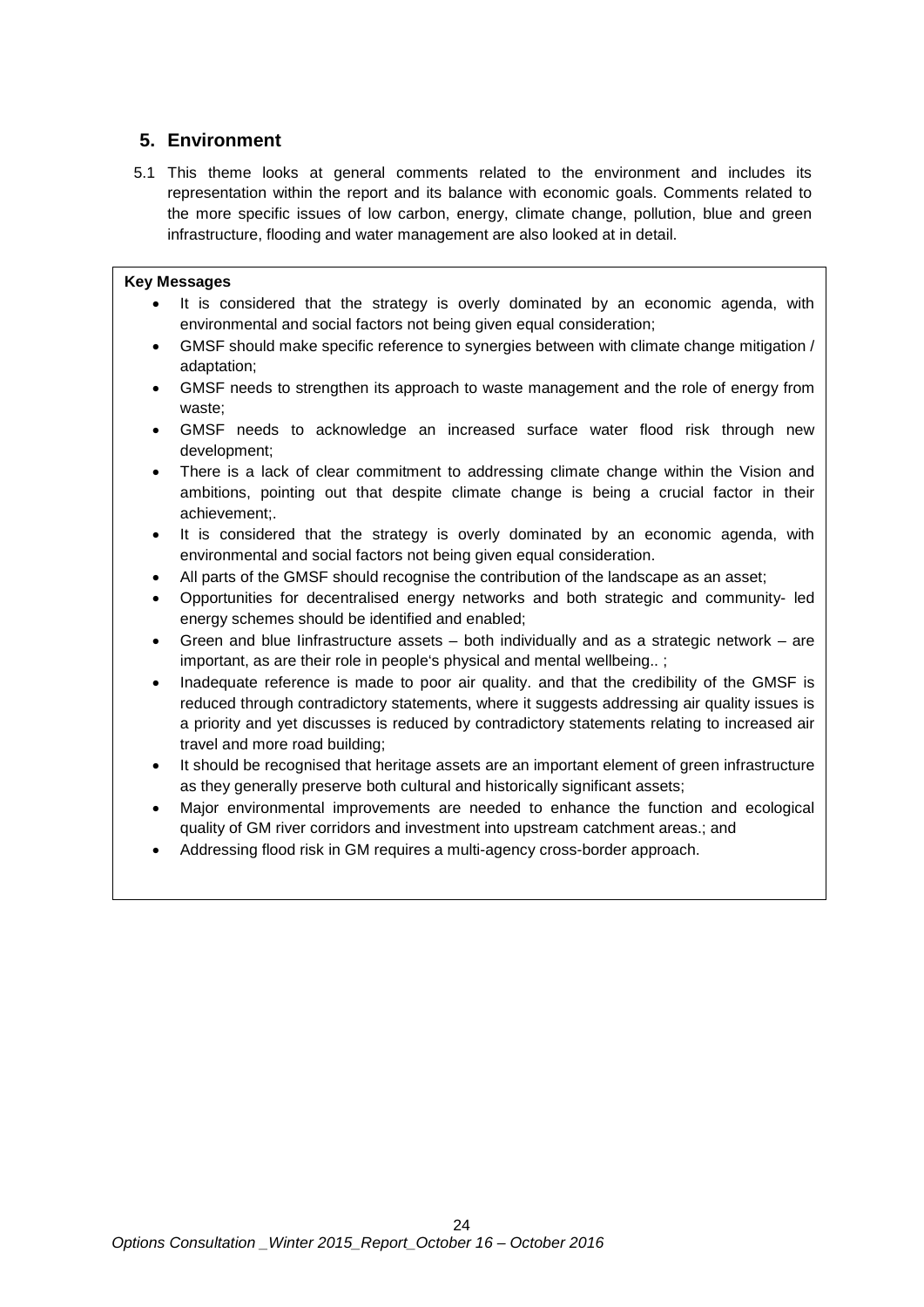#### *General*

- 5.2 It is considered that the GMSF's stated Vision and Ambition needs to go further on environmental considerations and social assets, setting out an intention to ensure provision of high quality multifunctional greenfield and public realm as well as encouraging and supporting healthy communities. Some consider that the Vision is unclear in terms of the purported environmental aspirations of the GMSF. It is considered that the Vision should include indicators of health, wellbeing, quality of life, poverty, pollution, environmental degradation and democratic empowerment. The Vision should also recognise the need to improve understanding and enable the positive contribution of historical, cultural and natural assets.
- 5.3 There is a fairly widely held view that environmental considerations need better integrating into all parts of GMSF. In particular, it was felt that the options consultation was unbalanced in favour of economic growth over community, social and environmental impacts, benefits, constraints and opportunities. A number of comments referenced the need to strengthen the GMSF with regards to the environmental factors identified by the Integrated Assessment. The GMSF should also be strengthened by referencing the key roles of historic and environmental assets, such as those relating to health, education, carbon reduction, energy creation, flood risk and air quality.
- 5.4 There is a consideration that development should be focused in locations that have existing infrastructure capacity and will ensure the lowest negative impact on the natural environment (or greatest scope to enhance it). This should follow a sequential approach, as it is necessary to have a fully informed understanding of environmental capacity to inform judgements and secure sustainable development. Some respondents argued that environmental assets, at a strategic scale, should be considered as one of the key strategic issues that GMSF identifies. There is support for a framework to safeguard and enhance a high quality natural and built environment, but also recognition that there needs to be more detail on how this will be achieved. At the same time there were suggestions of the need to set raised standards of environmental policy and management.
- 5.5 Many comments focused on the importance of both safeguarding and enhancing the natural environment as well as the countryside and urban greenspace (especially that which is valuable for recreation). It is noted that if considerable change is to be brought about, then it must not be allowed to result in environmental damage – where environmental damage has occurred historically it has commonly afflicted low income and minority communities. The historic influence of humans on the natural environment needs to be recognised. A number of comments suggested that there is conflict between the various issues GMSF purports to be addressing and the suggested options - for example between air quality and climate change issues and the use / expansion of strategic highway networks. There is some concern that existing safeguards might be weakened or lost.
- 5.6 Some consultees set out a view that environmental protection should not await economic growth and that protection of habitats and species needs to be seen beyond the perspective of benefits to businesses and residents. There is considered to be a need for clear evidence of the value of environmental assets and a greater focus on the environment in its own right.
- 5.7 A wide range of other general environment-related comments were made, including:
	- The GMSF should consider food security and the protection of the best and most versatile agricultural land;
	- Advocating of localised economies and production;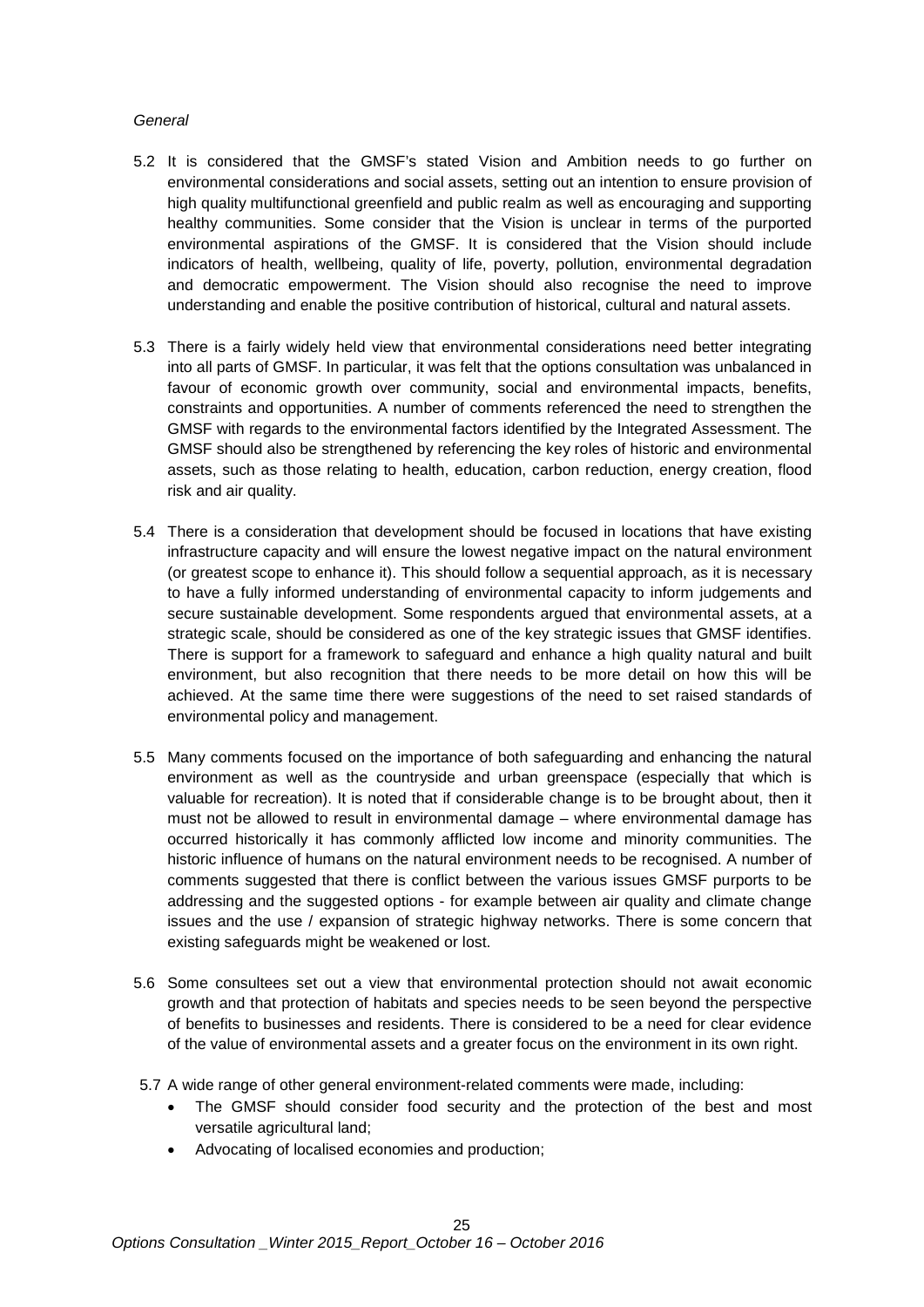- The need for regard to land stability, the non-sterilisation of mineral resources and hazards arising from disused mineral workings in assessing potential site development capacity;
- The value of the environment to the visitor economy and as an attractor of people;
- The need to protect countryside for its own sake;
- The environmental benefits that will likely arise from HS2 (such as enabling redevelopment of previously developed, or 'brownfield', land);
- The conflict between environmental protection and green belt release:
- The need for quality of life elements and health benefits of environmental factors to be given a higher profile;
- The need to consider cross-boundary effects and implications;
- The impact of ecological constraints on development delivery; and
- Support of the emphasis given to the contribution of rural areas.

#### *Landscape*

- 5.8 It is considered important that all parts of the GMSF recognise the contribution of the landscape as an asset that should be safeguarded and enhanced, with development being focused in locations that have the least adverse impact upon it. The options consultation is considered to not go far enough in this respect.
- 5.9 There is support for undertaking of an assessment of landscape quality and a suggestion that this be incorporated into a wider ecosystem services assessment. Wider referencing (than just Background Paper 4) of Natural England's National Character Areas is considered to be needed.

#### *Low Carbon*

- 5.10 It is considered that GMSF needs to set a framework to actively reduce carbon outputs beyond simply looking out for 'low carbon opportunities'. More information is requested in terms of how GMSF will deliver a low carbon economy. In particular:
	- Opportunities for decentralised energy networks and both strategic and community-led energy schemes should be identified and enabled;
	- There should be low carbon investment in the existing housing stock;
	- New housing should be required to be zero-carbon; and
	- Details of standards expected of developers should be provided.
- 5.11 Additionally it is considered that the GMSF needs to have better regard to factors identified by the Integrated Assessment and needs to recognise the role of land as a carbon sink, for climate adaptation purposes and for water / flood management. There is a further need to recognise the potential of mixed-use development in delivering spatial objectives as well as reducing carbon emissions and congestion.

#### *Energy*

5.12 It is considered that although the GMSF rightly identifies climate change and flood risk as key issues for GM, especially with the projected growth potential, it still requires a strategic approach that refers to evidence gathering and policy formulation on historic environment, landscape and natural resources, including unconventional gas. A Sustainable Energy Action Plan (SEAP) is suggested as a strategic planning and energy mechanism to coordinate activities, Local Plans and strategies. This is something that the Town and Country Planning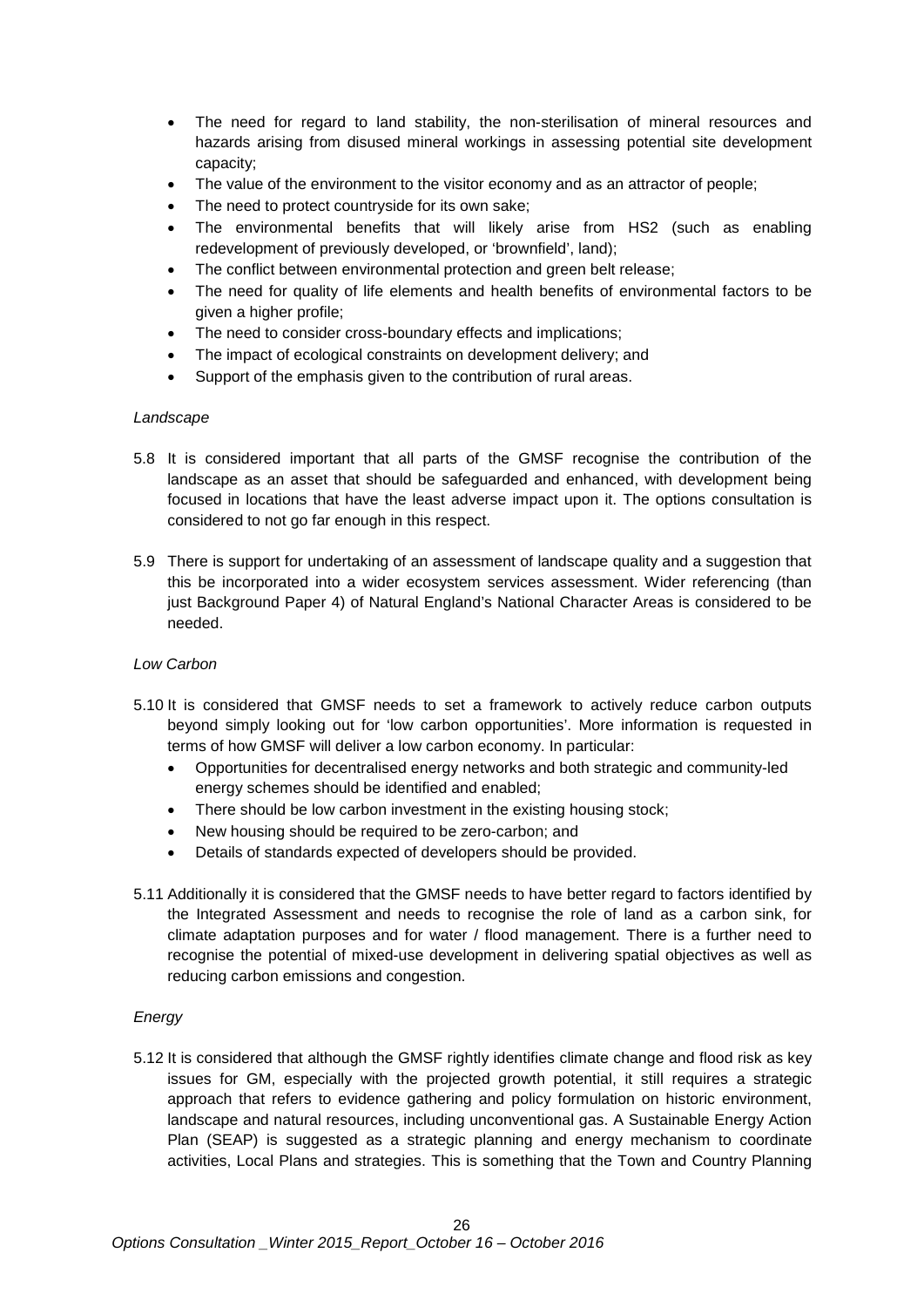Association are promoting through the European SPECIAL (Spatial Planning and Energy for Communities in All Landscapes) project.

- 5.13 National energy policy encourages production and use of indigenous natural resources to become self-sufficient in energy production. The GMSF should seek to align with this by including a policy to cover all hydrocarbons potentially found in the area - and which could be extracted over the plan period - to be licenced by the Department of Energy and Climate Change (DECC) under the Petroleum Exploration and Development Licence (PEDL) regime. It has been separately noted that the proposals map should safeguard PEDL areas to ensure land use proposals take account of PEDL rights. Other consultees, however, request that GMSF be explicit in opposing 'fracking'.
- 5.14 It was also proposed that the GMSF should take advantage of opportunities for renewable energy afforded by the canal network through biomass capacity; the reuse and recycling of energy through the waste market; and heating and cooling purposes through thermal energy of the canal water. Consultees also reference the need for discussion around renewable energy generation in the southern Pennines.
- 5.15 It was suggested that a reduction in energy demand is the first step toward better efficiency. This would then be followed by an increase in energy supply through renewable projects, incorporating, where possible, local energy generation. Community energy schemes should be encouraged through neighbourhood plans, including encouragement for onshore wind, ground mounted and rooftop solar PV schemes. This is because local generation for local consumption can help to reduce the wider environmental impact of global transport. It is widely considered that new houses should be built to improved energy efficiency standards, and that existing houses should be retrofitted with energy efficiency measures where practicable. More detail is needed in the GMSF on incorporating low carbon techniques in new development and regeneration; renewable energy generation to achieve the ambition for a low carbon economy; improved energy security; and a reduction in fuel poverty. This should also be emphasised in the Vision and Ambition section of the document.

#### *Climate Change*

- 5.16 A number of consultees commented on the lack of clear commitment to addressing climate change within the Vision and Ambitions, pointing out that climate change is a crucial factor in their achievement. There is clear support for using GMSF as a tool to deal with climate change and for cross-references to the GM Climate Change Strategy Implementation Plan.
- 5.17 It is suggested that the Vision and aims of the framework should specifically reference the target of reducing carbon emissions by 80% by 2035 and being on track to be zero carbon by 2050, reflecting international agreements to limit global temperature rises.
- 5.18 A number of consultees focus on climate change resilience. In particular, it is noted that the GMSF needs to seek to bring about resilience across GM, not just aim to ensure new development / growth is resilient. It is specifically suggested that the ambition should include text setting out what a resilient GM will look like:

*'By 2035 GM will: have integrated a network of high quality and multifunctional green and blue infrastructure into our towns and cities: with improved access by everyone for individual health and wellbeing; designed and maintained to create climate resilience; used by communities and industry for transport, leisure and food growing opportunities; and funded by a wide range of beneficiaries from the public and private sectors*.'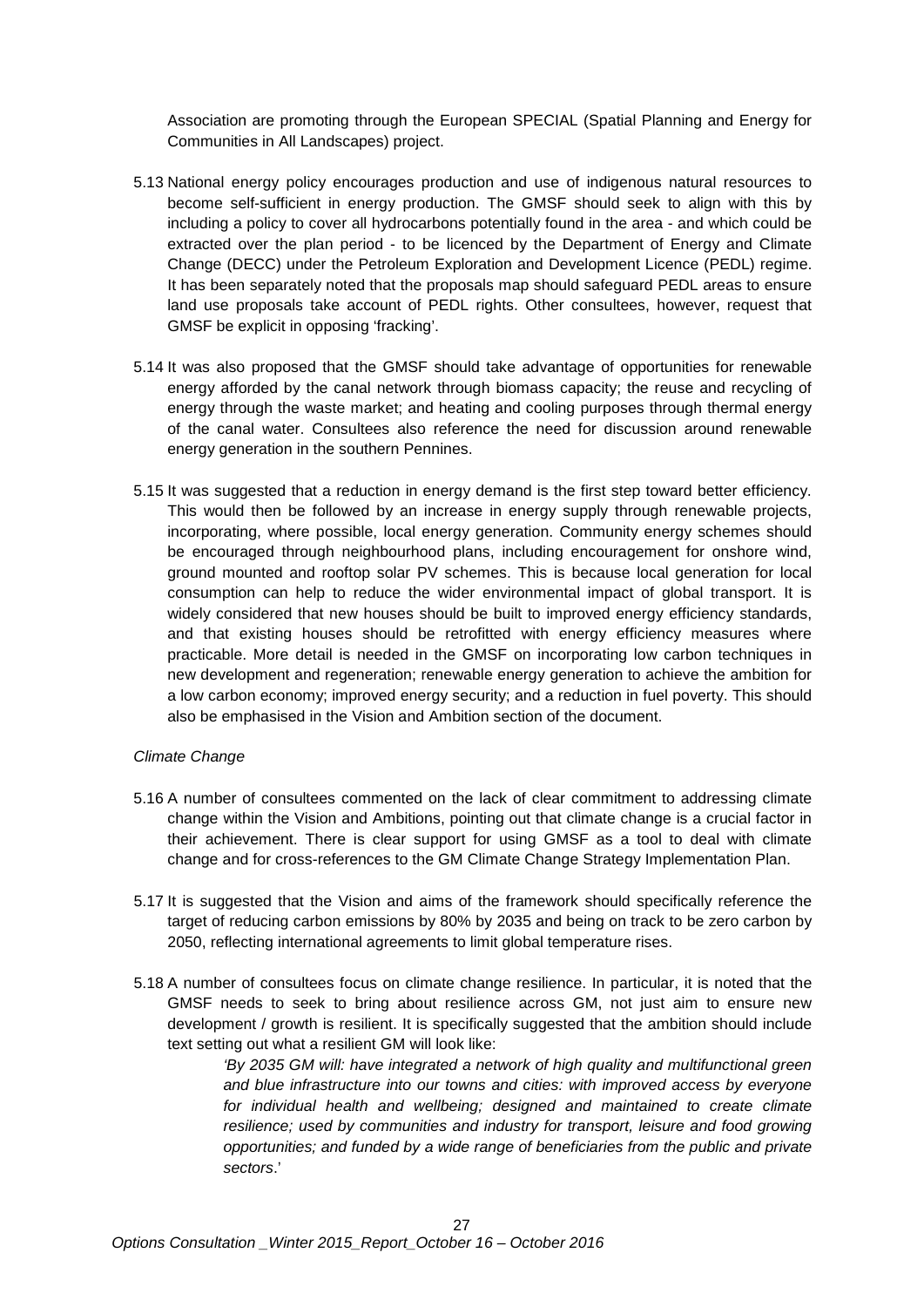- 5.19 Comments also focused on the linkages between GMSF, climate change, transport and the need for integration of and mutual support between relevant strategies. There appears to be a widely held view that, presently, climate change strategy and goals are incompatible with transport growth, especially growth in road transport and aviation. Transport and economic growth must meet needs without increasing global warming emissions, pollution or environmental degradation.
- 5.20 Many comments focused on fairly detailed elements of climate change mitigation and adaptation. Priority should be given to approaches that address both mitigation and adaption, such as green infrastructure (especially within urban areas), local food production and upland landscape restoration.
- 5.21 The potential for use of land for carbon sequestration and flood management was raised and there was support for climate change and flood risk being identified as key issues that the GMSF needs to commit to addressing. Specific reference was made to the Planning and Compulsory Purchase Act 2004 (as amended by the Planning Act 2008) and the need for GMSF to provide a strategic context for the ten districts to meet legal requirements on the inclusion of climate change mitigation / adaptation policies within their development plans. Mention was also made of the B-Lines Project being undertaken by the charity "Buglife", which aims to identify, protect and create routes for pollinator and insect dispersal in response to climate change.
- 5.22 Several consultees focus on the disruptive impact of climate change to the global economy. It was highlighted how climate change mitigation / adaptation activities might provide economic growth opportunities but also that climate change is a threat to food production and security, which in turn has a detrimental economic impact.
- 5.23 It is suggested that references in the options paper to the GMSF theme of seeking health improvement should be extended to make references to the impact of climate change on health, particularly in relation to vulnerable groups (reference to paragraph 3.45 in particular).
- 5.24 Quite a number of consultees highlight apparent contradictions or conflicts within the emerging strategy. In particular, it is considered that the strategy is overly dominated by an economic agenda, with environmental and social factors not being given equal consideration. It is suggested that there needs to be recognition of the impossibility of realising a low carbon economy and meeting climate change goals alongside economic growth. There was also a suggestion that the growth rates set out in the options are incompatible with meeting international obligations on climate change.

#### *Pollution, Air Quality and Noise*

- 5.25 In focusing on matters relating to air quality, consultees argue that Air Quality Management Areas (AQMAs) should not preclude the allocation of land for development. It is pointed out in particular that woodland adjacent to the motorway network can provide air treatment buffers to potential development sites and that work to improve air quality should be continued with Highways England in locations including Trafford Park, the Trafford Centre, Port Salford, Heywood and the M60 Corridor. It is suggested that there is a need to recognise the linkages between air quality and poor health.
- 5.26 There is a view, however, that inadequate reference is made to poor air quality. Additionally, it was felt that the credibility of the GMSF is reduced as it suggests addressing air quality issues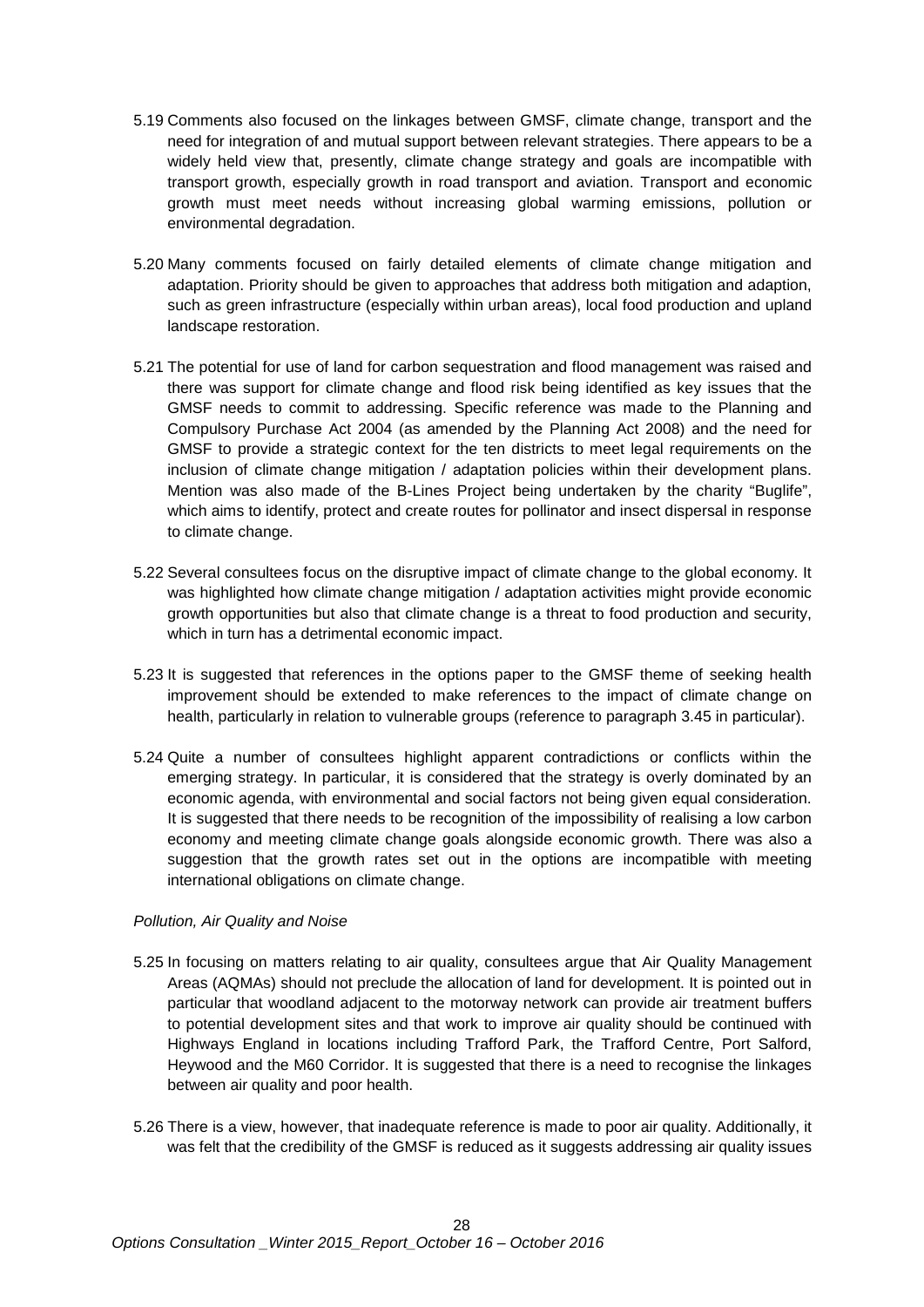while simultaneously contradicting this with statements relating to increased air travel and more road building.

5.27 A number of comments reference pollution, but generally in the context of air pollution and the role of blue / green infrastructure in its mitigation. No comments were received that make reference to issues relating to noise.

#### *Blue and Green Infrastructure*

- 5.28 The GMSF should reference the quality and multi -functionality of green infrastructure as a network. It should be defined by the river valley network that cuts across district boundaries. The waterway corridors across GM should be used to provide the opportunity to improve connectivity both within and between the city and town centres and beyond.
- 5.29 It should recognise that green spaces in urban areas can be equally important in different ways as the greenfield in rural areas. The GMSF should also recognise GI as a crossboundary issue with strategic green infrastructure located beyond GM. This is crucial to reducing flood risk in the city region.
- 5.30 Further work is needed to identify what is an 'important green and blue asset'. A range of site types should be identified (e.g. sporting opportunities both formal and informal, allotment, cemetery to garden etc.). Heritage assets are also considered an important element of green infrastructure as they generally preserve both cultural and historic significance and can often also have natural significance.
- 5.31 GI assets also need to be recognised in their own right (e.g. biodiversity, flood risk, food production). However, it is also considered reference to GI as existing assets fails to recognise the inter-related nature of such infrastructure and the necessity of treating it as a whole. By doing so GM can ensure that all parts work for the wider benefit of the conurbation overall.
- 5.32 In terms of the role of GI, it should form part of a wider approach to mitigating and adapting to climate change, flood alleviation, relieving air pollution and water flow management. Its role in people's physical and mental health and wellbeing is also important. It has the potential to increase the use of sustainable transport modes, thereby improving air quality, lowering carbon dioxide levels and reducing congestion on roads. GI has the ability to give a local identity and sense of place, reducing fragmentation of the ecological networks. It is also important to identify where new GI sites are required - for example, in areas deficient in quantity, function and quality of GI. This provides the opportunity to enhance existing assets. Also questioned is what Eco System Services the GI is providing.
- 5.33 More widely, GI would contribute to the tourism and leisure sector against a range of different objectives, and an assessment such as in the Manchester Green and Blue Infrastructure Strategy should be completed for Greater Manchester. Opportunities for improvements to the water environment (blue infrastructure) are also possible, and should be more explicit in order to align with the Water Framework Directive objectives. It should be noted canals and rivers have very significant differences in terms of their characteristics, role and function. This will require very different policy approaches. GMSF should also make greater use of standards such as Woodlands Access Standards and Accessible Natural Greenspace Standards - ANGSt (Natural England).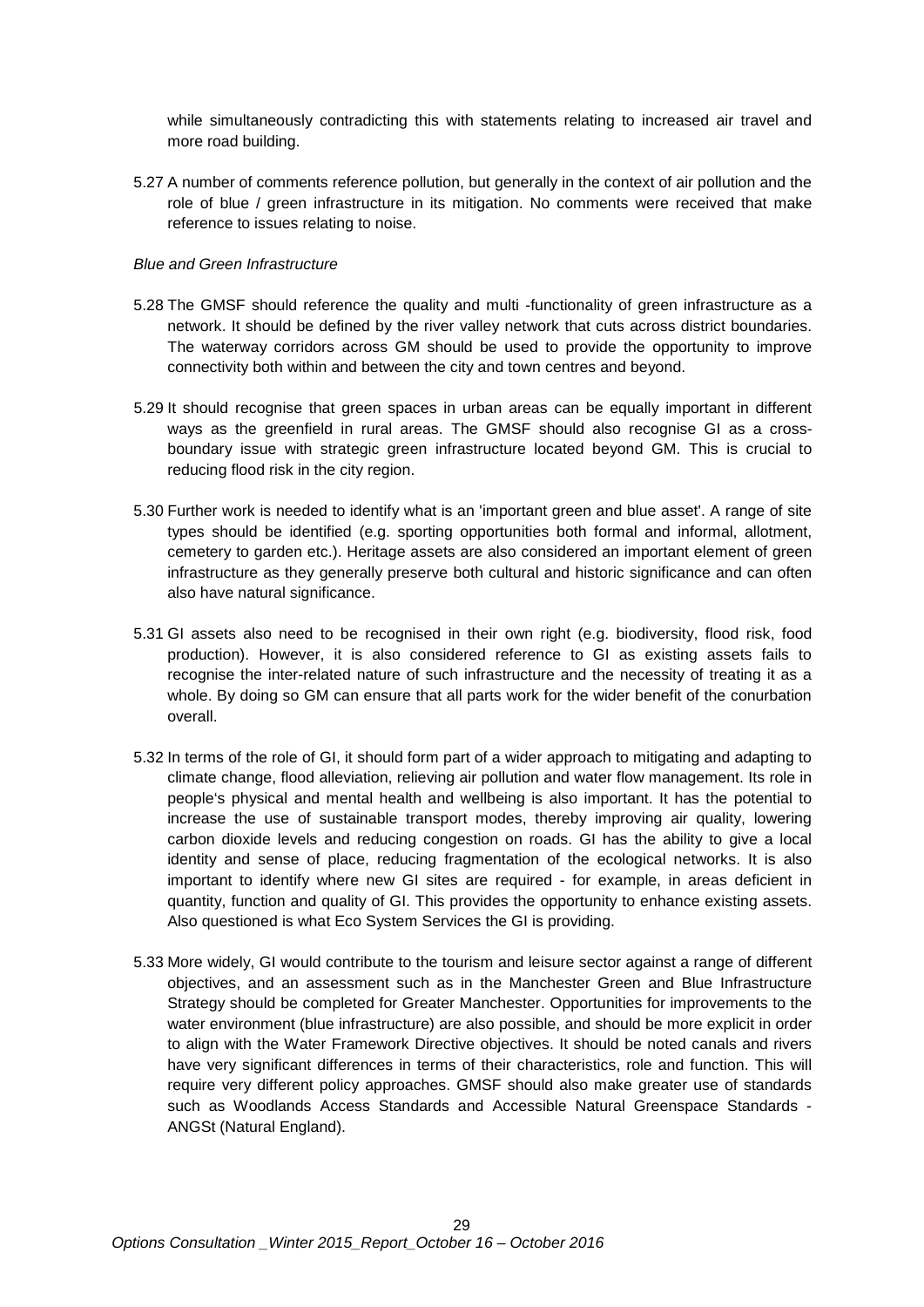5.34 In the *Ambition* section, there should be a statement that economic growth will be accompanied, wherever possible, by protection and enhancement of environmental assets. It should also state that damage to irreplaceable semi-natural habitats, such as ancient woodland, will be avoided other than in the most exceptional circumstances.

#### *New Development*

- 5.35 An increase in the number of houses also increases the pressure on open space and leisure facilities and this should not result in overcrowded places with poor quality outside space due to the density of housing. For future sustainable development it is important everyone has good quality green spaces near to their homes, that there are coherent ecological networks, with more and better quality places for nature, for the benefit of people and wildlife. Local residents should be consulted on green spaces to understand how the space contributes to local people.
- 5.36 Sites identified for protection for conservation or biodiversity purposes will not be deliverable for development particularly the loss of irreplaceable habitat, or where mitigating measures can be put in place. However it is also considered that GI should only be used as a constraint to development when it serves a strategic purpose and is demonstrably required to continue to be protected. This should be based upon an up to date assessment of open space needs and the degree to which they need protecting some may need to be lost to meet the targets of the GMSF. The alternative loss is of green belt land, which should be a last resort.
- 5.37 Green belt land offers opportunity to deliver significant environmental and recreational enhancements to green and blue infrastructure on the urban fringe, which currently affords little public access and contributes little to the quality of the recreational "offer" $\Box$  of GM. Other opportunities could be via a "Parkland" model whereby new and enhanced GI are linked to and facilitated by new development. There is also the potential increased tree planting and woodland creation as a result of new development.

#### *Flooding and Water Management*

- 5.38 The importance of green infrastructure for flood risk management has been highlighted by a high number of consultees. The retention of green spaces, trees and hedgerows are also acknowledged for reduced pluvial flooding and relieving air pollution. It is also suggested that land use as a carbon sink for climate change adaptation and flood management is referenced within the framework. Research by Mersey Forest and the University of Manchester indicates green infrastructure lying beyond the GM boundary is crucial to reducing flood risk in the city region.
- 5.39 Flood risk and flood plains, though a recognised high priority constraint, do not necessarily indicate an inability to accommodate development. Instead, they indicate a need for proper flood risk management to avoid significant economic, social and environmental damage. It is suggested that in light of recent flooding and the impact of climate change that a more proactive approach is needed toward implementing realistic flood risk scenarios; analysing river catchment and capacities; protecting existing and future properties from flooding; for policies to recognise these issues; and for policies to ensure that flood risk appraisals and avoidance measures are up-to-date and meet present day challenges.
- 5.40 In terms of water management, it is suggested that major environmental improvements are needed to enhance the function and ecological quality of GM river corridors for both quality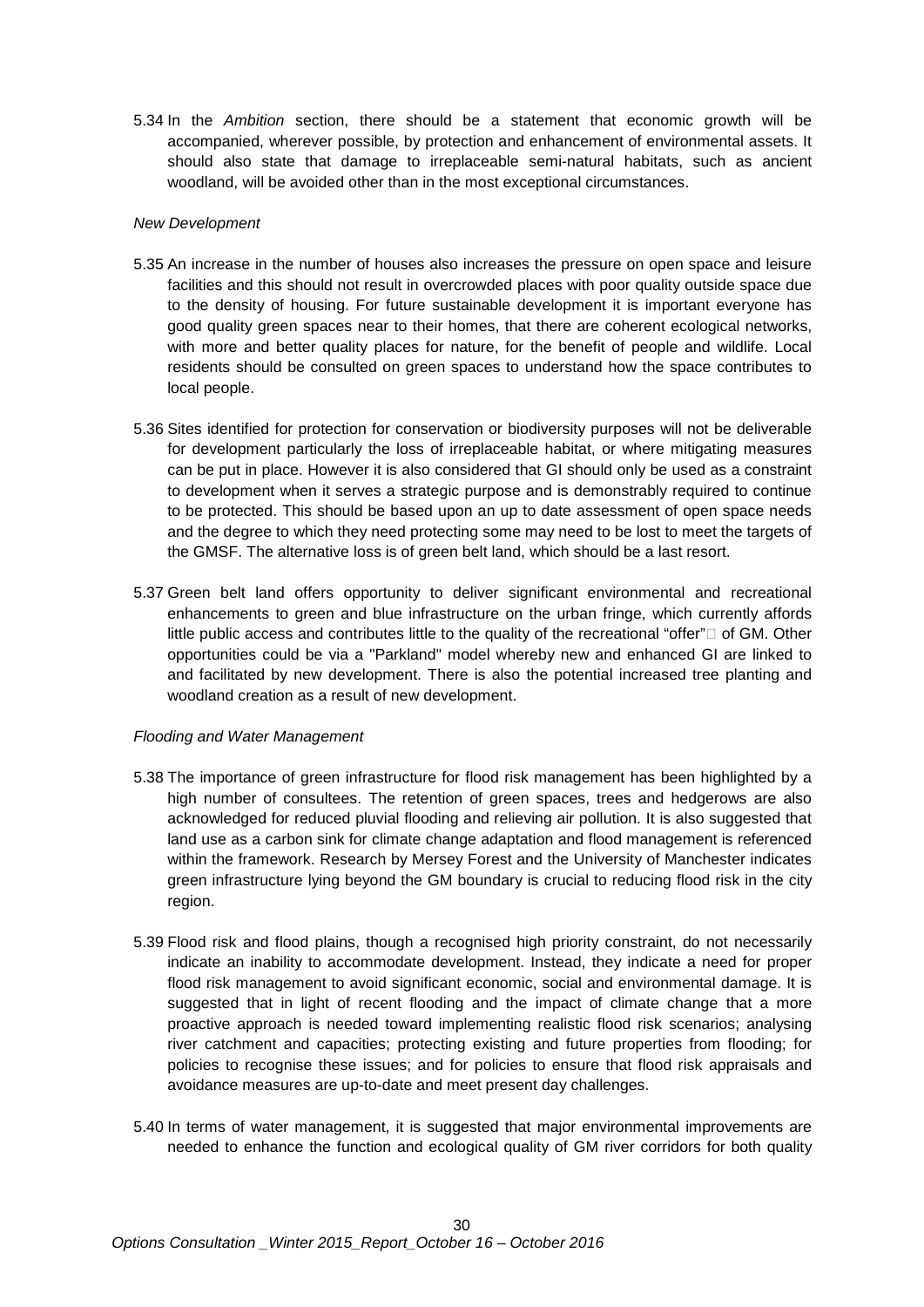and hydro morphology. Additionally, investment into upstream catchment areas to manage and slow water flow is essential for mitigating future flooding.

- 5.41 It is considered by some consultees that a rethink is needed on UK flood defence, including improving warning systems, waterproofing and protection of homes. In line with this, it is widely considered that properly addressing flood risk in GM requires a multi-agency crossborder approach with potential endorsement of intervention beyond GMCA territory, where necessary, to address critical flood risk issues. This is further demonstrated by the aforementioned Mersey Forest and University of Manchester research.
- 5.42 While the inclusion of flood risk reduction action and the focus on mitigation is supported, it is considered that further emphasis is needed in the GMSF on: fluvial flood risk as being significant to GM; the role of nature in flood mitigation; and flooding as a significant climate pressure. It is suggested that the section be widened to "Flood and Water Management" and that strengthening of the section is necessary with a presumption against development of flood risk areas. A reference to applying a sequential approach to growth rather than the current catchment based approach is also suggested.
- 5.43 It is noted that the Water Framework Directive objectives should be more evident in the GMSF as it plays an important role within the key ambitions for GM.
- 5.44 It is widely acknowledged that new development should manage surface water run-off in a sustainable and appropriate way and that developers should look at ways to incorporate an element of betterment within their proposals. This approach is in accordance with paragraph 103 of the NPPF. It is also acknowledged that flood risk will inevitably impact on deliverability and that areas resilient to climate risks are more desirable for living, working and investment. As such it is crucial that developers work toward sustainable flood risk management schemes.
- 5.45 United Utilities recommend and suggest the following detailed policy on surface water management:

"*Surface water should be discharged in the following order of priority:* 

- *An adequate soakaway or some other form of infiltration system.*
- *An attenuated discharge to watercourse.*
- *An attenuated discharge to public surface water sewer.*
- *An attenuated discharge to public combined sewer.*

*Applicants wishing to discharge to public sewer will need to submit clear evidence demonstrating why alternative options are not available. Approved development proposals will be expected to be supplemented by appropriate maintenance and management regimes for surface water drainage schemes. On large sites it may be necessary to ensure the drainage proposals are part of a wider, holistic strategy which coordinates the approach to drainage between phases, between developers, and over a number of years of construction. On Greenfield sites, applicants will be expected to demonstrate that the current natural discharge solution from a site is at least mimicked. On previously developed land, applicants should target a reduction of surface water discharge.*

*Landscaping proposals should consider what contribution the landscaping of a site can make to reducing surface water discharge. This can include hard and soft landscaping such as permeable surfaces. The treatment and processing of surface water is not a sustainable solution. Surface water should be managed at source and not transferred. Every option should be investigated before discharging surface water into a public sewerage network. A*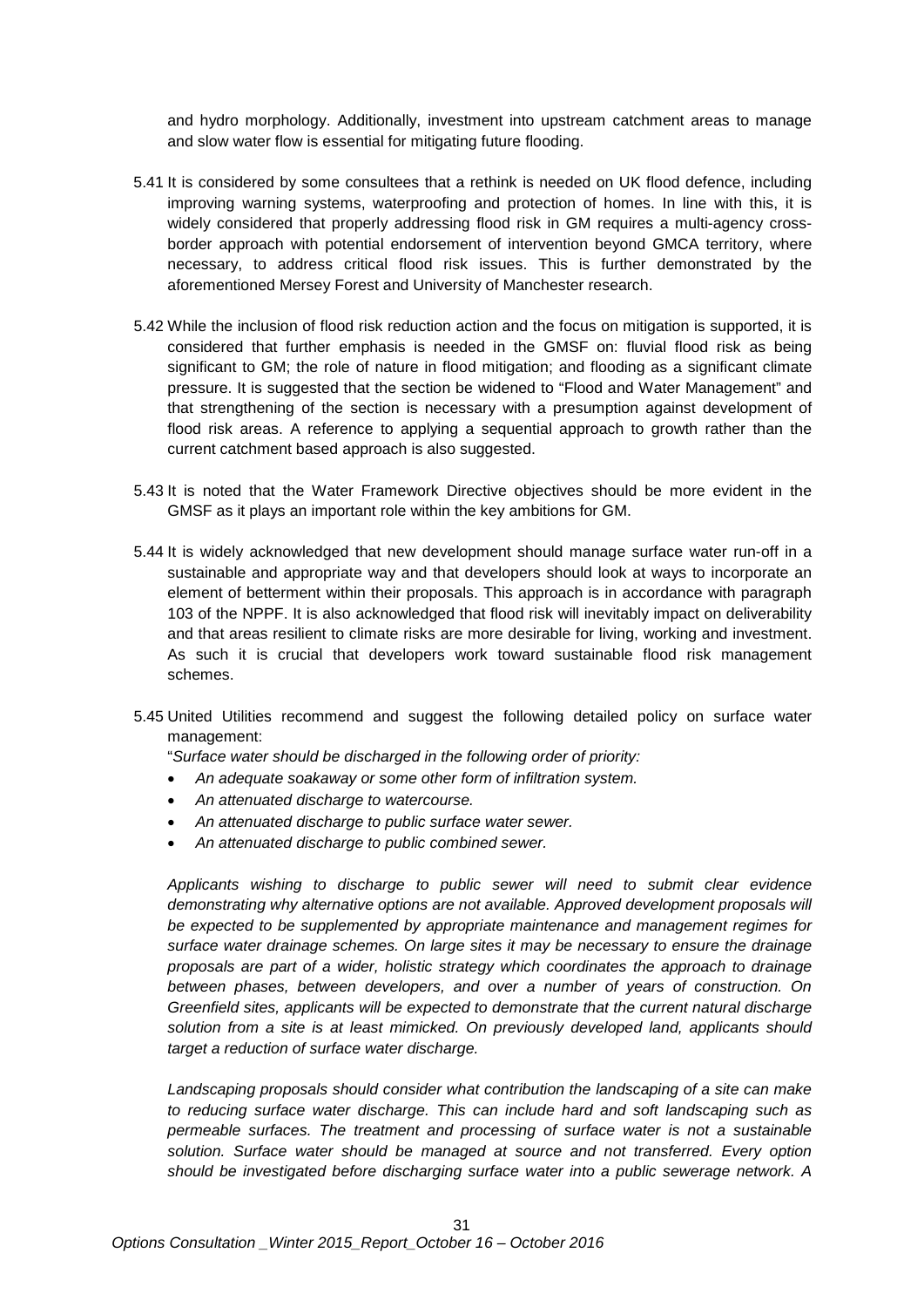*discharge to groundwater or watercourse may require the consent of the Environment Agency*."

5.46 They also suggest a detailed policy regarding water efficiency measures and the design of new development as follows:

"*The design of new development should incorporate water efficiency measures. New development should maximise the use of permeable surfaces and the most sustainable form of drainage, and should encourage water efficiency measures including water saving and recycling measures to minimise water usage."*

5.47 There are a number of methods that developers can implement to ensure their proposals are water efficient, such as utilising rainwater harvesting and greywater harvesting. Improvements in water efficiency help to reduce pressure on water supplies whilst also reducing the need for treatment and pumping of both clean and wastewater. It is also suggested that where practicable the water management processes seen in canals (controlled weirs / sluices) may provide an alternative and sustainable opportunity for surface run-off from new development.

#### *Biodiversity*

- 5.48 Climate resilience has been referred to throughout the comments received during the consultation. It is noted by a number of respondents that by building on climate resilience there is an opportunity to better support health and wellbeing, economic growth and biodiversity conservation. In line with the need to create a resilient landscape, it is suggested that there is a need to identify the most important areas and establish a hierarchy of priority for protection through the plan with European designations and other land management designations (e.g. Environmental Stewardship areas) included, as they are not at present. It is also suggested that more detail is needed on ecological assets and that a change in the way that ecological designations are carried forward with all existing designations being reviewed before being carried forward. Further protection of irreplaceable ancient woodland, restoration of woodland and addition of new diverse woodland would assist with resilience. A strategic coordinated approach to addressing invasive species is also vital to encouraging resilience, especially in river valleys.
- 5.49 The connection between the natural environment and economic growth was recorded by several consultees with a reference made to the recognised value of green infrastructure to economic growth in London demonstrated in the document *["Natural Capital: Investing in a](https://www.london.gov.uk/sites/default/files/gitaskforcereport.hyperlink.pdf)  [Green Infrastructure for a Future City"](https://www.london.gov.uk/sites/default/files/gitaskforcereport.hyperlink.pdf)*. It is suggested that a large number of small urban extensions will have a lesser impact on the character and biodiversity richness of sites. It is also suggested that city region-wide standards for biodiversity, given the mobile nature of habitats and species, will alleviate environmental pressure and encourage economic growth on that basis.
- 5.50 The opportunities and constraints noted in the GMSF are not considered to be thorough enough, especially as the Integrated Appraisal shows that biodiversity needs to be strengthened. The need for GMSF to identify biodiversity designations of national or international significance is raised. It is suggested that the ambitions section should note that economic growth will be accompanied by protection and enhancement of environmental assets and damage to irreplaceable semi-natural habitats (ancient woodland) will be avoided other than in the most exceptional circumstances.
- 5.51 A range of other key documents were suggested for the GMSF to consider and/or align with. These included: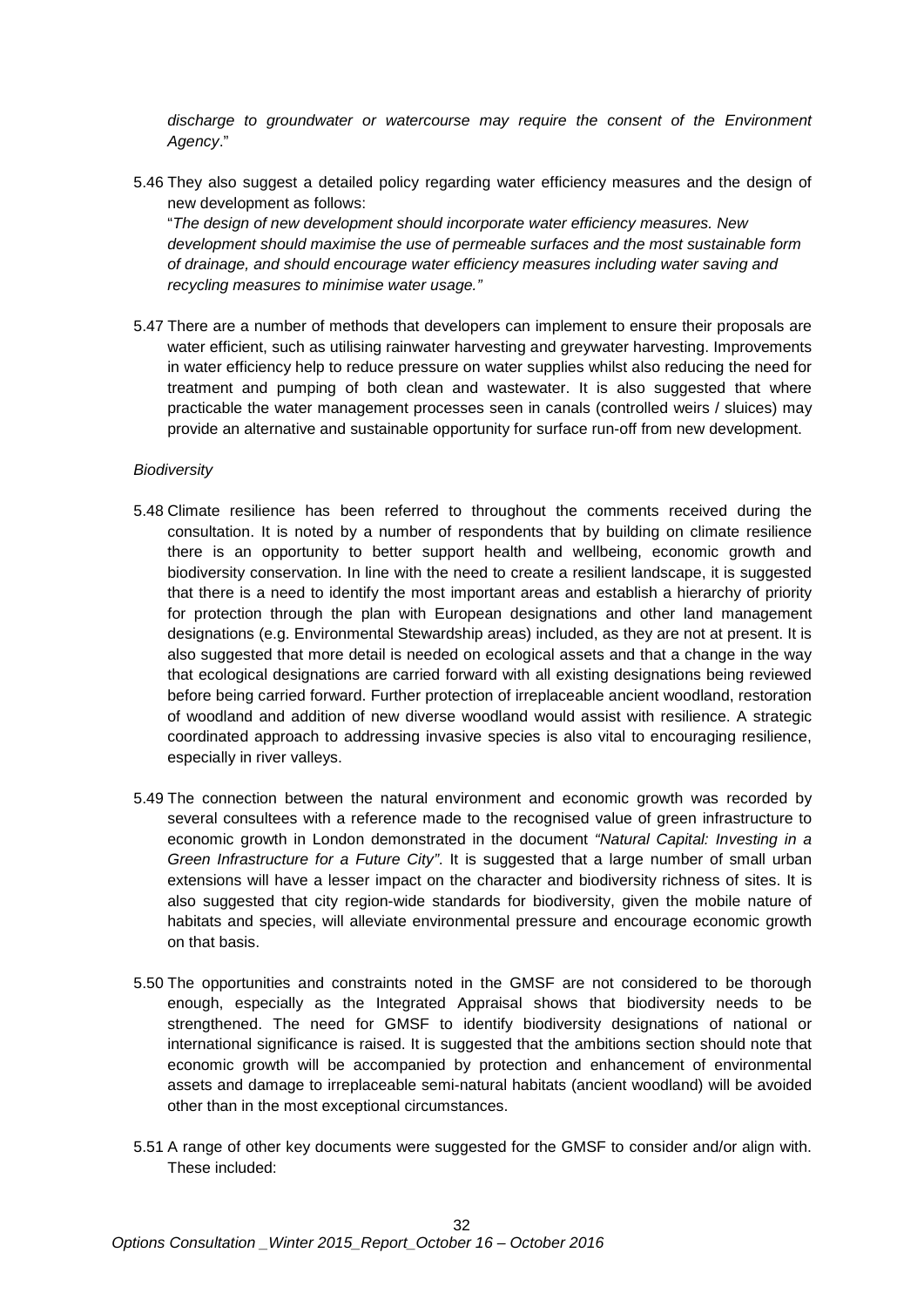- GM Biodiversity Project
- GM Ecological Framework
- GM Green Infrastructure Framework
- The Lawton Principles, Government White Paper for Nature (2011)
- The Government's proposed 25-year Plan for Nature
- The UK Ecosystem Assessment (2011)
- Nature Positive Local Plans (RSPB/Wildlife Trust, May 2015)
- Biodiversity 2020 Strategy (Defra 2011)
- Natural Environment White Paper (Defra 2011)
- Making Space for Nature (Defra 2011)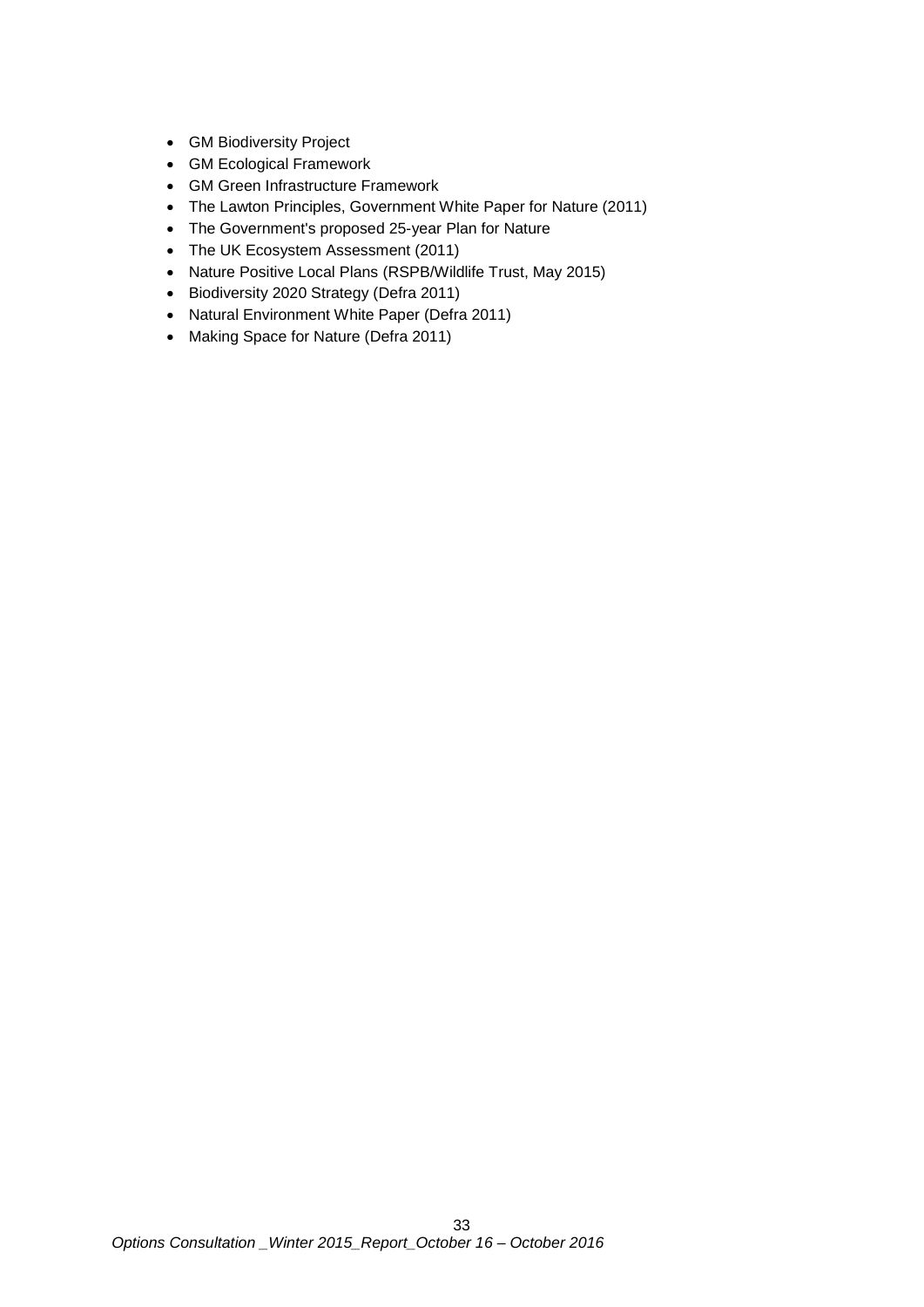## <span id="page-33-0"></span>**6. Housing**

6.1 There are a number of sub themes within this section related to housing. These range from general broad themes of the housing requirement of GM, tenure mix, housing delivery, affordability and locations, to more specific housing issues related to particular groups such as older people, students and gypsies and travellers

#### **Key Messages**

- A shortage of housing is the key constraint to quality of life across GM;
- There is an over-reliance on middle- to high density development in the inner core;
- GMSF is too focussed on the number of new homes needed and no consideration is given to size, type, and tenure of this requirement;
- The type and location of new housing is critical to securing economic growth and tackling constrained labour mobility;
- GMSF does not make the fundamental linkages between housing and sustainable economic growth;
- The document does not make enough reference to the relationship between transport infrastructure and development;
- GMSF overlooks the health problems associated with a lack of appropriate housing provision;
- There is a clear role for GMSF in design and housing standards;
- There is a need to address the criticisms of the OAHN modelling of demographics and the economy;
- There is an over-reliance on past trends and outdated growth assumptions;
- It is not just about new homes, it is also about the repair, renewal and replacement of existing homes;
- Urban extensions should be considered;
- There is concern with delivery that the current supply is not viable and needs a comprehensive review;
- The GMSF needs to reference housing construction and its economic impacts on local amenities via construction, labour and to local amenities
- The assessment needs to reflect the consequences of past under delivery of housing; and
- Future delivery needs to attract households to the northern districts of GM to balance growth and redistribute supply.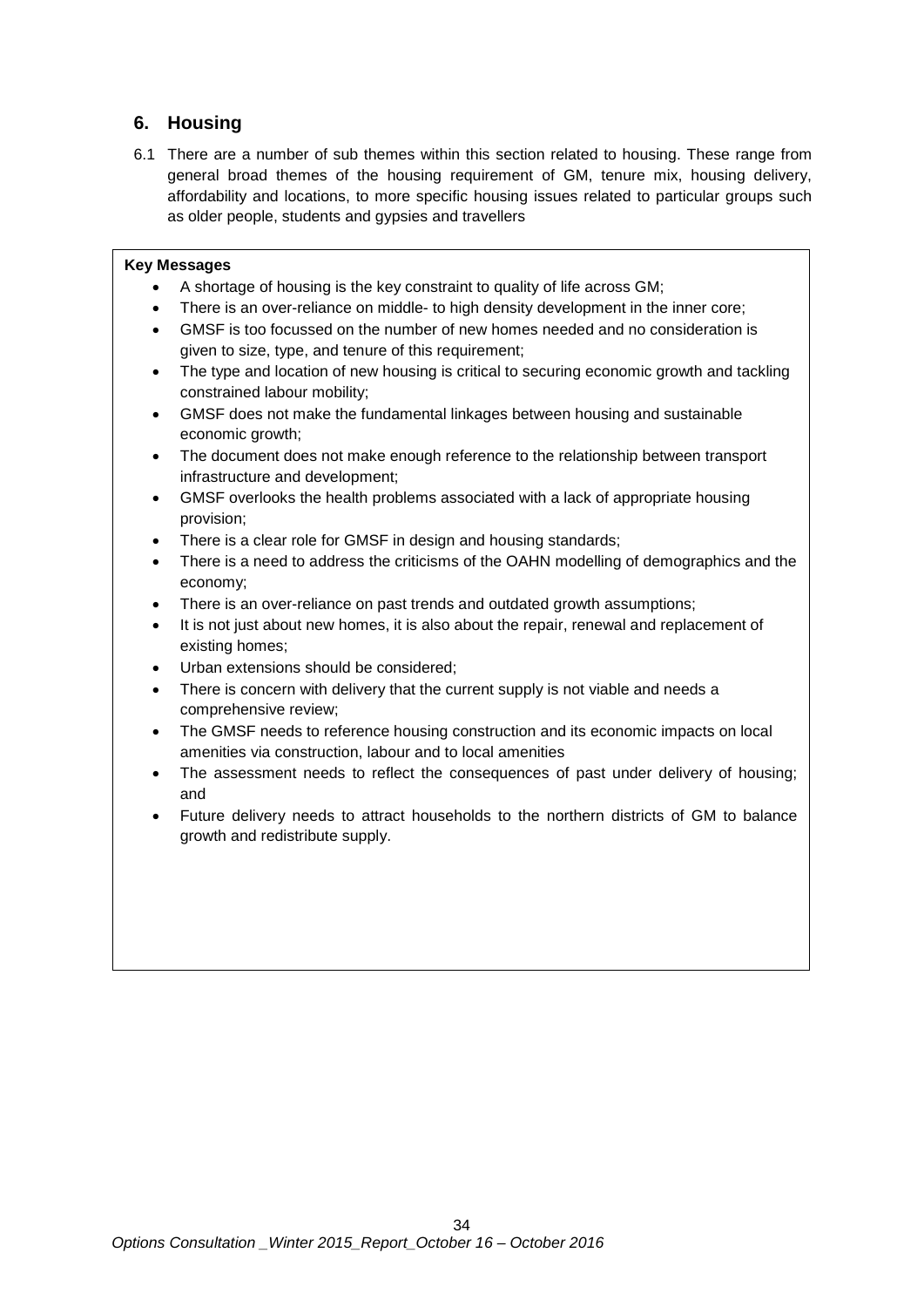#### *General*

- 6.2 A shortage of housing was highlighted by the respondents as the key constraint to quality of life across GM. A significant boost in housing supply of the right type and quality in the right locations is critical to reverse the outward migration of the most economically active population of GM and achieving sustainable communities and growth. Quickly reallocating land for housing should be a priority. Too little housing will affect affordability and will fail to provide support for the necessary labour market.
- 6.3 The housing target cannot be met on the current identified housing land supply for GM the shortfall equates to around 64,550 units. It is noted that adjoining areas, such as Chorley are unable to provide any deliverable housing sites within their borough that could contribute to meeting any housing shortfall identified in GM.
- 6.4 Questions remain amongst respondents about the suitability of some of the land allocated for housing. The figure of 152,784 ha. total housing land requirement is accepted with little analysis of whether the sites are viable or still suitable for residential use. There is a large concentration of sites in the city centre and a heavy reliance on sites in weaker value areas, posing major questions over whether the market will support the development of these sites.
- 6.5 Whilst densities could be increased to avoid development in the green belt, there is an overreliance on medium-high density development in the inner core. At the same time, sites to accommodate lower density, family or aspirational housing are very limited, particularly in higher demand market areas. GMSF suggests a higher proportion of new homes would need to be apartments, yet areas outside the city centre and in the periphery of GM would be unsuitable for such high density development to deliver Option 3 in respect of demand and depth.
- 6.6 In terms of housing type / mix, Peel agrees that a broad distribution of dwelling types is required across GM. However, GMSF is too focussed on the number of new homes needed and no consideration has been given to the size, type, tenure and range of housing required. The ambition for new housing needs to reference affordability, variety, choice, mix, quality and place.
- 6.7 Revitalisation of the city centre has helped to retain groups more centrally over the last decade. When such groups start to have families, they are typically looking towards the south of the city for their housing needs. If the needs of all demographic groups are not met, this will result in an undesirable migration trend of a skilled, educated and talented workforce moving out of the city region. The type and location of new housing is critical to securing economic growth and tackling constrained labour mobility. It is essential that family-sized and aspirational housing is provided in locations of high demand in the out-lying areas of the city region. This should particularly be in the southern and north-western housing market areas in order to help retain and attract the most economically active people.
- 6.8 A general point raised is that the GMSF does not make the fundamental linkages between housing and sustainable economic growth. Any housing development must make a strong commitment to sustainable development to ensure the creation of mixed-use areas. This needs to be a priority to help reduce car-commute trips. Greater reference is also needed to culture, cultural infrastructure and cultural wellbeing as an important element of sustainable development.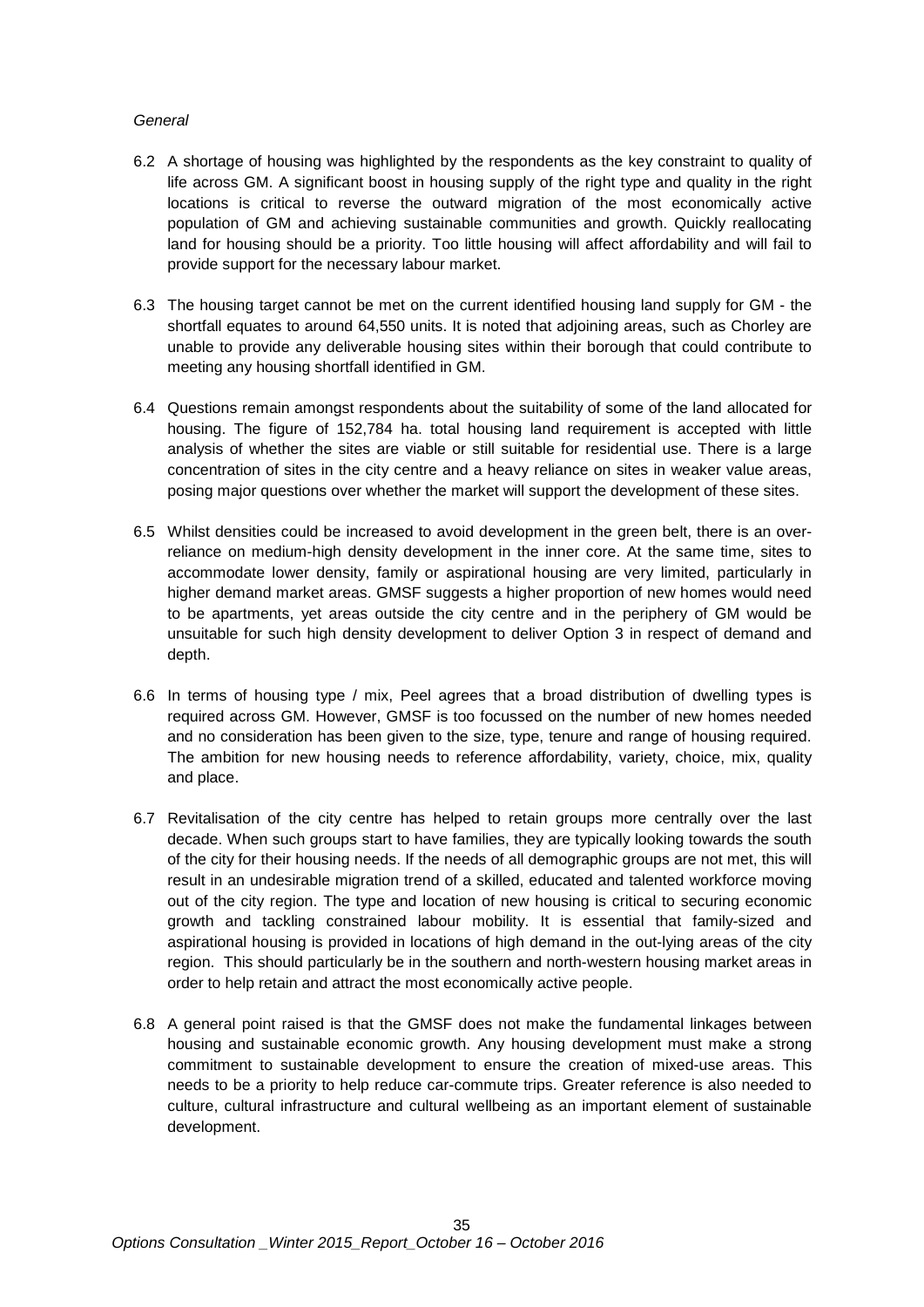- 6.9 It is argued that the document does not make enough reference to the relationship between transport infrastructure and development, regeneration, housing needs, location, viability and place-making. Furthermore, it is better to create entirely new settlements as the gradual expansion of existing settlements does not allow for infrastructure capacity to be improved at all or sufficiently.
- 6.10 There is disappointment expressed that GMSF completely overlooks the health problems associated with a lack of appropriate housing provision. Shelter has published numerous reports on this topic and the issues identified should be considered within the health section.
- 6.11 GMSF is seen to have a clear role in design and housing standards and this includes a sufficient commitment to ensure the repair and renewal of existing homes. There is also opportunity to develop new financial instruments and loan products which enable home owners to release part of the equity in order to repair and renew their homes. GMSF needs to recognise that in some neighbourhoods design quality, quality of homes and quality of infrastructure are poor. The decline of existing neighbourhoods will mean expensive public invention will be required in the absence of property owners investing in maintenance and improvement.
- 6.12 There is also some support expressed in recognition of a growing private rented sector of the need for the introduction of landlord licensing, which could be GM-wide, to help improve the quality of the housing offer and that this could also help to improve energy efficiency.
- 6.13 Many of the responses to the GMSF focussed on the overall housing numbers in the plan. Feedback focussed on the overall methodology to develop the housing numbers, the delivery of housing and the mix and tenure of developments.

#### *Objectively Assessed Housing Need (OAHN)*

- 6.14 A number of criticisms are put forward of OAHN within the GMSF. They focussed on the following demographic modelling issues:
	- The use of the ten year migration rates and international migration rates;
	- Household formation rates and queries about why the 2008 household formation rate is not used. The respondents argue that using the 2012 rate suppresses 'normal' household formation;
	- Explanation of why the forecasts change international migrations flows after ten years from SNPP to ONS levels;
	- Unattributable Population Change (UPC) needs to be reviewed and analysed again.
- 6.15 There were also a number of issues related to the economic modelling and how it is used in relation to the GMSF. The following queries were made by the respondents:
	- What is the role of the economic downturn from 2008 in the economic projections and how is it included in the projections?;
	- What are the roles of the different economic projections produced?;
	- How did the modelling use GVA figures, and which ones were correct?;
	- How does improved economic performance link to the modelling, showing leads to domestic outflows from GM?
	- Which policy scenarios achieve the Northern Powerhouse objective?
- 6.16 It is suggested that the GMCA should commission objective and independent forecasts of the economic potential of the city region. This should then be used to evidence demographic and socio-economic trends and identify the full objectively assessed need for housing and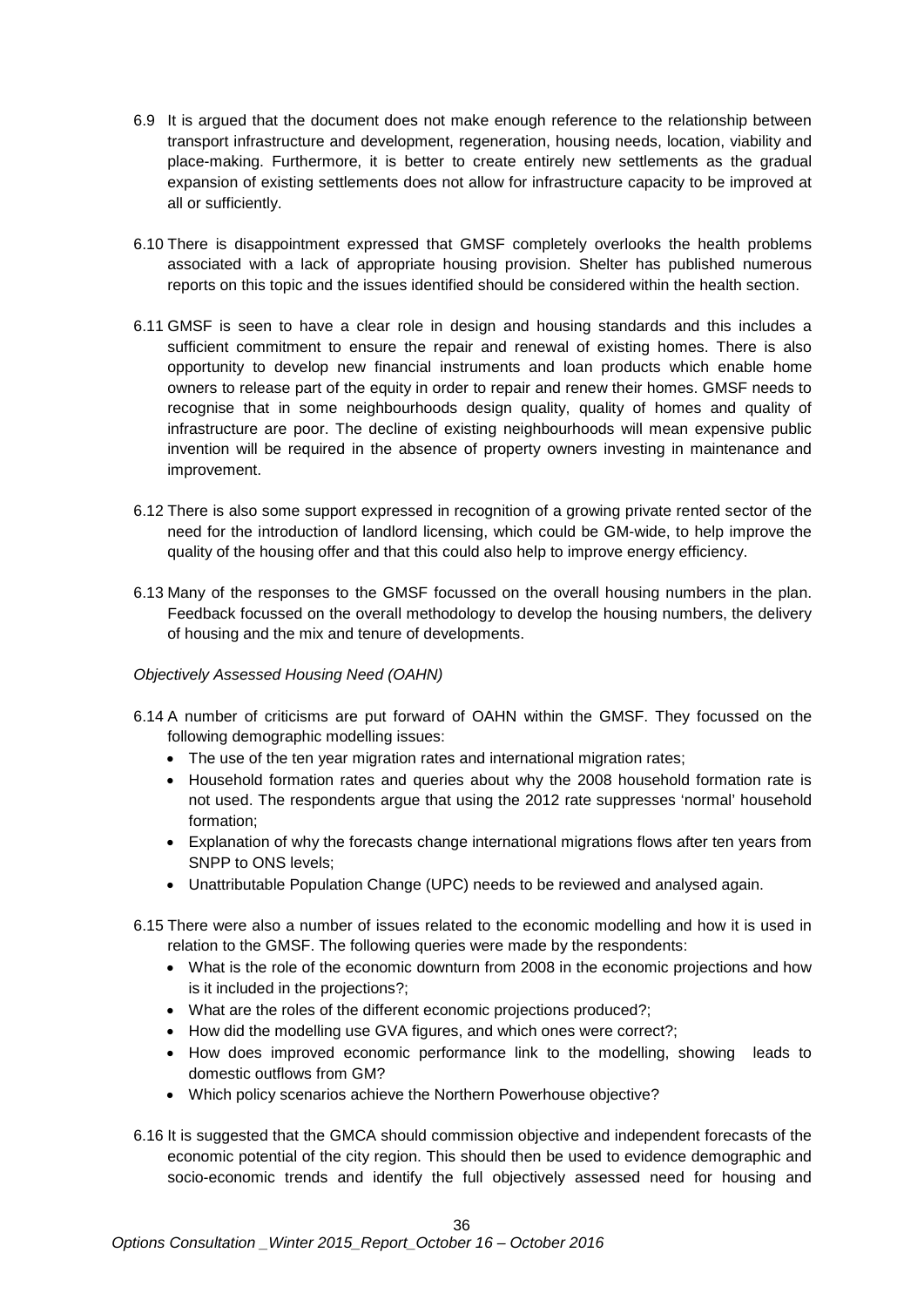employment land in GM. The Deep Dive work is awaited, and without its findings informing the options the Strategic Options document is flawed.

- 6.17 Feedback was also received regarding household type and the delivery of housing, which are outlined below:
	- How to ensure GM is attractive to working households who cannot access the type of good quality housing they aspire to in GM;
	- The need for GM to analyse housing numbers at a lower housing market area than GM. Some advocate for individual districts to be treated as HMAs, while others put forward four areas which are discussed in the area of assessment section;
	- The need to develop an SHMA for GM;
	- The need to review the current housing supply, as some argued that housing need would not be met if it is used;
	- The OAN is focused heavily on delivery of homes for one and two person households. The respondent argued that this virtually ignores the issue of whether a greater range and choice of family housing is needed.

# *Housing Requirement*

- 6.18 It is argued that the approach used to identify levels of housing and employment land is overly influenced by past, outdated growth trends and assumes only modest levels of growth in jobs, investment and population. Past trends in housing delivery in the case of GM are not a robust indicator of the housebuilding industry's ability, or desire, to deliver an upsurge in housing to meet demand. Respondents argue that current housing market indicators should be reviewed as opposed to looking at past trends.
- 6.19 The existing identified supply of 152,800 net additional dwellings is questioned. Respondents sought more information about these figures, in terms of size of site, planning status, location, greenfield / brownfield, etc.
- 6.20 Some argue that overcrowding and the number of concealed families has worsened. Background Paper 3 puts this down to a lack of larger properties. The respondent argued that this assumption is justified by ethnicity without further explanation. This does not negate the need to consider an adjustment to account for lack of supply of larger houses. GM authorities have under-delivered against housing requirements for a significant period of time so the under-delivery will have affected the household projections.

# *Vacant Dwellings/Empty Homes*

- 6.21 It should be recognised within the plan that the commitment to provide housing is not just about building new homes. It is also about ensuring the repair, renewal and replacement of existing homes in some areas. It is argued that, where appropriate, the use of existing buildings and properties should be maximised such as flats above shops and through subdivision.
- 6.22 However, the GMSF must be explicit in recognising that past unmet demand and the future housing needs of the city region cannot all be met through the redevelopment of previously developed land or the re-use of vacant buildings within the urban areas.

*Housing Delivery*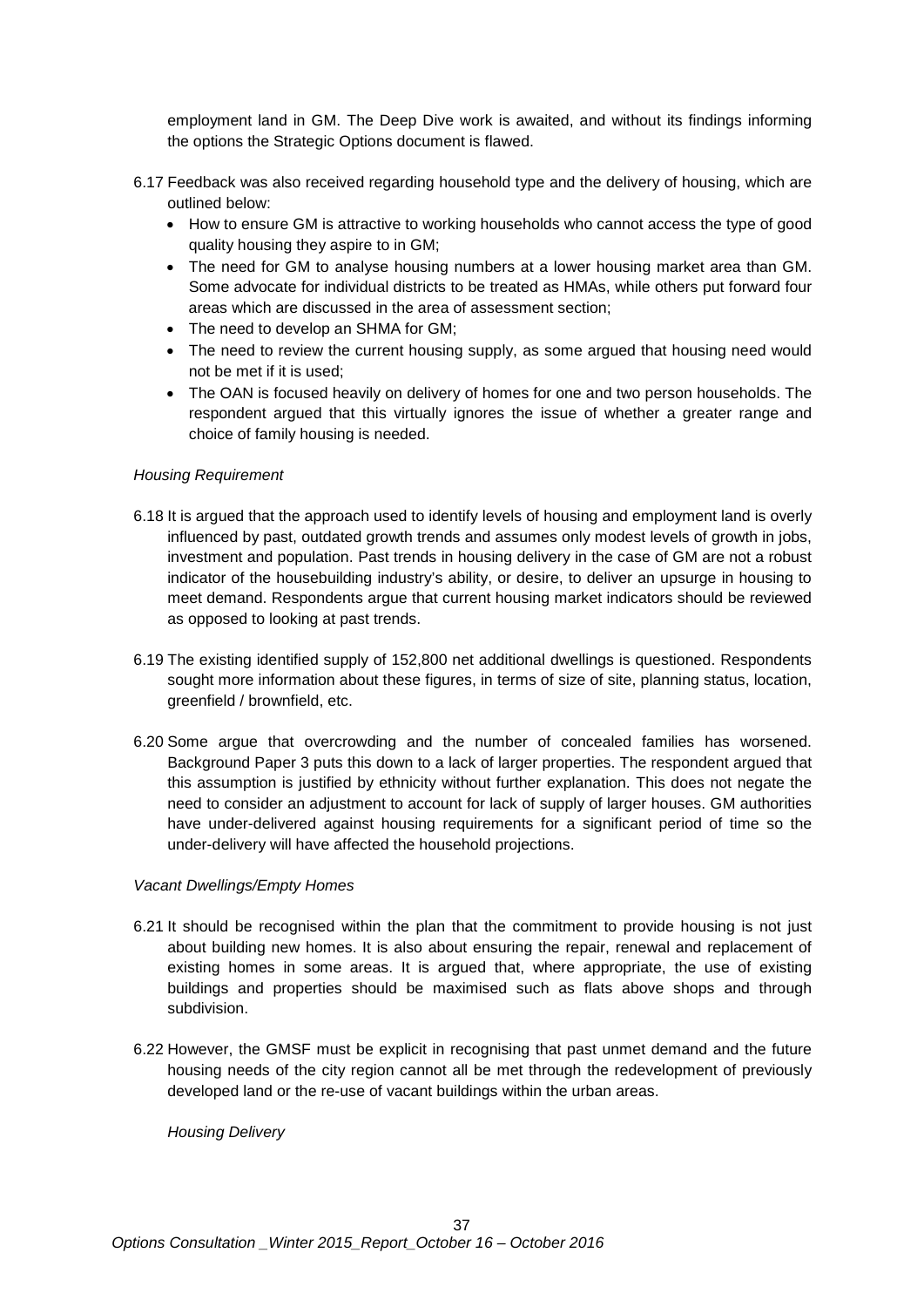- 6.23 It is argued within the representations that what is needed is a more flexible and imaginative approach to identifying development sites to meet housing delivery requirements. For example, flats over shops and other commercial property may be suitable for housing use. The division of existing large houses into smaller residential units could be promoted.
- 6.24 Respondents also argue that the plan does not look at types of housing in enough detail and more focus should be placed on family housing.
- 6.25 Some respondents argue that urban extensions should be considered as they will be the only way to meet the growth that GM is planning for. Some of these respondents also put forward sites for urban extensions as part of the 'Call for Sites' process.
- 6.26 However, some were against urban extensions and suggest that any decision on housing outside of the existing urban area should be informed by a robust evidence base, including the findings of the Green Belt Assessment, transport evidence base and any associated infrastructure delivery planning work. The need for flexibility is crucial given the serious underdelivery of housing across the city region in recent years and the length of time it has been since the last review of the green belt across GM.
- 6.27 A further proposition for delivery was rather than attempting to bolster failing town centres, it would be better for there to be a policy of turning over peripheral retail areas which are unlikely to be resuscitated to housing. The more housing there is in town centres, the more likely the remaining retail outlets will succeed. In relation to this there should be a review of all retail centres to establish where there are peripheral areas that could be changed over to housing. Similarly, where there are failing out-of-town centres, they should be assessed for conversion to housing.
- 6.28 In terms of housing delivery, some argued that there is a need for GMSF to be realistic when establishing how quickly developments will be completed in GM and recognise that markets vary across the region.
- 6.29 Linked to delivery was a concern that some of the current supply is not viable and therefore work needs to take place to review it to ensure GM has enough sites. Others noted a concern that the GMSF appeared to rely too heavily on city centre development and that other areas should be considered. This consideration needed to also look at the overall GM housing market, with some respondents arguing that some areas of GM are far stronger than others. In this respect, they wanted clarity on how areas with weaker markets should be supported through the GMSF process.
- 6.30 Linked to development was a concern from some groups that the levels of development that GMSF proposes would impact on transport infrastructure, and this needed to be looked at in more detail.

# *Affordable Housing*

6.31 To understand the housing needs across GM, a SHMA compliant with PPG and NPPF is required, as following judgement on the recent case against Warrington BC. In this case, it was clarified that affordable housing need comprises an integral element of the OAN rather than a discrete element. It is not acceptable for affordable housing needs to be dismissed on the basis of government statements in relation to starter homes.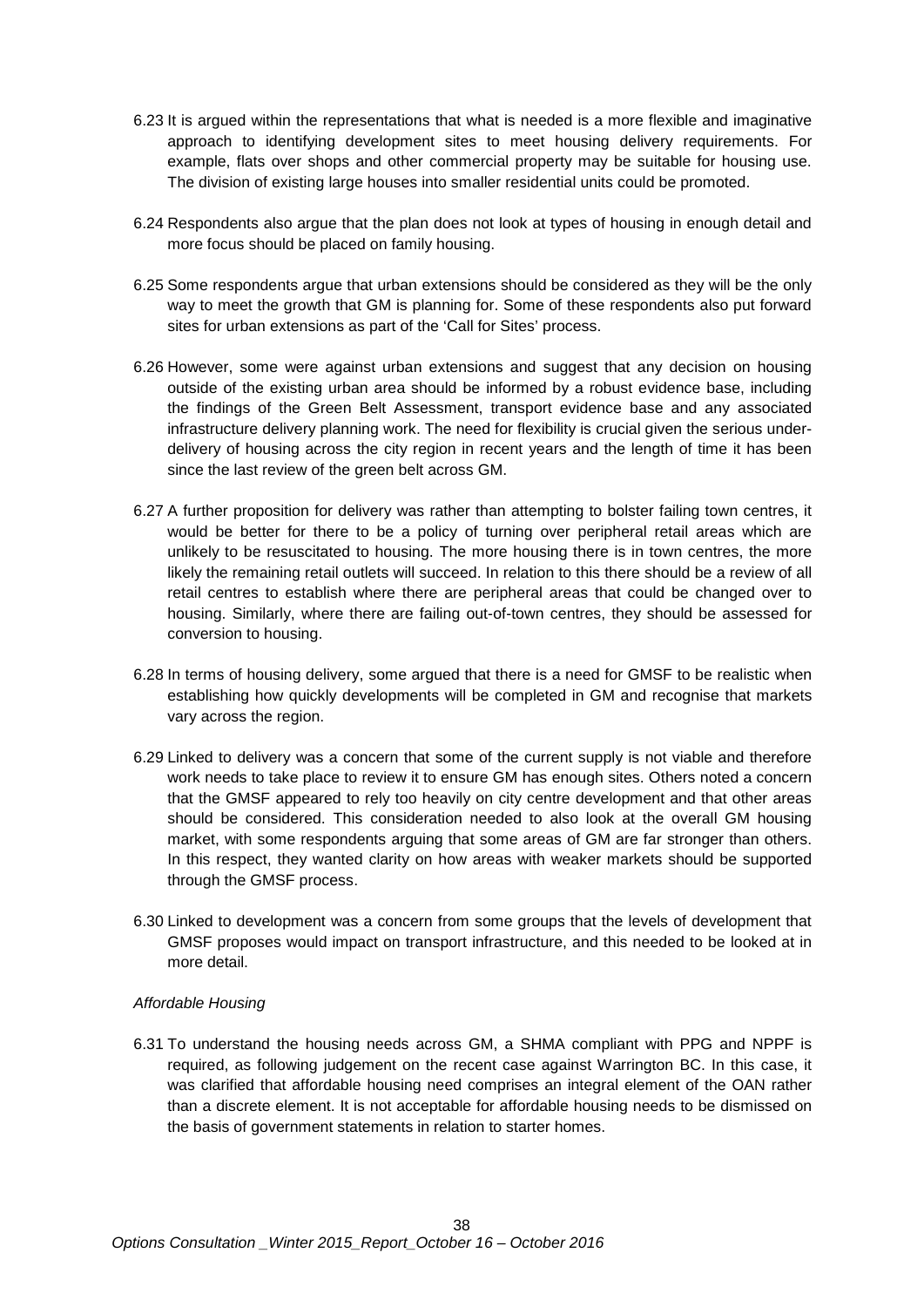6.32 District SHMAs have continued to identify affordable housing needs. Without analysis it is impossible to identify what the level of housing need may be and what uplift may be required. This critical flaw in the evidence base is contrary not only to the PPG but also to recent High Court judgements. In response to the worsening affordability issues, it is considered that uplift to the demographic starting point in the order of 10% would be justified.

## *Student Housing*

- 6.33 The role of student housing on the economy and housing market as a whole is highlighted in the comments, with its role in releasing other market housing on to the general market, such as HMOs to family housing. Purpose built student accommodation could help alleviate some supply issues and fulfil the strong demand for higher quality university product amongst international and post-graduate students thus stimulating further investment. Although there is permission on Oxford Road for significant numbers of luxury serviced apartments, for international students this would not directly compete with the future delivery of the Universities' own accommodation needs. It is clear there remains a capacity and requirement to sustain the University product via purpose built student accommodation.
- 6.34 It is argued that the GMSF needs to include delivery of a wide range of new purpose-built student housing within local markets. There is a requirement to attract and retain talent to University institutions in the Greater Manchester area. This can be successfully achieved through the availability and range of high quality purpose-built student accommodation that can attract a variety of students.

## *Older Persons Housing*

- 6.35 A number of comments felt that the GMSF has not sufficiently considered the needs of older people and will not provide policies to meet those needs. An assessment of the scale of this type of housing is required.
- 6.36 The scope of the GMSF should include co-ordination of health and social care functions and funding. It could be argued this is not a matter for the GMSF, but when this comparator is considered in the context of mortality comparators, the need for better older persons / supported care and accommodation, for example, it is clear these should be major considerations.
- 6.37 Specialist accommodation for the elderly will have a vital role in meeting the areas housing needs and therefore commend the commitment in paragraph 3.48 of the GMSFGMSF to meeting the diverse housing needs of older people. As a result funding for this type of housing needs to be available.
- 6.38 National guidance emphasises the need for new housing to meet demographic needs, with particular reference to the growing number of older persons. Unless the increasingly ageing demographic profile across GM is properly planned for, there is likely to be a serious shortfall in specialist accommodation for the older population, which will have a knock on effect in meeting the housing needs of the whole area and wider policy objectives.
- 6.39 It is suggested that the focus for the mix of housing built should reflect both the needs of the 65-74 age group as well as attracting them to look at downsizing. A suitable home would be one that is well designed so all would then be adaptable and healthy for all ages. It needs to be also recognised that some older people may wish to move to the more central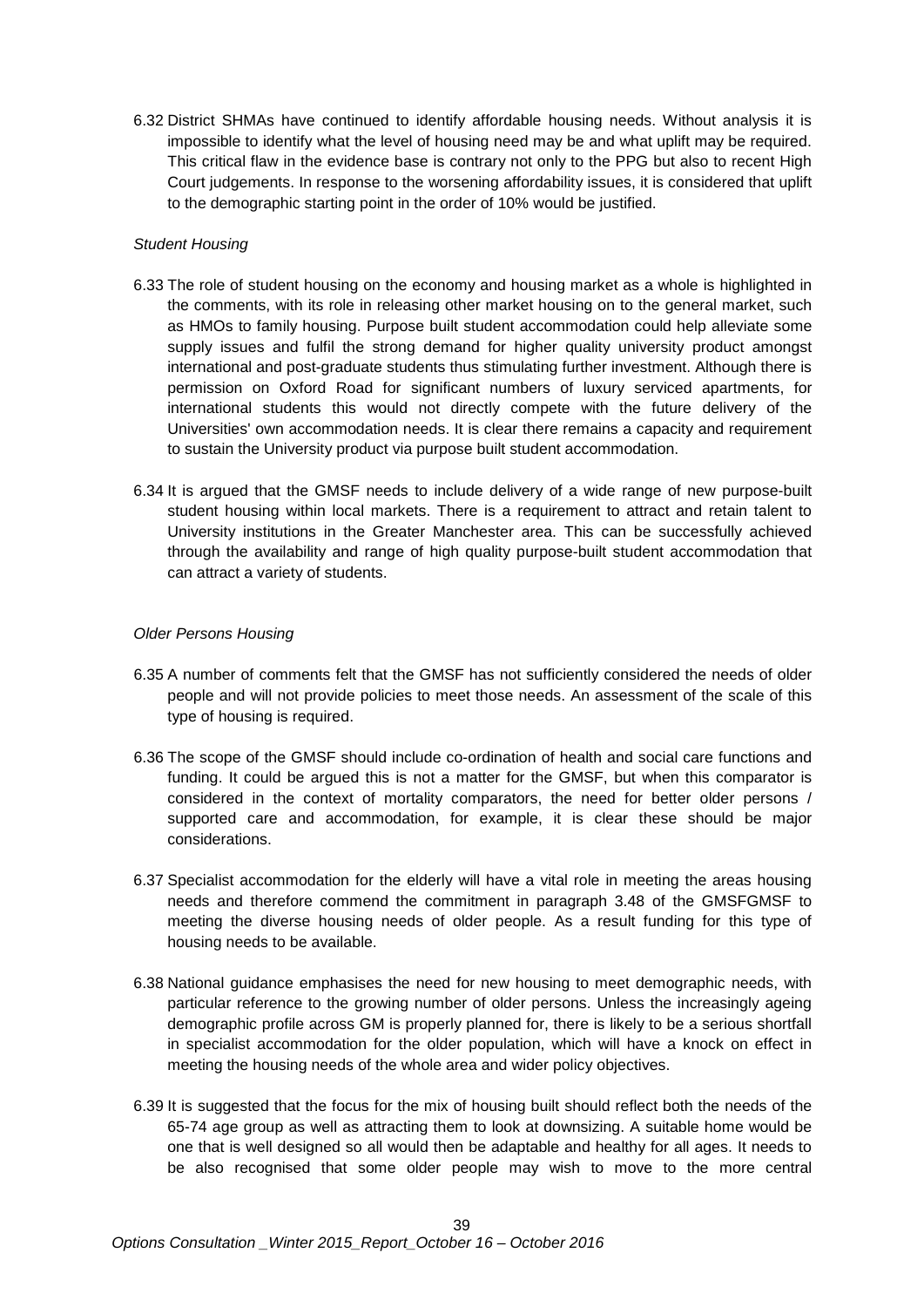neighbourhoods to take advantage of leisure, cultural and civic facilities. For this to be an option, the quality of the building and in particular space and access are more important.

#### *Housing Locations*

- 6.40 There were a number of site specific comments within the Options consultation document that had already been submitted in the 'Call for Sites' exercise. This will not be discussed further here but there are a few broad points raised that are relevant to this report.
- 6.41 It was highlighted that the GMSF should refer to HS2 and the regeneration of Piccadilly, in accordance with the HS2 Manchester Piccadilly Strategic Regeneration Framework, in the same manner that Manchester International Airport and Port Salford are referred to within the GMSF. It is considered that the regeneration of this sustainable location will act as an important component of meeting identified residential and commercial need in Greater Manchester.
- 6.42 Canals were highlighted as a catalyst for the development of property alongside them, and this is particularly evident at the present time in Manchester with increasing interest in the development of sites in proximity to the canals. Canals help to establish developer and investor confidence, particularly in disadvantaged areas. Improvements to canal environments have been shown to bring forward the development of previously vacant or underused sites. Their linear form means that canals can also help integrate discrete development schemes.
- 6.43 Generally it was felt that the GMSF should seek to release those sites within the most sustainable locations that are considered the most likely to be delivered. This will help to ensure actual delivery within the Plan period, and provide an appropriate balance of brownfield, greenfield and scale.
- 6.44 The density of development has to reflect the character of the area, so what is suitable for the city centre Manchester has to be distinguished from suburban areas. The land take suggested maximises the opportunity of the housing units required being delivered on-time. It would not be acceptable for the over-provision of apartments within the inner-area to outweigh the need to provide family-sized housing elsewhere.
- 6.45 It will be important to attract households to the northern districts of GM to balance growth and redistribute supply. Smaller urban extensions will be required to address short terms needs (1-5yrs).). Major urban extensions will be required for the medium to long-term (5-20yrs), complemented with further smaller urban extensions over the same period. Additionally, a new settlement may also complement the major urban extensions but will have a longer leadin, so delivering in 8-20 years.
- 6.46 There were concerns cited that the perception of the south of conurbation having a stronger housing and employment offer will attract young workers to that area, compounding existing affordability and density issues. A quality housing and neighbourhood offer in Rochdale and other areas north of the city centre is critical to retaining the benefits of growth within GM, It is also crucial in reducing the risk of neighbourhoods becoming a drag on growth, and therefore using increasingly disproportionate levels of scarce public resources.
- 6.47 It is argued that the opportunities for the co-location of new homes and jobs in sustainable, urban extensions with access to new and existing local services, community and retail facilities is a significant opportunity that should be considered within the GMSF. This would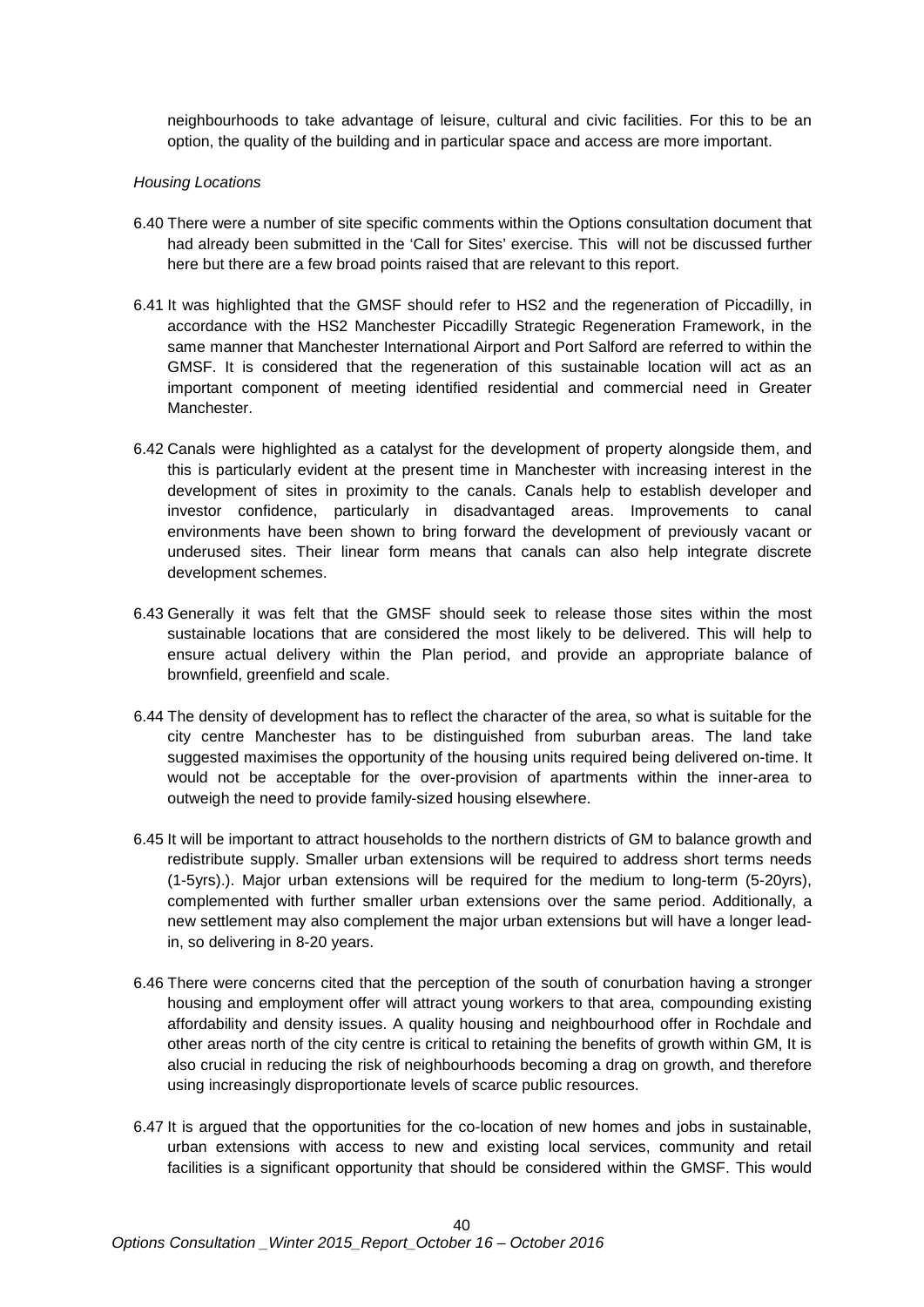also provide the opportunity to commute to work and undertake business more conveniently. The regeneration benefits arising from urban extensions to existing settlements is an extremely important opportunity that should not be under-valued.

6.48 It was stressed by the majority of responders that any new development should have adequate regard to infrastructure capacity and in particular to public transport. It was generally a criticism that the GMSF does not make enough reference to the relationship between transport infrastructure and development, regeneration, housing needs, location, viability and place-making.

# *Gypsies and Travellers.*

- 6.49 The GMSF does not acknowledge the need to equally meet the accommodation needs of Gypsies and Travellers. It is argued that the document is tellingly absent of any reference to meeting the distinct needs of Travelling Show people. The document only refers specifically to housing assessments that do not include the travelling community.
- 6.50 The GMGTAA recommends that new transit provision for 59 transit pitches should be spread across the study area's ten local authorities (six in each local authority).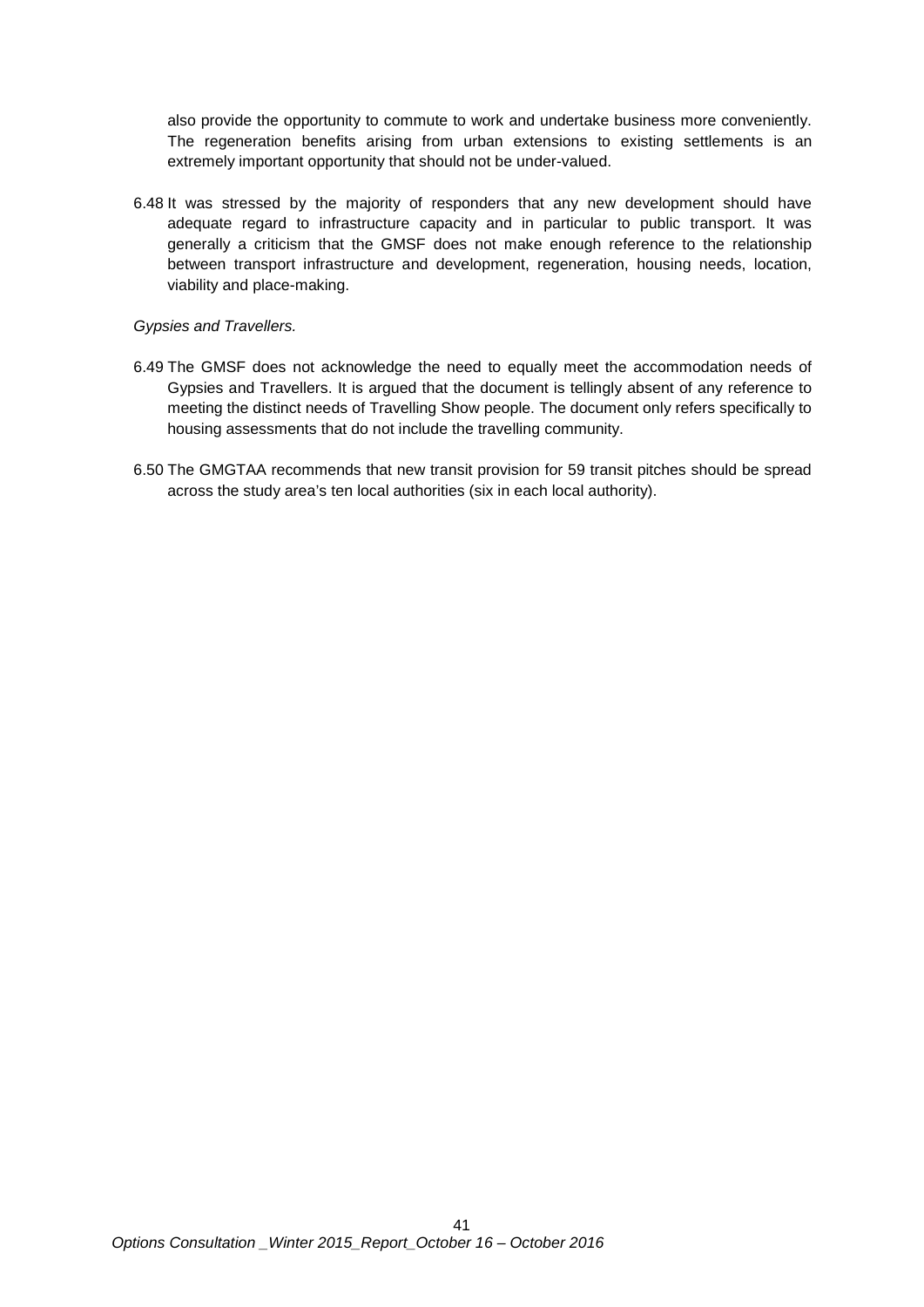# **7. Place**

7.1 This theme relates to comments with a particular geographical element such as the city centre, regional centre or town centres. This section also includes comments related to land use policy such as green belt, sustainability, greenfield and brownfield land. There are also sub-themes within this section that look at particular elements of what makes up a sense of place, such as through design quality, critical infrastructure, the historic environment, development viability and regeneration.

# **Key Messages**

- Place-making issues are not given sufficient strength and importance in GMSF;
- There needs to be clarity around what sites are strategic and non-strategic;
- Establish a more detailed evidence -led network or hierarchy of centres;
- There should be more reference to the city centre as a key driver of regional economy ;
- There should be more reference to town centres as key drivers of their local economies and there was general support for the town centre first approach;
- Media City and Salford Quays should rank alongside the commercial core of the City Centre as an office location due to its location and accessibility;
- The existing and future provision of industrial and warehousing development is biased towards the west and south-west of GM. Provision should be made in the east and north-east of GM too;
- Respondents recognised that it was likely that not all development would be on brownfield land and argued that brownfield sites should be complemented with new settlements and sustainable urban extensions;
- Re-use existing buildings and previously developed land prior to greenfield land; and
- The release of green belt land which is otherwise unconstrained should be prioritised ahead of the development of non-green belt land which would result in significant environmental harm.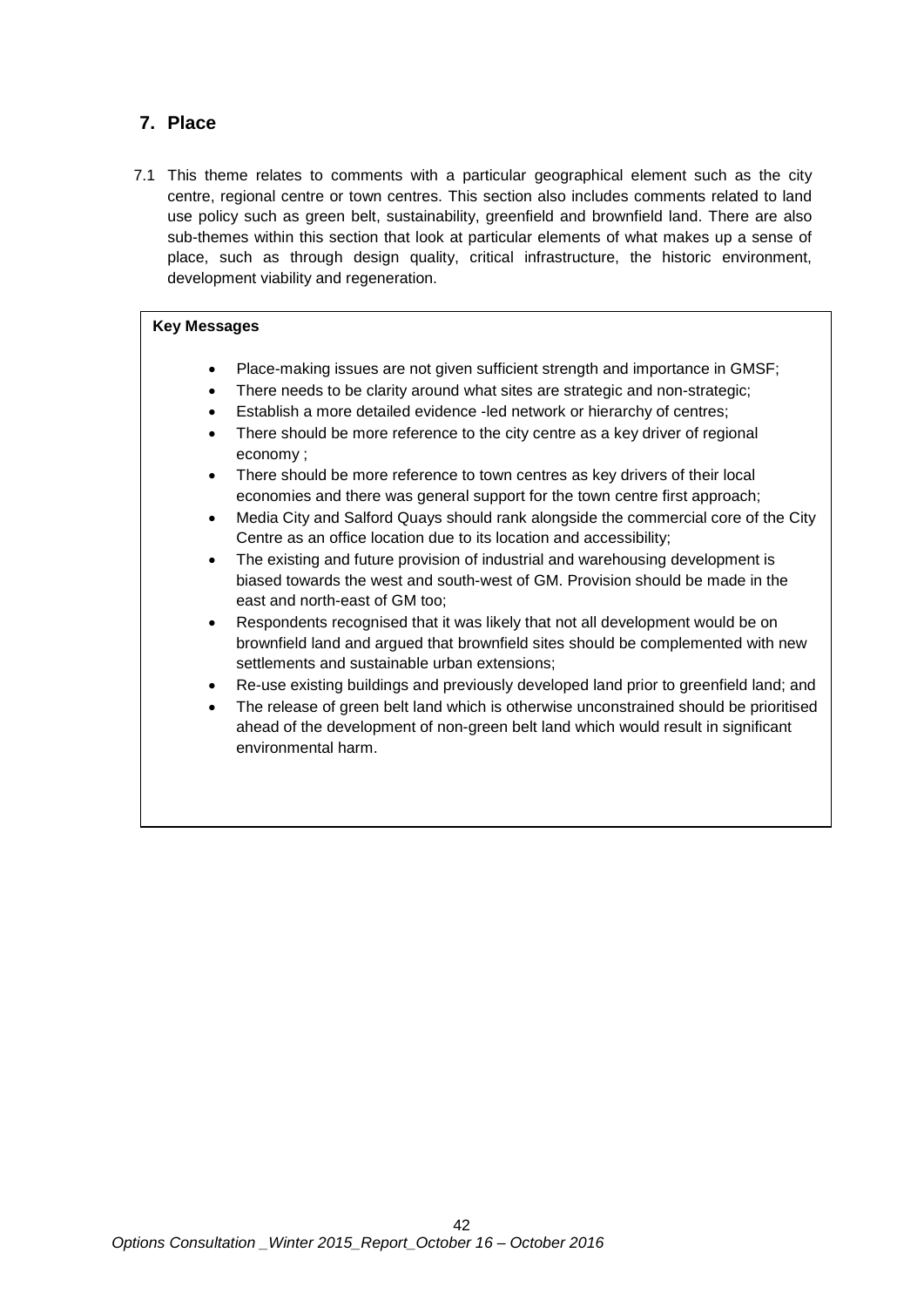# *General*

- 7.2 Place-making issues are not given sufficient strength and importance in the GMSF, particularly culture, retail, food and drink. These issues, alongside high quality public realm, are to be supported as these are also required for a world-class environment, to attract students, academics, visitors and staff to enable the area to flourish.
- 7.3 There was also support for the inclusion of Salford city centre as part of the regional centre and core development area for residential and employment uses.

## *Locations and sites*

- 7.4 Many of the respondents asked for clarity around sites and whether they were strategic or non-strategic. In relation to site allocations it was suggested that GMSF needs to contain a key diagram that identifies broad locations for housing and employment development, along with key strategic site allocations for the GM area.
- 7.5 Land allocations will be required to maintain a rolling five-year supply of deliverable housing land. Concern is raised about the timescales associated if the allocation of non-strategic sites is to be undertaken by local authorities in Local Plans. This will result in the GMSF being dependent on current sources of land (located in weaker market areas) for the first years of the plan period and will not meet current housing and employment needs. The land allocations identified in the GMSF need to identify infrastructure requirements for delivery of growth and co-ordinated infrastructure investment.
- 7.6 Related to sites within GM, for those who did not believe that GM will be able to meet the growth set out in the OAN, they asked that GM understand what provision can be provided close by and ideally within the same GM market area. They argued that in this instance the GM market area stretches beyond the political boundaries of GM.
- 7.7 Within GM there was a view from some respondents that the growth identified by the GMSF will not be met in the existing neighbourhoods and urban core. Suggestions for meeting this need in terms of location included:
	- Focussing on the attractive neighbourhoods (often in suburban areas) of high demand that will retain and attract families in professional occupations; and
	- Urban extensions of varying scales that will be the most sustainable growth options.
- 7.8 Respondents argued that at present the GMSF lacks consideration given to demand and what people and businesses want to see. It also lacks consideration of providing the types of sites and property the industry wants to deliver and people want to work or live in.
- 7.9 In relation to delivery of the plan, there was feedback that planning regulations should be adjusted so that zoning is discouraged. The respondent argued that strict segregation of residential, industrial and commercial areas kills the natural growth of a community. By allowing uses such as small part-time businesses and workshops to spring up in housing areas, incentives will be available for people to use their leisure time for useful part-time work at home, all of which will add to the national stock and to the character of the community.
- 7.10 There is an urgent need to provide family-sized and aspirational housing to the suburban locations of the city region (e.g. Tameside, Oldham, Stockport, Bolton, and Bury). As a result, economically active residents are encouraged to move outside of the city region for family-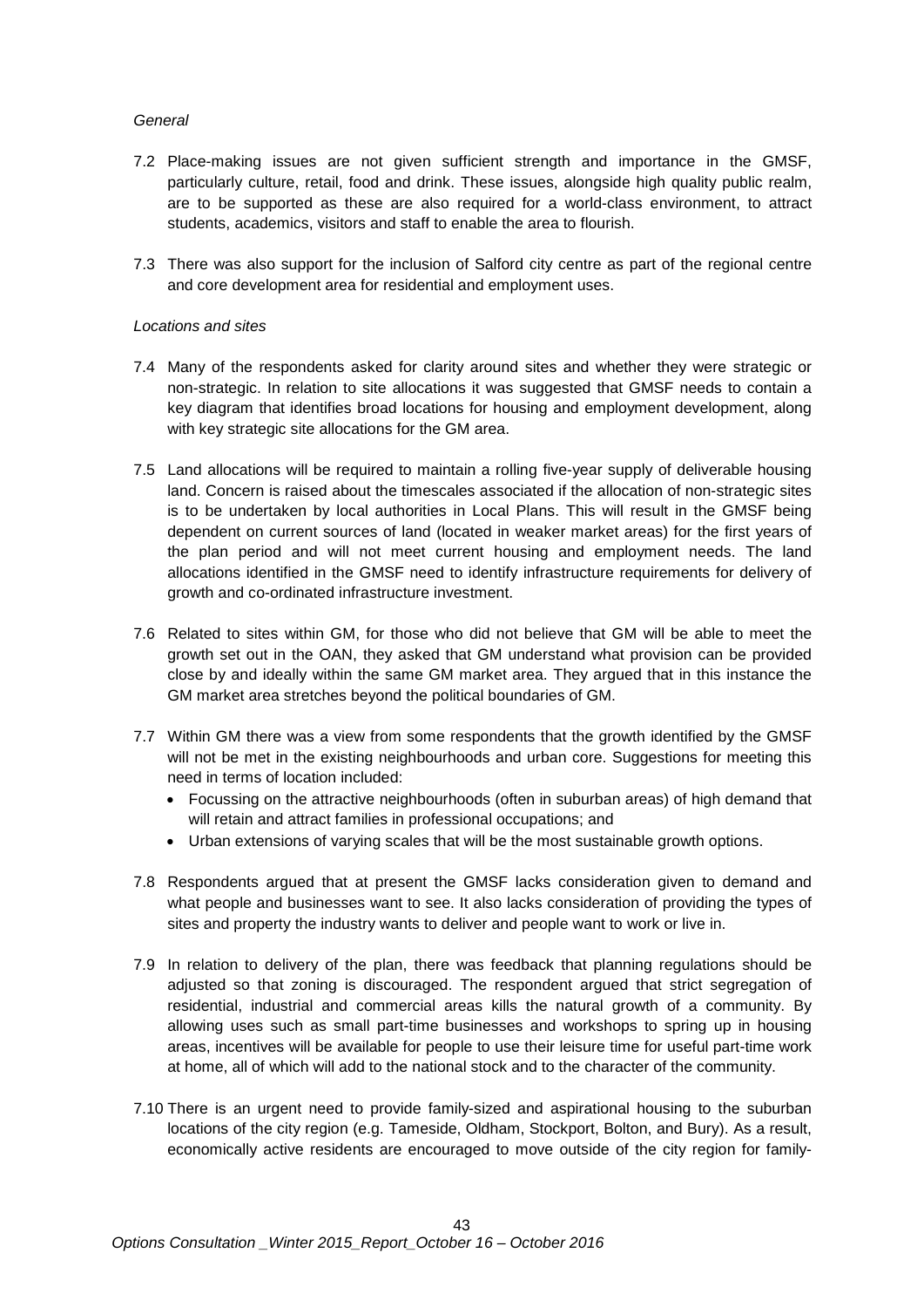sized housing. New housing must be delivered in the specific areas in which need arises and in areas that can fulfil this need.

### *Brownfield and greenfield land*

- 7.11 Respondents recognised that it was likely that not all development would be on brownfield land. The main issues in relation to land type concerned green belt and the value of greenfield land, which is discussed in the 'Green Belt' section below.
- 7.12 Not all respondents felt that the brownfield land would be sufficient for the level of development that GM is aiming for. They therefore argued that brownfield sites should be complemented with new settlements and sustainable urban extensions.
- 7.13 One respondent argued that GM has ample brownfield land and empty properties, and that these should be developed ahead of greenfield land or any release of green belt sites. They argue that GM should take a 'brownfield first' policy, and call for GMSF to set a target for the development of brownfield land. Incentives should be given to encourage the development of these sites.
- 7.14 It was recognised by respondents that much of the existing land supply is on brownfield sites. Some respondents argued that the analysis of the existing supply is insufficient and should be reviewed to understand what further capacity brownfield sites can have to support development.
- 7.15 Where brownfield sites are developed one respondent noted that sufficient greenspace also needs to be provided.
- 7.16 The development of brownfield sites was also linked to regeneration and development. Specifically, one respondent asked that the redevelopment of the land around Manchester Piccadilly, which is being developed as part of HS2, should be referenced alongside other large-scale developments in the same manner as Manchester Airport and Port Salford.
- 7.17 For those who advocated more greenfield development, some argued that greenfield sites may be more sustainable sites than brownfield ones.

# *Green Belt*

7.18 The below comments are grouped in to three themes; Green Belt Assessment methodology support for a Green Belt Assessment and against development in the green belt.

#### *Green Belt: Assessment Belt assessment methodology*

- 7.19 Respondents provided various views on how the GM green belt should be assessed and provided views on what should be looked at if the green belt is reviewed.
- 7.20 In terms of the assessment and any review, the general consensus was that this should be done at a GM level as opposed to each local authority undertaking a review. It was also argued that the GMSF should set out a methodology for any future local green belt reviews.
- 7.21 One respondent suggested that the green belt should be assessed against the five purposes of the green belt set out in paragraph 80 of the NPPF and the sites identified should be further reviewed against paragraph 85 of the NPPF.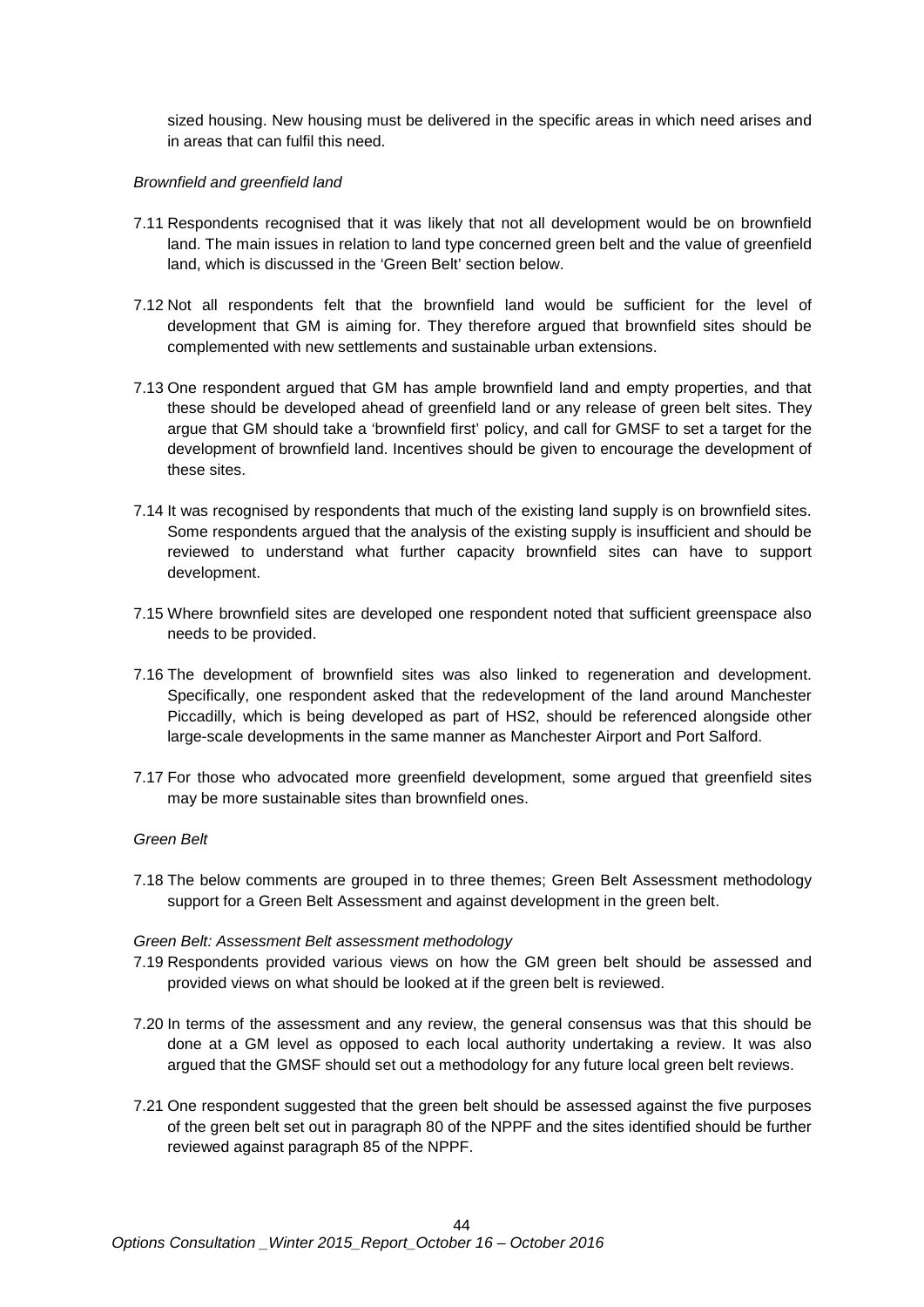- 7.22 Respondents suggest that if the green belt is reviewed the scope and methodology should be consulted on with residents and the development industry.
- 7.23 A number of respondents noted that when the assessment takes place the value of the natural environment should be considered. If there is a release of green belt land there should be a consideration of what opportunities exist to define new areas of green belt to compensate for loss of land.

## *Support for Green Belt Review*

- 7.24 Those who supported a green belt Green Belt assessment also supported an eventual review of the green belt boundary. They argued that review was necessary to ensure that GM meets its housing numbers.
- 7.25 It was felt by those who supported a change in the green belt that the assessment should be carried out on a GM basis as opposed to by individual Local Authorities.
- 7.26 In general, those who supported a review of the green belt felt that it was necessary as the green belt is very tightly drawn in GM and they therefore argued that it inhibits growth. They argue for GMSF to succeed there will need to be identification of safeguarded parcels of land within the green belt.
- 7.27 Those supporting a review of the green belt also argued that release should be for urban extensions, which would be the most practical solution to meet the identified OAN housing numbers for GM.

#### *Against Green Belt Assessment*

- 7.28 The respondents who objected to the assessment of the green belt did so in relation to environmental concerns, character of areas and use of land.
- 7.29 One respondent noted that the grades of agricultural land should be considered when assessing green belt.
- 7.30 It was argued that alternatives to green belt release should be considered, including increased density on sites and development of more flats.
- 7.31 One respondent argued that any review of green belt should be maintained for the next 20 to 30 years.

# *Design quality*

- 7.32 Respondents commented on design in relation to three areas:
	- Ensuring that design took into account environmental considerations and sustainability;
	- Requesting clarification on design standards at a GM level and space standards. There were calls both for and against them; and
	- The link between new design and the character of current towns and cities.

#### *Regeneration*

7.33 A number of respondents saw the GMSF as an opportunity to focus on regeneration. They also argued that the GMSF should ensure that it does not just focus on prosperous areas.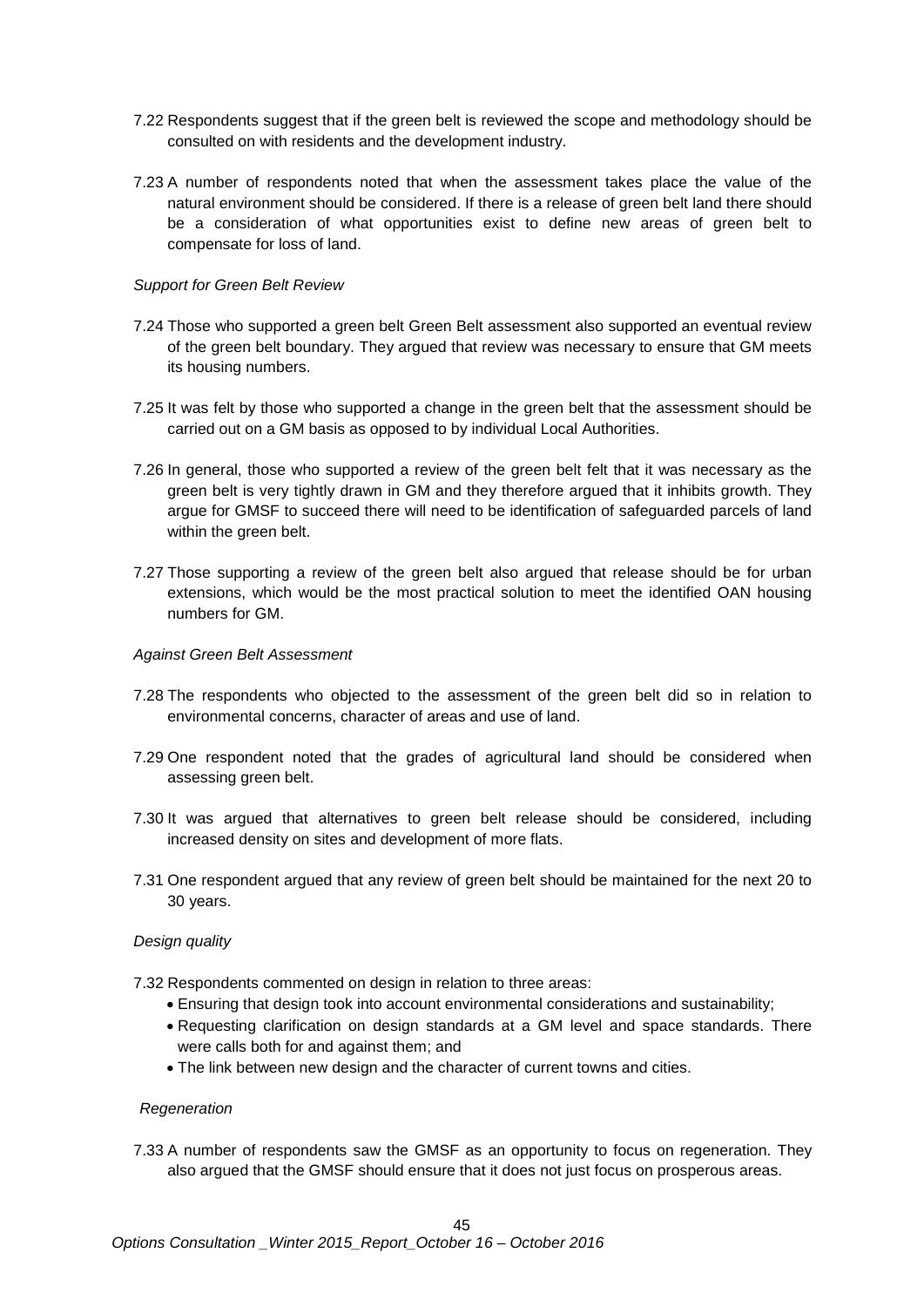7.34 A key issue noted in relation to regeneration and the GMSF was that it does not focus enough on the relationship between transport infrastructure and development, regeneration, housing needs and location. Some respondents also noted that the GMSF should focus on place making and the relationship between jobs and homes.

#### *Utilities*

7.35 Specific feedback was received in relation to water provision and ensuring that GMSF takes account of the impact of growth options set out on water supply. There were also a number of comments that GMSF should also consider issues concerning waste provision and drainage.

# *Critical infrastructure*

7.36 Issues concerning water supply and management were raised in terms of critical infrastructure. Respondents asked that GMSF considers the impact of large scale development on infrastructure and the overall impact on the environment.

### *Development viability*

- 7.37 Responses in relation to development viability focussed around ensuring appropriate levels of viability assessment. Specifically there was a call to fully analyse the 'Call for Sites' process, which took place at the same time as the consultation.
- 7.38 Respondents also asked that the following issues were considered when looking at the viability of potential sites: utility infrastructure; schools capacity; ground conditions / potential contamination; ownership; and mining activity.

#### *Historic environment*

- 7.39 The historic environment was raised by a number of respondents in relation to the character of a place.
- 7.40 Respondents who addressed the historic environment asked that the GMSF consider the historic environment when setting out development management policies. They also asked for clarity about how such policies would relate to local planning development policies.

# *Sustainable development*

- 7.41 Respondents in relation to sustainable development requested that the GMSF recognises both environmental and cultural factors more fully.
- 7.42 In general, those who raised comments concerning sustainable development felt that the GMSF vision was too focussed on economic factors and did not take into account wider factors. Other respondents felt that the scope was correct in terms of the Vision.

# *City Centre/Regional Centre*

7.43 Several respondents stressed the importance of the city centre / regional centre. There should be more reference to the city centre as a key driver of regional economy and the protection and significant enhancement of the economic role of the city centre should be a fundamental policy within the GMSF. There is also recognition and support of the wider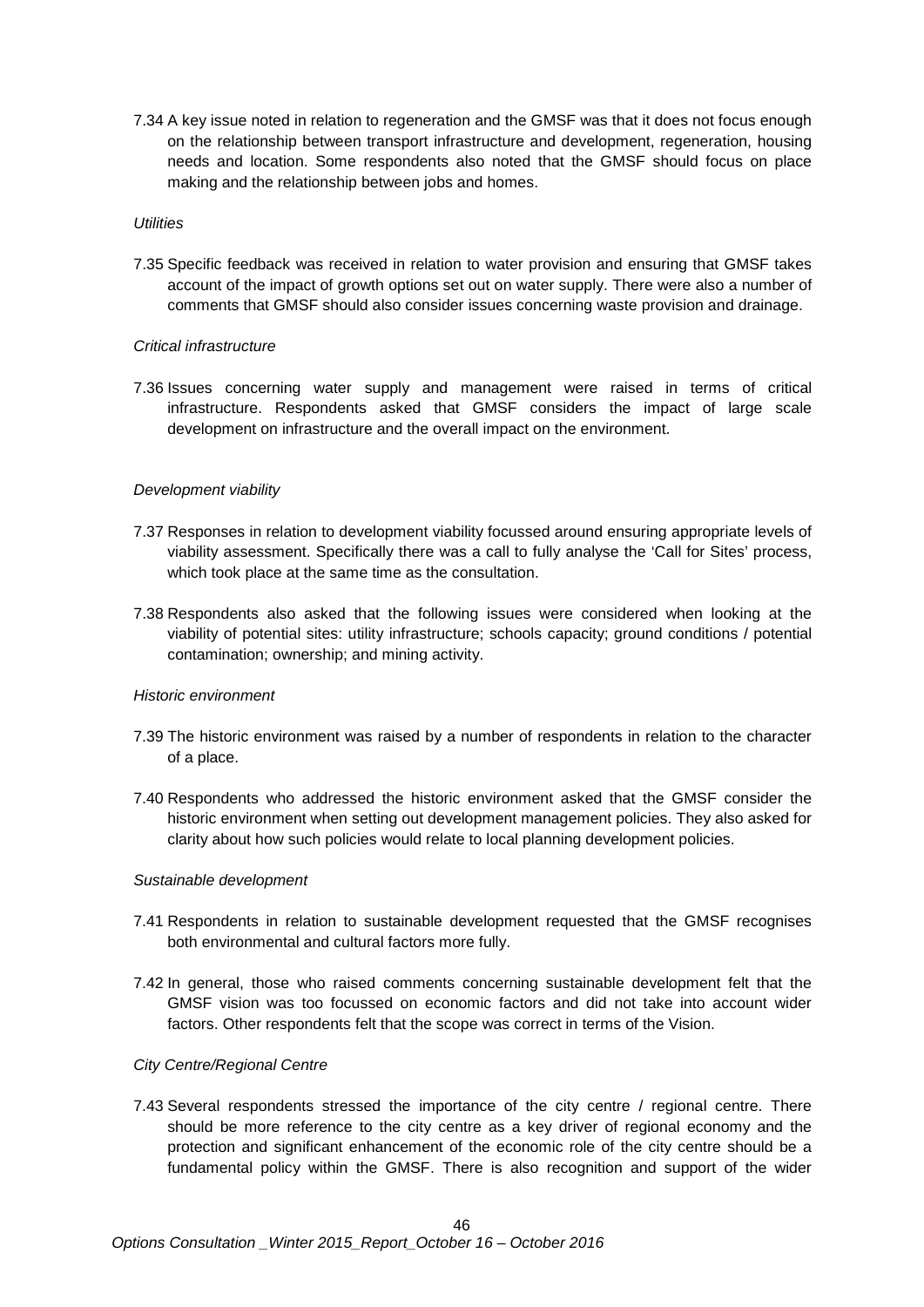regional centre as a key geographical area central to the success of GM as a whole and complementary to the city centre as the central core. However, there was some caution voiced with a 'regional centre'-based economic plan as it should be recognised explicitly that this will increase the need to travel by reducing employment opportunities elsewhere. This will likely drain resources from the rest of GM and the North West as a whole.

7.44 In terms of hierarchy, there was support of the intention to maintain the existing hierarchy of a single city centre, complemented by eight main town centres.

#### *Town Centres*

- 7.45 Several respondents point out the importance of town centres and town centre growth. There was general support for the town centre first approach. Town centres should be allowed to agglomerate and grow and there should be more reference to town centres as key drivers of their local economies.
- 7.46 The section on town centres should be expanded to include reference to culture and cultural assets. Venues such as theatres and cinemas play an important role in promoting the nighttime economy and supporting diverse and vibrant town centres. Additionally they state that the performing arts is only acknowledged under tourism, and whilst this is important, they consider the role of cultural assets, events and opportunities in attracting and retaining. residents and a skilled workforce should also be highlighted and supported in the framework.
- 7.47 There should be a stronger emphasis on the agglomeration benefits of residential and office space development in town centres, specifically supporting growth and preventing leakage to the regional centre. In addition, the GMSF should consider whether industrial / warehousing land in town centres should be developed for housing, thus reducing the amount of HGV traffic. Similarly, it was argued that peripheral retail areas in town centre should be developed for housing and that this will increase the likelihood of the remaining town centre retail succeeding.
- 7.48 The issues of retail, leisure and town centres should be addressed in further detail; there should be up to date evidence on the retail hierarchy below the eight main town centres. The GMSF should also; acknowledge of the recommendations of the GM Town Centres Project (2013),) and there should be up-to-date evidence of the potential for new town centre designations (e.g. Salford Quays and Media City).

#### *Northern Powerhouse*

- 7.49 There is general support for the Northern Powerhouse concept in itself and for a powerful Northern Powerhouse economy. There was some reservation that cities within the Northern Powerhouse could suffer from a loss of identity, but it was fully recognised that GM is extremely well positioned at the heart of the powerhouse to take advantage of the potential rapid growth and inward investment that is likely to take place over the coming years. Levels of growth associated with this are, if properly planned for, achievable and clearly available.
- 7.50 It is argued that Option 1 is in direct contravention with the Northern Powerhouse aspirations, and that it would effectively constrain economic growth. A number of respondents felt that the messages behind the concept of the Northern Powerhouse are clearly in line with Option 3. Dismissing Option 3 raises questions about GM's commitment to playing a leading role in the Northern Powerhouse.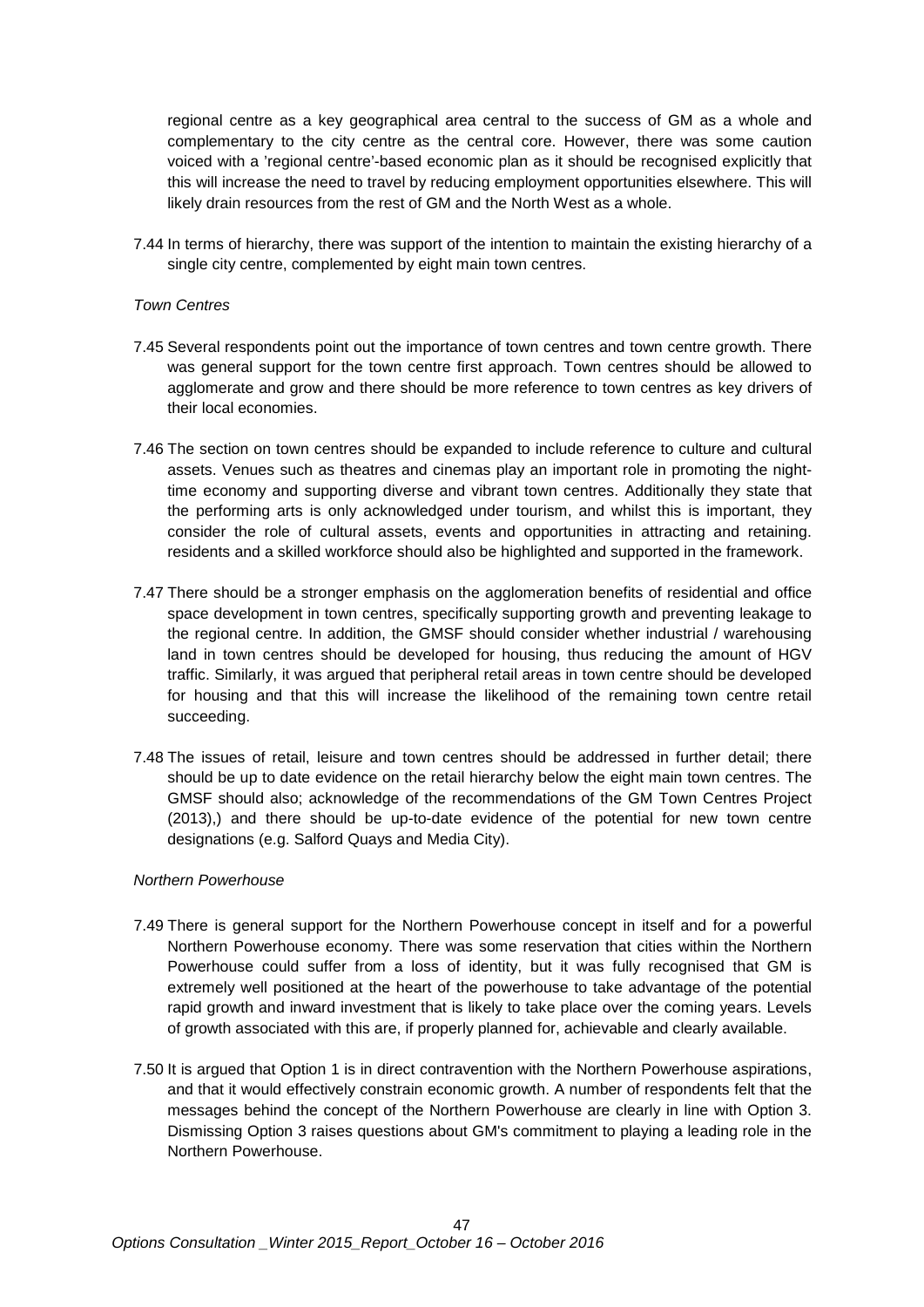7.51 If the Northern Powerhouse ambitions of the area are to be satisfied and enable the retention of skilled labour, new housing must be provided. It is estimated that the failure to build enough new homes means an estimated £4.6bn less GVA growth and £1.7bn less spending on retail and leisure in GM every year.

7.52 There are a number of specific spatial issues regarding the economy put forward:

- It was stated that a wider connection could be made to the broader scientific corridor across the north of Cheshire, which includes important institutions such as Jodrell Bank.
- In terms of larger key sites there was support for the continued promotion of Salford Quays and Media City as a core hub of development opportunity across sectors.
- In addition to office and industrial uses, further detail could be included on wider relevant land uses such as retail and leisure. There was specific support of the recognised role of Trafford Park and other key employment locations and the Trafford Centre as a key retail and leisure destination.
- It was put forward that the Trafford Centre Rectangle / Trafford City should be designated as a Strategic Mixed-Use Growth Location, reflecting the status given to it within the Adopted Trafford Core Strategy (Policy SL4).
- There is support for the proposal for comprehensive redevelopment of the area identified in the draft HS2 Manchester Piccadilly SRF, and some respondents argued that the vision of the GMSF should be similarly positive and directly reflect the ambition of the Manchester Piccadilly SRF. Additionally, specific mention of the wider Piccadilly area should be made in section 3.
- The socio-economic benefits of the proposed Carrington Strategic Site development include developing an economy that is strong and sustainable with a wider range of employment opportunities to meet the needs of GM. This was also highlighted in the comments.
- 7.53 Urban extensions were generally put forward as being preferred over new settlements. Sites in sustainable locations, which are considered the most deliverable, should be released to ensure delivery within the Plan period.
- 7.54 It was advocated that the GMSF should contain a key diagram that identifies broad locations for housing and employment development, along with key strategic site allocations for the GM area that make the best use of existing and new infrastructure and deliver regeneration and growth.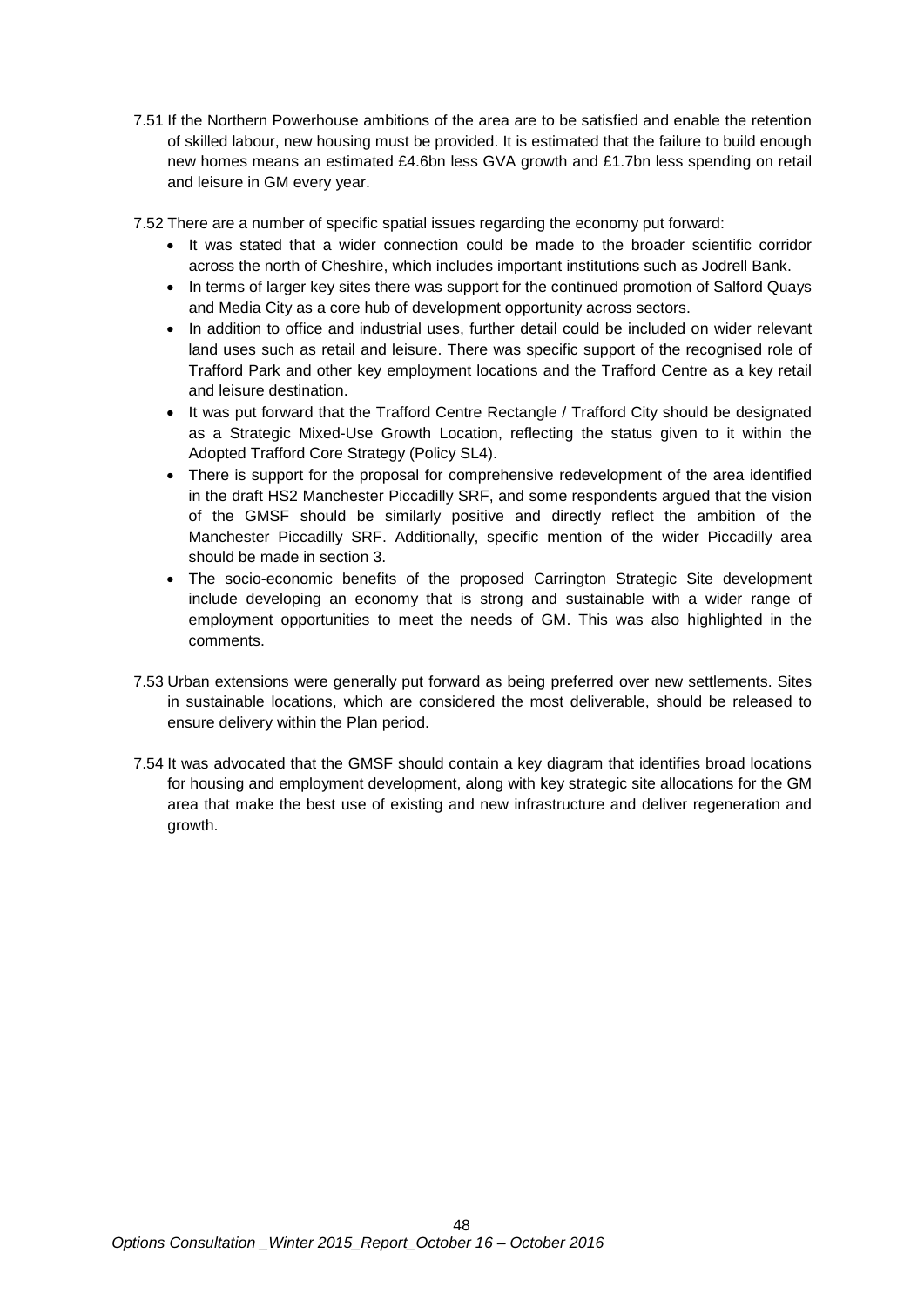# **8. Transport**

8.1 This section gives details of all the comments related to transport. This includes transport issues such as commuting and public transport, as well as individual transport modes such as Manchester Airport and Manchester Ship Canal as well as comments related to HS2.

# **Key Messages**

- There should be a stronger linkage with the Transport Strategy 2040;
- Transport should have its own theme alongside economy, place and people;
- The Strategic Objectives should make reference to the Metrolink and proposed expansion;
- There needs to be a background document on transport ;
- There should be more emphasis on reducing the need to travel and modal shift;
- GMSF needs strengthening in the area of sustainable transport;
- Opportunities should be capitalised on (e.g. Manchester Airport, Port Salford and HS2/3);
- There needs to be reflection on the scale of congestion and, the issues it causes and the measures and investment required to resolve them;
- GM should make a commitment within the GMSF to avoiding building- in car dependency in new developments;
- Recognise the role that aviation plays in creating carbon and other harmful emissions; and
- Identify a clear delivery strategy for the Manchester Ship Canal.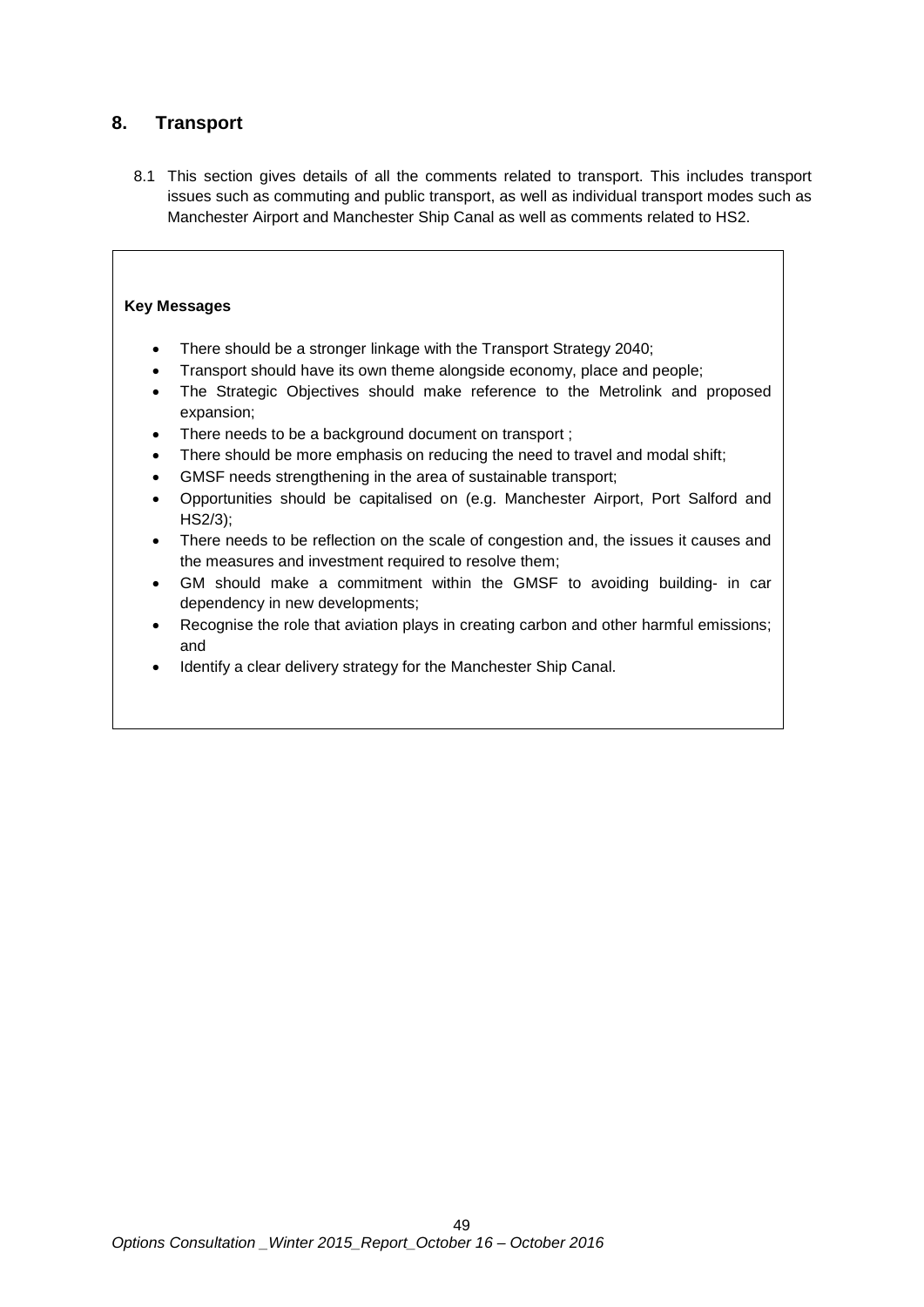# *General*

- 8.2 There are various comments as to the document not making enough reference to the relationship between transport infrastructure and development, regeneration, housing needs, housing location, viability and place-making.
- 8.3 Transport currently falls under the economy theme within the Options papers. However, given its importance to the delivery of the Plan it should form its own theme alongside economy, place and people.

It was highlighted that there is currently no reference to the Metrolink or the proposed expansion of the network in the strategic objectives.

- 8.4 It was felt that the constraints that have been identified fall significantly short of the factors that will influence development and need to be taken into account. Likewise the opportunities component is not addressed clearly in the document. In relation to travel and transport it is an important factor as both a constraint and a key issue for economic growth. This needs to be approached from multiple perspectives and a simple statement that all development must be accessible by public transport is overly simplistic.
- 8.5 Accessibility mapping is entirely dependent on the methods used and the use of GM Accessibility Layer needs to be carefully considered. The accessibility mapping should be accompanied by other assessments, such as routing and travel times, proximity to shops, services and centres of employment, and should not be taken on their own.
- 8.6 In general terms the GMSF should seek to set policy on those issues that are best planned on a larger scale, such as strategic transport planning.
- 8.7 Transport is referred to as fundamental to the achievement of the GMSF. It is therefore important to ensure within the Spatial Framework that the infrastructure requirements to achieve the full growth aspirations are actually deliverable. In some circumstances that may be well beyond what an individual authority can actually consider in isolation. When it comes to transport provision therefore, this should be considered fully within the GMSF and its associated documents and not left to be dealt with later in individual Local Plans. The balance would be wrong if it wasn't dealt with in that manner.
- 8.8 There should be a moratorium on airport expansion, new road building and car parking provision in city centres. Similarly, broader strategic matters such as national and regional transport routes will be crucial to GM's future growth and development and should be recognised. The GMSF should be closely linked to sub-regional transportation improvements in line with the Northern Powerhouse initiative and the Highways England Road Investment Strategy in order to address regional transportation issues.
- 8.9 It is argued that the Consultation Document itself makes little reference to connectivity and contains no proposals or strategy for how this will be achieved. For the ambition to mean anything it must be accompanied by a proposed strategy for achieving better connections between the various communities of GM.
- 8.10 There was also concern expressed that there is not a sufficiently strong linkage with the Transport Strategy 2040. An integrated approach in which the transport and spatial strategies are developed fully together is encouraged. At this stage in its preparation the TfGM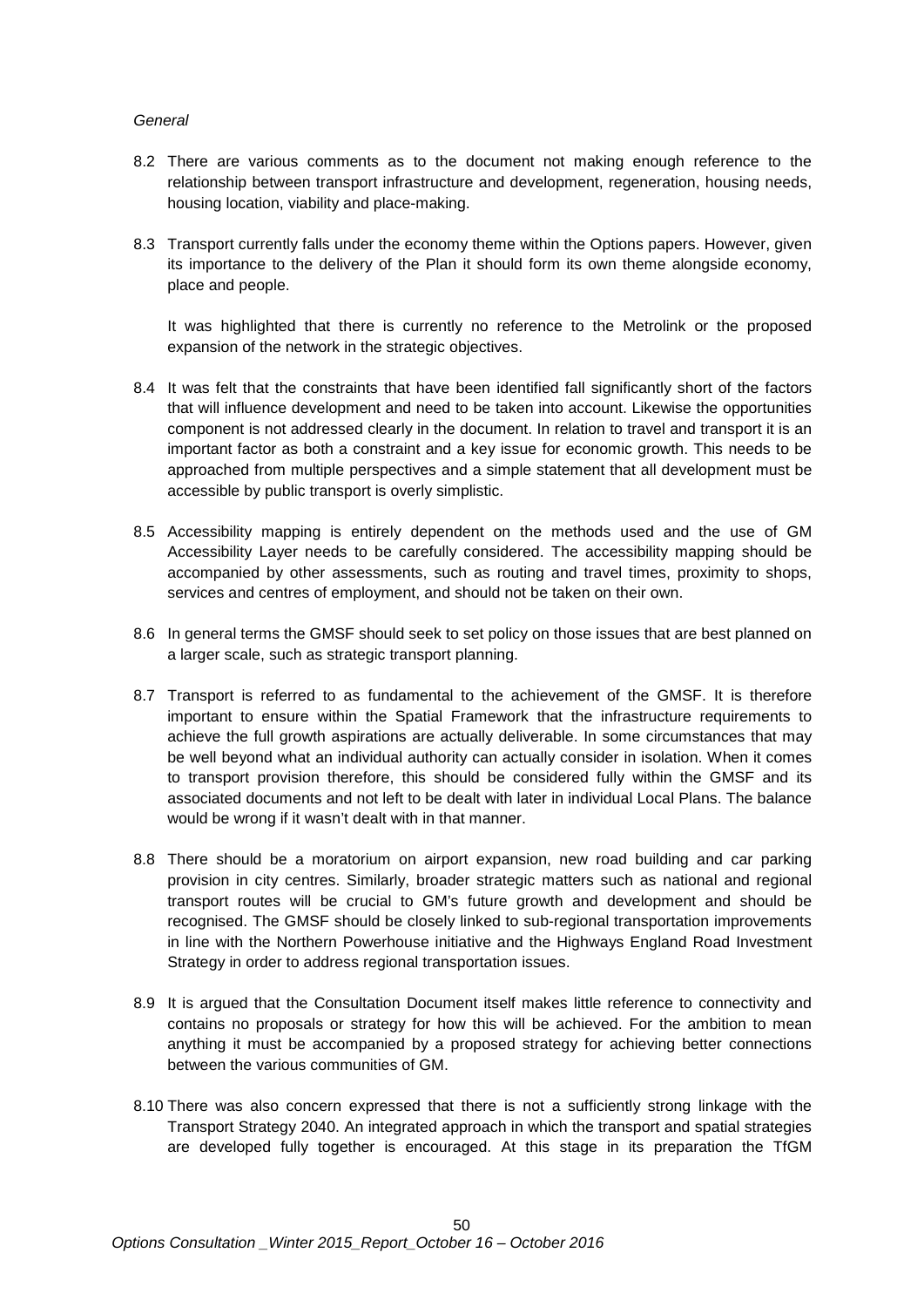*Transport Strategy 2040: Our Vision'* strategy does not provide a sufficiently robust transport evidence base upon which to determine strategic land allocations.

- 8.11 A number of representations state that the GMSF should note that spatial planning should be directed towards reducing the need to travel, not encouraging more of it. It is considered that there should be a statement recognising that soft measures / smart choices can have a positive cumulative effect. Finding additional sites for development and the analysis of locations also appears to be devoid of consideration of either the intention to reduce the need to travel or the intention to secure modal shift.
- 8.12 There is general support in the principle that residents should be able to make use of sustainable means of transport in order to reduce reliance on the use of the private car. The ability to achieve this can be enhanced by the development of significant mixed-use sites, which can bring a number of complimentary uses together in order to maximise the sustainability of new developments.
- 8.13 The conflict is noted on numerous occasions of the ambition to double passenger numbers at Manchester Airport, support major improvements in road links and to facilitate major improvements in motorway capacity, all being incompatible with climate change obligations. It is put forward that instead there should be a greater focus on modal shift for freight and commuters and on reducing the need to travel by careful siting of new developments and by investing in high-speed broadband and video conferencing facilities. To reduce the need to travel, transport planning must aim to create mixed-use developments (e.g. shopping with housing and small business premises etc.) Additionally, all new houses should be built to improved standards for accessibility.
- 8.14 The background document makes clear reference to lorries and freight movement by road rather than alternative sources such as rail and water being the main contributor to poor air quality. More information is needed in the GMSF in regards to the importance and maintenance of existing rail heads where freight is moved, and the potential for new sites to increase movement to more sustainable options to reduce impact on air quality. GM is a net importer of minerals with significant amounts of its requirements met from outside its boundaries. As such pushing for growth is likely to increase this demand and the number of vehicle movements in to the area. Therefore this is a real issue that is likely to have a continued impact on air quality for many years and is a recognised concern of those areas from which the mineral is sourced.
- 8.15 There was support expressed for the objective of improved transport connections in Para. 3.15. Better and more integrated transport infrastructure will also be likely to benefit residents in High Peak in being able to access a wide range of job opportunities in GM. Transport links used by commuters in outlying towns are often shared by freight and other business-related journeys. Congestion and delays on these routes, including the A6 and A57, can therefore be particularly harmful to the economy. It will be essential for the GMSF and parallel strategies to adopt a joint approach to identifying and delivering the necessary measures to tackle the issue. One example of this is *'The A6 Corridor Study',* commissioned by Stockport MBC and supported by High Peak Borough Council, Derbyshire County Council, Cheshire East Council and TfGM. However, more co-ordination is required in terms of infrastructure delivery. Further feedback on transport infrastructure matters was submitted by the Councils to the recent consultation on the Transport Strategy for GM and this should be referred to within the GMSF.
- 8.16 The ability to keep traffic moving on roads and to provide other infrastructure needs never keeps up with the problems created when new housing or other building developments take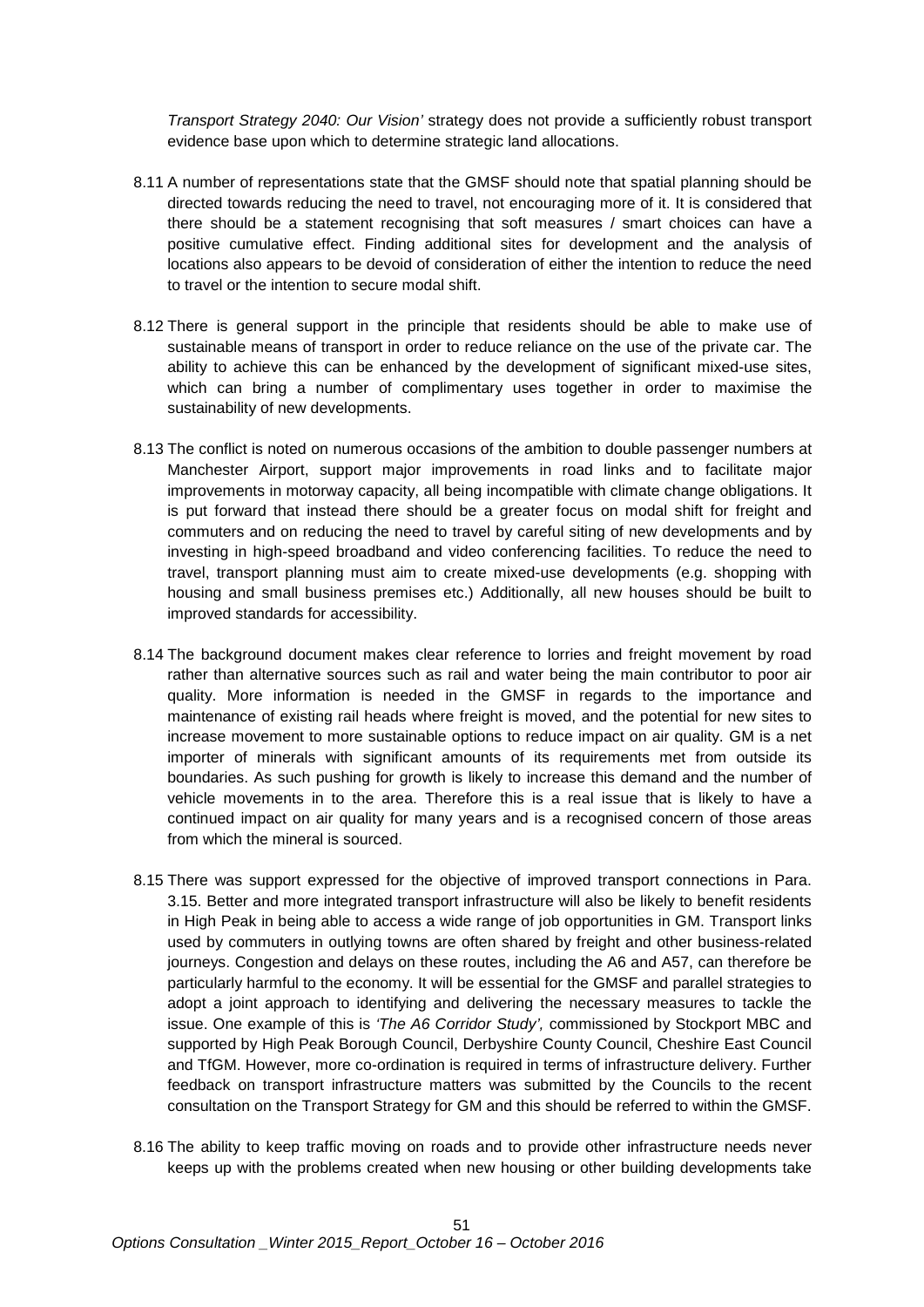place. Even a very small number of additional houses in a particular area can create challenges on the roads by their marginally increased use. However by creating an entirely new settlement, this enables these issues to be resolved at source i.e. in the design of the new settlements and its links with other areas.

#### *Commuting*

- 8.17 Close proximity of workplaces to homes and services cuts down commuter movements and saves time and energy. The GMSF doesn't recognise the potential for mixed-use development to assist in delivering spatial objectives, reduce carbon emission and congestion
- 8.18 There is no real attempt to recalculate what it means to have over 12% of employed people in the North West now working from home for all or part of the week – a trend that is steeply rising. It is illogical to plan for more commuting movements using out of date formulae to calculate the amount of employment land that will be required. Linked to this, CPRE recommend that homes should be designed with offices or live / work space to create more self-sufficient communities.
- 8.19 There is an increased demand for travel in to Manchester that is not currently met by the road or rail network, compounding the ability of people to access the regional centre. Good transport links are critical to attract commuters to and from Manchester. Attention should be given to improving transport congestion and the ease of connectivity so as to enable economic growth. There is insufficient transport infrastructure and high levels of congestion in central Manchester, Manchester's inner suburbs, Stockport, Trafford and Salford and they are the main constraints to growth aspirations after land availability. The GMSF needs to reflect the scale of this challenge, the issues, measures and investment required to resolve the issue.
- 8.20 It is argued that ONS data shows an outflow of young economically active families and an increase of in-commuting in to the city. Households are leaving the city for locations that meet housing needs. To stop this cycle additional land for attractive family housing needs to be released. Those living with parents who are unable to move out due to affordability lead to more commuting as households move out to find more affordable homes.

#### *Modes*

- 8.21 It is argued that GMSF should support everything possible to achieve a modal shift away from vehicular transport and implement improvements to public transport. Achieving a modal shift from the private car to sustainable transport to achieve economic growth is widely supported and policies should restrict private car use. The GMSF should ensure that the location and density of development should maximise the potential for this to be achieved.
- 8.22 Development should take place in locations with existing infrastructure (such as between Woodford Aerodrome and Poynton Relief Road), not in peripheral areas only accessible by car. The location and density of development should maximise walking, cycling and public transport usage opportunities. They should also reduce dependency on the car and the need to travel. Additional sites that are required to accommodate large numbers of new housing should be focussed around public transport modes.
- 8.23 Generally comments refer to a requirement for high density and high quality development served by sustainable transport. For this to be achieved the same connectivity as London, urban areas must be developed at a higher density to make public transport connections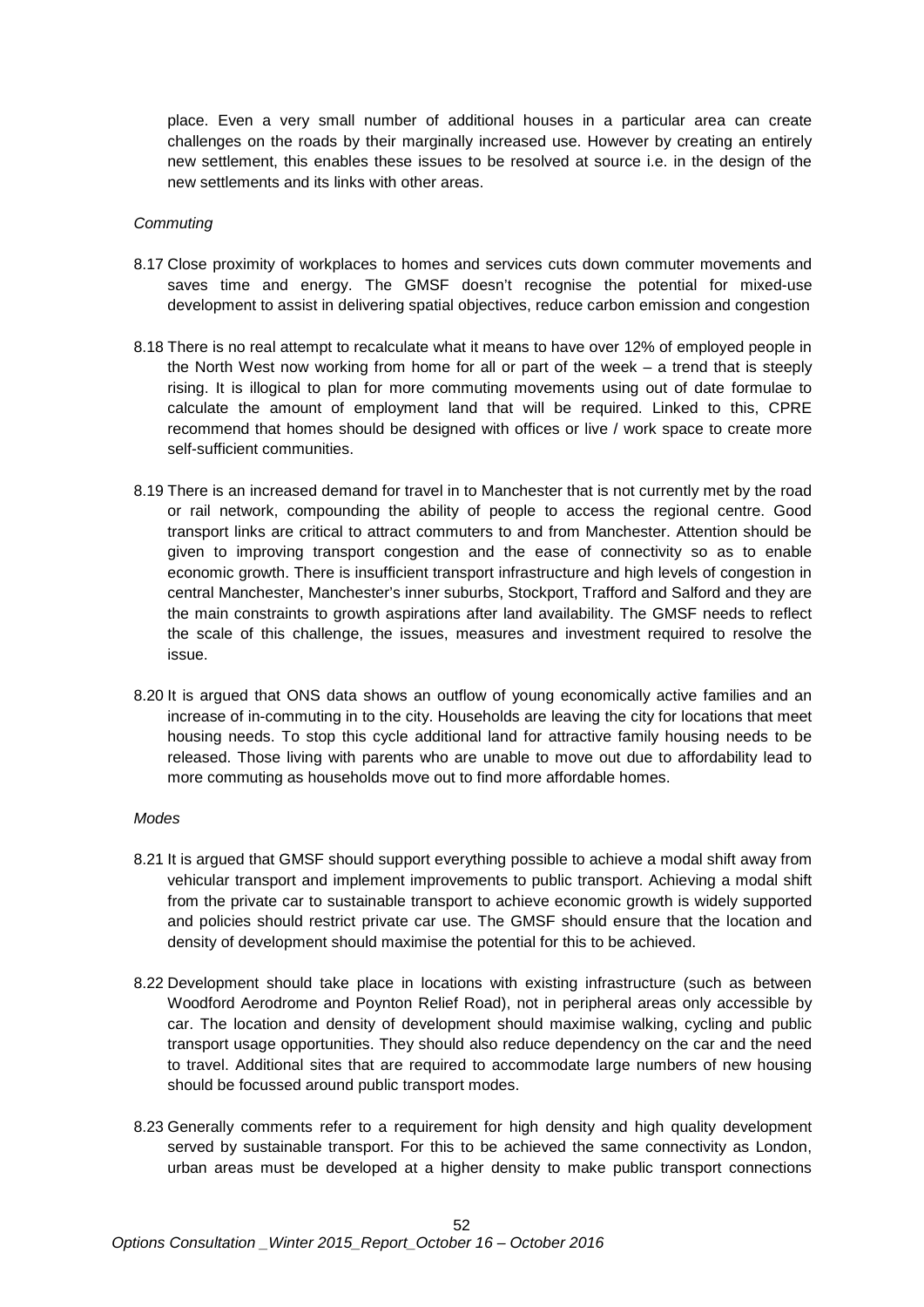viable. Sites in the city and town centres should be maximised due to their accessible nature but it is acknowledged that they are under the greatest pressure for land resources. The significant investment in public transport that is set out will be required (if development outside of these locations is considered appropriate) in order to minimise further increase congestion and air pollution.

- 8.24 It is highlighted that the emphasis on improving health and healthy lifestyles in the Strategic Approach and Objectives is good, but the document should make a stronger commitment to ensure that the planning and design of new housing avoids building in a future of car dependency. This will benefit residents and the wider population in terms of reducing pollution and congestion.
- 8.25 The Strategic Approach and Objectives provide mixed messages. The emphasis on maximising non-car modes is welcomed, but is inconsistent with supporting major road and rail improvements. GM can and should be at the European and global forefront of radically changing the transport model (which is currently focussed on personal car transport and large scale motor infrastructure projects).
- 8.26 Furthermore, major new roads or trans-Pennine tunnels should not be prioritised; high quality public transport and cycle facilities should be instead. Infrastructure should be planned to cope with the greater use of electronic cars. New roads (if needed) should have segregated cycle routes. High priority should be given to segregated footpaths and cycle ways and resourced as infrastructure projects in their own right. Cycling has the potential to become a highly sustainable mass transit mode with health, air quality and reducing congestion benefits. Serious infrastructure investment is required for this to occur. New developments should provide cycle parking and secure cycle storage.
- 8.27 The framework should also show the full potential of the waterways to help deliver the emerging vision. They play a key role in the development of sustainable, resilient and smart developments. They provide the opportunity for improved connectivity and to increase the use of sustainable transport.
- 8.28 Those who commute from outside in to GM for work should be able to do so by non-car modes, particularly by train and bus. There should be new public footpaths in rural areas.
- 8.29 Section 2 should emphasise more clearly that new development must be accessible by sustainable forms of transport and embedded within them.
- 8.30 Overall it is welcomed that the need for major improvements in walking, cycling and public transport links is recognised; Statements in para 3.22 regarding the location and density of development encouraging sustainable modes of transport, reducing car dependency and supporting public transport investment is particularly welcomed.

#### *Airport*

8.31 The GMSF should identify nationally and regionally important infrastructure investment, including Manchester Airport. Manchester Airport is acknowledged as a key asset for the country and there is significant importance in attracting a range of global businesses to develop around the airport. Manchester Airport offers the city region huge potential to stimulate growth and deliver new jobs.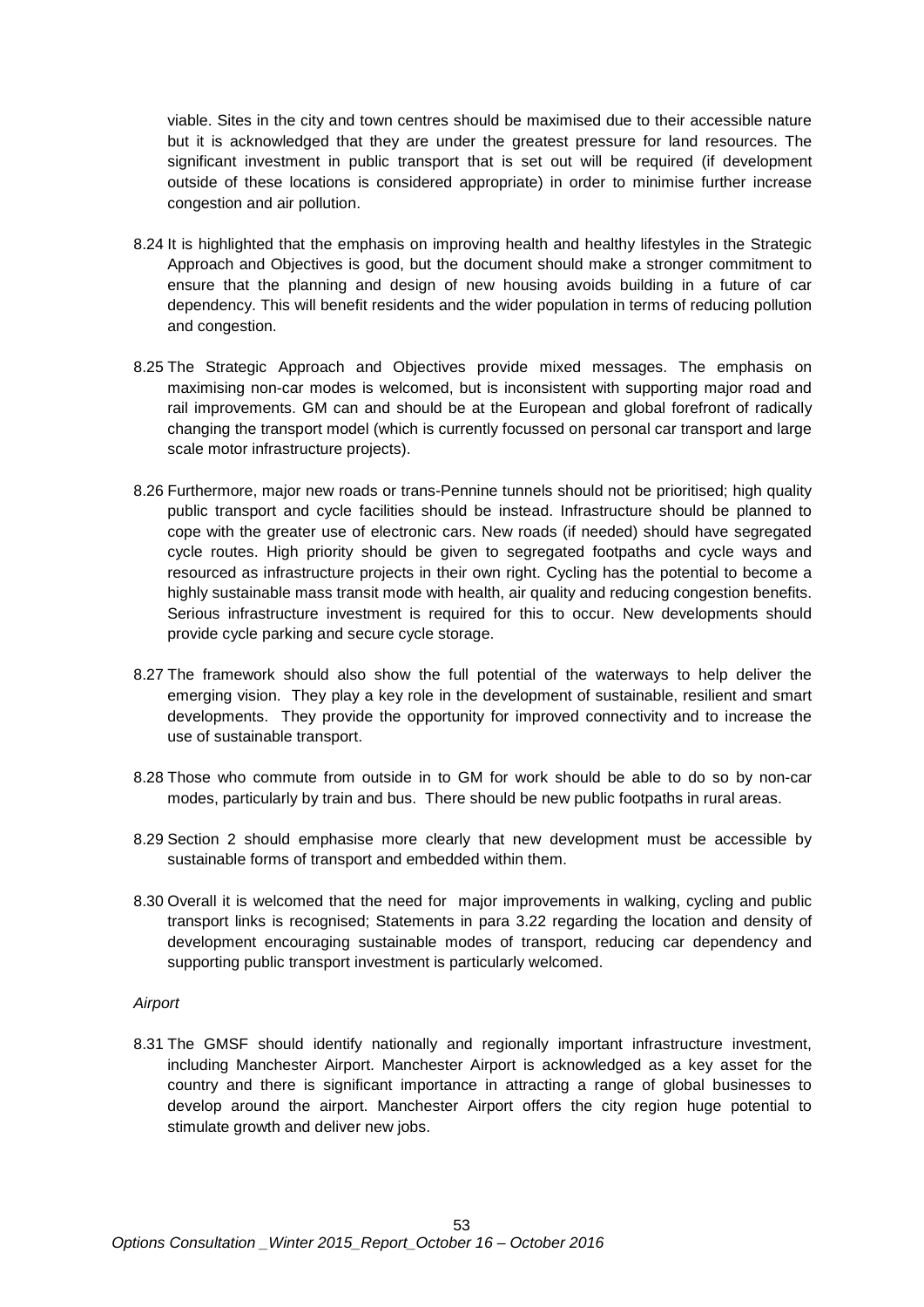- 8.32 Reference for the need for any investment to be done in an environmentally sustainable manner is welcomed and it is proposed that any growth be achieved in line with the international agreement to limit global temperatures. There is the need for greater recognition within GMSF of the role that aviation plays in generating carbon and other harmful emissions. It is argued that whilst pursuing sustainable economic development we must not adopt plans that will contribute to air travel and airport capacity. Transport systems that are carbon neutral should be encouraged, while development that increases emissions should not be.
- 8.33 There is real conflict between supporting airport expansion and policies that tackle pollution. There are incompatibilities between the air quality objectives and greenhouse emissions policies and the desire to increase passenger numbers.

# *Manchester Ship Canal*

- 8.34 The objective to make better use of the Manchester Ship Canal is supported and welcomed. Almost a quarter (22%) of all GM households are within 1km of the waterway, and the availability of high quality waterway infrastructure will encourage people to use it for commuting and recreational purposes.
- 8.35 The development of nationally significant logistics facilities by means of a link with the Port of Liverpool and Port Salford can put GM at the forefront of sustainable freight movement. Further opportunities to expand this link and logistics should be encouraged. The GMSF must identify a clear delivery strategy that sets out how and when those objectives will be delivered.
- 8.36 Port Salford should be expanded and the opportunity to create a national logistics hub of approximately  $500,000m^2$  delivering 10,000 jobs should be recognised in the GMSF. Green belt land release is needed to realise the potential of this national project.

# *HS2*

- 8.37 If GM, as its vision advocated, is to become one of the world's leading regions, reference should be made to the implementation of nationally significant infrastructure, such as HS2 and the associated economic and regeneration opportunities. HS2 will: .Respondents argued that
	- Deliver fast, frequent and reliable services;
	- Create opportunities for GM's businesses;
	- Be worth hundreds of millions of pounds to the regional economy;
	- Regenerate the area around the stations and create development opportunities;
	- Support 30,000-43,000 jobs; and
	- Deliver 3,100 new homes to GM.
- 8.38 The Strategic Regeneration Framework is an appropriately ambitious and positive framework for the Piccadilly area. It responds to the opportunities that HS2 will bring and seeks to ensure that its delivery has maximum positive spin-off benefits for the city centre and its fringes. Comprehensive redevelopment of the area will allow for the integration of this area with the wider central area. This can considerably enhance the residential offer of the area, creating jobs and services and providing a landmark approach to Manchester.
- 8.39 The redevelopment of the Piccadilly area would be on previously developed land in a sustainable location, which will have a positive impact on many potential constraints including ecology, air quality and health. It will act as an important component of meeting identified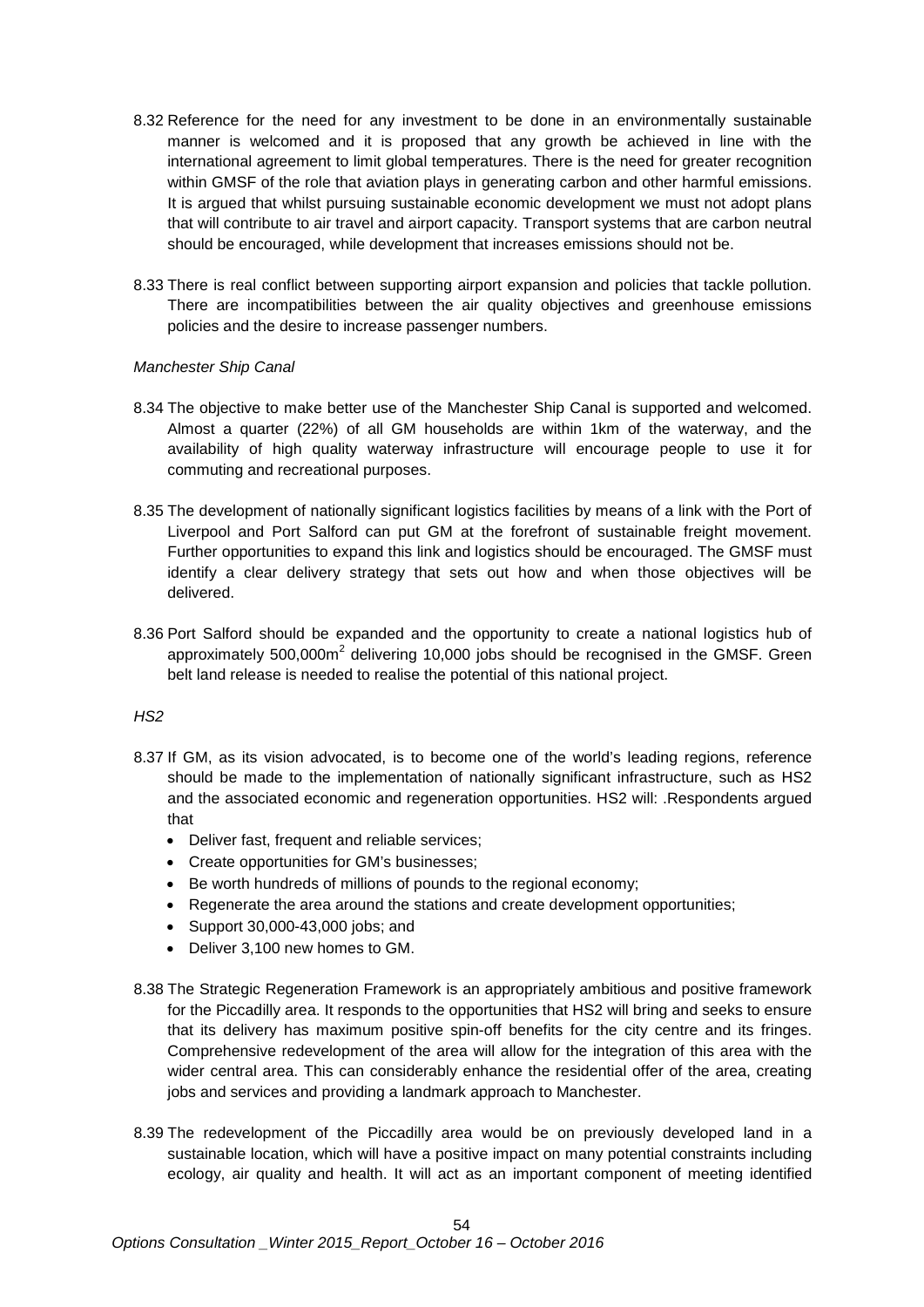residential and commercial need in GM.GMSF should therefore refer to HS2 and the regeneration of Piccadilly in the same manner that Manchester International Airport and Port Salford are referred to in the document.

- 8.40 The Vision of the GMSF should be similarly positive and directly reflect the ambition of the Manchester Piccadilly SRF. The Vision should be more ambitious and amended to include specific reference to the role of HS2 and the regeneration of the wider Piccadilly area, which should be identified in subsequent versions of the GMSF as a strategic site. It is of such fundamental importance to the city centre and the economic prosperity of GM that its subsequent inclusion as a strategic site in the GMSF Vision is justified. There is, however, opposition to the proposed HS2 station in the countryside and the idea that this would result in additional car trips to access the station. There is some concern about the threat the proposed HS2 route poses to areas of ancient woodland, particularly at Coroners Wood and Sunbank Wood. The land owner of Davenport Green, where the proposed HS2 Manchester Airport Station will be located, strongly supports the GMSF intent to improve transport links to London through initiatives like high speed rail. Links to other northern cities through initiatives like HS3 are also supported.
- 8.41 It is argued that the GMSF only provides cursory consideration of the economic impacts of significant infrastructure projects such as HS2. Projections are felt to have been diluted by the recent economic recession. The proposed scale of infrastructure investment including HS2 has not been seen in the north for many decades and could not be implicit within any projection based solely upon past results.
- 8.42 Generally it is seen that the redevelopment of Piccadilly is key to enhancing the quality of place in central Manchester, it is fundamental to achieving the main aim of the Vision of the GMSF for GM to become one of the world's leading regions by 2035. By 2033 Piccadilly needs to have provided Grade A office space and residential units necessary to fully deliver and maximise the ambition for the area. Reference should be made to the delivery of HS2 and the associated regeneration necessary for the project to be a success.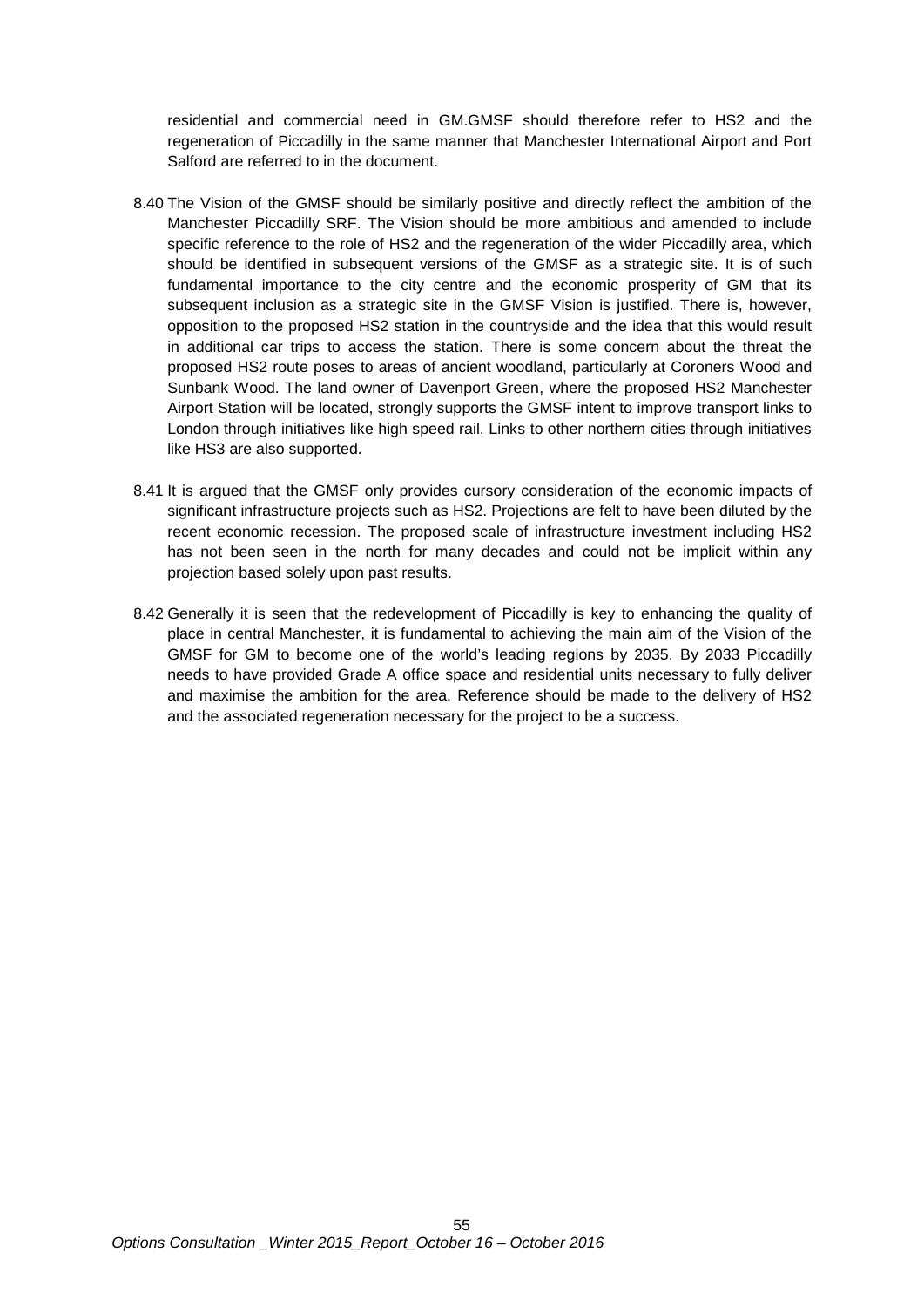# **9. People**

9.1 The theme on people relates to comments about the statistics used to assess the population, including migration and household growth, and also issues such as health, crime and social care that affect the population's welfare and wellbeing.

# **Key Messages**

- Add an ambition and vision to "improve the health and well-being of Greater Manchester";
- Include indicators to show increases in health, well-being and quality of life;
- Include reference to mental health as a key goal of the strategy;
- Increase focus on social objectives and how they integrate with growth priorities;
- Understanding the growth in certain groups and cohorts (e.g. older people);
- Seek to explore the reasons for past household formation rates and why the 2012-based projections forecast less population growth relative to previous household projections;
- Evidence should assume higher levels of international migration coming into GM;
- Seek to reverse migration out of GM, particularly younger, economically active families;
- Need to consider longer trends in migration in order to address artificial impacts of the recession;
- More work required in relation to headship rates and the impacts of the recession;
- GMSF should not be based on negative past trends in terms of household formation; and
- The Ambition lacks any counter-balancing statements, e.g. for example, ensuring that no drive for growth will have deleterious impacts on health.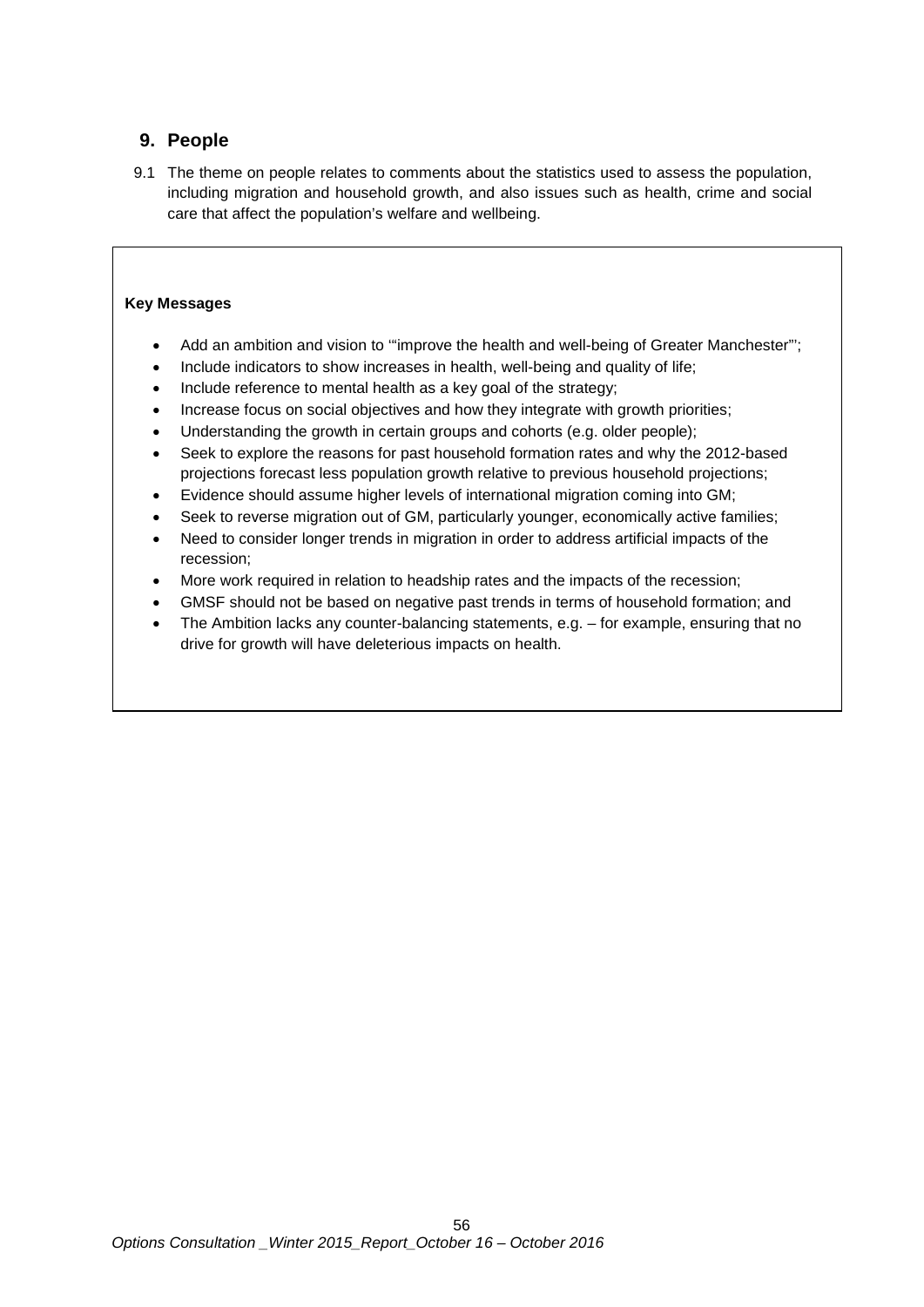# *General*

- 9.2 An overarching view appears to be that the GMSF does not fully recognise some of the issues relating to people and overall quality of life and that these should be given a higher profile. Some comments consider that the people section is more limited in its scope and impact than either the place or economy sections, and there is a view that economic growth and ambition should not be at the expense of the community and environment. Interconnectivity between the economy, place and people elements will be key, and it is important that the GMSF recognises the importance of the built and natural environment in delivering economic, social and environmental objectives.
- 9.3 The role that a good quality housing offer, that meets the needs of all groups, can play in improving overall quality of life for GM residents was emphasised by respondents. This relates to both new housing and the regeneration of older housing areas.
- 9.4 There was argued to be a need to acknowledge the pressure that additional houses and residents will have on open space and leisure facilities. Making GM a good place to live must include ensuring that everyone has good quality green spaces near to their homes. Reference is also made to increased tree planting and access to woodland (e.g. City of Trees project).
- 9.5 Comments were received that the GMSF needs to recognise the cultural and social diversity of the sub-region. Failure to address social and economic inequalities may stifle growth. In addition, the value of older people living in and visiting the city centre was noted. This requires an age friendly approach that plans for appropriate housing, neighbourhood services, sufficient transport services and sufficient infrastructure.
- 9.6 GMCA needs to demonstrate its health credentials by interweaving health throughout the plan, notably in relation to air quality, road safety, active travel and the condition of the public realm. This should not be left to the final stages. Whilst the GMSF acknowledges poor health and health inequalities it is considered that the promise to tackle it is less than credible given statements elsewhere relating to increased air travel and roadbuilding, and their associated emissions.
- 9.7 There is a lack of conformity to NPPF since there in an imbalance between economic, social and environmental gains with no ambition put forward for social or environmental assets. An example was provided at paragraph 1.8 that in relation to health matters only negative impacts of a poor environment are considered when instead it should recognise the benefits of a good environment. This is supported by general health and wellbeing advantages from the natural environment and the role of voluntary work in terms of training and social gains.
- 9.8 The plan should recognise that the benefits of sport to the economy are even wider than identified. These include, but are not limited to increased happiness and wellbeing; improved health and thereby reduced costs to the health service; improved educational attainment; lower crime; and increased walking and cycling leading to a reduction in, emissions and congestion.
- 9.9 In essence, it is considered that whilst the plan is rightly focused on key economic, innovation and employment ambitions the plan lacks key social ambitions. GMSF should adopt an approach to development and regeneration that places planning for people at the centre of the spatial framework and it is suggested that the TCPA Planning for People manifesto should be referred to.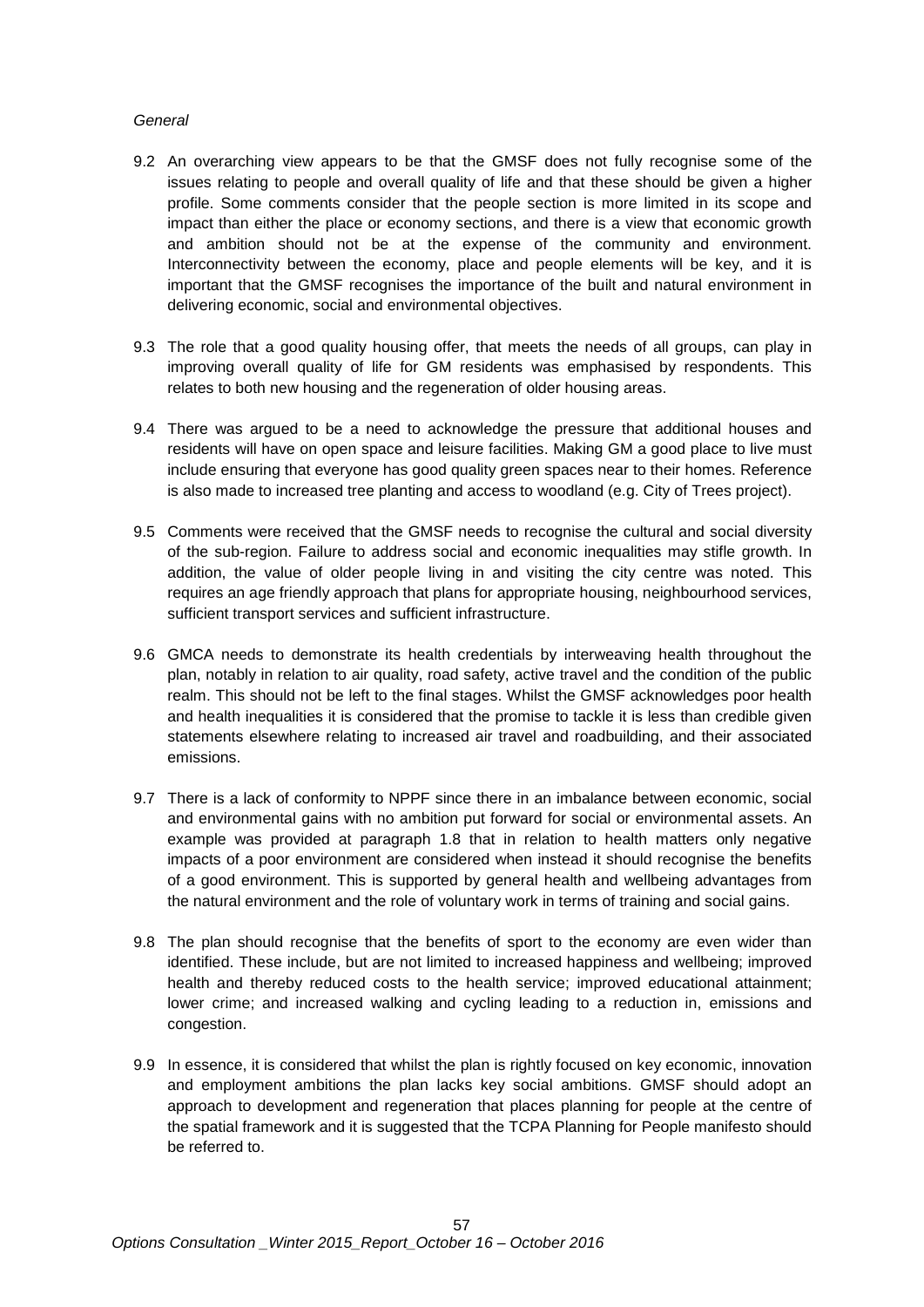# *Population Change*

- 9.10 Understandably there is significant cross-referencing in relation to population change, population projections, migration and household growth. Many of the points made here will also have been made in relation to Background Paper 3.
- 9.11 Most of the comments in relation to population change repeat the points set out below:
	- Population change has been underestimated because the assumptions made in relation to migration are flawed. This is particularly the case in relation to the impacts of international migration on population change;
	- The GMSF must seek to understand the implications of projecting forwards on the basis of reduced international immigration in terms of the working age population and sustainable economic growth and communities. This is important as the GMSF also appears to be based upon the increased outflow of the most economically active residents away from GM
	- The GMSF should urgently seek to reverse the trend of the outward flow of the most economically active away from GM; and
	- Unattributable Population Change (UPC) has not been properly taken account of in the evidence underpinning the GMSF.
- 9.12 Some of the comments also reflect the characteristics of population change. Understanding the changes in the spatial distribution of different ethnic groups is essential for planning appropriate services at a neighbourhood level, and the GMSF should take account of this. There will be more elderly people in Greater Manchester in the future. The GMSF should consider their needs and wants - for example, housing for elderly people and associated transport needs. This might involve drawing on the opportunities presented by the growth in the population aged 50 and over, notably with policies such as extending working life (EWL), increasing participation in volunteering, and an expansion in the consumer market geared towards older people. Reference is also made to the opportunity for the Framework to link strategically into parallel initiatives currently being developed by GM, for example the development of the vision, priorities and year 1 action plan for the GM Ageing Hub.

# *Population Projection*

- 9.13 Most of the comments in relation to population (and household) projections repeat the points set out below:
	- The 2012 Sub National Household Projections (SNHP) are used to define the housing OAN. This should also be the starting point with consideration given to other factors;
	- The 2012 SNHP will have been heavily influenced by the preceding five recessionary years. Plans should not be made on the basis of perpetuating recent negative past trends forward. Such an approach has been rejected by Local Plan Inspectors (e.g. Derbyshire Dales EiP);
	- GMSF states that GM is losing around 5,000 working age people a year to other areas and the GMSF appears to justify the continuation of this trend;
	- Migration assumptions that have underpinned the projections have been shown to be flawed as they reflect a period of suppressed household formation and internal migration rates. The assumptions also seriously under-estimate levels of net international migration;
	- The 2012-based projections do not take any account of the substantial shortfall in housing delivery across GM;
	- There is no justification for not seeking to return growth to the 2008-based household formation rates, which was a more 'normal' period of growth;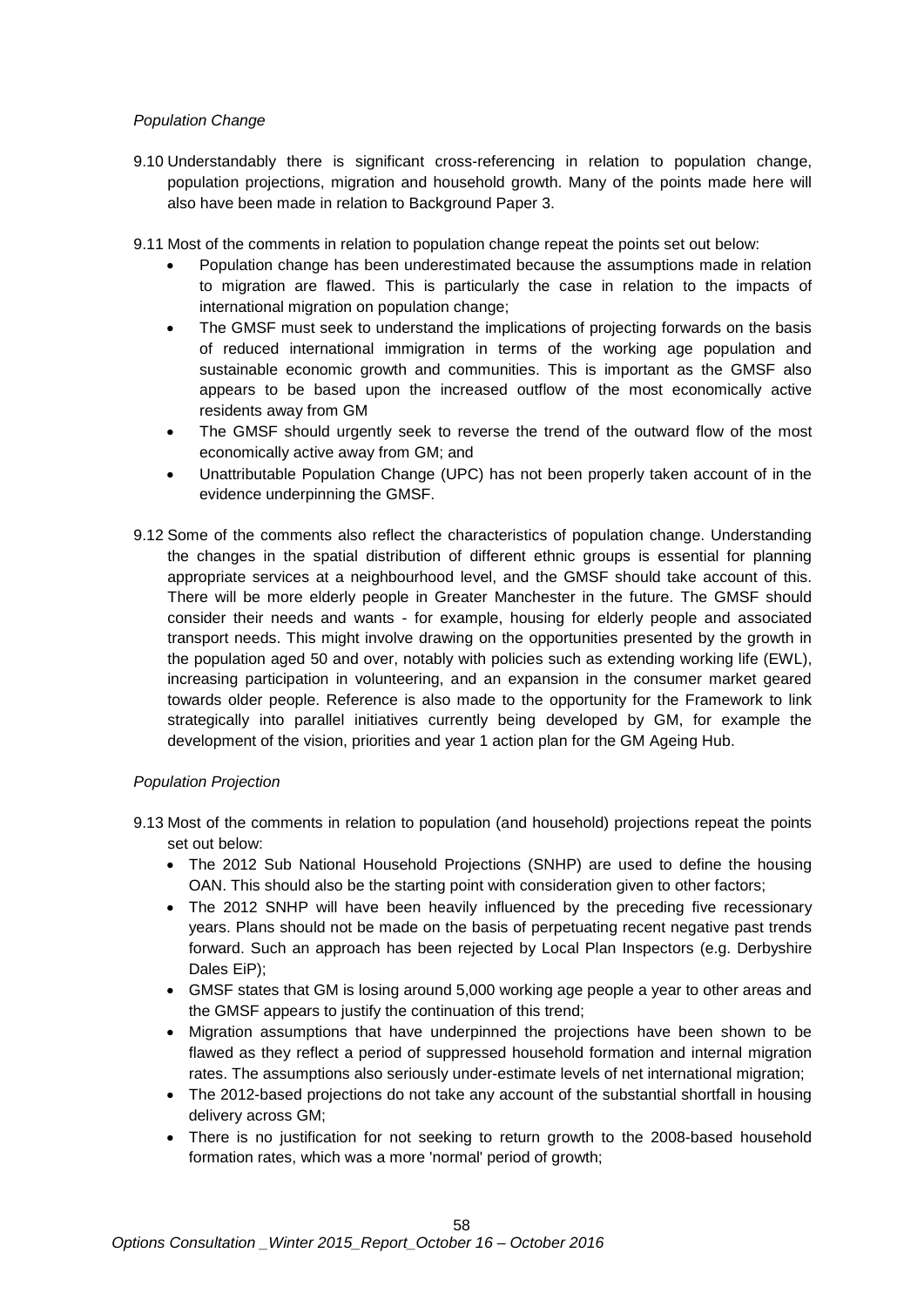- The 2014-based national population projections show much higher levels of international migration than the 2012-based projections. Therefore the plan should proceed with a higher international migration assumption in line with that now adopted in the 2014-based projections;
- The issue of Unattributable Population Change (UPC) and its treatment in demographic projections is one that GM authorities still need to consider. While the ONS decided at a national level to exclude UPC from the population projections, this does not automatically mean it is the correct decision at the local level;
- There is market signal evidence suggesting that some of the districts underprovided new homes in the past. Therefore at least some market signal adjustment is warranted and this needs to reflect those parts of Greater Manchester where there is the strongest evidence that need has been suppressed;
- There is a need to consider the population implications of an ambition that seeks to attract and retain residents; and
- The population growth rate of Option 2 is 0.5% pa over the period 2014 to 2035. This is well below the growth rate for England as a whole and all the high-performing regions in the UK. The AGS-High scenario growth rate matches London, which would significantly contribute to rebalancing the economy

# *Migration*

9.14 Most of the comments in relation to migration repeat the points set out below:

- Past underperformance in relation to housing delivery and the recession will have artificially inhibited and suppressed inward migration into Greater Manchester;;
- National assumptions within the 2012 projections regarding immigration into the UK are lower than actual trends and therefore the figure for GM is likely to be an underestimate. Net international migration in the period 2012-2015 has been very high. This needs to be addressed in respect of the GMSF evidence base;
- There is the view that the GMSF approach of projecting forward average flows taken over the ten-year period 2002-2012 for the years 2014-19 only with a full return to 2012-based projections (i.e. 150,000 per annum) by 2023 is fundamentally flawed. The two main flaws being that firstly the ten-year average flows should be taken from the most recent database available rather than the period up to 2012, thereby reflecting recent peaks. Secondly, there is no evidential basis for anticipating that levels of net immigration will fall to 150,000 per annum. A five-year growth followed by a long term decline appears arbitrary;
- GMSF (para 3.39) must provide the flexibility for the region to respond to levels of migration that reflect long-term trends. Greater Manchester, at the heart of the Northern Powerhouse and the second city region in the UK to London, is likely to continue to be seen as a principal destination for international migrants settling in the UK;
- The GMSF must seek to understand the implications of projecting forwards on the basis of reduced international immigration in terms of the working age population and sustainable economic growth and communities;
- The GMSF should urgently seek to reverse the trend of outward flow of the most economically active residents away from GM. It is not appropriate to have an approach that assumes that the most economically active would continue to move away in greater numbers;
- To reverse the outward migration the GMSF must provide the right housing in the right locations, particularly attractive family housing. This will inevitably require the release of green belt land;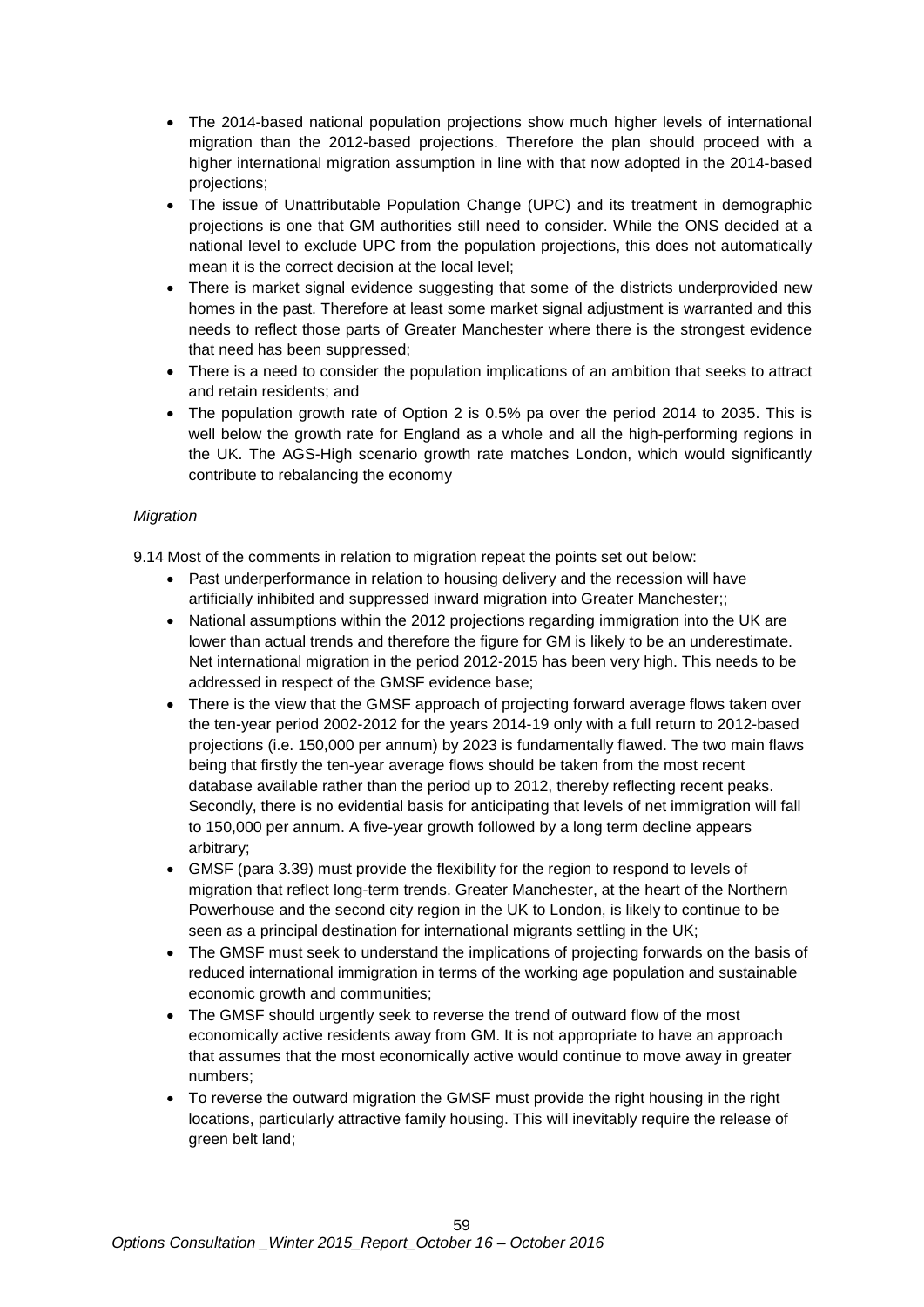- Respondents noted that AGMA has accepted that demographic baseline needs to be adjusted to take account of the flaws on the ONS projections relating to net-international migration;
- Taking a longer ten year migration trend can help to iron out any fluctuations that occur. Many local authorities therefore compare the impact of using both five-year and ten-year migration trends:
- It is considered that a ten-year migration trend applied to the entire plan period, as per Option 3, represents the most robust assumption to adopt in order to fulfil OAN for Greater Manchester; and
- A specific point made in relation to migration notes the role the Universities play in the growth of the economy both locally and strategically. Through growing trends and migration patterns, student numbers will be seen to increase steadily in terms of growth forecasts and will ensure that GM universities can continue to compete successfully with the best across the world.

# *Household Growth*

9.15 Most of the comments in relation to household growth repeat the points set out below:

- The GMSF should seek to explore the reasons for past household formation rates and why the 2012-based projections forecast less population growth relative to previous household projections;
- have particular regard to younger age cohorts as these are likely to have been most affected by the under-supply of housing and the consequences of economic recession. In particular 25 - 34 year olds should be considered further as they have the highest propensity to form households;
- GMSF should have particular regard to younger age cohorts as these are likely to have been most affected by the under-supply of housing and the consequences of economic recession. In particular 25 - 34 year olds should be considered further as they have the highest propensity to form households;
- It is reasonable to assume that as the economy recovers and housing delivery increases, it is likely that there will be at least some return towards previous trends in household formation rates. In this context the 2012 rates would be too low and a return to the 2008 rates in the longer term, as assumed by Option 3, is to be preferred;
- The GMSF consultation document favours household growth that will entrench and perpetuate past economic failings and the present housing market crisis. Negative past trends do not provide a sound basis for projecting the GMSF forwards, and it falls well short of the GM Vision;
- Household formation rates over the last decade have undoubtedly been affected by 2008 recession;
- There was support for the use of the DCLG 2012 household projections ahead of the GMFM. This aligns to PPG and avoids the use of demographic projections that are clearly constrained; and
- Respondents did not believe that the adjustments applied to demographic projections go far enough. The assessment was not felt to applying an adjustment to headship rates despite evidence that household formation rates for 25-29 and 30-34 age groups in particular are constrained.

# *Health*

9.16 Improved health and social care provision and ensuring access to employment and good quality homes and neighbourhoods across all parts of GM will be vital in delivering these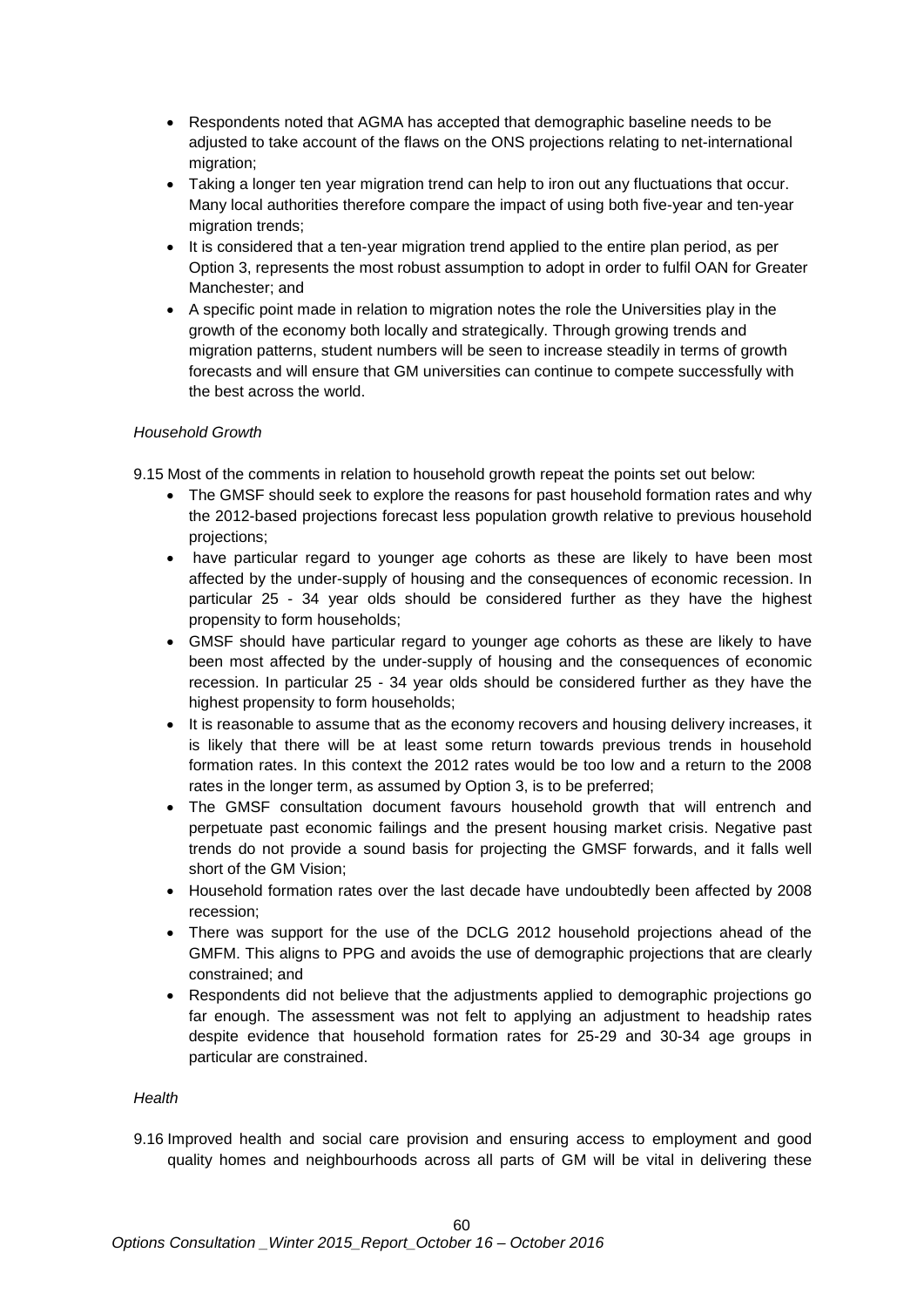ambitions. The general health and wellbeing of the population is seen as important in order to share the benefits of economic growth.

- 9.17 The report should consider the benefits of a more integrated approach. For example, para 1.8 considers health matters without considering the relationship with environmental factors. The natural health services provided by our green and blue infrastructure play a significant role in sustaining people's physical and mental health and wellbeing, in addition to helping people on the road to recovery after illness.
- 9.18 The promotion of healthier transport modes (walking and cycling) is supported as a way of improving health whilst reducing congestion and air pollution. However, it is considered that there is a need for significant infrastructure improvements to encourage walking and cycling, including the safety of new and existing routes. Linked to this is the need to avoid patterns of development that are car dependent.
- 9.19 Access to sport, leisure and recreation, including in rural areas, is also important. Comments support the commitment to improving the quality of GI and emphasise the importance of incorporating new GI in development in order for it to be sustainable.
- 9.20 Improving mental health will be a key input for the achievement of the goals listed and it will be more likely to be achieved if it is specifically included.
- 9.21 There is a general view that there is an over emphasis on economic indicators in terms of measuring progress. The Greater Manchester *Vision* should instead have as its core ambition the achievement of measurable improvements for residents, including health, wellbeing and quality of life. A thriving conurbation cannot grow on an unhealthy population. The health of the environment is critical to a healthy place and population
- 9.22 Sustainable development, linked to improvements in public transport (e.g. HS2) of this nature will have a positive impact on many of the potential constraints identified within the consultation document, including ecology, air quality and health. The importance of air quality is raised as a key issue. It is considered that plans to increase road and air travel capacity are fundamentally at odds with the aims of the Climate Change Strategy and the health of residents in terms of increased global warming emissions.
- 9.23 By 2035 the GM population should be healthier across the range of health indicators. The GMSF and overall ambition for Greater Manchester provides an opportunity to close the health inequalities gap not just via health and social care but through ensuring access to employment and good quality homes.
- 9.24 The stated intention to improve health and longevity is welcomed. There is a mismatch within the framework between the aspiration and the reality of what it will achieve. Joined up thinking between the Climate Change and Transport Strategy is admirable and essential, however increasing road and air travel capacity is fundamentally at odds with the Climate Change Strategy - they will increase air pollution with adverse health consequences for residents.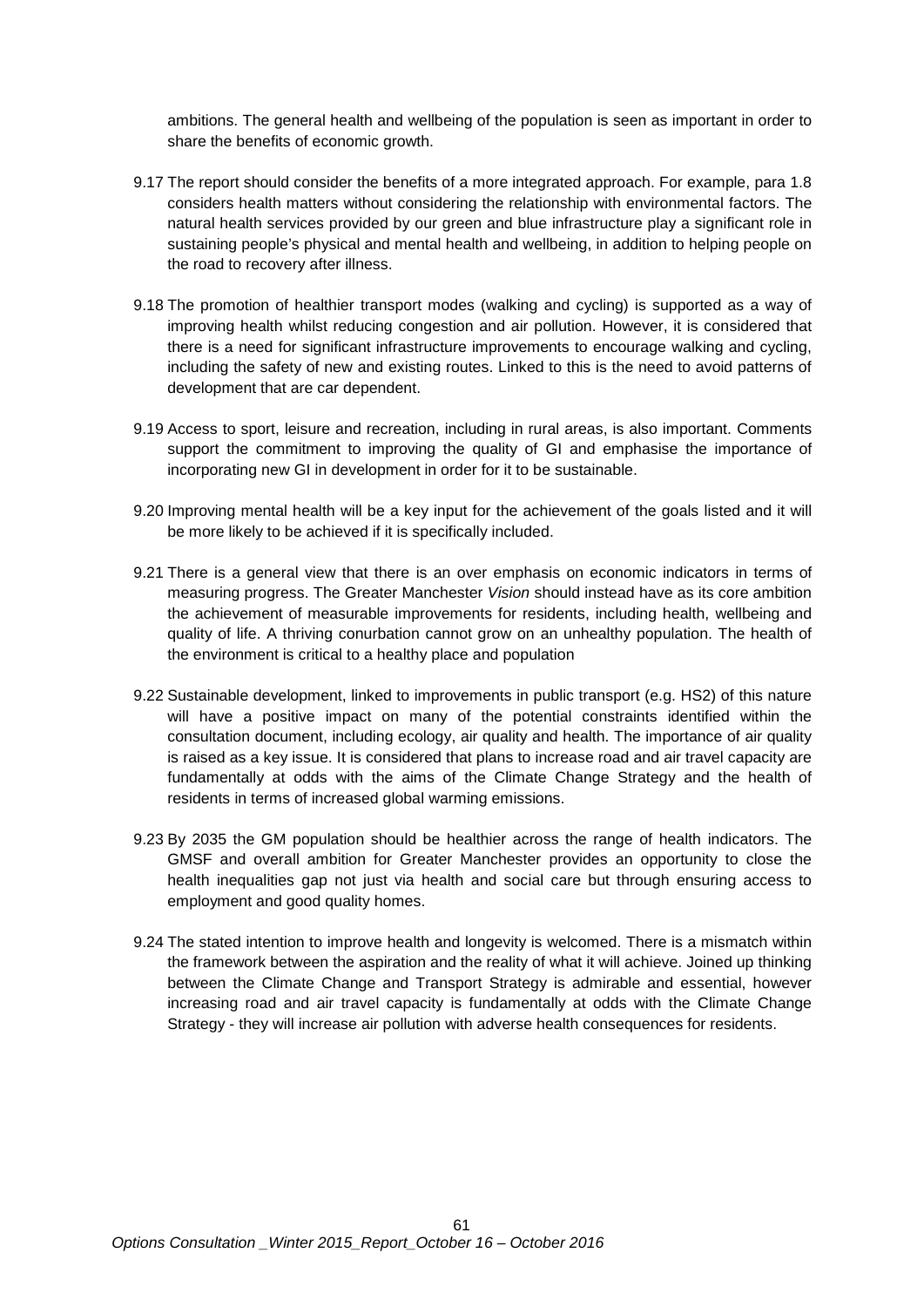# **10. Social Infrastructure**

10.1 Social Infrastructure is a subset of the infrastructure sector and typically includes assets that accommodate social services. As such this section looks at comments received that relate to such services as schools, universities, health, emergency services and prisons.

# **Key Messages**

- There is a need for a GM wide health strategy with the coordination of JSNAs through a GM wide assessment;.
- There needs to be a specific reference to meeting an increasing older population who would not be in employment;.
- Increase focus is recommended on social objectives and how they integrate with economic priorities;.
- Greater focus is required on the role that the historic and environmental assets play on social roles;.
- The GMSF should show how the provision of community infrastructure such as sports facilities across GM will be influenced; and
- Include reference to the quality and quantity of education provision across GM.

# *General*

- 10.2 It is accepted that the scope of the GMSF is limited in setting out the role of social infrastructure. The framework should highlight the role cultural assets, events play in retaining residents and a skilled workforce. The GMSF should be clearer on how it will influence the provision of community infrastructure across GM, in particular the direct influence that the location of services has on social inclusion, health, wellbeing and access to education and skills.
- 10.3 There is inadequate focus on social objectives and the roles they play in GM; it should be shown that they fully integrate with economic priorities. Social goals and dependencies are not clearly set out or shown as being part of an integrated approach to sustainable development. The emphasis of the plan is economic with social issues dealt with in a peremptory manner. it was felt that a thriving conurbation cannot grow on an unhealthy population.
- 10.4 New housing growth must be supported by close links to health and social care to lead to enhanced wellbeing. It is important to ensure infrastructure is in place before development occurs to ensure social infrastructure is available before housing and employment uses are developed. New sports facilities should be considered when allocating strategic sites for housing.
- 10.5 There is a failure to appreciate the health, educational and economic roles that the historic and natural environment assets of GM play. GM's distinctive character needs protecting and enhancing as it plays a range of social roles, not just environmental ones. The Vision needs to set out future aspirations for the 'distinctive character' of the area. A one-dimensional

 $62$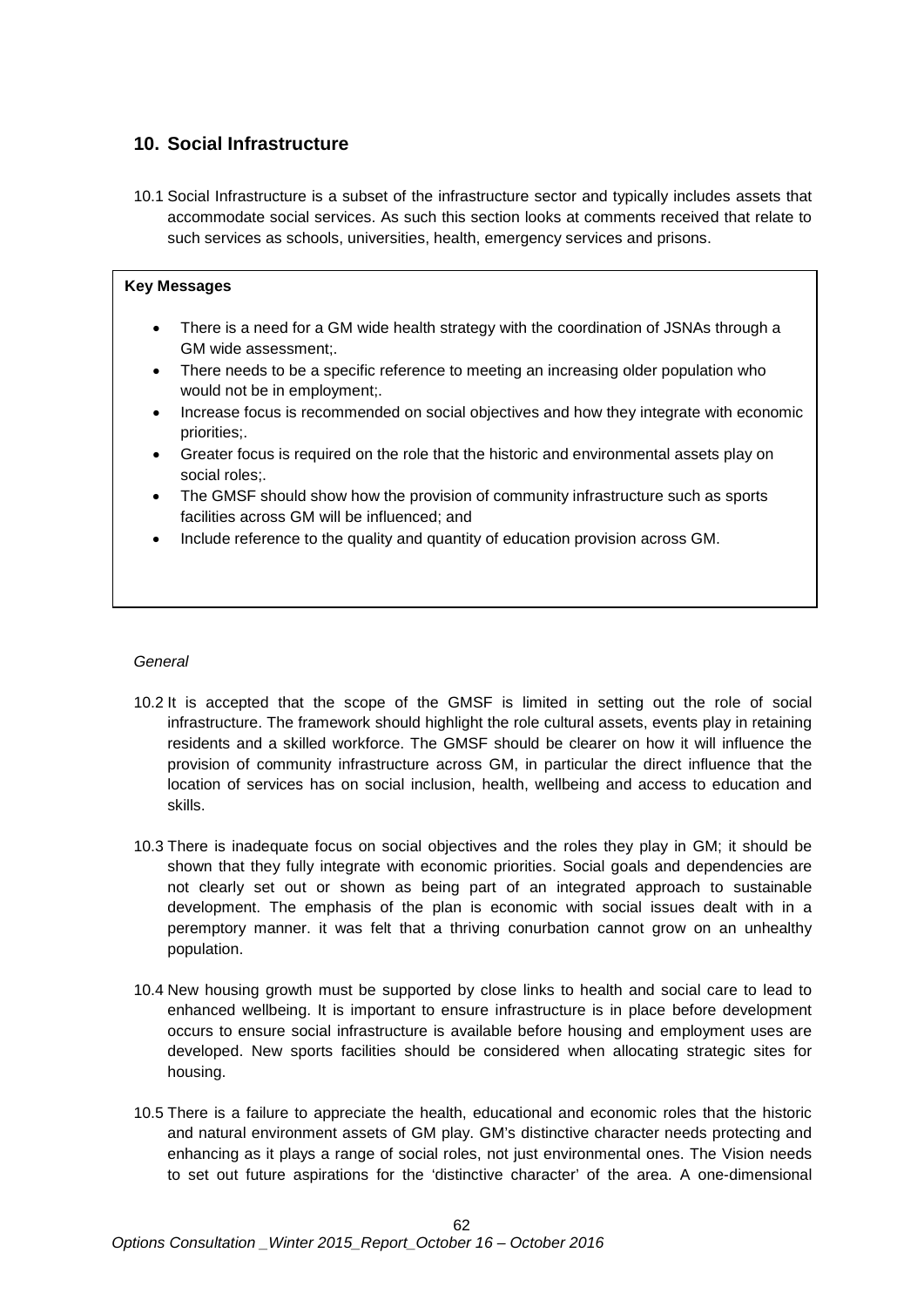approach has been taken in identifying economic topics in isolation from the services required to support them. Social opportunities, goals and dependencies are not set out as part of an integrated approach to sustainable development.

10.6 The two-tiered approach of the GMSF has the potential to plan at city region and local level. However, this will only deal with strategic land and there is insufficient consideration to the likely infrastructure requirements needed to deliver growth.

#### *Schools*

- 10.7 The delivery of schools will need to form part of an assessment of viability and deliverability. School capacities are an important constraint / opportunity when identifying and assessing new sites for housing and employment.
- 10.8 The GMSF should be clear on how it will influence the provision of community infrastructure across GM. There is currently limited reference to the quantity and quality of education provision, which has a strong influence on economic growth and the demand for housing

#### *Health*

- 10.9 There is adequate reference to the need for the co-ordination of health and social care function throughout the document, but it is not central within the document's scope. These should be major considerations within the scope of a spatial framework.
- 10.10 Addressing health inequalities both within GM and in comparison with other cities and national data is an important component of the plan. It is not a significant constraint to development but instead an underlying issue that needs to be addressed irrespective of the location of development.
- 10.11 Joint Health and Wellbeing Strategies (JHWS) and Joint Strategic Needs Assessments (JSNA) should be taken in to account as part of plan-making evidence. There is the perfect opportunity to set out strategic public health and healthcare priorities and needs within the GMSF. This can be achieved by considering the benefits of developing a GM health strategy and if appropriate coordinating the development of JSNA's through a GM-wide health assessment.
- 10.12 The framework would benefit from clarity on how it will influence the provision of community infrastructure across GM - in particular, the capacity to care for all ages of current and future populations. The framework overlooks health problems associated with a lack of appropriate housing provision.
- 10.13 Climate resilience can support health and wellbeing goals and this should be highlighted within the framework. The multifunctional nature of waterways and the contribution they make to social objectives such as public health needs to be recognised within planning policy. The 'blue lungs' they create have physical and mental health benefits.
- 10.14 *"The Government attaches great importance to ensuring that a sufficient choice of school places is available to meet the needs of existing and new communities. Local Planning Authorities should take a proactive, positive and collaborative approach to meeting this requirement and to development that will widen choice in education"* (NPPF, para 72)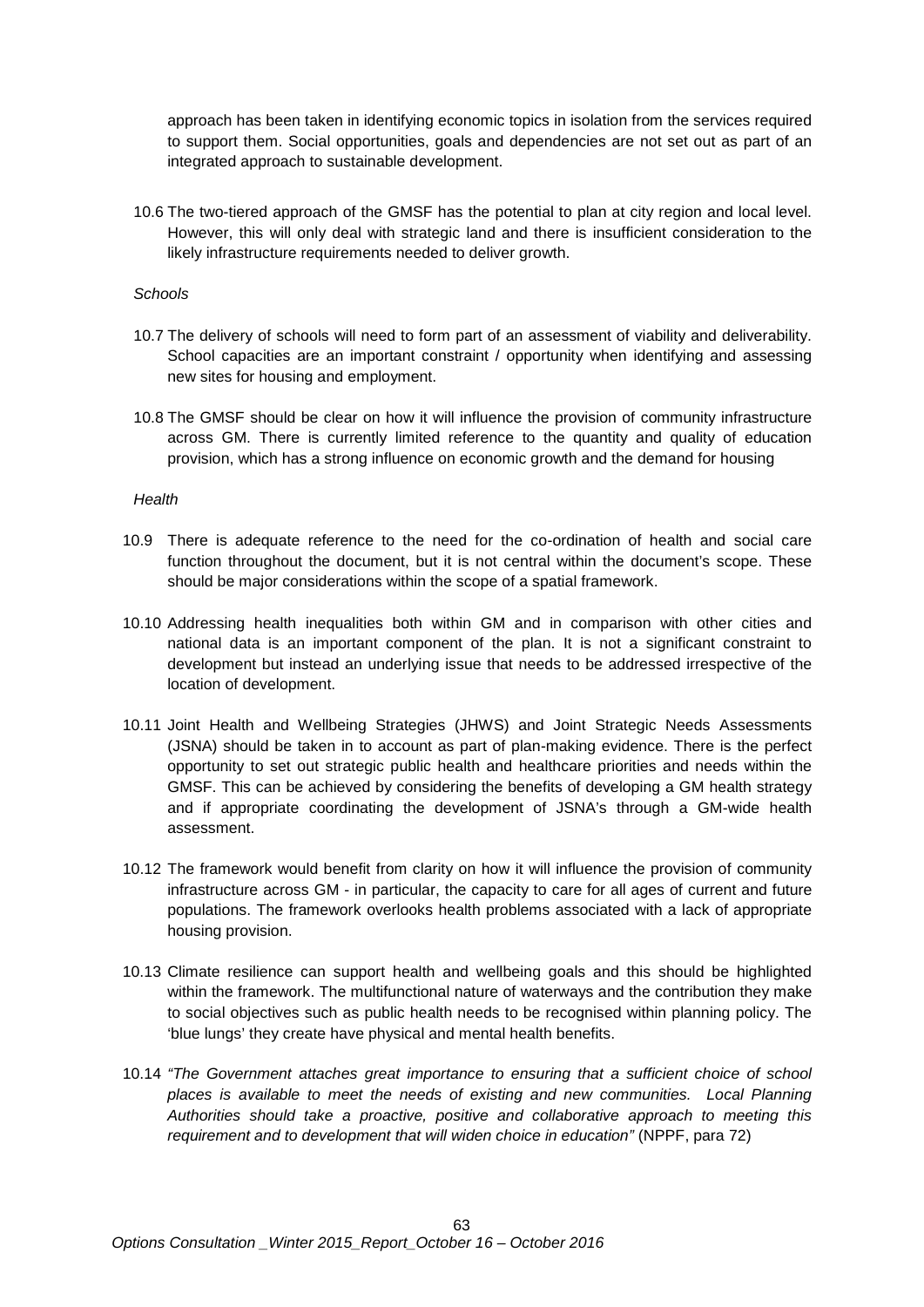# **11. Options**

11.1 This section looks in more details at the specific comments received about the growth options put forward as a basis for the GMSF. These growth scenarios argue and put forward three future scenarios for GM in terms of future growth. The comments received looked at each option as well as suggesting further possible options.

# **Key Messages**

- The vast majority of representations are against Option 1;
- As with Option 1, Option 2 has been discounted by a number of responders as not aligning growth with the vision of the GMSF to compete successfully on a global scale and constrains aspirations of the Northern Powerhouse, devolution agreement and the GM Growth Deal;
- Options 2 and 3 are argued, by some, to be completely unsustainable and unrealistic.;
- The Options presented are unsubstantiated in sustainable development terms, being based purely upon growth scenarios and not, for example, any proper assessment of the impacts of each upon environmental capacity. A balance is needed;.
- The Options need to be clearly linked to infrastructure provision including raw materials;
- A number of representations expressed concern that Option 3 was just dismissed as being too ambitious and not seriously assessed, when it is the only one that fits with the Vision;
- A compromise option put forward by a number of representations is one between 2 and 3.: An option based on 2 but with a managed ambition to pursue 3;.
- Other options include a more sustainable option, an enhanced critical mass such as at Carrington, or an option commending the idea of the Garden City.

# *General*

- 11.2 There were 41 direct responses to the question on preferred options (question 9). Of these responses almost half preferred Option 3 and just under 20% (8 responders) preferred Option 1. There are a number of common issues put forward that relate to all the options.
- 11.3 There was disappointment expressed that neither option 1 nor 2 seek to align growth with the vision of the GMSF to compete successfully on a global scale. This was felt to constrain aspirations of the Northern Powerhouse, devolution agreement and the GM Growth Deal. It is suggested that all options should be tested against these stated ambitions of sustainable growth. This would be a much needed and bold step change in GMSF's approach to facilitating economic growth.
- 11.4 Deliverability at the local and strategic level is seen as crucial. Without assurance regarding the deliverability of sites the assessment of Options remains an almost futile exercise. The document assumes an existing bank of land despite there being no evidence that this is the case and that the majority of the supply will be found to be either brownfield (now largely unviable without public funding) or has no planning status.
- 11.5 A number of responses called for further assessment of all options as to how well they contribute to the achievement of sustainable development to support the Northern Powerhouse in accordance with NPPF. This would include a SHLAA that has been scrutinised by the development industry, inclusion of the Deep Dives work and an SHMA. In

64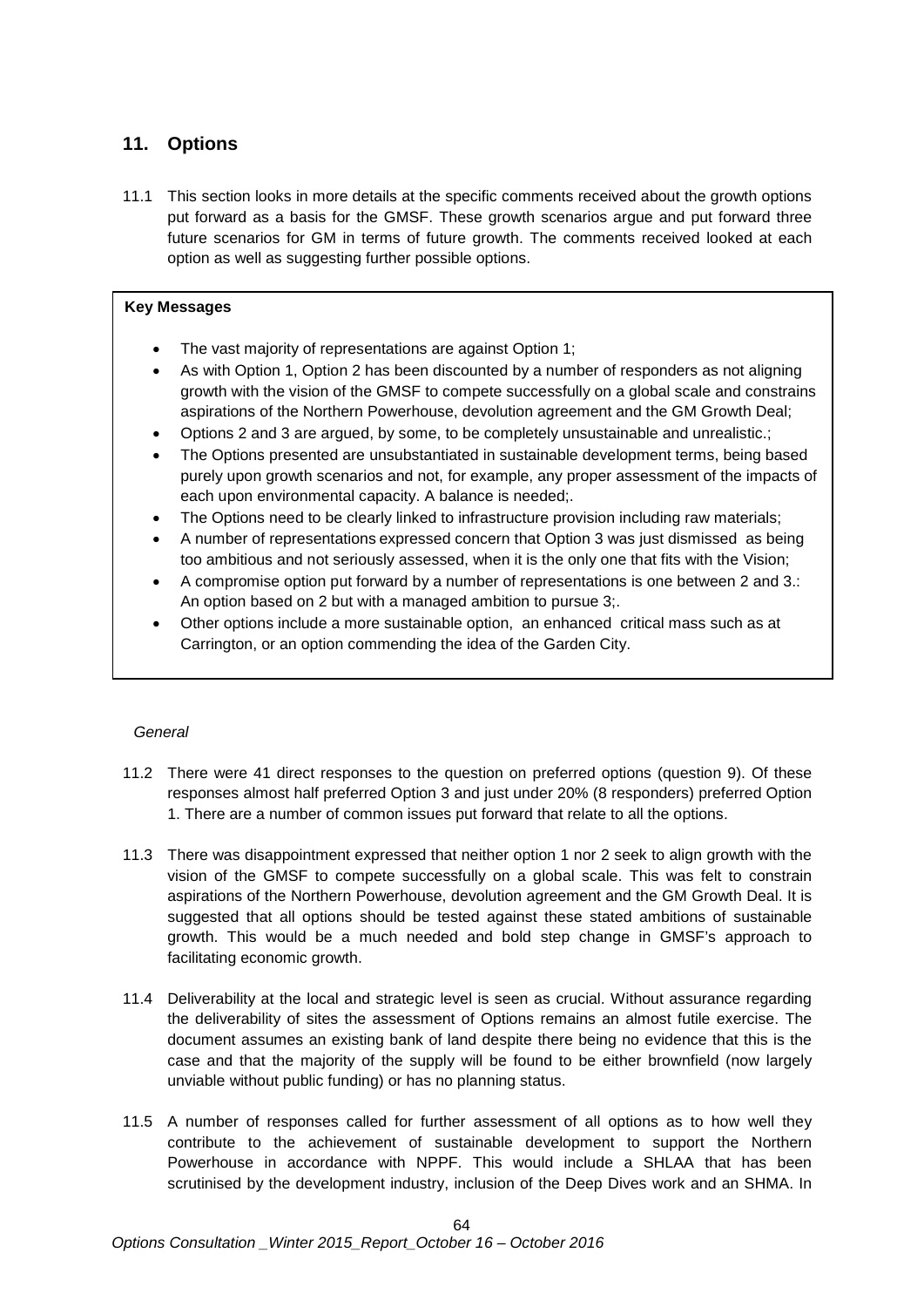particular this would include targets for affordable housing and assess the health benefits of having the correct amount of housing. The GMCA should commission objective and independent forecasts of the economic potential and then use these forecasts to evidence demographic and socio-economic trends to identify the full objectively assessed need for housing and employment land in GM.

- 11.6 It was also argued that it is very difficult to rationally assess options when inadequate consideration has been given to understanding existing assets, the role that they play and the consequences for them of differing scenarios. The Options presented are unsubstantiated in sustainable development terms, being based purely upon growth scenarios and not, for example, any proper assessment of the impacts of each upon environmental capacity. A set of social, economic and environmental criteria should be established to ensure that the most sustainable GMSF is produced.
- 11.7 What is clear from numerous comments is that there needs to be a balanced approach between economic, social and environmental objectives and that any growth has to be realistic. Whichever growth option is chosen, it is essential to ensure that no irreplaceable habitats are destroyed and new developments are provided with ample green infrastructure.
- 11.8 This balance also has to be reflected spatially and there were a number of concerns of the effects on the emphasis on growth would have locally. For example, it was highlighted that over the period 2014-2035, Salford supplies the joint third largest supply of industrial and warehousing sites at 11% of GM's overall total provision. The second largest supply of sites for offices - 23% of GM's total; and the second largest number of sites for housing - 19% of GM's total. Seeking to increase these totals as is proposed in Options 2 and 3 raises serious concerns for the district. Similarly, the reality on certain communities is highlighted as a real concern in areas such as Saddleworth, with its own distinct character and community cohesion. Whether or not such levels of growth are achieved it is argued that this would still have drastic and irreversible effect on many local communities and environments.
- 11.9 Any option must have a mechanism within the assessment to ensure that there are the correct levels of infrastructure to support growth. GM should consider the advantages and disadvantages of each growth option, particularly in terms of existing transport infrastructure and networks so that they can be appraised in terms of their deliverability.
- 11.10 The call for further assessment is in part a result of what is argued by a number of responders as a lack of evidence. OAN for housing and economic development is not a complete or robust evidence base to provide due consideration of the options. The absence of a SHMA means that GMSF has considered only one aspect of housing need and the overall scale and other Local Plans have been found unsound due to this. It is therefore fundamentally flawed. It is also seen as premature to put forward any options for consultation in advance of a full and robust SHMA.
- 11.11 The absence of a full economic assessment means that the growth options are based on economic forecasts that only provide a starting point. The Deep Dive work is awaited and without its findings informing the options the Strategic Options document is flawed. Furthermore it was pointed out that some important evidence has not been published even though referred to (e.g. the GM Logistics Study) making it very difficult for stakeholders to give an informed judgment evidence base.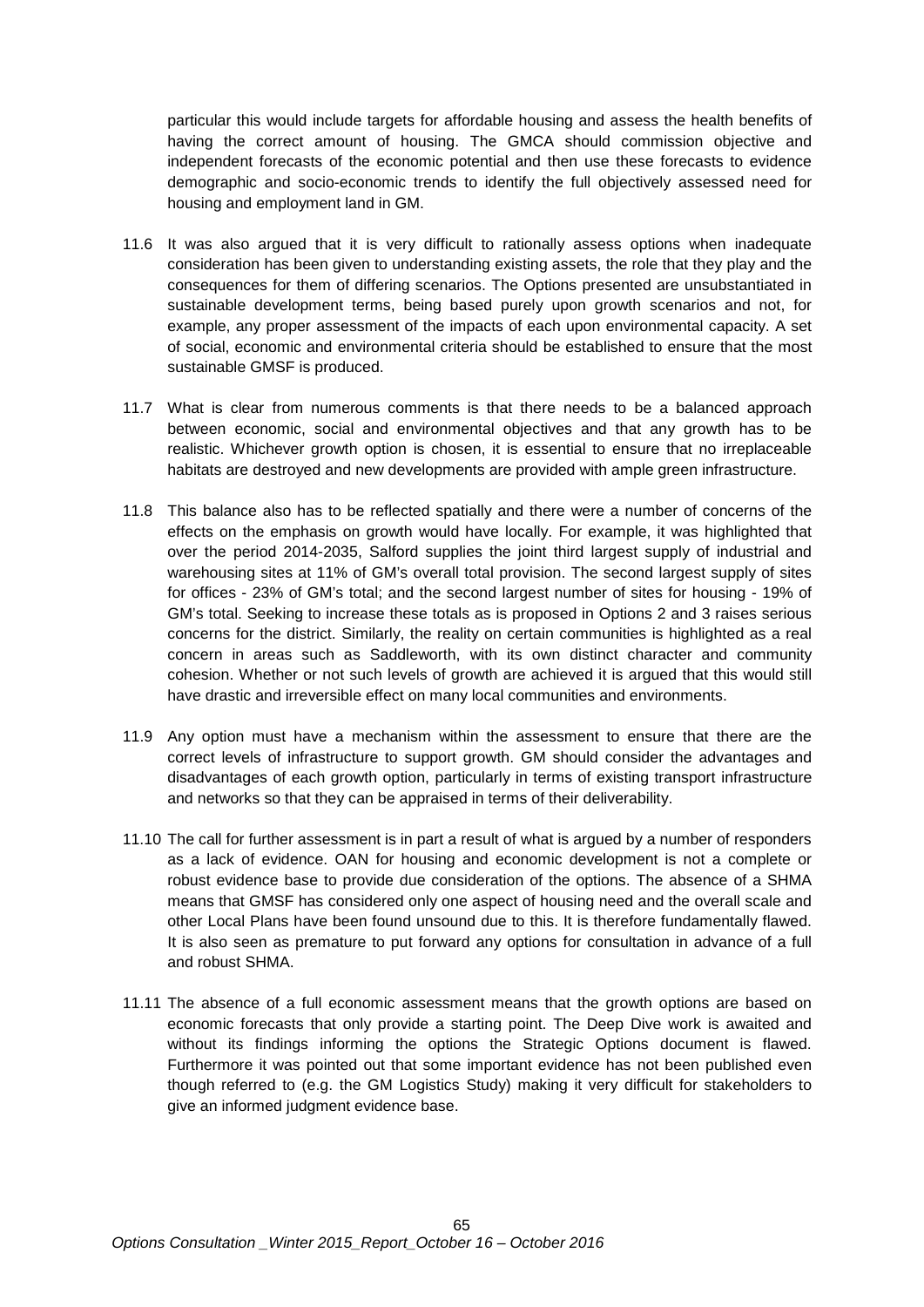- 11.12 A general lack of engagement, particularly with the development industry and business community was also cited as a reason that it was difficult to reach any conclusions about a preferred option.
- 11.13 Whilst comments were predominantly critical of the approach there was some support for the evidence presented as set out in the options document and also in the OAHN. They consider that it has been prepared in the context of a robust assessment in the wider context for growth. The background information that supports the options consultation correctly identifies the migration and commuting relationship between areas outside of GM, such as in High Peak. Regeneris were commissioned to undertake a review of the GMSF documents and its consultants are satisfied that the GMCA has produced a comprehensive evidence base to inform the preparation of the GMSF. There was some concern, however, about the apparent disconnect between the comprehensive work, which informs the background papers, and the presented options in the Strategic Options document.
- 11.14 Some comments were put forward specifically about each option. These are now looked at in some detail.

*Option 1*

- 11.15 The majority of responders viewed this option as one that would lead to economic decline or, at best, very minimal growth. This was judged as being completely contrary to the Vision and not a genuine option. It is judged that Option 1 does not have any regard for the technical evidence base and does not reflect actual needs in accordance with the NPPF. As such it should be fully discounted. Furthermore it was argued that this option will not be found sound at examination and should not have been included within the consultation as an option.
- 11.16 A number of respondents stated that "*Option 1 would risk GM gradually falling behind the rest of the UK, which could make it increasingly difficult to attract and retain people and businesses.*"
- 11.17 It is argued that this scenario is fundamentally flawed and is set below the GM authorities' own assessment of housing need. The figures used but highlight that such an approach would either require neighbouring authorities to assist GM in meeting its objectively assessed needs through the Duty to Co-operate (increasing net commuter flows) or mean that GM was planning to fail.
- 11.18 There also needs to be spatial recognition that local authorities may have different limitations, capacity and competitiveness that needs to be overcome. In Option 1 it is highlighted that Tameside and Stockport combined would deliver just 10% of the housing need for the whole of GM over the life of the plan. It is argued that this is not fair. Further consideration should be paid to increasing the housing provision in some of the other authority areas through the release of greenfield sites within the urban area, which offer little to no amenity value to the wider local community, as opposed to widespread green belt release.
- 11.19 Whilst the vast majority of representations are against this option it does accrue some support. Option 1 is seen by a few as an absolute maximum and that GM should differentiate itself from many other city regions in the UK and elsewhere by embracing a truly sustainable vision of the future. This would build on Manchester's reputed 'radical' past with development being limited to existing sites and possibly some brownfield land or sites with derelict buildings on them It is argued that better and more efficient use of land should be prioritised with limited encroachment into green belt and the countryside The respondents noting this go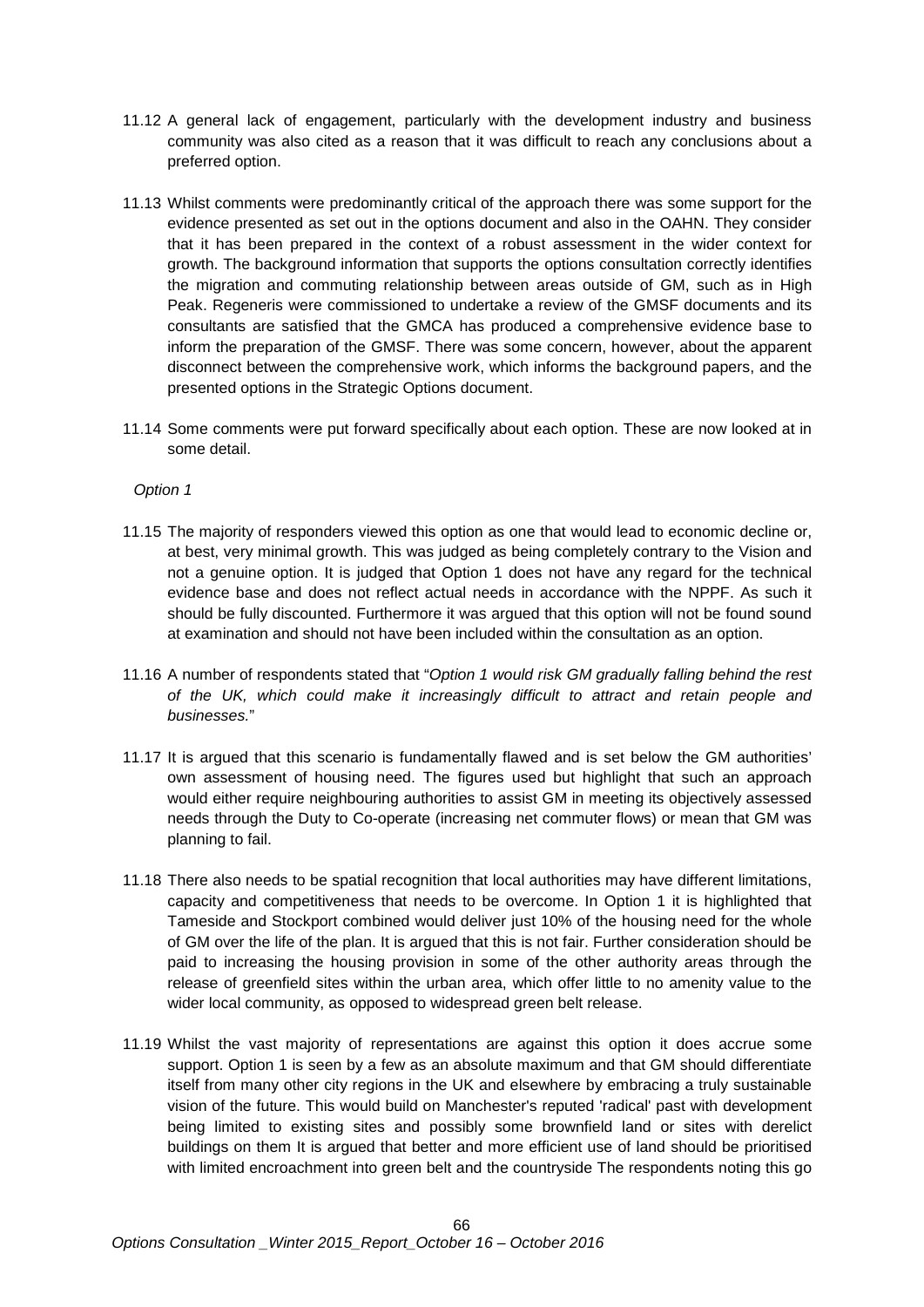on to highlight, as an example, the many empty warehouses that are sited off Broadway in Oldham that could be used before encroaching on green belt.. Some think that Option 1 is more acceptable than Options 2 and 3, but only because Option 1 protects land in the green belt and countryside whilst still providing adequate housing provision and meeting climate change obligations. In terms of this obligation Mark Burton of Steady State Manchester highlights that the University of Manchester climate scientists Aderson and Bows have shown that *"continuing with economic growth over the coming two decades is incompatible with meeting our international obligations on climate change"*.

*Option 2*

- 11.20 As with Option 1 a number of respondents feel that Option 2 is flawed and should be discounted. They feel that it does not seek to align growth with the Vision of the GMSF to compete successfully on a global scale. Option 2 can be summed up as being unduly pessimistic, being *"timid"* or (having) *"no ambition"* as it is based on past trends with only marginal rates of increase. This option would result in only marginal increases on recent development rates and is not the transformational approach required for the Northern Powerhouse
- 11.21 It is argued that a more ambitious economic target is required with an upward adjustment of housing requirements for Manchester, Stockport and Trafford (giving evidence of monthly average rents and vacancy rates in these areas). Growth in housing stock would be below the national household growth of 0.9%, and widen the gap between GM and London. The level of growth proposed in this option is also behind Leeds, Bradford and Sheffield, seeing planned housing growth in Manchester falling behind its competitors.
- 11.22 A number of consultees say Option 2 is fundamentally flawed, particularly as it omits any possible affordable housing uplift, which means that its status as an OAN is legally questionable within the Northern Powerhouse agenda. Sensitivity testing carried out by Regeneris demonstrates that the overall housing requirement may have to increase to around 12,600 dwellings per annum across GM, in order to achieve the stated economic growth rate in Option 2. As a result they think that this option should be discounted as an option for growth.
- 11.23 Furthermore it is stated that the dismissal of the AGS-High and even the AGS-Higher economic growth scenarios in Background Paper 2 is made far too readily.
- 11.24 There are a number of responses regarding option 2 that contradict the views outlined above.
- 11.25 A few responses have major issues with the way the housing and employment land figures have been interpreted and cannot support the higher levels of growth proposed in Options 2 (or 3). NPPF and Planning Practice Guidance is used to emphasise that only future scenarios that could be reasonably expected to occur can be planned for. Options 2 and 3 are argued to be completely unsustainable and unrealistic.
- 11.26 A number of responses have highlighted concern with the capacity of the infrastructure, resources and environmental capacity with the higher growth options. It is argued that raw materials (such as bricks) and labour do not exist for such levels of growth and the development industry has never yet met such housebuilding figures. It was also highlighted that during the examination in public into the last North West Regional Spatial Strategy, the Environment Agency expressed grave concerns to the panel of planning inspectors about being able to supply sufficient water to and get waste away from the numbers of houses that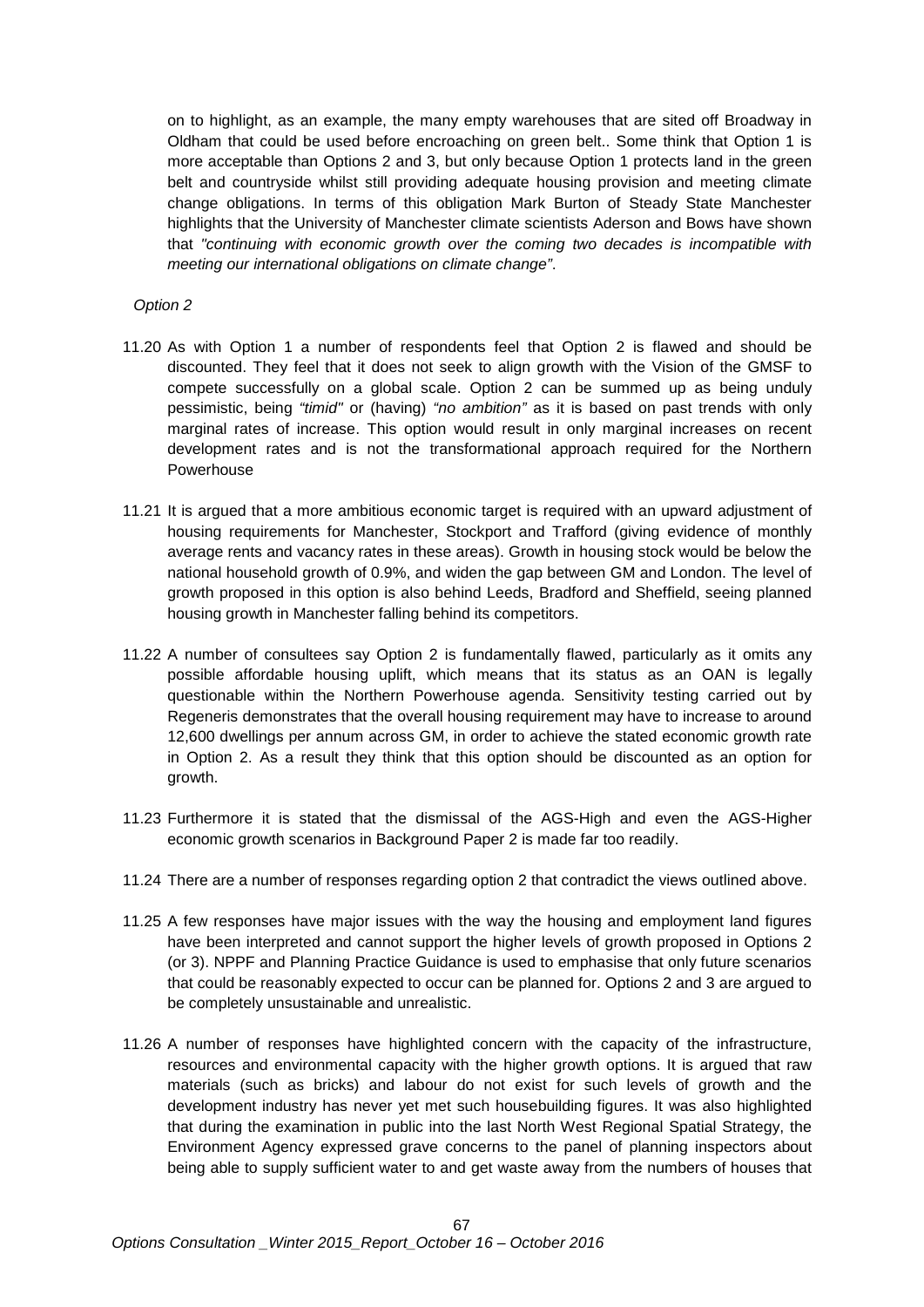were being proposed. Numbers that were much lower than are currently being proposed in Options 2 and 3. It was also pointed out that, should future needs be greatly increased, a review of sections of the GM Minerals Plan would be required.

- 11.27 However, there is some support for this option. The option is seen as *"a positive option in trying to boost economic growth and prosperity at an attainable level*" It also appears to present a more sustainable growth level for GM as a whole. Option 2 is well researched and sets challenging targets, but with political commitment across the districts this could be achieved.
- 11.28 A number of representations support option 2 if this is taken as a minimum, and not a ceiling of growth and development, with a managed ambition to pursue option 3. Symphony Housing Group think that it is seen as the most sensible and achievable option, but necessitates a Green Belt Review. A number of others also emphasise that any development should provide green infrastructure as a significant and integral component.

# *Option 3*

- 11.29 A number of representations suggest that Option 3 is the only option presented that closely aligns housing and economic growth with the Vision of the GMSF. They were all concerned that the GMSF dismisses the option on the basis of it being too ambitious, requiring the release of large areas of green belt land and its potential impact on infrastructure. An advantage of option 3, however, is that large, strategically located sites for industrial / warehouse development will be more readily accommodated and would ensure GM is more likely to become more economically self-sufficient, driving greater opportunity for GM citizens. In terms of housing it is viewed by some that this option would ensure a range of choices in terms of location, type and tenure of new houses essential to attract and retain a varied labour supply in GM. This would help to realise growth potential and be a boost to the construction industry.
- 11.30 The figures for 2004-14 used as a comparison are argued to be affected by restrictions imposed by authorities and the decrease in construction resulting from the recession. Therefore, the increase of 116% for the 'growth figures' is not a reasonable comparison and with international migration the proposed figures may indeed underestimate demand.
- 11.31 A number of representations raise serious concerns about how the growth options have been presented in a misleading way, and that generally the consultation document does not seek to undertake a serious assessment of Option 3. It is dismissed too readily and primarily on the basis of it being too ambitious, requiring the release of large areas of green belt land and potential impacts on infrastructure. It does so without any regard for evidence (e.g. in the absence of a Green Belt Review or an infrastructure study). The Home Builders Federation go on to say that there is incorrect reference to their economic footprint report, which they are happy to discuss further.
- 11.32 Reference to Option 3 doubling the size of GM by 2073 is objected to and the presentation of the growth option is inaccurate and should be withdrawn from the document.
- 11.33 A number of representation, however, think that Option 3 is overly ambitious and stretches the boundaries of credibility to an untenable extent so that the figure is not an objective, evidence-based assessment. It was also felt that it does not represent a credible option for housing provision. It is unachievable without at least acknowledging the challenge to deliver this option. It would require substantial green belt release across GM, possibly meaning that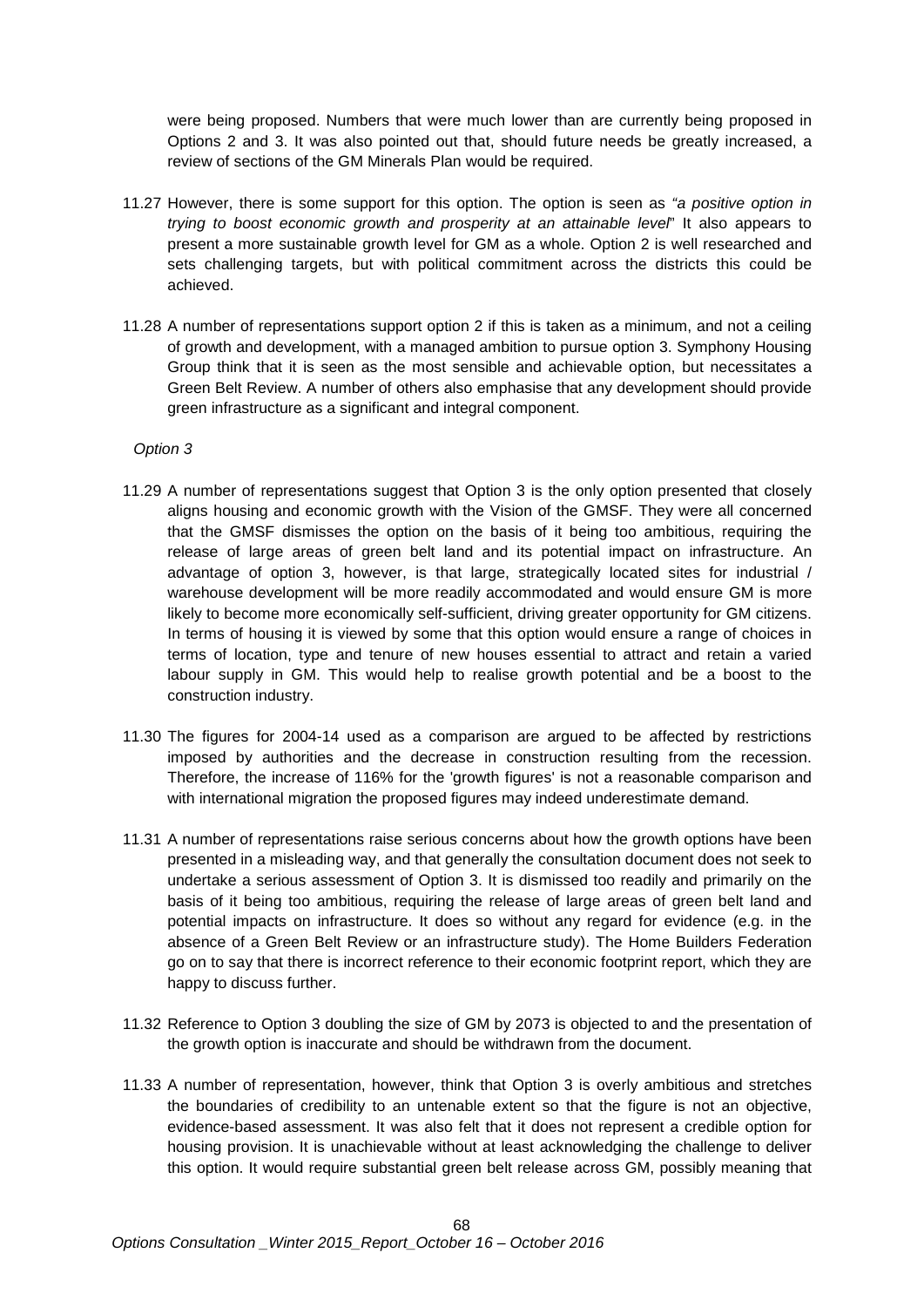adjoining districts would be unable to deliver their own OAHN. It is argued that it is *"complete fantasy to imagine the conurbation could double the number of dwellings in just 45 years as proposed by Option 3"*.

# *Other options*

- 11.34 The consultation also allowed for consultees to put forward alternative options as outlined below.
- 11.35 A number of representations suggest that the GMSF should represent an option that lies between the second and third option, with further consideration of employment-led growth scenarios and scenarios with varied headship rates, as well market signals adjustments.
- 11.36 A number of consultees suggest that GMSF should set aside enough land for high growth but only release it in batches to satisfy market demand, to maintain agglomeration and discourage a 'boom and bust' cycle of development. It is argued that this approach could be applied sub-regionally and where there is over development in one area the slow release of further land could encourage development moving to areas where development has been slower. In summary, a growth scenario based on Option 2 but with a managed ambition to pursue Option 3. One more detailed suggestion is an 'Option 2.5', with 282,000 net additional dwellings (13,428 net additional dwellings per annum);  $5.194.847m<sup>2</sup>$  of new industrial and warehousing floor space  $(247,373m^2$  per annum); and 3,495,134 $m^2$  of new office floor space  $(166, 434m<sup>2</sup>$  per annum).

### 11.37 Other suggested options include:

- An option be included that is compatible with an 80% reduction in carbon emissions by 2030 and a 100% reduction by 2050;;
- Any preferred option should be carefully balanced against the other elements of sustainable development, including the conservation and enhancement of the historic environment as required by the NPPF;;
- Potential to grow the existing settlement of Ashley as an existing sustainable settlement. Given the single and unique land holdings of this area as shown on a plan, the extent of growth achievable for Ashley could be strategic and effectively create a significant, sustainable, mixed-use settlement with an existing heart;;
- A figure between Option 1 and the NW Regional Spatial Strategy figure for the years up to 2021 – and hold regular reviews of figures feeding into this;
- A policy on growth scenario that seeks to achieve the GMSF Vision and Northern Powerhouse ambitions, such as one providing for 13,500 - 14,000 dwellings per annum. This would be as a minimum, to replace Option 2;;
- An enhanced critical mass of housing, employment and support services as a catalyst for the renaissance of Carrington village;
- A need to adopt a radically different approach, such as the idea of a new model of the Garden City, as a re-working of the entirety of the GM land-space. In this the principle of zonal subsidiarity is central;;
- An option that would constrain development land, encouraging higher densities, and more efficient use of space. Closer integration will make it easier to service developments, provide high quality infrastructure, and sustainable transport facilities. It is argued that evidence suggests that if more land is made available in peripheral locations (which will be easier and cheaper to develop) it will be more attractive for builders and developers than brownfield sites. There is likely to be a lot of pressure to allow this particularly for the high growth scenarios and it should be resisted;;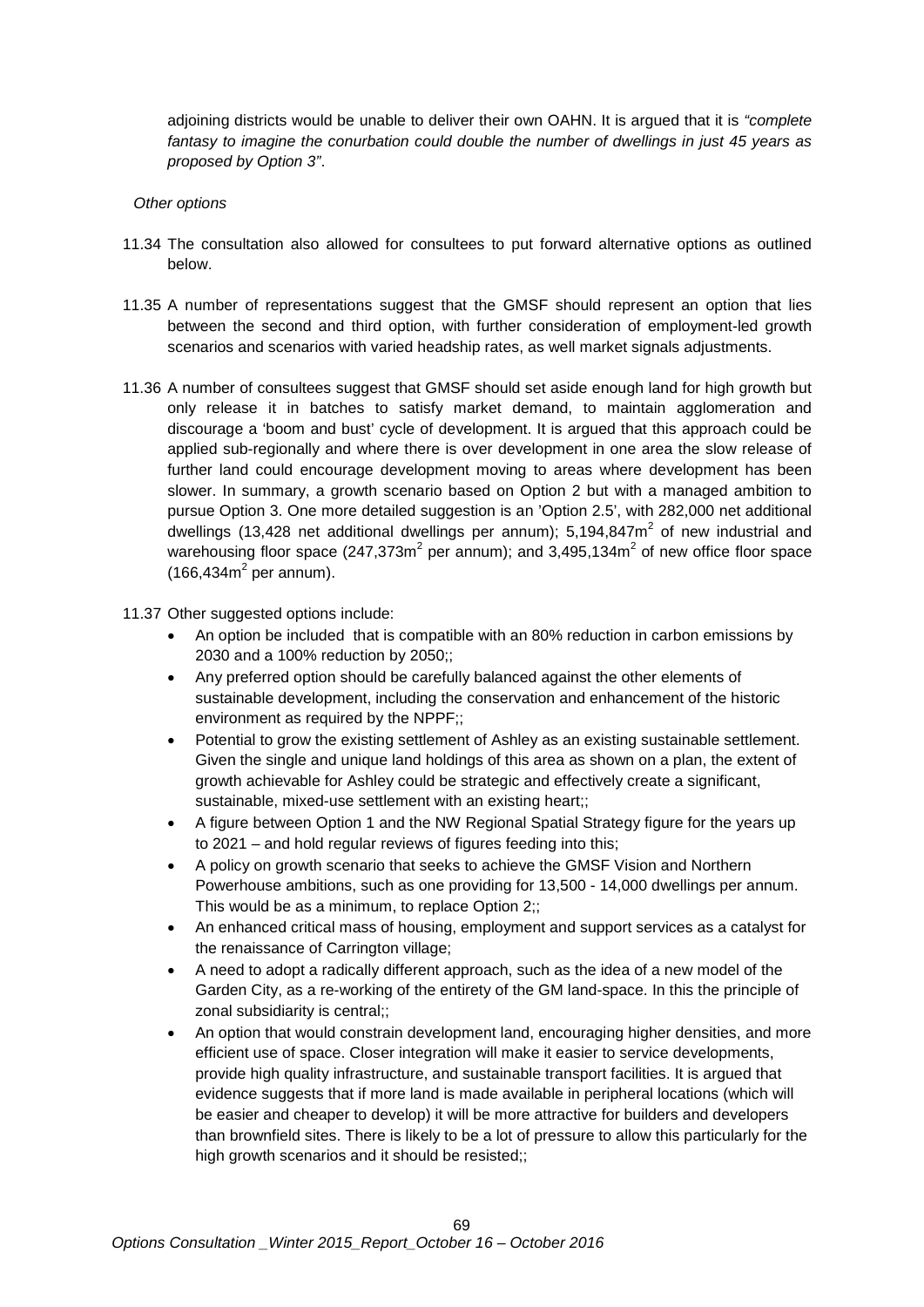• A series of alternative housing targets based on Option 2 should be considered. These should ideally consider alternative targets both above and below Option 2 taking into account the findings of the 'Call for Sites' and reflect that an even rate of delivery over 20 years will not be achievable.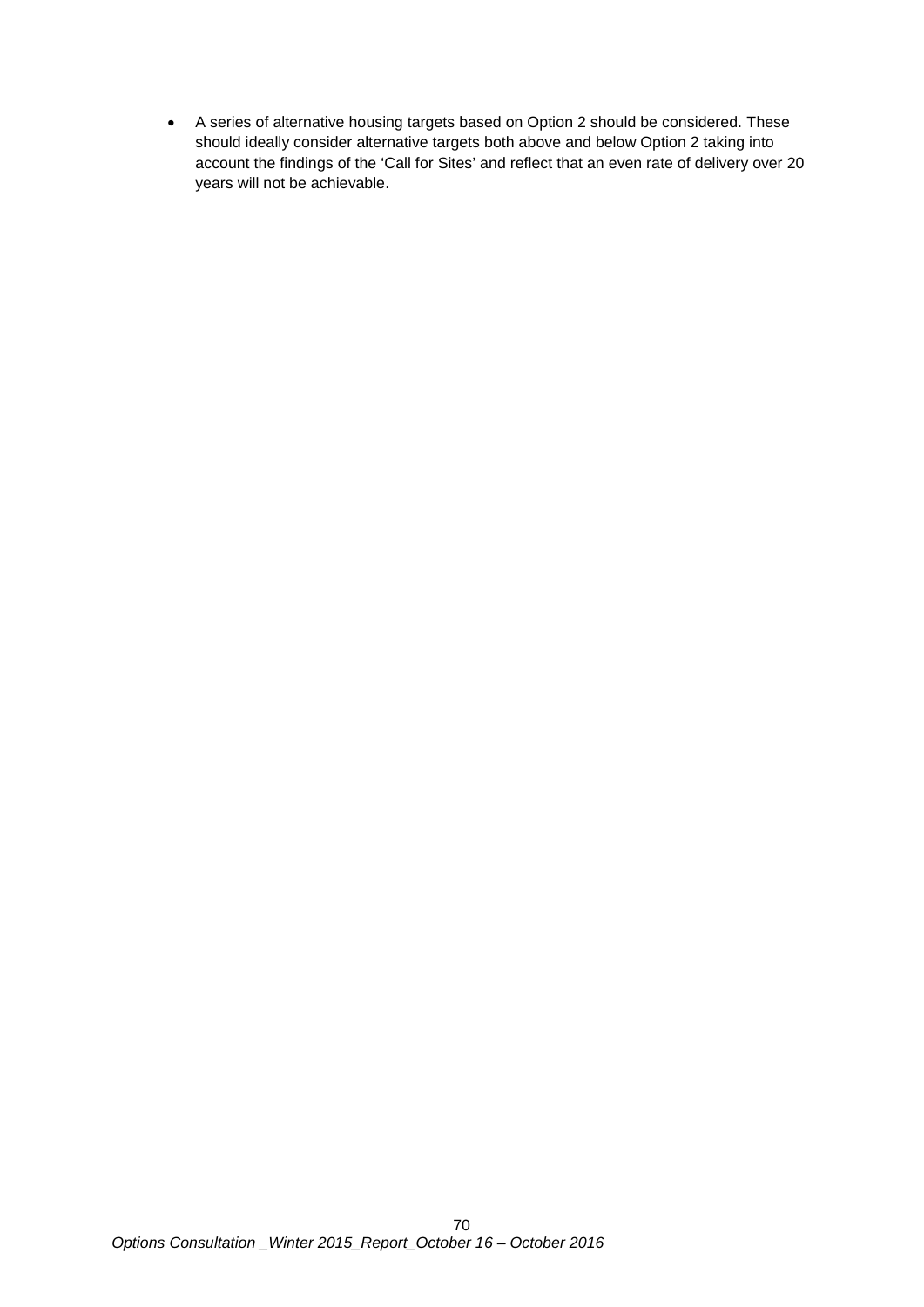# **12.SUMMARY OF ISSUES RAISED IN RELATION TO THE BACKGROUND PAPERS**

## **Background Paper 1: Area of Assessment**

- The evidence highlights the substantial differences in terms of migration patterns and to some extent travel to work of the northern part of GM compared to the southern part. Clearly these differences should be taken into account when thinking about spatial distribution of the housing and employment requirements. This will lead to higher growth and need for houses in these areas e.g. Trafford. The point is also made that the Travel to Work Areas (TTWA's) have recently been amended and these changes need to be taken account of in the evidence.
- The House Builders Federation (HBF) notes that the paper provides a significant amount of data in an attempt to justify Greater Manchester as a single Housing Market Area (HMA). This masks substantial differences between the various parts of GM. They add that the SHMA produced in 2008 is discredited within the background paper as being overly complex and providing arbitrary boundaries. Whilst boundary issues may be apparent the HBF consider it provides a better reflection of the actual market compared to a single HMA.
- Further objections to a single HMA and Functioning Economic Market Area (FEMA) note that the 2015 Rochdale and Wigan SHMAs both suggest the Boroughs are effectively standalone HMAs. This appears to be inconsistent with the conclusions of Background Paper 1 and undermines the accuracy and robustness of the GMSF evidence base. Such comments are linked to a rejection of the conclusions reached in Paper 1 that there is considerable scope for redistributing household growth around the sub-region and consider that need should be met as and where it arises.
- There are concerns that, despite the detail in the Background Paper regarding migration and commuting, nothing is said about home working.
- Cheshire East Borough Council welcomes the detailed evidence that underpins the GMSF. There are some specific technical issues with certain aspects of the supporting documentation which they intend to raise as part of their ongoing duty to cooperate discussions.
- Support is given for the continued acknowledgement of the Salford Quays and Media City as a core assessment area within the regional centre.

# **Background Paper 2: Economic Development Needs Assessment**

- There was significant crossover in relation to the comments made on both the economic and housing background papers given the link between job growth and the need for housing.
- An overall view is that the GMSF represents a critical opportunity for AGMA to align job growth and household growth, and it is essential that the stated ambition of the city-region becoming one of the most successful cities on a global stage is central to the GMSF. The evidence base needs to fully consider the full extent of the growth planned to achieve those ambitions.
- A point raised is that the there is too much focus on housing delivery and not enough on the job creation. The emphasis must be on jobs first and housing second. Too many employment sites are closing and being developed for housing. If town centres and high streets are to survive, we must get back to the point where well over 60% of the working population, of an area, can be found working in that area. A further point made is that consideration should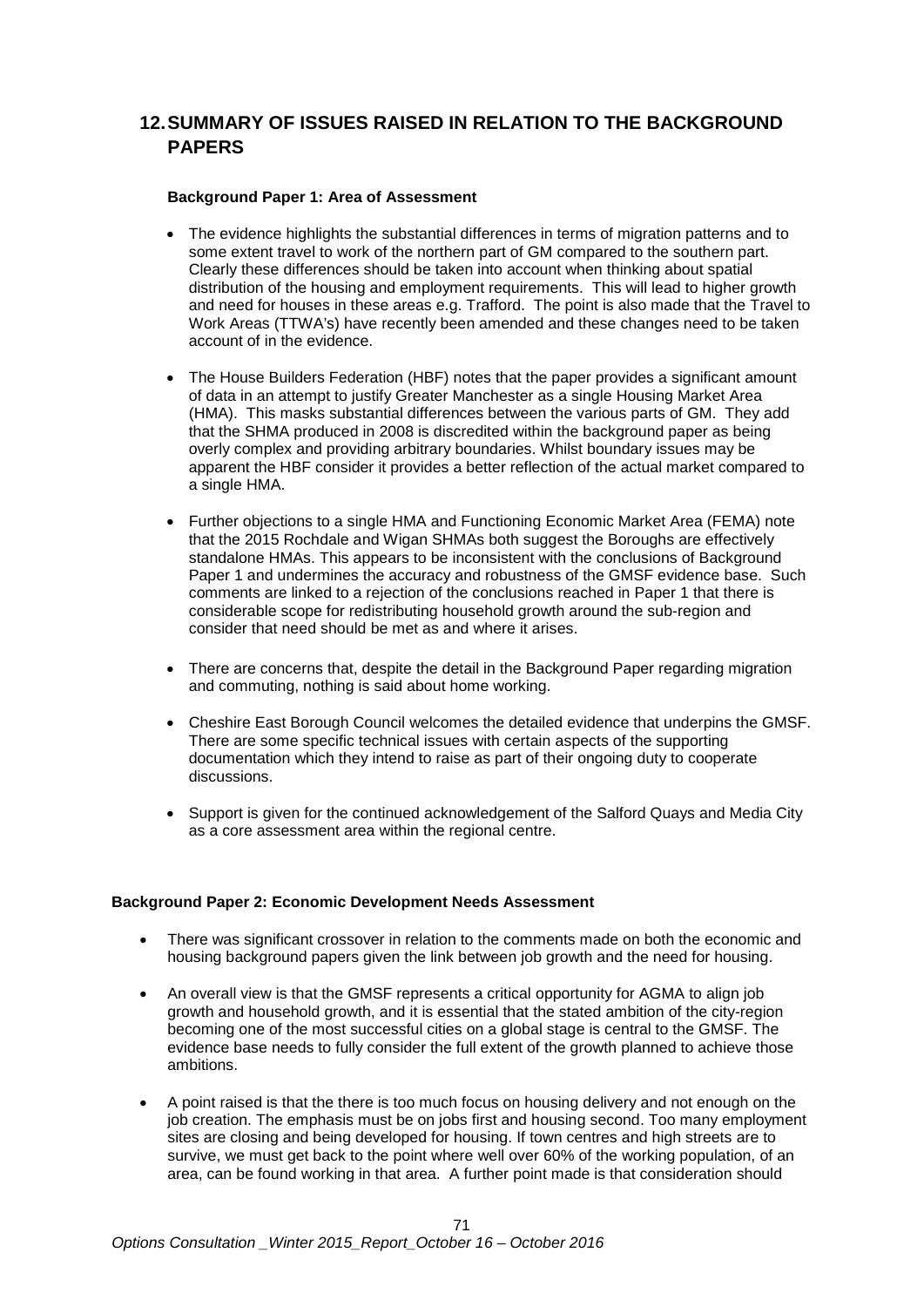also be given to what opportunities exist to change economic/ housing market relationships over time through regeneration, to achieve a more strongly integrated economy and labour market.

- Views are given that the GMSF is not being ambitious enough about how its economy could perform and its population could grow and this could result in a relative shrinkage of the population compared to more dynamic parts of the UK. There is a general view on the appropriateness of the Economic Development Needs Assessment, which appears to be based on past trends (which themselves have been impacted on by the recession) and does not take into account the likely economic activity over the plan period and the ambitions of a Northern Powerhouse. A rate of growth in GM well in advance of the UK and potentially close to or equal to London would be needed to provide a strong motor at the heart of the Northern Powerhouse. There is a view that 'game changers' such as HS2 and HS3 have not been taken fully into account, although an alternative view on this makes the point that such infrastructure projects in other countries have had greater benefits for the capital than the sub-regions. The higher than average GVA growth rate appears to be due to the ambitious move towards the future UK average employment rate, rather than a rate of increase in productivity per job above the UK average. The assumed increase in employment rate is ambitious and appears unrealistic and risky. Based on plausible alternative assumptions the same economic growth rates might require significantly more housing than assumed for Option 2. Points are also made that the evidence does not take sufficient account of people over 65 remaining in work or the issue of 'double jobbing'. Several objectors conclude that the AGS-High Scenario should be considered as a minimum for employment growth whilst there is also support for a position somewhere between Options 2 and 3. Past take up in terms of offices would imply that the AGS growth rate is more appropriate.
- There are concerns that no detailed breakdown is provided for any of these scenarios at a district level, making comparisons with the demographic outputs difficult. There are also concerns that where labour force supply is less than the projected job growth could result in unsustainable commuting patterns and could reduce resilience of local businesses. In addition not enough consideration is given to the well identified key spatial economic and property market drivers or the impact of lifestyle changes such as increases in home working.
- The growth of the industrial and warehousing sectors has been constrained to date by a lack of high quality accommodation and the availability of large, developable sites in suitable locations. Not sufficient reference to the growth sectors of professional, scientific and technical and business, administration and support services is made. There is a view that there is too much emphasis on logistics. A key message is that there need to be an emphasis on the need to ensure an adequate labour supply both in terms of size and nature.
- Economic growth needs to be balanced against environment capacity in order to achieve the ambition for Greater Manchester to be one of the World's leading regions as set out in the Vision.
- In terms of more site specific comments, there is support for the recognition of Carrington within the GMSF as a suitable site for delivering industry and warehouse development along with significant infrastructure improvements which will deliver economic growth and act as a catalyst for regeneration. Also support for the identification of Salford Quays as one of the foremost locations for meeting economic development requirements with particular emphasis on its suitability for office development. CPRE consider that the claims made in para. 3.13 in respect of the Manchester Ship Canal lack foundation. There are no proposals to deepen or widen the Manchester Ship Canal in order for it to handle bigger vessels and therefore cargo coming into the new deep sea facility at Liverpool on the mega size ships will have to be offloaded there. CPRE has always supported making more use of the Manchester Ship Canal for freight but is realistic about what it is possible to achieve.

# **Background Paper 3: Objectively Assessed Housing Need**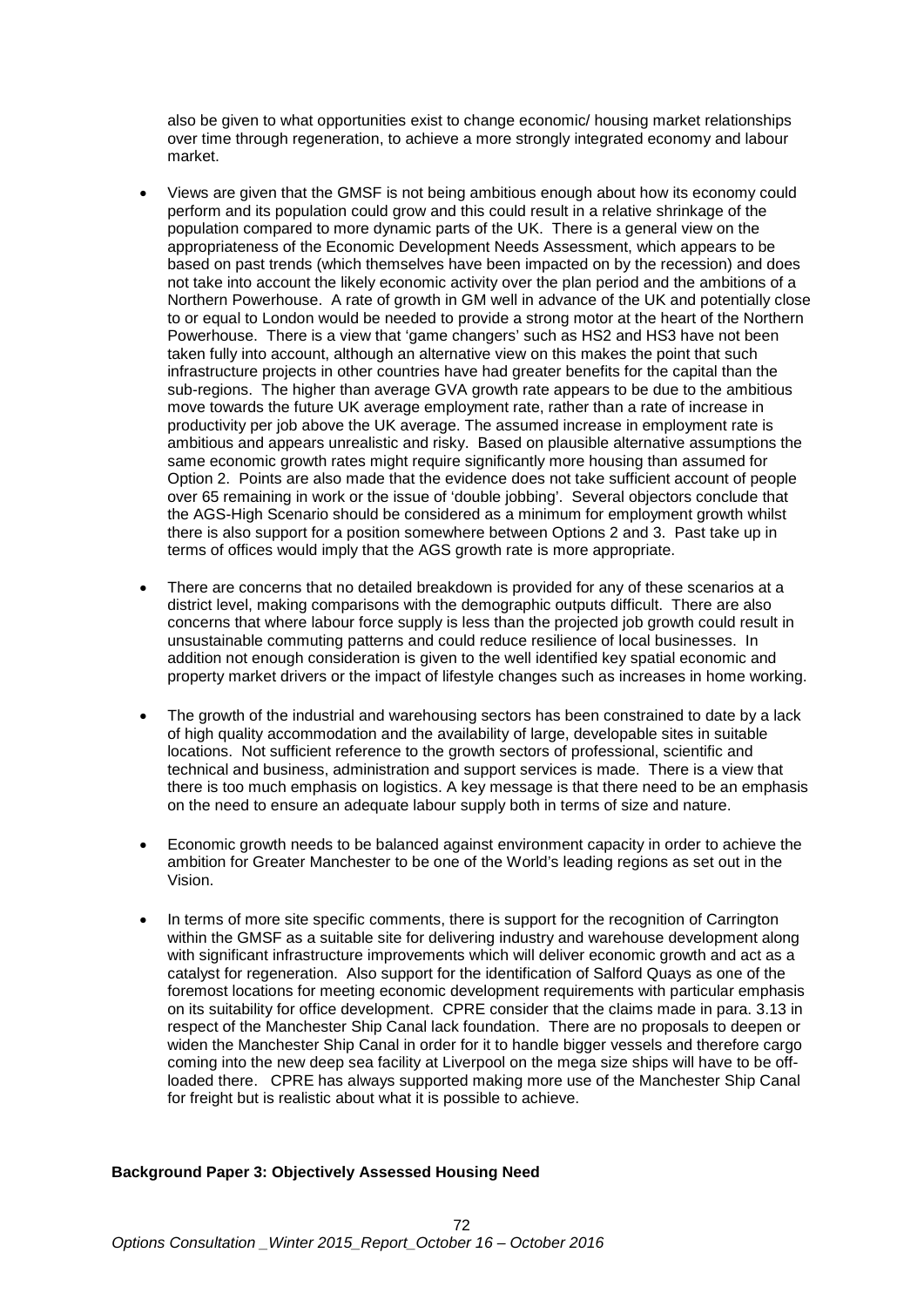- The evidence base underestimates the growth in population and households and therefore underestimates the amount of additional homes required over the plan period.
- It is considered that the Background Paper informing the OAN does not seek to align the aspirations of the GMSF and is based upon the continuation of past economic performance that has been influenced by recessionary trends, and planning policies which have contributed to a shortage of housing.
- Additionally planning for the demographic trend baseline is only likely to perpetuate trends, rather than meet the opportunity Manchester has to become a genuine economic powerhouse.
- The staged approach to identifying housing FOAN has not been properly applied. The clear evidence of demand pressures in many parts of the conurbation has been ignored.
- Comments are made that a full SHMA should be undertaken and the full affordable housing need provided for. The total housing land supply identified does not consider deliverability or developability and it is unclear how they have been identified by the LPAs involved. The apparent reliance in Paper 3 of high density apartments to meet the future housing FOAN is not supported by any analysis as to whether this is viable nor whether this matches the dwelling aspirations of GM residents. Any revised density assumptions should seek to consider the overall mix and type of properties required in GM, including the need for traditional family housing and older persons housing. A specific point is also made in terms of the importance of the universities and it is therefore imperative that University accommodation is provided and sustained to support future growth.
- It is considered inappropriate for the GMSF to be prepared on the basis of not meeting full OAN. Some comments disagree with the conclusions of the consultation document that market signal uplift is not justified. A market uplift must be applied within areas of the city region experiencing housing market stress e.g. the southern housing market area where worsening affordability has far outstripped national trends. It is unclear whether any district level checks have been conducted to establish extent to which implied district OAN numbers are consistent with district level employment forecasts, and the extent to which GMSF is proposing to use these implied OANs as targets for districts or whether any transfer of numbers is envisaged across district boundaries. It is asserted that the significant benefits arising from releasing land in the Green Belt for housing development significantly outweigh the adverse impacts of releasing land from the Green Belt
- It is considered that increasing the supply of financially viable and attractive sites within the sub-region would go a long way to increasing delivery rates within GM. It is considered that the identification of broad locations for future housing and employment development in the GMSF will support the delivery of housing and economic development in GM. There is a particular need to identify additional land in stronger markets within GM. Other areas of focus/growth have also been specifically identified in some of the comments e.g. the south of the city region, Salford Quays and Media City, and Bury-
- It is considered that to continue to prepare the GMSF where it is acknowledged that there is an insufficient housing supply to meet the identified OAN is contrary to the core principles that underpin the NPPF. To base strategic growth options, including the future provision of housing on out of date evidence, and prior to the publication of the SHLAA is considered illogical and unsound. Concern is also raised as no attempt is made to set out the likely delivery timescales of the supply.
- The GMSF should not seek to release employment land for housing to the detriment of the supply of land for future employment development
- The methodology used for calculating housing land supply varies between districts. A singular methodology should be used by all districts to ensure a consistent assessment. It should also

73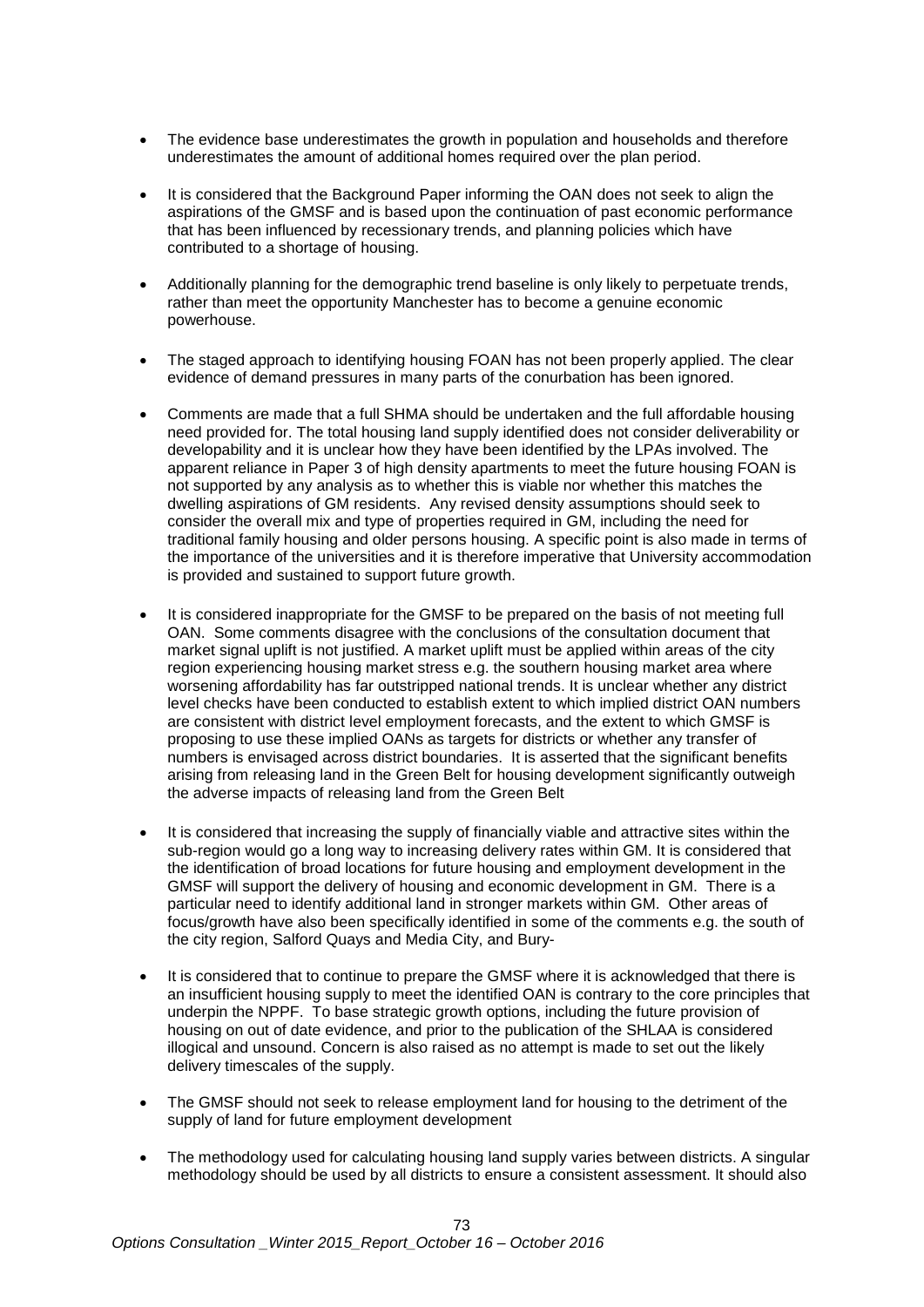be noted that adjoining authorities are unlikely to be able to accommodate any significant quantum of GM housing requirements.

- The lack of any uplift in the OAN to take account of affordable housing need is considered to be contrary to NPPG. Reference made to the Satnam v Warrington BC (2015) which clarifies that affordable housing need should form a component of the OAN.
- Views on the HMA vary. Some state that the evidence does support the existence of separate housing markets affecting different parts of the conurbation whilst others consider it is more sensible to look at the GM conurbation as a whole. A point is made that it is also important to explicitly recognise that there are functional relationships and influences beyond the 10 GM Local Authorities, particularly with areas such as Cheshire East, Rossendale and High Peak.
- The 2012 Sub National Household Projections (SNHP) are used to define the housing OAN. This should be the starting point with consideration given to other factors also.
- The 2012 SNHP will have been heavily influenced by the preceding 5 years which were in recession. Plans should not be made on the basis of perpetuating recent negative past trends forward. Such an approach has been rejected by Local Plan Inspectors (e.g. Derbyshire Dales EiP)
- Need to consider the impact this had on particular age groups i.e. the 25-34 year old age group should be considered further as it traditionally has the highest propensity to form households and take up jobs but was particularly hard hit by the recession.
- The background paper states that GM is losing around 5,000 working age people a year to other areas and the GMSF appears to justify the continuation of this trend.
- Migration assumptions that have underpinned the evidence have been shown to be flawed as they reflect a period of suppressed household formation and internal migration rates, and seriously under-estimate levels of net international migration.
- National assumptions within the 2012 projections regarding immigration into the UK are lower than actual trends and therefore figure for GM is likely to be an underestimate. Net international migration in the period 2012-2015 has been very high. This needs to be addressed in respect of the GMSF evidence base.
- View that the GMSF approach of projecting forward average flows taken over the ten-year period 2002-2012 for the years 2014-19 only with a full return to 2012-based projections (i.e. 150,000 per annum) by 2023 is fundamentally flawed. The two main flaws being that firstly the ten-year average flows should be taken from the most recent database available rather than the period up to 2012, thereby reflecting recent peaks. Secondly, there is no evidential basis for anticipating that levels of net immigration will fall to 150,000 per annum. A 5-year growth followed by a long term decline appears arbitrary
- The 2012-based projections do not take any account of the substantial shortfall in housing delivery across GM.
- There is no justification for not seeking to return growth to the 2008-based household formation rates which was a more 'normal' period of growth.
- The 2014 based national population projections show much higher levels of international migration that the 2012 based projections. Therefore the plan should proceed with a higher international migration assumption in line with that now adopted in the 2014 based projections.
- The issue of Unattributable Population Change (UPC) and its treatment in demographic projections is one which GM authorities still need to consider. While the ONS decided at a

74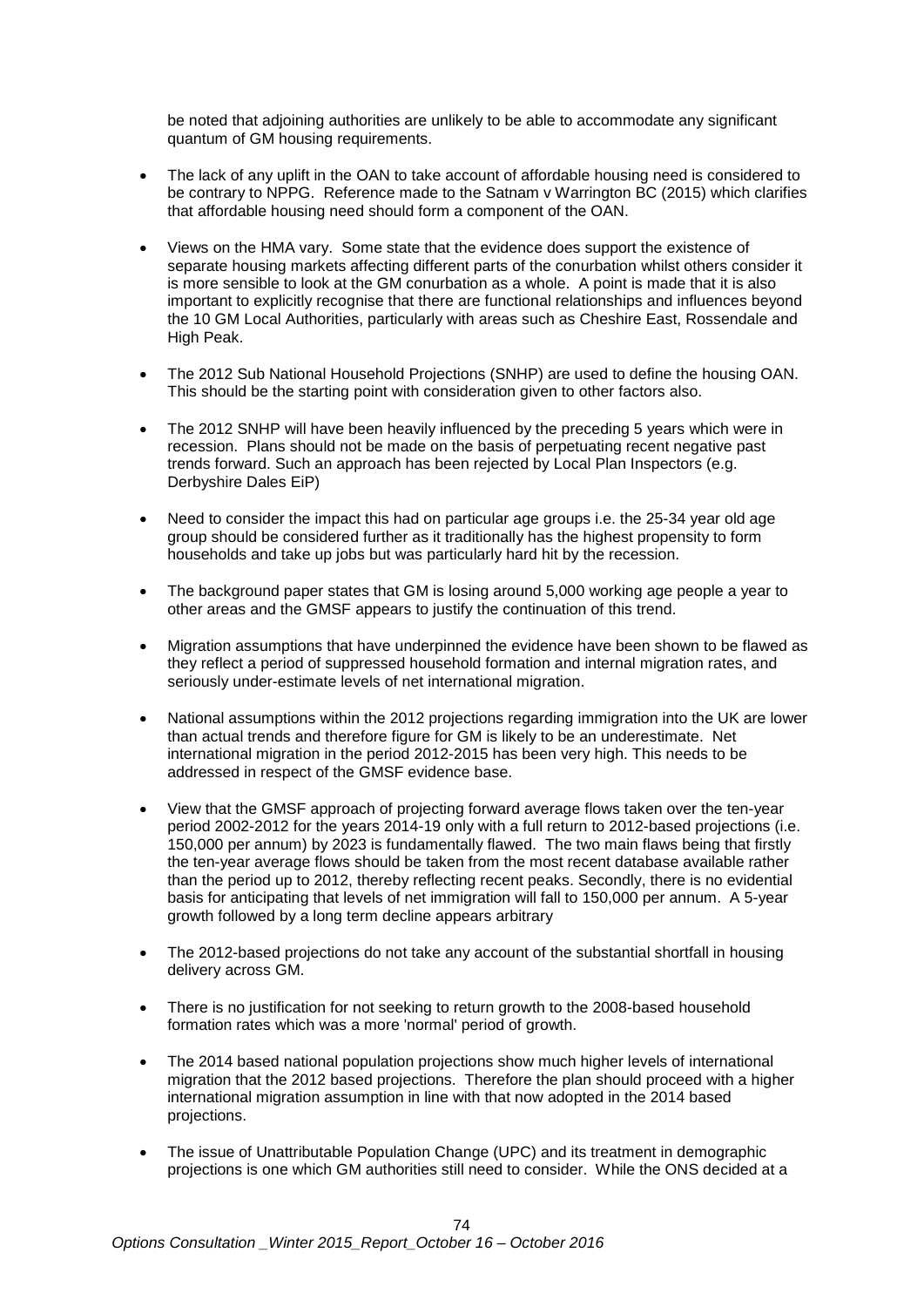national level to exclude UPC from the population projections, this does not automatically mean it is the correct decision at the local level.

- There is market signal evidence suggesting that some of the districts underprovided new homes in the past. Therefore at least some market signal adjustment is warranted and this needs to reflect those parts of Greater Manchester where there is strongest evidence that need has been suppressed.
- Need to consider the population implications of an ambition which seeks to attract and retain residents.
- The population growth rate of Option 2 is 0.5% pa over the period 2014 to 2035. This is well below the growth rate for England as a whole and all the high performing regions in the UK. The AGS-High scenario growth rate matches London, which would significantly contribute to rebalancing the economy.
- The three Oxford Economics growth projections have not been modelled in PopGroup with no valid reason offered for this disparity.
- Reference made to the findings of the Barton Willmore study which is considered by some to be robustly prepared and more consistent with national guidance and recent case law upon the derivation of the OAN.
- The HBF would also like to see further information upon the assumptions utilised for economic activity and commuting.
- Views that the FOAN for the Greater Manchester area is likely to be closer to the 16,000 dwellings per annum figure set out by Option 3 than the 10,350 dwellings per annum figure set out by Option 2, but that this figure must also be tested through the consideration of an economic-led analysis.
- There are also some views that a more conservative approach in terms of growth and the release of sites should be adopted. One comment is that new housing should ONLY be built on brownfield sites, which are abundant. Only when all brownfield sites have been used up should other areas be considered. In addition the CPRE cite work they commission in relation to the Sefton Local Plan which concluded that the proposed housing figure was actually double what it should be. It is feasible that the GM figures also represent an overestimation of what is required.

#### **Background Paper 4: Infrastructure and Environment**

- Investigation into the historical energy source of water power in this area of high rainfall is scarcely mentioned.
- The National Trust notes the absence of any reference to the historic and cultural environment. The single page in Background Paper 4 on the Historic Environment does not provide a comprehensive assessment of the resource itself says nothing about its condition and does not recognise the many wider social and economic benefits of the conurbation's unparalleled heritage resource. The importance of recognising the value of heritage assets is also raised by Historic England.
- There is no background document on Transport and the recent consultation on a Transport Vision that is referred to appears to have been partial.
- Technical Report 4 does not specifically address onshore hydrocarbons, which is a land use issue that will require specific consideration during the GMSF period and is sufficiently complex to require a policy and supporting justification.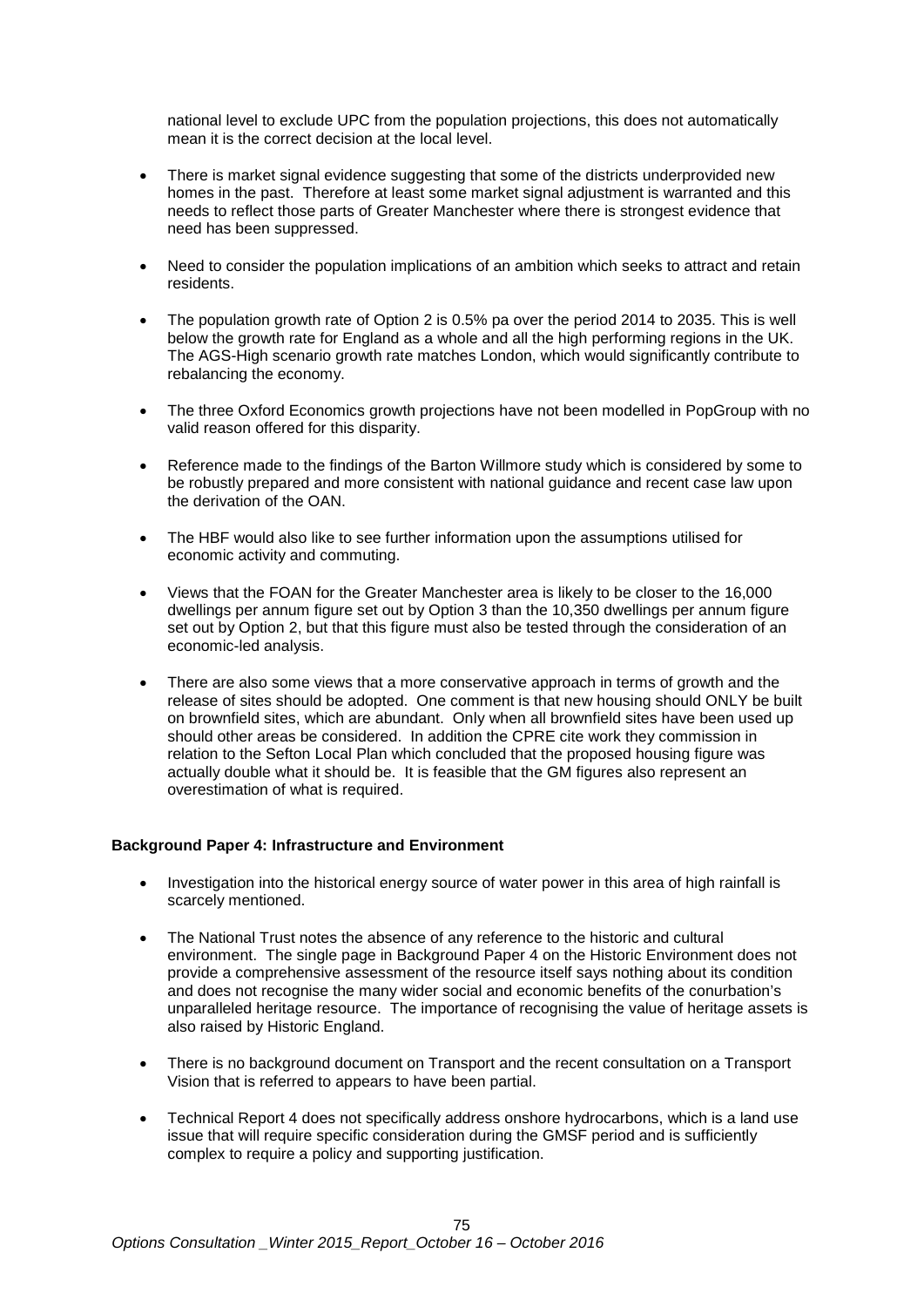- Pleased to note a reference to national character areas but it is not clear if there are any local landscape character assessments that should be included or if further assessment is considered necessary (Natural England)
- Impacts of air quality on the natural environment has not been considered, certain habitats are sensitive to changes in air quality.
- It is not clear if water quality, protected species and priority habitats have been considered. If this background paper is a presentation of the evidence base for the environment then there should be more information on these topics.
- Pleased to see reference to GM Wetlands here but this should be carried across to the plan itself. Consideration should be given to the proposed West Pennine Moors SSSI. Opportunities for ecological networks should be mapped and also details on priority habitats and species in GM. Check for SSSIs designated for their geological interests as there are some within GM.
- Should acknowledge that sometimes previously developed land can be an important wildlife habitat so this will require consideration.
- The paper misses the important link between energy generation and waste and the potential benefits for decentralised energy from this area
- Mineral and waste planning should be considered in Background Paper 4 because the Joint Waste DPD and Joint Minerals DPD were prepared some time ago before the GMSF and the level of economic and housing growth proposed in the GMSF will have an impact on mineral deposits and the generation of waste in Greater Manchester
- Whilst often desirable it should be noted that GI does not always have to be multi-functional to have value
- In terms of open land, whist agricultural production is recognised; other significant roles are not; for example, in carbon storage and sequestration, water catchment management and nature conservation.
- The benefits from treating energy efficient domestic retrofit as a critical infrastructure priority should be emphasised,
- Some views that the document lacks ambition in terms of infrastructure types/solutions going forward e.g. GM underground system, LED street lights and local illuminations, use of electric vehicles (particularly taxis/PH /buses) and use of waterways
- The document should consider the environment impacts outside the GM area
- Section 16 needs to be significantly revised in view of the UK Government's recent actions: abandonment of a carbon capture and storage trial scheme; the reduction in subsidy/renewables obligation credits for renewable energy schemes; and planning policies which act against the ongoing development of onshore wind turbines.
- Support for the section dealing with transport. The need to promote cycling as a major transport mode with health benefits should be emphasised e.g. providing segregated cycle ways and promoting Intermodal transport hubs
- The Environment Agency welcomes the positive statement on climate change, particularly in relation to resilience/adaptation. Critical though will be the extent that this is taken into and across the wider GMSF and any associated implementation plans/strategies. Also offers support relating to critical infrastructure to deal with flood risk.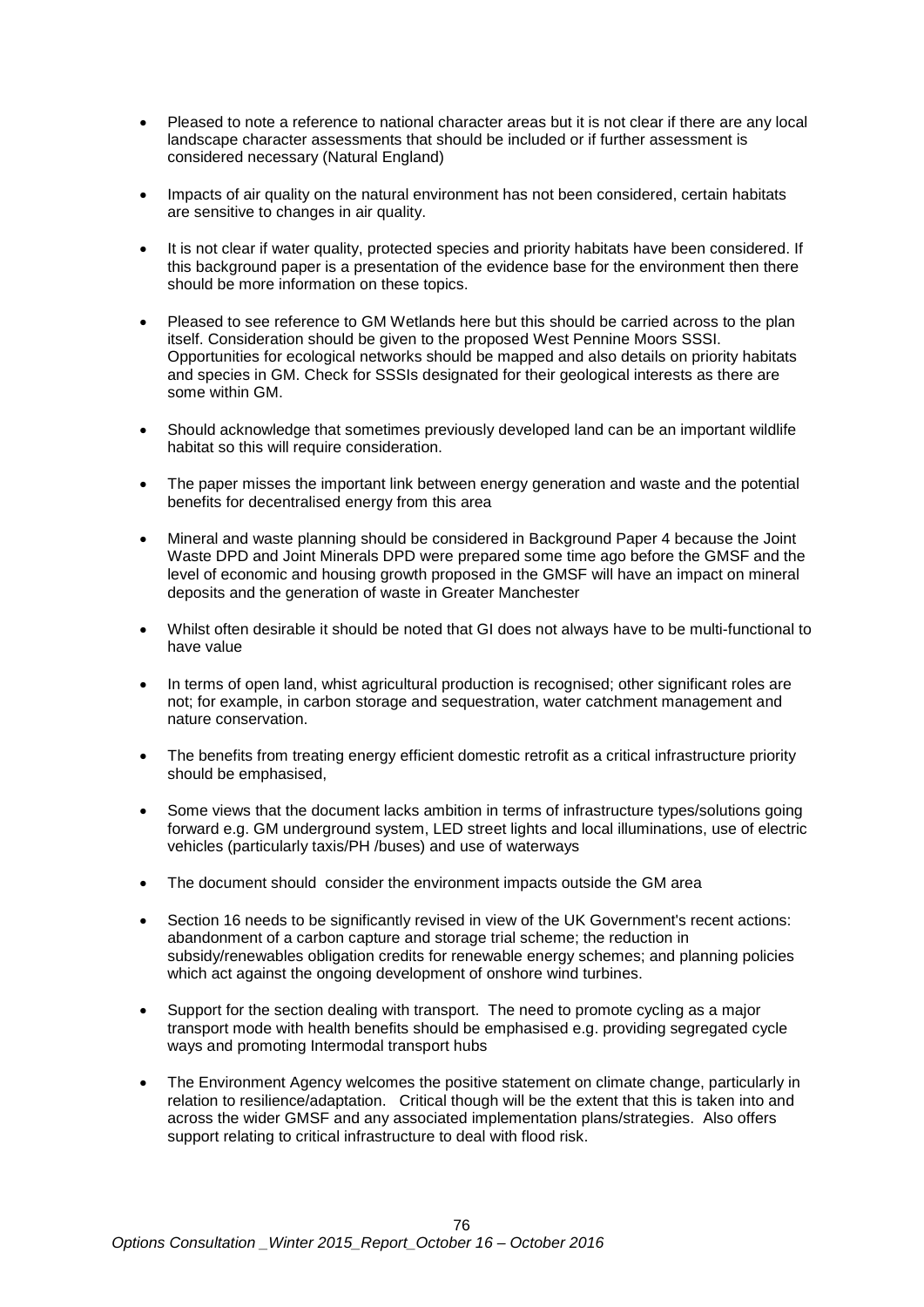- Real opportunity could exist to ensure the GMSF aspirations around natural environment and green and blue infrastructure are taken forward in ways which cool urban heat island, remove air pollutants and even reduce vehicle emissions through provision of active travel opportunities
- Figure 5 does not contain a key and seems to just include the Yorkshire bits of the SPA/SAC/SSSI but not LWS which is not considered a great issue on a map of this scale. Also noted that the ecological framework is quite dated. In addition the Calderdale Wildlife Habitat Network map should be noted.
	- The Environment Agency make some specific recommendations which are:
		- Recommend the following text for inclusion within the background paper: "In 2016 the updated North West River Basin Management Plan was published. This provides a framework for protecting and enhancing the benefits given by the water environment in the North West including Greater Manchester. It informs decisions on land-use planning and sets out the improvement requires in the local river catchments that will support a high quality network of blue infrastructure. It presents an opportunity for these improvements to be aligned to / compliment the growth and development ambitions of Greater Manchester alongside developing its economic, social and recreational attractiveness".
		- o In paragraph 9.5 recommend that this section specifically also refers to 'enhancing and<br>increasing' method increasing' paragreeal need to offset the nethe dx isting lece the spance al need to offset the pressures from new development and address some areas of current deficit, both in terms of extent and functionality.
		- o Page 13 recommend that the reference to additional costs is replaced with the following paragraph: "This identifies likely remediation costs associated with different sites and development uses, which can be influenced by constraints such as Groundwater Source Protection Zones (see figure 7), depth to water table and the proximity of a site to a sensitive surface water, among other factors" . Alternatively we would recommend deleting the sentence including the additional costs associated with remediating land for residential development above ground water source protection zones which is the case for parts of Manchester, Stockport and Wigan(see figure 7.)
		- o Section 15 Flood and Water Management. Flood risk infrastructure is not expressly covered here or in the Critical Infrastructure section. We recommend that this issue be reflected somewhere within the document as part of either section

#### **Background Paper 5: Integrated Assessment**

- Concerns about the lack of detail on containing pollution / particulates / carbon.
- That the most uncertainty lies with the environmental / ecological criteria, ref no.'s 9-18. In particular "Incompatibilities were identified between the draft GMSF objectives on Manchester Airport and IA objectives related to air quality and greenhouse gas emissions."
- That there is uncertainty in many areas of environmental concern on whether the impacts of the draft GMSF will be positive or negative. For example, on: sustainable transport; air quality; biodiversity; climate change; flooding; water resources; land resources; and sustainable consumption.
- Concern that the apparent compatibility between the GMSF and IA objectives is intentional in order to support the overall approach in the GMSF i.e. is not a true reflection of sustainability/environmental impacts.
- Historic England disagrees with the GMSF IA that the Framework's vision is compatible (+) with the IA objectives (i.e. not in conflict) and can be achieved in parallel. The vision for Greater Manchester fails to mention how it will conserve and enhance its historic environment and retain its unique character and identity.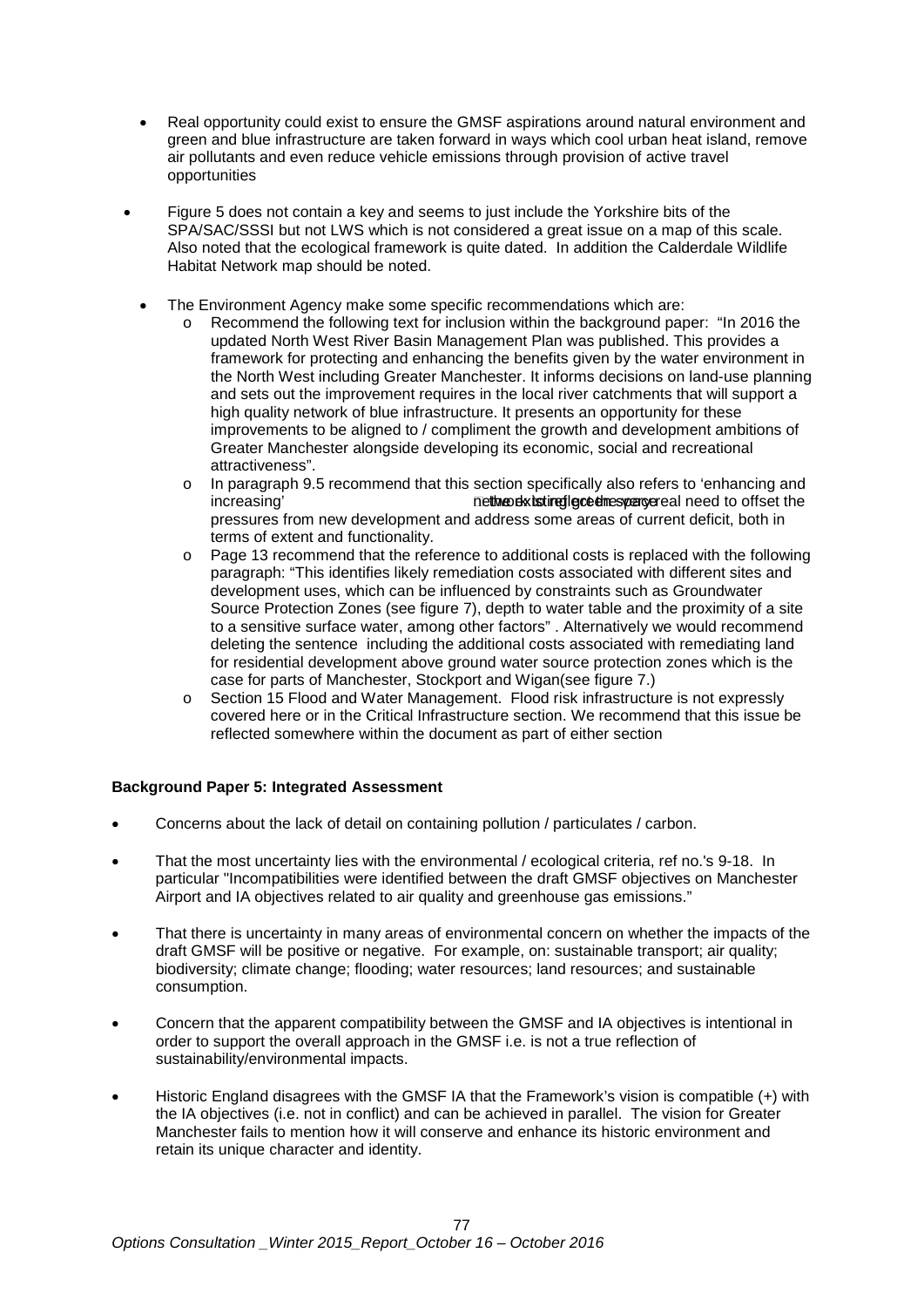- Not enough consideration given to access to education and health facilities, particularly in relation to new development
- There needs to be a wider cross cutting recognition of infrastructure, buildings providing public and other services and the resilience of these in the context of a changing climate and the IA should consider this as plan develops
- When considering the Water Framework Directive there has to be a wider ecological status approach which would, amongst other things, consider modifications, riparian habitat areas as well as chemical/biological quality and water levels
- The EA raises issues in relation to some of the scoring (e.g. impact of climate change and flood risk in relation to social infrastructure, landscape and heritage and land resources) and recommend that further consideration is given to the compatibility at this stage. Is there an issue where possibly these IA objectives would constrain or impact upon levels of economic activity?
- EA also comment agree that there is insufficient detail at this stage to say how climate resilience or reductions in flood risk will be achieved when looking at various growth options. However, to be consistent with other IA objectives, particularly 10, 11 and 14, ask that reference is made that high growth or even option 1 could lead to negative impacts
- There needs to be a wider cross cutting recognition of infrastructure, buildings providing public and other services and the resilience of these in the context of a changing climate and the IA should consider this as plan develops.
- Greater Manchester Green Parties Forum comment that it is hoped that the GMSF can be strengthened in the ways the IA, and themselves, recommend.
- The IA has included some consideration to existing transport infrastructure uses and future demands. There is though further work required to ensure those demands are fully considered and addressed as the Framework develops.
- There are some site specific comments made in relation to the IA. This includes a view that the amount of building along the banks of the Manchester Ship Canal is unsustainable in terms of increased run off from new development, risk of flooding and their location deep in the moss lands.

Cheshire East Borough Council welcomes the detailed evidence that underpins the GMSF. There are some specific technical issues with certain aspects of the supporting documentation which we intend to raise as part of our ongoing duty to cooperate discussions.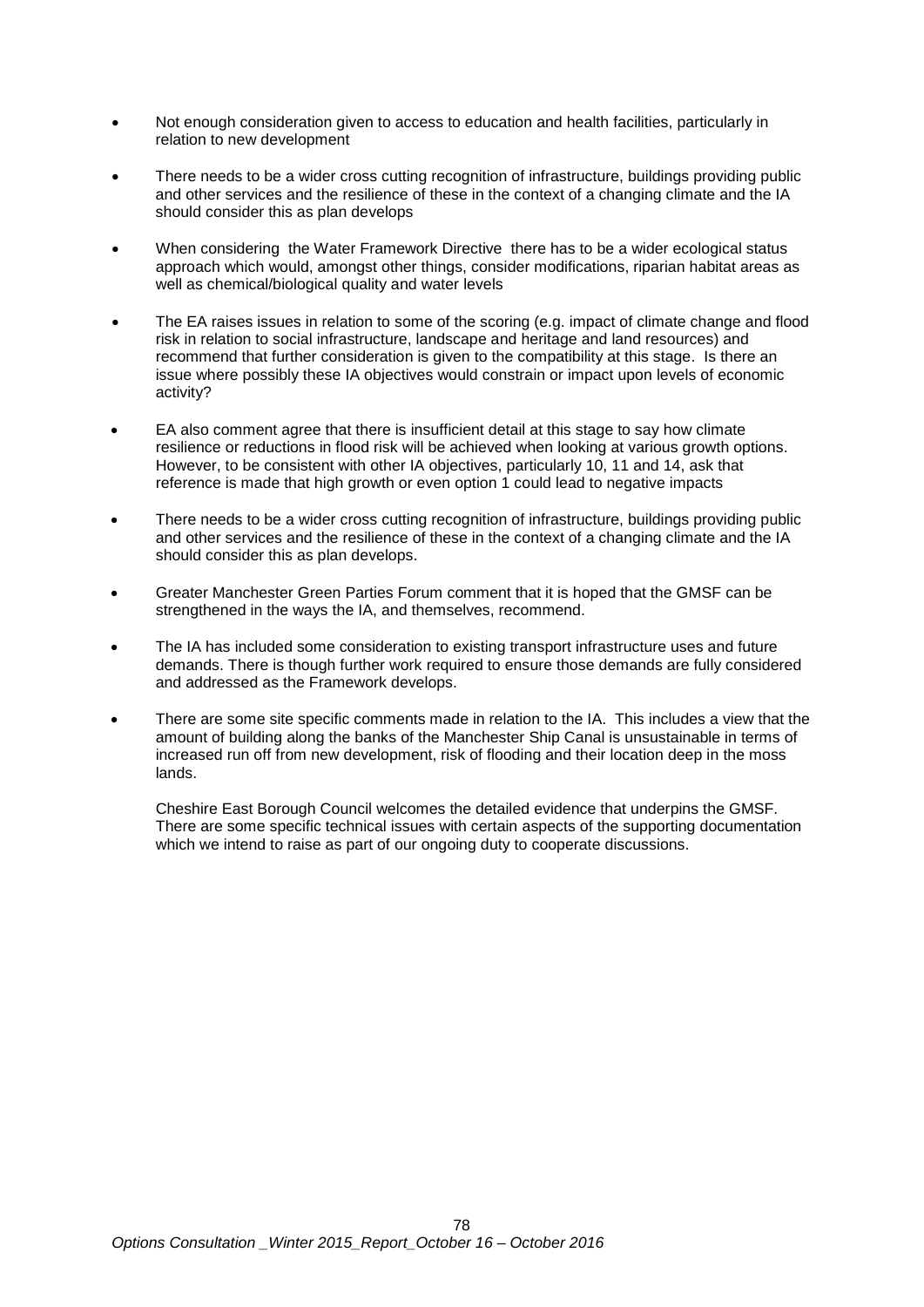#### Appendix A: List of Responders

## **Options Paper**

| <b>Full Name</b><br>Mr Simon Plowman                     | Company / Organisation<br>2BG Ltd                                    |
|----------------------------------------------------------|----------------------------------------------------------------------|
| Mr Andrew Ford                                           | <b>AFORDABLE HOMES</b>                                               |
|                                                          |                                                                      |
| Mr Roger Bravey                                          | <b>Allotments Stockport</b>                                          |
| Anne McNally                                             | Anne McNally                                                         |
| Mr Chris Hall                                            | <b>Arndale Properties Limited</b>                                    |
| Mr Matthew Waugh                                         | Argiva                                                               |
|                                                          | <b>Aubrey Wise</b><br><b>B</b> Turner                                |
| <b>B</b> Turner                                          | <b>Barton Willmore</b>                                               |
| Mr Craig Barnes                                          |                                                                      |
|                                                          | <b>Batley Properties Limited</b>                                     |
|                                                          | Bill Hetherington & Greenbank Partnerships                           |
| Mr. David Proctor                                        | Blackburn with Darwen Borough Council<br>Bloor Homes and Jones Homes |
| <b>Bernard Greep</b>                                     | Bolton Friends of the Earth                                          |
| Ms Elizabeth Shepherd                                    |                                                                      |
| C & J Bradley<br>Mr John Houston                         | C & J Bradley<br>Calderdale MBC                                      |
| Mrs Debbie Fifer                                         |                                                                      |
|                                                          | <b>Canal and River Trust</b>                                         |
| <b>Wendy Cocks</b>                                       | Care and Repair England<br><b>CBRE Global Investors</b>              |
|                                                          | <b>Cheshire East Council</b>                                         |
| <b>Cheshire East Council</b><br><b>Ms Alison Marland</b> |                                                                      |
| Mr. Alan Chorlton                                        | <b>Chorley Council</b><br>Chorlton Planning Ltd                      |
| <b>Church Commissioners for England</b>                  | <b>Church Commissioners for England</b>                              |
| Mr. Anthony Aitken                                       | <b>Commercial Estates Group</b>                                      |
| Ms. Claire Lowe                                          | <b>Corridor Manchester</b>                                           |
| Mr. Michael Durrington                                   | Culcheth and Glazebury Parish Council                                |
| David Kemp                                               | David Kemp                                                           |
|                                                          | <b>Denton South Councillors</b>                                      |
| Dr Jeremy Carter                                         | Dr Jeremy Carter                                                     |
| <b>EDF Energy</b>                                        | <b>EDF Energy</b>                                                    |
| <b>Elaine Hallows</b>                                    | <b>Elaine Hallows</b>                                                |
| Ellandi LLP                                              | Ellandi LLP                                                          |
|                                                          | <b>English Cities Fund</b>                                           |
| Mrs Helen Telfer                                         | <b>Environment Agency</b>                                            |
| <b>Frederic Robinson</b>                                 | Frederic Robinson                                                    |
| <b>Chris Sinton</b>                                      | <b>GL Hearn Limited</b>                                              |
| Ms. Nicole Penfold                                       | Gladman Developments Ltd                                             |
| Sophie Handler                                           | <b>GM Ageing Hub</b>                                                 |
| <b>GM Green Parties Forum</b>                            | <b>GM Green Parties Forum</b>                                        |
| <b>GM Property Venture Fund</b>                          | <b>GM Property Venture Fund</b>                                      |
| <b>Grasscroft Homes and Property</b>                     | <b>Grasscroft Homes and Property</b>                                 |
| Mr Fred Crawshaw                                         | <b>Great Places Housing Group</b>                                    |
| Mr. David Butler                                         | <b>GM Cycling Campaign</b>                                           |
| Mr Bernard Ekbery                                        | <b>GM Green parties Forum</b>                                        |
| Ms. Anne Selby                                           | <b>GM Natural Capital Group</b>                                      |
| Mr. Peter Davies                                         | <b>GM Waste Disposal Authority</b>                                   |
| Dr Andrew Taylor                                         | <b>Greenfield and Grasscroft Residents Association</b>               |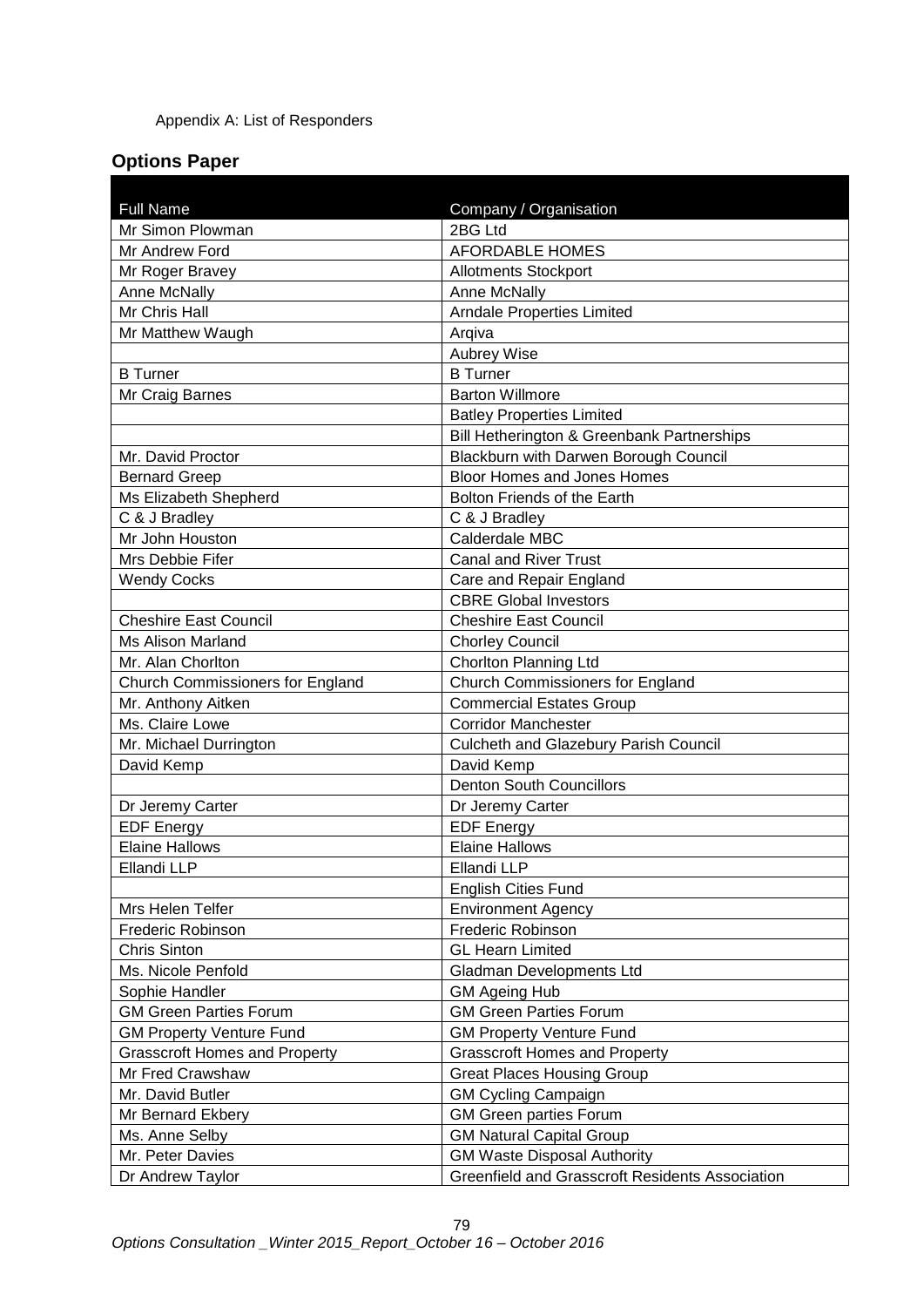| <b>Marlene Bailey</b>             | <b>Greenfield and Grasscroft Residents Association</b> |
|-----------------------------------|--------------------------------------------------------|
| Mrs Julie Thompson                | <b>Hamilton Davies Trust</b>                           |
|                                   | <b>Hardy Family</b>                                    |
| Mr. Rhian Davitt-Jones            | <b>Harworth Estates</b>                                |
| Mr. Mark James                    | <b>High Peak</b>                                       |
| Kristian Marsh                    | <b>Highways England</b>                                |
| <b>HIMOR Group Ltd</b>            | Himor Group Ltd                                        |
| Ms. Emily Hrycan                  | Historic England                                       |
| Mr. Matthew Good                  | Home Builders Federation                               |
| Housing the Powerhouse            | Housing the Powerhouse                                 |
|                                   | <b>INEOS Upstream LTD</b>                              |
|                                   | intu Properties PLC                                    |
| Mr. John Shephard                 | J & J Design on behalf of Manchester Gospel Hall Trust |
| Jean Kay                          | Jean Kay                                               |
| Mr Richard Hollinson              | <b>Kirklees Council</b>                                |
|                                   | Labour MP for Worsley and Eccles South                 |
| Ms Barbara Keeley MP              |                                                        |
|                                   | Leigh Pemberton Estate                                 |
| Liz Plevin                        | Liz Plevin                                             |
| <b>M</b> Miles                    | <b>M</b> Miles                                         |
| Maggie McKay                      | Maggie McKay                                           |
| Manchester Friends of the Earth   | Manchester Friends of the Earth                        |
| Jonny Sadler                      | Manchester: A Certain Future Steering Group            |
| <b>Andrew Moorhouse</b>           | <b>Marple Civic Society</b>                            |
|                                   | McCarthy and Stone Retirement Lifestyles Ltd.          |
| Messrs P and J Jeffries           | Messrs P and J Jeffries                                |
|                                   | Minerals and Waste Planning Unit                       |
| Mr Andrew Grundy                  | Mr Andrew Grundy                                       |
| Mr Christian Name Kenneth Lowndes | Mr Christian Name Kenneth Lowndes                      |
| Mr David Leaver                   | Mr David Leaver                                        |
| Mr David Steel                    | Mr David Steel                                         |
| Mr Keith Williams                 | Mr Keith Williams                                      |
| Mr Mike Holliss                   | Mr Mike Holliss                                        |
| Mr Paul Jeffries                  | Mr Paul Jeffries                                       |
| Mr Richard Fordham                | Mr Richard Fordham                                     |
| <b>Mr Richard Venes</b>           | Mr Richard Venes                                       |
| Mr Rob Hallows                    | Mr Rob Hallows                                         |
| Mr William Griffiths              | Mr William Griffiths                                   |
| Mr. Ian Estall                    | Mr. Ian Estall                                         |
| Ms Jane Douglas                   | Ms Jane Douglas                                        |
| <b>Ms Patricia Scott</b>          | Ms Patricia Scott                                      |
| Ms Susan Hawksworth               | Ms Susan Hawksworth                                    |
| Colin Robinson                    | Nathaniel Litchfield and Partners                      |
|                                   | National Federation of Gypsy Liaison Groups            |
| Mr Alan Hubbard                   | <b>National Trust</b>                                  |
| Ms. Janet Baguley                 | Natural England                                        |
| Mr David Neame                    | <b>Neame Sutton</b>                                    |
| Mr. Justin Cove                   | Nexus Planning Ltd                                     |
| Mrs Andrea Hallissey              | North West Counties Allotment Association              |
| Ms. Christine Ellis               | North West Planning Aid Service                        |
| Mr robin Lawler                   | northwards housing                                     |
| <b>Graham Bee</b>                 |                                                        |
|                                   | Orbit Development part of Emerson Group                |
| Mr Andrew Coney                   | P Wilson and Company LLP                               |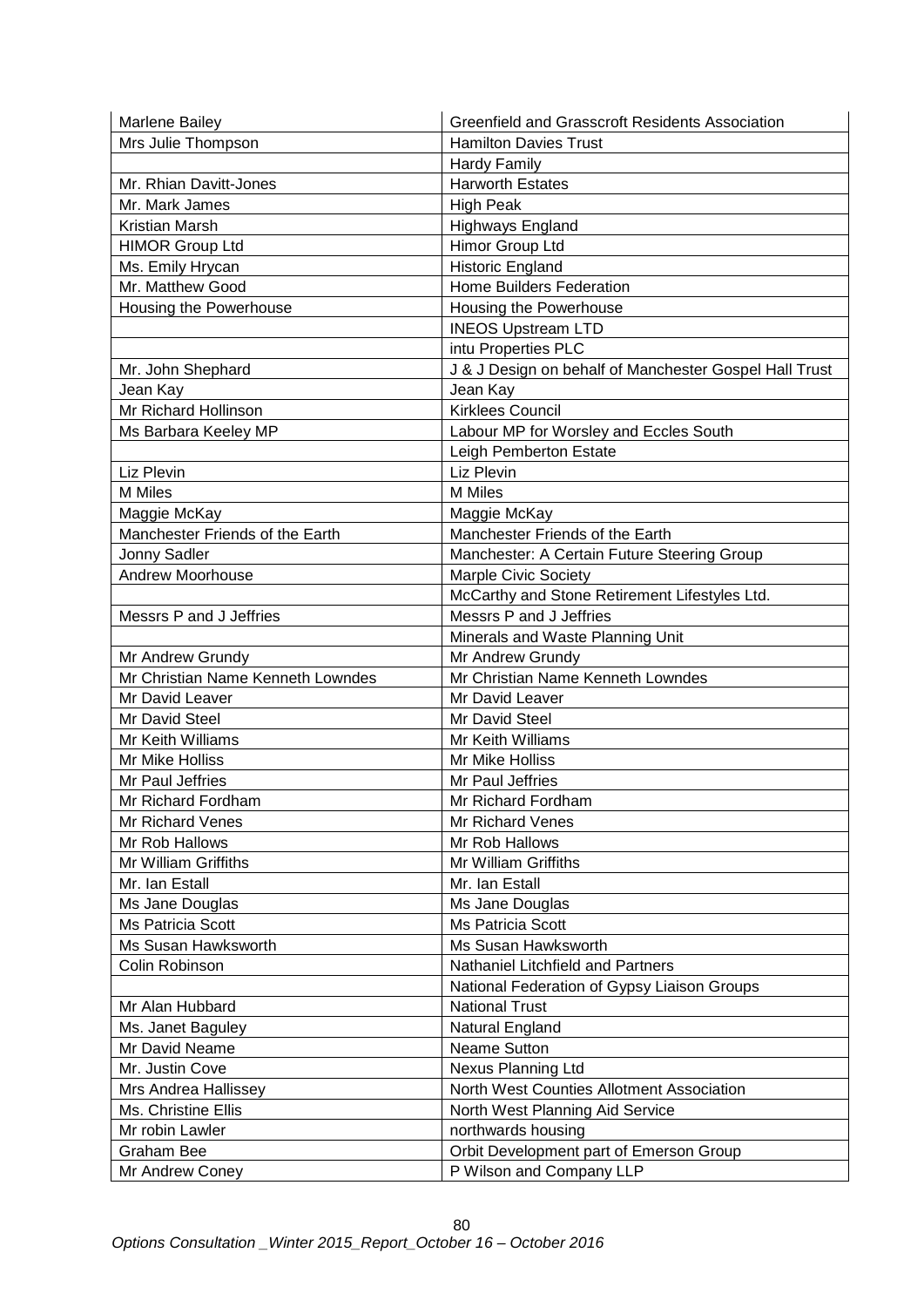| Pam Rimmer                                 | Pam Rimmer                                            |
|--------------------------------------------|-------------------------------------------------------|
| Ms. Louise Morrissey                       | Peel Group                                            |
| Mr Sebastian Tibenham                      | Pegasus group                                         |
| Mr. Sean McBride                           | Persimmon Homes North West                            |
| R Shenton                                  | R Shenton                                             |
| Rachel Jones                               | Rachel Jones                                          |
| Mr. Tony Hothersall                        | <b>Red Rose Forest</b>                                |
| Mr Christian Name Kenneth Lowndes          | Resident                                              |
| Mr Christopher Self                        | Resident                                              |
| Mr. Jonathan Bloor                         | <b>Richborough Estates</b>                            |
| Mr Phil Snowden                            | Road Haulage Association Ltd.                         |
| Ms. Clare Tostevin                         | Rochdale Boroughwide Housing                          |
| <b>Wendy Cocks</b>                         | Rochdale Community Energy Group                       |
| Anne Storah                                | Rossendale Council                                    |
| Royal London Mutual Insurance Society Ltd. | Royal London Mutual Insurance Society Ltd.            |
|                                            | Royal Mail                                            |
| <b>Russell Homes</b>                       | <b>Russell Homes</b>                                  |
| Ms Pam Bailey                              | Saddleworth Parish Council                            |
| Dr Ray Hughes                              | Shaw and Crompton Parish Council                      |
| Ms. Hannah Richardson                      | Spawforths                                            |
| Mr David Steel                             | <b>Stamford Estate</b>                                |
| Mr. Mark Burton                            | <b>Steady State Manchester</b>                        |
| <b>Ms Sarah Knowles</b>                    | <b>Symphony Housing Group</b>                         |
|                                            | Tata Steel (UK)                                       |
| Teignbridge District Council Simon Eaton   | <b>Teignbridge District Council</b>                   |
|                                            | The Campaign to Protect Rural England, Friends of the |
| Ms Jackie Copley                           | Peak District & The NW Transport Roundtable           |
| Miss Rachel Bust                           | The Coal Authority                                    |
| Mr. Michael Kingsley                       | The Estate of Marques Kingsley Deceased               |
| Mr Ross Anthony                            | The Theatres Trust                                    |
|                                            | The Wildlife Trust for Lancashire, Manchester & North |
| Mr David Dunlop                            | Merseyside                                            |
| <b>Mr Ronald Schwarz</b>                   | <b>Tottington District Civic Society</b>              |
| Mr Michael Chang                           | Town and Country Planning Association                 |
| Mr. Graeme Scott                           | <b>Trafford Housing Trust</b>                         |
| Ms. Jenny Hope                             | United Utilities PLC (Operations)                     |
|                                            | <b>UniteGroupPLC</b>                                  |
| Wainhomes Development Ltd                  | Wainhomes Development Ltd                             |
| <b>Wallace Land Nicholas Maguire</b>       | <b>Wallace Land Nicholas Maguire</b>                  |
| Mrs Lucy Houghton                          | <b>Warburton Parish Council</b>                       |
| Mrs Joanne McGrath                         | <b>Warrington Borough Council</b>                     |
| Mr. Peter Richards                         | <b>West Lancashire Council</b>                        |
|                                            | Willsgrove Developments Limited                       |
| Mr Nick Sandford                           | <b>Woodland Trust</b>                                 |
| Yvonne Fovargue MP                         | Yvonne Fovargue MP                                    |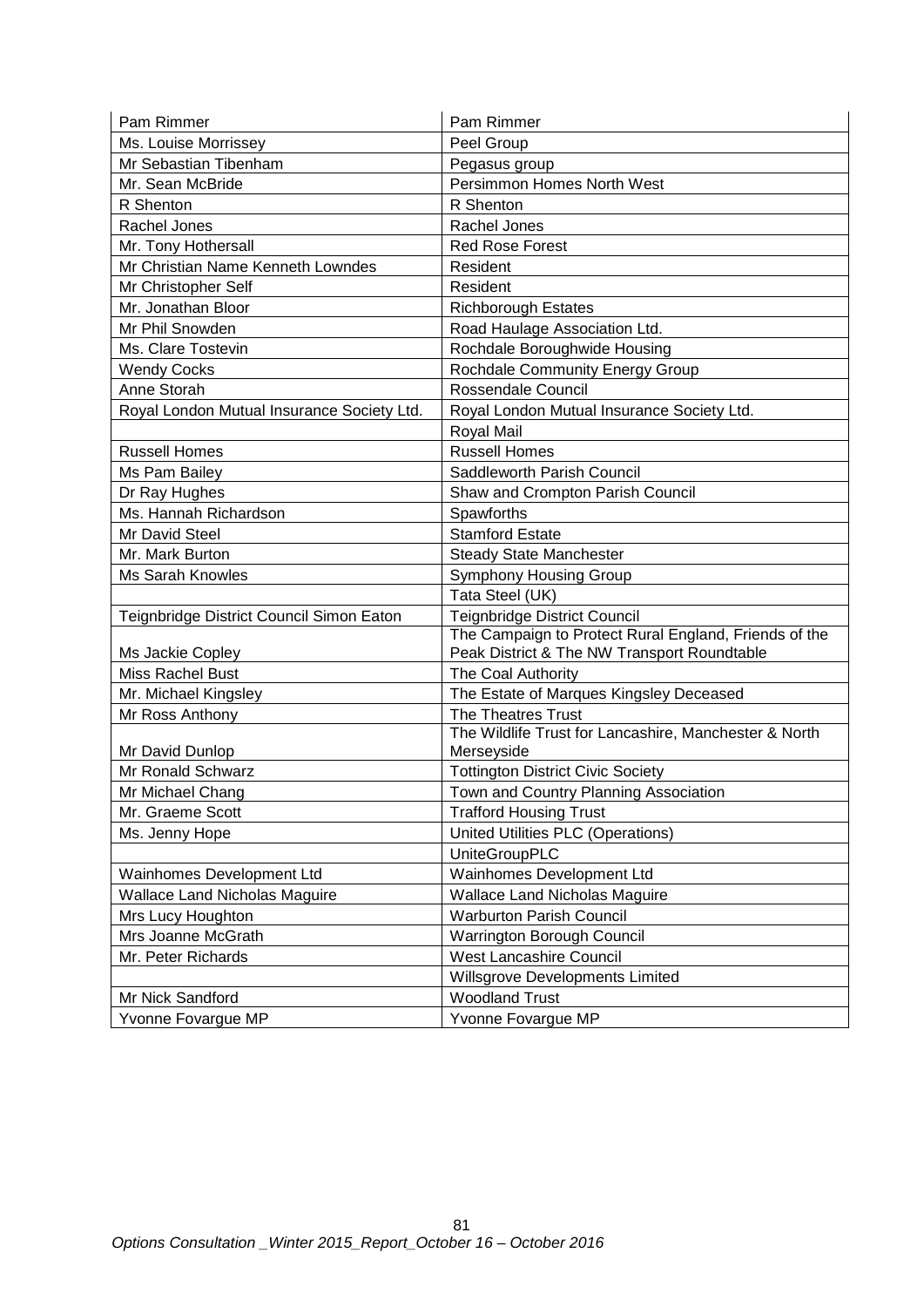# **Background Papers**

| <b>Name</b>                           | Organisation                                          |
|---------------------------------------|-------------------------------------------------------|
|                                       | <b>Batley Properties Limited</b>                      |
| Mr John Houston                       | Calderdale MBC                                        |
| <b>Cheshire East Council</b>          | <b>Cheshire East Council</b>                          |
| David Kemp                            | David Kemp                                            |
| Mrs Helen Telfer                      | <b>Environment Agency</b>                             |
| <b>Chris Sinton</b>                   | <b>GL Hearn Limited</b>                               |
| Ms. Nicole Penfold                    | <b>Gladman Developments Ltd</b>                       |
| <b>GM Green Parties Forum</b>         | <b>GM Green Parties Forum</b>                         |
| <b>GM Property Venture Fund</b>       | <b>GM Property Venture Fund</b>                       |
| Mr Bernard Ekbery                     | <b>GM Green parties Forum</b>                         |
| Kristian Marsh                        | <b>Highways England</b>                               |
| <b>HIMOR Group Ltd</b>                | Himor Group Ltd                                       |
| Ms. Emily Hrycan                      | <b>Historic England</b>                               |
| Mr. Matthew Good                      | <b>Home Builders Federation</b>                       |
|                                       | <b>INEOS Upstream LTD</b>                             |
|                                       | intu Properties PLC                                   |
|                                       | Minerals and Waste Planning Unit                      |
| David Kemp                            | Mirrlees Field Friends Group                          |
| Mr Andrew Grundy                      | Mr Andrew Grundy                                      |
| Mr John Mullen                        | Mr John Mullen                                        |
| Mr Neil Openshaw                      | Mr Neil Openshaw                                      |
| Mr Richard Venes                      | Mr Richard Venes                                      |
| Mr. Steve Birchall                    | Mr. Steve Birchall                                    |
| Mrs Frances Henry                     | Mrs Frances Henry                                     |
| Ms Jacqui Greenfield                  | Ms Jacqui Greenfield                                  |
| Colin Robinson                        | Nathaniel Litchfield and Partners                     |
| Mr Alan Hubbard                       | <b>National Trust</b>                                 |
| Ms. Janet Baguley                     | Natural England                                       |
| <b>Graham Bee</b>                     | Orbit Development part of Emerson Group               |
| Ms. Louise Morrissey                  | Peel Group                                            |
|                                       | Peel Group, DB Symmetry, Tatton Estates and           |
| Mr Sebastian Tibenham                 | <b>Brookhouse Group</b>                               |
| Mr. Sean McBride                      | DB Symmetry,                                          |
| Prof David Yates                      | Tatton Estate Management Limited, and                 |
| R Shenton                             | Brookhouse Group.                                     |
| Royal London Mutual Insurance Society |                                                       |
| Ltd.                                  | Royal London Mutual Insurance Society Ltd.            |
| <b>Russell Homes</b>                  | <b>Russell Homes</b>                                  |
| Ms Sarah Knowles                      | <b>Symphony Housing Group</b>                         |
|                                       | The Campaign to Protect Rural England, Friends of the |
| Ms Jackie Copley                      | Peak District & The NW Transport Roundtable           |
|                                       | The Wildlife Trust for Lancashire, Manchester & North |
| Mr David Dunlop                       | Merseyside                                            |
|                                       | <b>UniteGroupPLC</b>                                  |
| Wainhomes Development Ltd             | Wainhomes Development Ltd                             |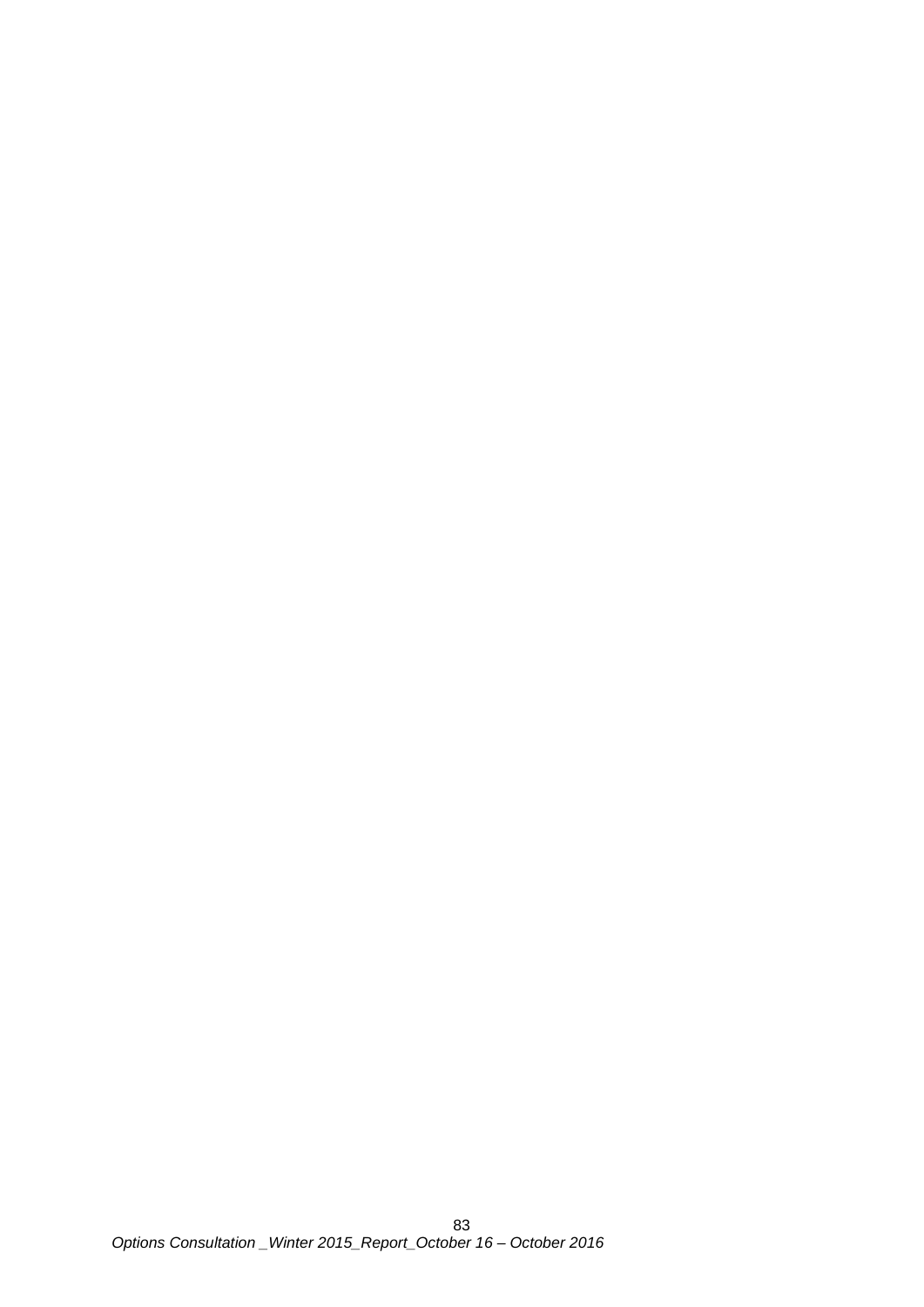### **OPTIONS CONSULTATION WINTER 2015-16 RESPONSES**

A full report outlining the range of responses received to the consultation in November 2015 has been prepared. The majority of responses related to the scope and content of the draft GMSF with more detailed responses to the 3 strategic growth options. All responses have been considered in the development of the Draft GMSF. The table below outlines the key messages from the consultation and how they have been addressed in the Draft GMSF.

| <b>General Comments</b>                                                                                                                                                                   |                                                                                                                                                                                                                                                                                                                                                                                                                                                   |
|-------------------------------------------------------------------------------------------------------------------------------------------------------------------------------------------|---------------------------------------------------------------------------------------------------------------------------------------------------------------------------------------------------------------------------------------------------------------------------------------------------------------------------------------------------------------------------------------------------------------------------------------------------|
| • Documents were difficult to understand. More accessible information,<br>such as summary documentation, would be useful.                                                                 | The general comments highlight that there are conflicting and contradictory views<br>on many issues, reflecting the different priorities of a wide range of stakeholders                                                                                                                                                                                                                                                                          |
|                                                                                                                                                                                           | We will endeavour to make documents as accessible as possible and to provide<br>summary documents                                                                                                                                                                                                                                                                                                                                                 |
| . There have been no responses made to the 2014 consultation<br>comments                                                                                                                  | Responses to the 2014 informal consultation on the evidence base were used to<br>inform the November 2015 consultation on vision, strategic objectives and growth<br>options.                                                                                                                                                                                                                                                                     |
| • The objectives should reflect the differences between the ten GM<br>authorities                                                                                                         | The GMSF is a strategic document, not simply a collation of 10 local plans. It<br>recognises that Greater Manchester comprises hundreds of different<br>neighbourhoods, all with particular issues and priorities, but it focuses on those<br>issues where there are shared objectives.                                                                                                                                                           |
| • GM should amend or broaden the scope to include the various<br>suggestions that respondents have made<br>• The GMSF should clearly set out what it will and will not be dealing<br>with | There were varying views on the scope of the GMSF with some respondents<br>arguing for a wider scope and others for a more strategic approach with issues<br>being dealt with at the lowest level possible                                                                                                                                                                                                                                        |
| . The GMSF should clearly set out what the role of Local Plans will be;<br>• GM should clarify what is local and what is strategic                                                        | The GMSF is being prepared as a joint Development Plan Document and its<br>scope has been agreed by the 10 local planning authorities. The Greater<br>Manchester Spatial Framework will set the context for lower level/district local<br>plans and will cover;<br>• set out how Greater Manchester should develop over the next two<br>decades up to the year 2035<br>• identify the amount of new development that will come forward across the |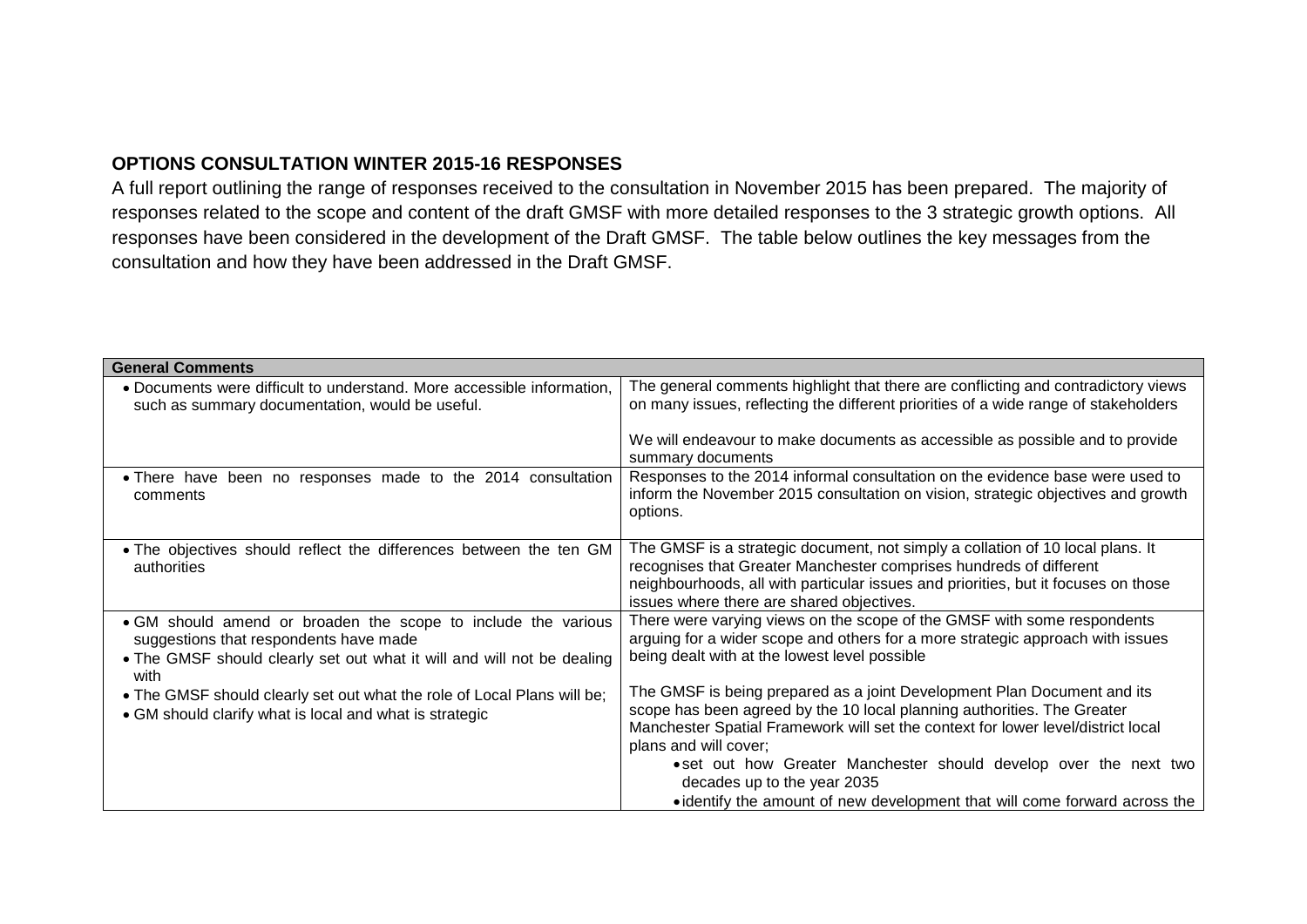|                                                                                                                                                                                                                                                                                                                                      | 10 districts, in terms of housing, offices, and industry and warehousing,<br>and the main areas in which this will be focused<br>• support the delivery of key infrastructure, such as transport and utilities<br>. protect and enhance the important environmental assets across the<br>conurbation<br>• allocate sites for employment and housing to be released from the Green<br><b>Belt</b><br>• define a new Green Belt boundary for Greater Manchester<br>The GMSF identifies strategic locations for growth and allocates sites for<br>development which are outside of the urban area. Local Plans will continue to<br>allocate sites within the urban area.<br>The Local Development Schemes for each district set out the approach to local |
|--------------------------------------------------------------------------------------------------------------------------------------------------------------------------------------------------------------------------------------------------------------------------------------------------------------------------------------|--------------------------------------------------------------------------------------------------------------------------------------------------------------------------------------------------------------------------------------------------------------------------------------------------------------------------------------------------------------------------------------------------------------------------------------------------------------------------------------------------------------------------------------------------------------------------------------------------------------------------------------------------------------------------------------------------------------------------------------------------------|
|                                                                                                                                                                                                                                                                                                                                      | preparation.                                                                                                                                                                                                                                                                                                                                                                                                                                                                                                                                                                                                                                                                                                                                           |
| · GMSF must set out the scale and distribution of housing and<br>employment for the 20 years following its adoption, not the next 20<br>years                                                                                                                                                                                        | The GMSF will set out the scale and distribution of housing and employment land<br>for the period 2015-2035. Adoption is programmed for 2018 therefore the GMSF<br>will provide a strategic context for 15+ years to inform local plans.                                                                                                                                                                                                                                                                                                                                                                                                                                                                                                               |
| • The ambition, vision and aspirations are constrained by the approach<br>used to test the options<br>• GM should consider having a 'Challenges' sub-heading in the Vision<br>and Ambition chapter<br>. GM should assess which growth options will deliver the Vision and<br>Ambition, potentially through an independent commission | Greater Manchester is ambitious for its people and places and has an ambitious<br>strategic vision articulated in the Greater Manchester Strategy and other<br>documents, for example the Growth and Reform Plan. The preferred growth<br>option is supported by appropriate evidence and was chosen by the GMCA as<br>that which is considered to deliver the vision and ambition effectively                                                                                                                                                                                                                                                                                                                                                         |
| • Respondents wanted to ensure that the Duty to Co-operate is fully<br>met, with GM engaging with adjoining authorities and private sector,<br>such as the house building industry, effectively                                                                                                                                      | There is ongoing discussion and dialogue with our neighbouring authorities as<br>required under the duty to Co-operate. Discussions have taken place with the<br>development industry collectively and through individual district meetings however<br>mechanisms are being established to enable more effective engagement over the<br>next 12 months.                                                                                                                                                                                                                                                                                                                                                                                                |
| • Strategic Development Management policies should be included in<br>the GMSF                                                                                                                                                                                                                                                        | The Draft GMSF does not contain Development Management Policies, it provides<br>the context for these to be prepared by individual districts is set by the GMSF                                                                                                                                                                                                                                                                                                                                                                                                                                                                                                                                                                                        |
| <b>Area of Assessment</b>                                                                                                                                                                                                                                                                                                            |                                                                                                                                                                                                                                                                                                                                                                                                                                                                                                                                                                                                                                                                                                                                                        |
| • Greater Manchester should not be looked at as a single HMA<br>• GM consists of at least 4 HMAs                                                                                                                                                                                                                                     | In preparing the evidence base we have considered previous work that has been<br>undertaken both at the regional/sub regional and local level.                                                                                                                                                                                                                                                                                                                                                                                                                                                                                                                                                                                                         |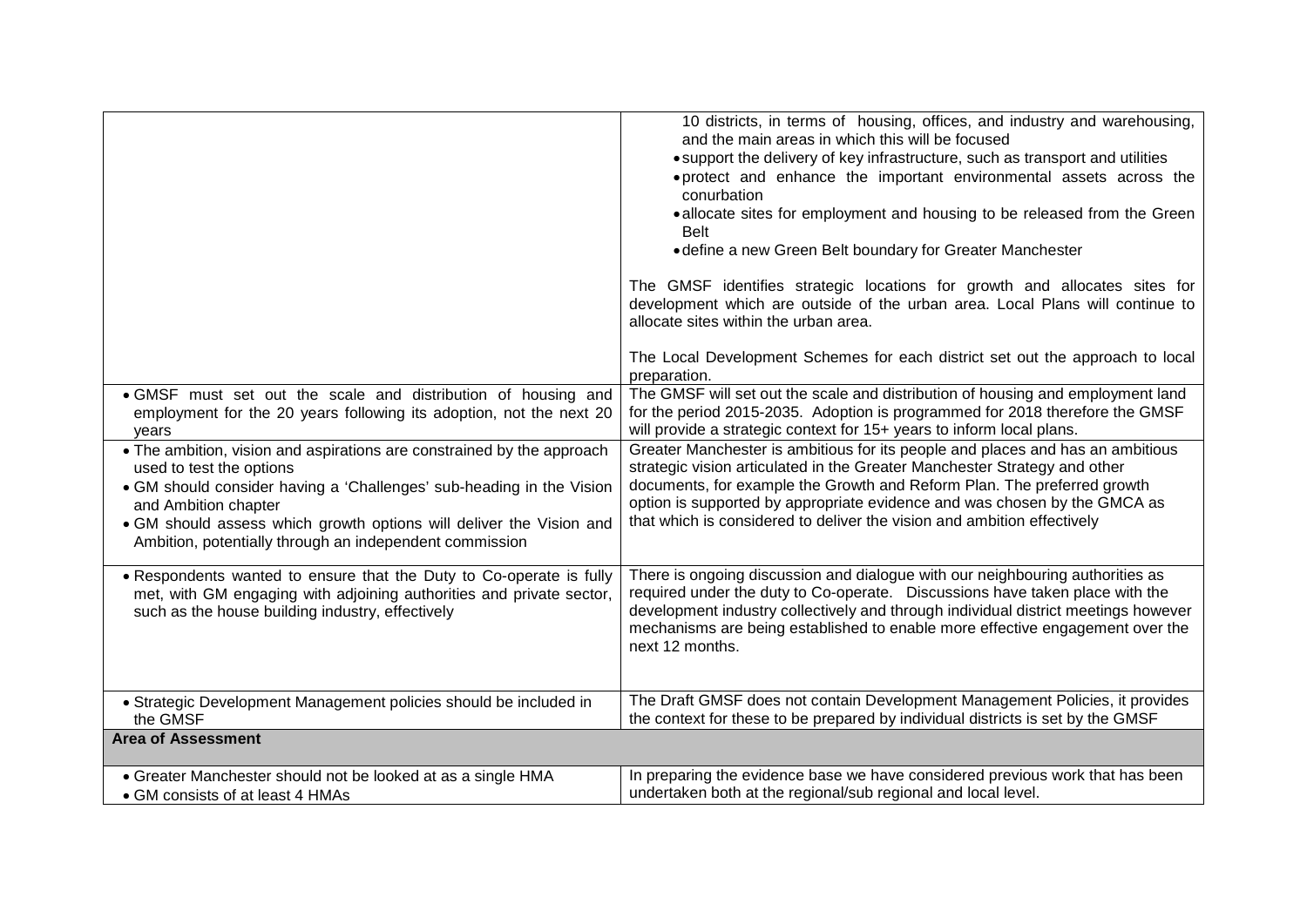| . Regard should be given to each Local Authority SHMA;                                                                                                                                                                                                                                                                               |                                                                                                                                                                                                                                                                                                                                                                                                              |
|--------------------------------------------------------------------------------------------------------------------------------------------------------------------------------------------------------------------------------------------------------------------------------------------------------------------------------------|--------------------------------------------------------------------------------------------------------------------------------------------------------------------------------------------------------------------------------------------------------------------------------------------------------------------------------------------------------------------------------------------------------------|
| • Look at a neighbourhood approach to the GMSF with 'bottom-up'<br>evidence base                                                                                                                                                                                                                                                     | We believe that our evidence supports the definition of Greater Manchester as a<br>single housing market area and that this is in line with NPPF and PPG.                                                                                                                                                                                                                                                    |
|                                                                                                                                                                                                                                                                                                                                      |                                                                                                                                                                                                                                                                                                                                                                                                              |
| • Evidence highlights the substantial differences in terms of migration<br>patterns and to some extent travel to work of the northern part of GM<br>compared to the southern part. Clearly these differences should be<br>taken into account when thinking about spatial distribution of the<br>housing and employment requirements. | We have published a SHMA which explores these issues.                                                                                                                                                                                                                                                                                                                                                        |
| • Some GM housing markets are impacted by areas outside of GM<br>• Look at the potential of meeting some of GMs OAN in areas outside<br>of GM.                                                                                                                                                                                       | We have ongoing discussions with neighbouring authorities about cross boundary<br>planning issues<br>We have ongoing discussion with neighbouring local authorities and recognise                                                                                                                                                                                                                            |
|                                                                                                                                                                                                                                                                                                                                      | that there are cross boundary issues where we need to co-operate. To date none<br>of our adjoining neighbours has indicated that they have capacity to accommodate<br>any of our housing requirement.                                                                                                                                                                                                        |
| • Without a SHMA or a SHELAA there cannot be a clear understanding<br>as to the scale and mix of housing and the range of tenures that the<br>local population in likely to need over the plan period                                                                                                                                | We have published a SHMA and information on our land supply as part of the<br>consultation on the Draft GMSF.                                                                                                                                                                                                                                                                                                |
| • Large, family homes are required;                                                                                                                                                                                                                                                                                                  |                                                                                                                                                                                                                                                                                                                                                                                                              |
| <b>Economy and Employment</b>                                                                                                                                                                                                                                                                                                        |                                                                                                                                                                                                                                                                                                                                                                                                              |
| • Recognise the substantial growth in emerging sectors - such as<br>innovation and technology, creative and digital industries, and life<br>sciences - and how this will affect demand for modern workspaces;                                                                                                                        | The Deep Dive Phase 1 report explores these issues and has informed the<br>strategy in Draft GMSF. The Deep Dives Phase 1 are published as part of the<br>evidence base.                                                                                                                                                                                                                                     |
| • Recognise the ambitions of the Northern Powerhouse<br>• Consider the full extent of the growth planned to achieve global city<br>status. There is too much emphasis on past trends;                                                                                                                                                | Greater Manchester is nationally recognised as being an ambitious and innovative<br>city region as demonstrated by our ground breaking devolution agreements. The<br>GMSF is not a stand alone strategy but is integral to Greater Manchester's overall<br>approach to Growth and Reform and reflects the ambitions to become a net<br>contributor to the UK economy by growing sustainably and inclusively. |
|                                                                                                                                                                                                                                                                                                                                      | We have considered all comments received and reviewed our evidence,<br>specifically challenges around our ambition for growth and what scale of growth<br>we need to aim for to maximise our position as the engine of growth driving the<br>Northern Powerhouse.                                                                                                                                            |
|                                                                                                                                                                                                                                                                                                                                      | The economic forecast was updated (Accelerated Growth Scenario (AGS) 2015)<br>by Oxford Economics and tested against a range of factors including the Northern                                                                                                                                                                                                                                               |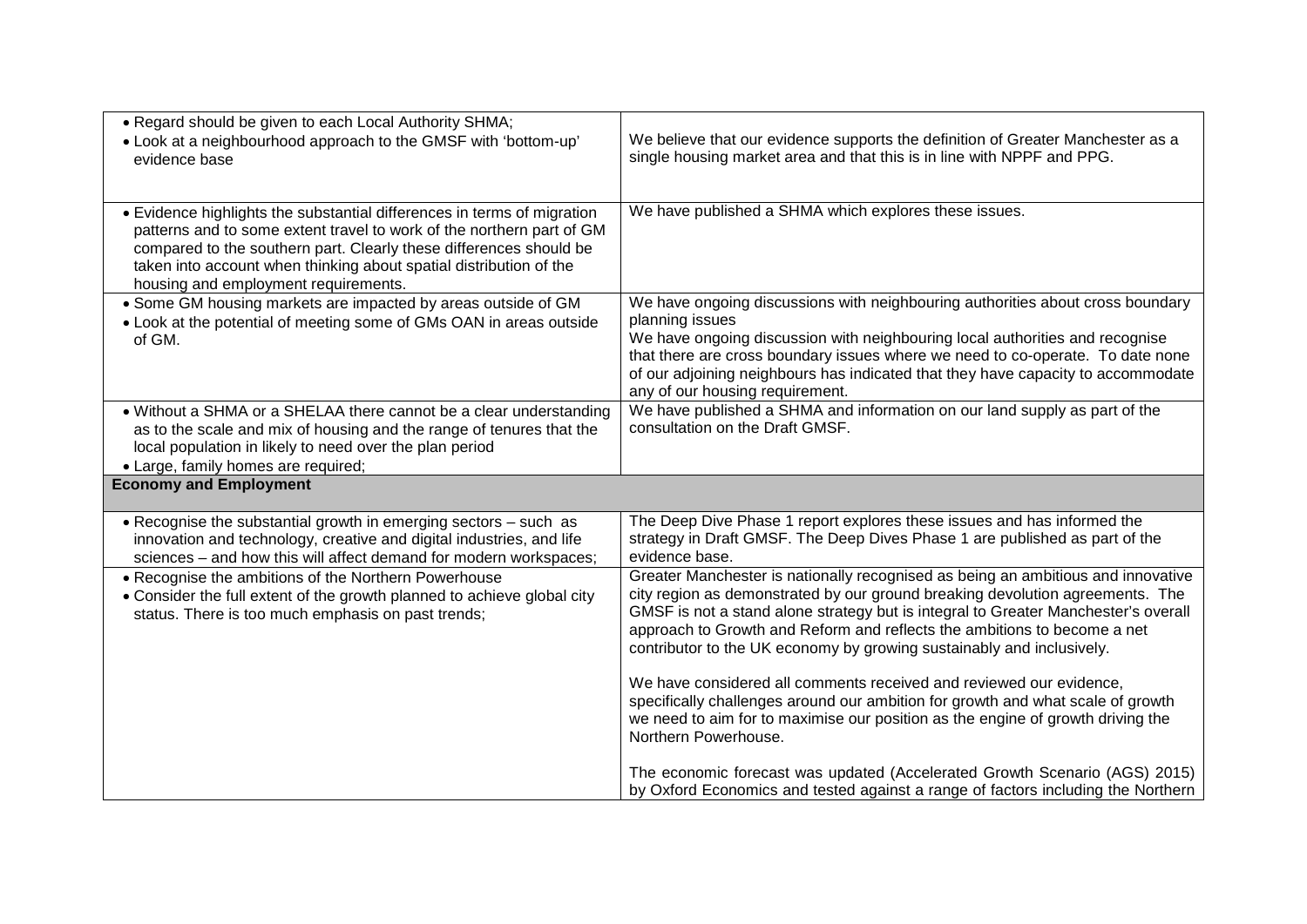|                                                                                                                                                                                                                                                                                                                                                                                                                                             | Powerhouse Independent Economic Review; forecasts produced by other leading<br>forecasting houses (Cambridge Econometrics and Experian); our assumptions<br>around resident employment rate and the potential impacts of Brexit. We also<br>undertook further work on population and household growth taking into account<br>the 2014 SNPP (released May 2016) and the Sub National household projections<br>(released July 2016). In line with our previous reports we modelled various<br>scenarios using different household representation rates and also modelled the<br>impact of the Government's Local Plan Expert Group (LPEG) recommendations<br>which were made in spring 2016.<br>Having completed this additional work it was concluded that the ambition set out<br>in the AGS 2015 whilst challenging, is robust and necessary to demonstrate our<br>continuing role in driving growth in the north of England. The AGS 2015 also<br>delivers on Greater Manchester's ambition to increase the resident employment<br>rate to ensure that more residents share in the benefits of economic growth. |
|---------------------------------------------------------------------------------------------------------------------------------------------------------------------------------------------------------------------------------------------------------------------------------------------------------------------------------------------------------------------------------------------------------------------------------------------|-------------------------------------------------------------------------------------------------------------------------------------------------------------------------------------------------------------------------------------------------------------------------------------------------------------------------------------------------------------------------------------------------------------------------------------------------------------------------------------------------------------------------------------------------------------------------------------------------------------------------------------------------------------------------------------------------------------------------------------------------------------------------------------------------------------------------------------------------------------------------------------------------------------------------------------------------------------------------------------------------------------------------------------------------------------------------------------------------------------------|
| • Make more reference to the city centre and regional centre as key<br>drivers of the regional economy;<br>• Recognise that a regional centre- based economic plan will increase<br>the need to travel and drain resources from the rest of GM / NW;<br>• Address the tourism economy in urban areas outside Manchester city<br>centre;                                                                                                     | The importance of the City Centre to the future success of Greater Manchester is<br>recognised in the Strategic Locations policy.<br>The GMSF is a plan for inclusive growth seeking overall growth by promoting<br>competitive locations as well as accelerating growth in those areas performing<br>weakly.                                                                                                                                                                                                                                                                                                                                                                                                                                                                                                                                                                                                                                                                                                                                                                                                     |
|                                                                                                                                                                                                                                                                                                                                                                                                                                             | The GMSF also recognises the role of tourism in GM.                                                                                                                                                                                                                                                                                                                                                                                                                                                                                                                                                                                                                                                                                                                                                                                                                                                                                                                                                                                                                                                               |
| . Highlight the explicit link between house building and economic<br>growth;<br>• Assumptions made about some of the factors that link<br>housing/population to need to be sensitivity tested;<br>• Analyse how planned investment will impact upon jobs growth and<br>labour force supply;<br>• All economic scenarios be subject to PopGroup modelling;<br>• Explicitly support the ambition to increase the skills of GM's<br>workforce; | We have considered all comments received and reviewed our evidence,<br>specifically challenges around our ambition for growth and what scale of growth<br>we need to aim for to maximise our position as the engine of growth driving the<br>Northern Powerhouse.<br>The economic forecast was updated (Accelerated Growth Scenario (AGS) 2015)<br>by Oxford Economics and tested against a range of factors including the Northern<br>Powerhouse Independent Economic Review; forecasts produced by other leading<br>forecasting houses (Cambridge Econometrics and Experian); our assumptions<br>around resident employment rate and the potential impacts of Brexit. We also<br>undertook further work on population and household growth taking into account<br>the 2014 SNPP (released May 2016) and the Sub National household projections<br>(released July 2016). In line with our previous reports we modelled various<br>scenarios using different household representation rates and also modelled the<br>impact of the Government's Local Plan Expert Group (LPEG) recommendations                    |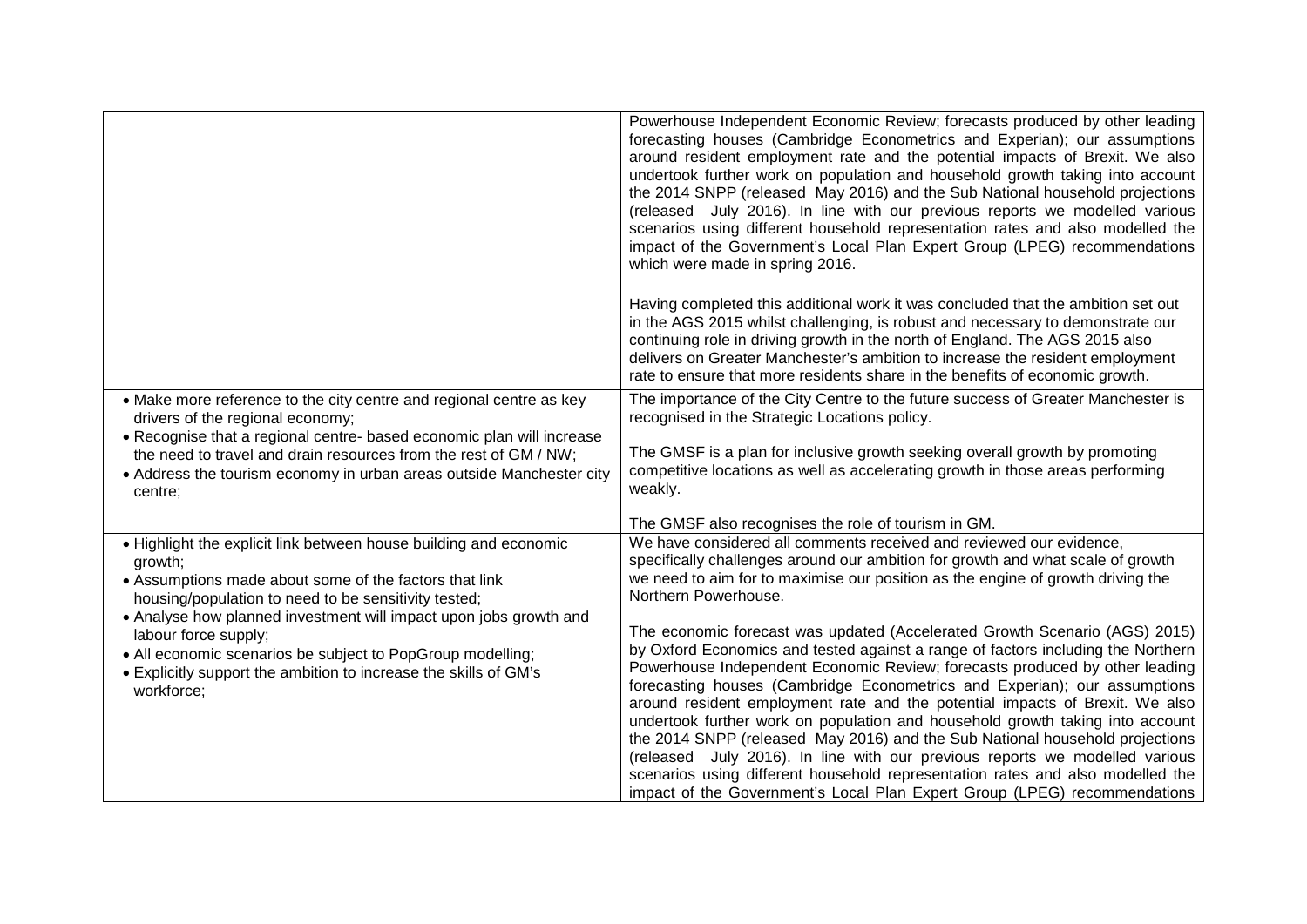|                                                                                                                                                                                                                                                                              | which were made in spring 2016.                                                                                                                                                                                                                                                                                                                                                                                                                                                        |
|------------------------------------------------------------------------------------------------------------------------------------------------------------------------------------------------------------------------------------------------------------------------------|----------------------------------------------------------------------------------------------------------------------------------------------------------------------------------------------------------------------------------------------------------------------------------------------------------------------------------------------------------------------------------------------------------------------------------------------------------------------------------------|
|                                                                                                                                                                                                                                                                              | Having completed this additional work it was concluded that the ambition set out<br>in the AGS 2015 whilst challenging, is robust and necessary to demonstrate our<br>continuing role in driving growth in the north of England. The AGS 2015 also<br>delivers on Greater Manchester's ambition to increase the resident employment<br>rate to ensure that more residents share in the benefits of economic growth.                                                                    |
|                                                                                                                                                                                                                                                                              | Work on economic forecasting takes into account the need to ensure that there is<br>a labour supply adequate to meet the job requirements and adjust<br>migration/commuting assumption if not. A key objective of the Greater<br>Manchester strategy is to enable all residents to participate and contribute to<br>economic success. It is the ambition that a significant number of the jobs created<br>will be taken by Greater Manchester residents who are not currently working. |
| • Emphasise the economic impacts of significant infrastructure projects<br>such as High Speed 2;.                                                                                                                                                                            | Opportunities offered by significant infrastructure is acknowledged particularly<br>HS2 in the City Centre and Airport Gateway policies.                                                                                                                                                                                                                                                                                                                                               |
| • The issues of retail and leisure should be addressed in further detail;                                                                                                                                                                                                    | The Draft GMSF contains policies on Retail/Culture/Tourism. The GMSF is not<br>identifying a retail hierarchy below the City Centre and principal town centres and<br>is not identifying a retail floorspace requirement for each district. This will be dealt<br>with through local plans.                                                                                                                                                                                            |
| • A more thorough assessment of the quality and viability of<br>employment land this supply is required.<br>• The economics of viable and deliverable development should be<br>identified:                                                                                   | The viability of employment land is under constant review.                                                                                                                                                                                                                                                                                                                                                                                                                             |
| • Incorporate the issues raised in the consultation, such as addressing<br>the low wage economy, land for food production and the implications<br>of an older working population in the future;<br>• Refer to culture and its link to employment needs;                      | The Draft GMSF is a spatial planning document which will be supported by other<br>plans and strategies.                                                                                                                                                                                                                                                                                                                                                                                |
| . Plan sufficiently for the logistics sector;<br>• Growth of the industrial, warehousing, logistics and manufacturing<br>sectors have been constrained by a lack of high quality<br>accommodation and the availability of large, developable sites in<br>suitable locations; | The Draft GMSF identifies a significant supply of land for industry and<br>warehousing uses (including logistics) across the conurbation. This section of the<br>plan is supported by appropriate evidence                                                                                                                                                                                                                                                                             |
| <b>Environment</b>                                                                                                                                                                                                                                                           |                                                                                                                                                                                                                                                                                                                                                                                                                                                                                        |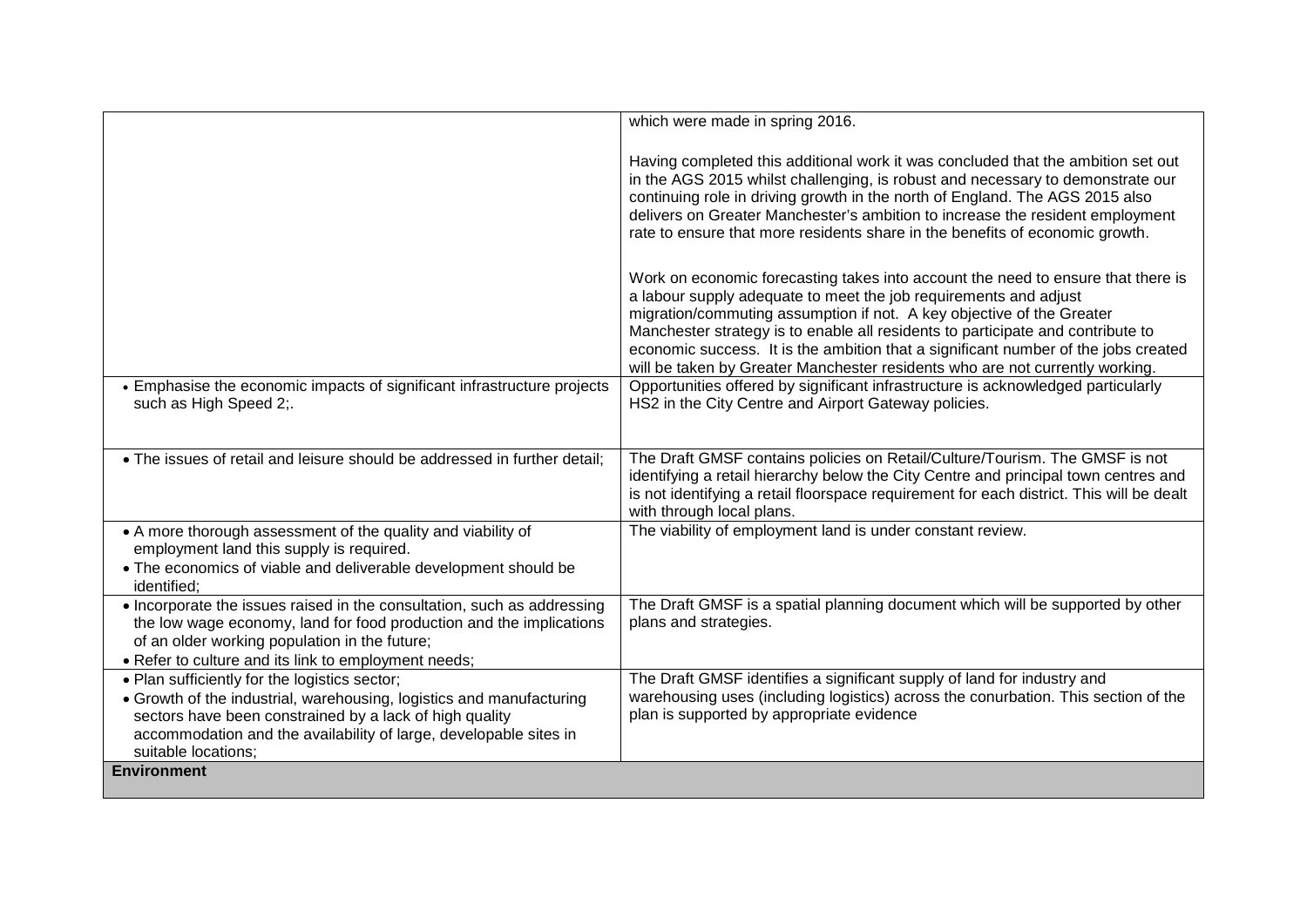| • It is considered that the strategy is overly dominated by an economic<br>agenda, with environmental and social factors not being given equal<br>consideration;<br>• GMSF should make specific reference to synergies between with<br>climate change mitigation / adaptation;<br>• There is a lack of clear commitment to addressing climate change<br>within the Vision and ambitions, pointing out that despite climate<br>change is being a crucial factor in their achievement;. | Draft GMSF acknowledges the central importance of Greater Manchester's<br>environment to its sustainable future, and the threat that climate change plays in<br>this. Mitigating and adapting to climate change is a cross cutting theme through<br>the GMSF.<br>In addition to policies around Strategic Locations for Growth and thematic policies<br>around offices, industry and warehousing and housing, the draft provides the<br>policy framework to protect and enhance key assets and increase the resilience of<br>Greater Manchester's places and people through the following policies: |
|---------------------------------------------------------------------------------------------------------------------------------------------------------------------------------------------------------------------------------------------------------------------------------------------------------------------------------------------------------------------------------------------------------------------------------------------------------------------------------------|-----------------------------------------------------------------------------------------------------------------------------------------------------------------------------------------------------------------------------------------------------------------------------------------------------------------------------------------------------------------------------------------------------------------------------------------------------------------------------------------------------------------------------------------------------------------------------------------------------|
|                                                                                                                                                                                                                                                                                                                                                                                                                                                                                       | Green Infrastructure, Nature Conservation, Trees and Woodland, The Uplands,<br>the Lowland Wetlands, River Valleys and Canals, Carbon Emissions, Resilience,<br>Air Quality, Flood Risk and Water Quality, Design, Heritage, Education, Skills and<br>Knowledge, Health and Social Inclusion. The plan is supported by appropriate<br>evidence                                                                                                                                                                                                                                                      |
| • GMSF needs to strengthen its approach to waste management and<br>the role of energy from waste;                                                                                                                                                                                                                                                                                                                                                                                     | Waste anagement is covered in the GM Waste Plan.                                                                                                                                                                                                                                                                                                                                                                                                                                                                                                                                                    |
| • GMSF needs to acknowledge an increased surface water flood risk<br>through new development;                                                                                                                                                                                                                                                                                                                                                                                         | The GMSF recognises the importance of flood risk when planning new<br>development with the inclusion of a flood and water quality policy                                                                                                                                                                                                                                                                                                                                                                                                                                                            |
| • All parts of the GMSF should recognise the contribution of the<br>landscape as an asset;                                                                                                                                                                                                                                                                                                                                                                                            | The GMSF recognises the importance of Greater Manchester's landscape scale<br>assets and seeks to protect and enhance these                                                                                                                                                                                                                                                                                                                                                                                                                                                                         |
| • Opportunities for decentralised energy networks and both strategic<br>and community- led energy schemes should be identified and<br>enabled;                                                                                                                                                                                                                                                                                                                                        | The GMSF requires developers to identify and plan for decentralised energy<br>networks                                                                                                                                                                                                                                                                                                                                                                                                                                                                                                              |
| • Green and blue infrastructure assets - both individually and as a<br>strategic network – are important, as are their role in people's<br>physical and mental wellbeing;                                                                                                                                                                                                                                                                                                             | The GMSF recognises the importance of green and blue infrastructure assets                                                                                                                                                                                                                                                                                                                                                                                                                                                                                                                          |
| • Inadequate reference is made to poor air quality. and that the<br>credibility of the GMSF is reduced through contradictory statements,<br>where it suggests addressing air quality issues is a priority and yet<br>discusses is reduced by contradictory statements relating to<br>increased air travel and more road building;                                                                                                                                                     | The GMSF recognises the need to ensure that growth is sustainable. References<br>to increased air travel are reflective of something which GMSF needs to have<br>regard to rather than something which GMSF itself proposes or creates.                                                                                                                                                                                                                                                                                                                                                             |
| • It should be recognised that heritage assets are an important element<br>of green infrastructure as they generally preserve both cultural and<br>historically significant assets;                                                                                                                                                                                                                                                                                                   | The GMSF recognises the importance of heritage assets                                                                                                                                                                                                                                                                                                                                                                                                                                                                                                                                               |
| • Major environmental improvements are needed to enhance the<br>function and ecological quality of GM river corridors and investment<br>into upstream catchment areas.; and                                                                                                                                                                                                                                                                                                           | The GMSF recognises the importance of GM rivers and upland areas.                                                                                                                                                                                                                                                                                                                                                                                                                                                                                                                                   |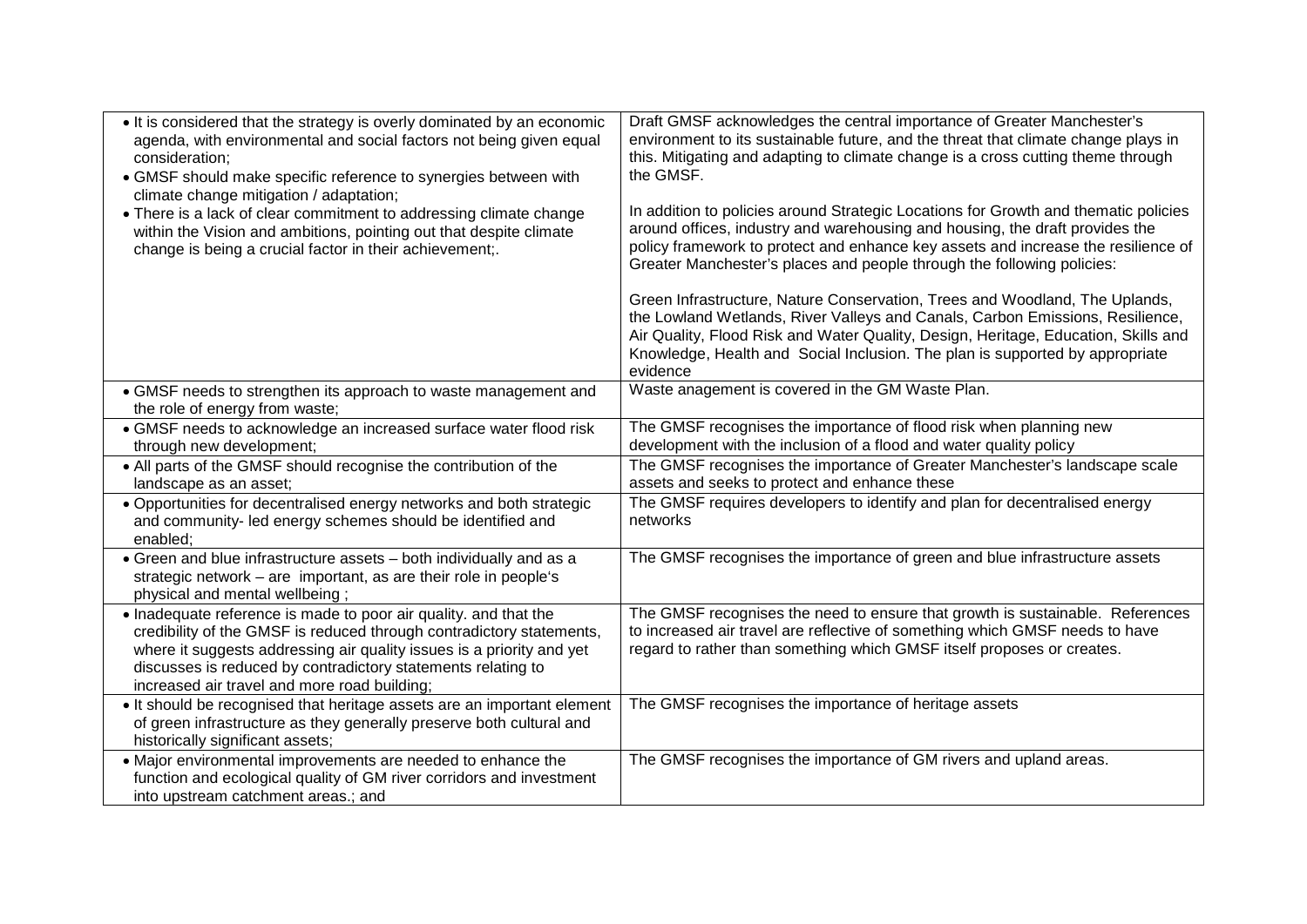| • Addressing flood risk in GM requires a multi-agency cross-border                                                                                                                      | The GMSF recognises the importance of developing catchment wide solutions to                                                                                                                                                                                                                                                                                                                                                                              |
|-----------------------------------------------------------------------------------------------------------------------------------------------------------------------------------------|-----------------------------------------------------------------------------------------------------------------------------------------------------------------------------------------------------------------------------------------------------------------------------------------------------------------------------------------------------------------------------------------------------------------------------------------------------------|
| approach.                                                                                                                                                                               | flood risk                                                                                                                                                                                                                                                                                                                                                                                                                                                |
| <b>Housing</b>                                                                                                                                                                          |                                                                                                                                                                                                                                                                                                                                                                                                                                                           |
| • A shortage of housing is the key constraint to quality of life across<br>GM;                                                                                                          | Accelerating housing delivery is a key objective for Greater Manchester. We<br>currently have land available for over 170,000 units with delivery of 5-6000 units<br>per annum and GMSF will be allocating further land to ensure that needs and<br>growth aspirations are met.                                                                                                                                                                           |
| • There is an over-reliance on middle- to high density development in<br>the inner core;                                                                                                | Development of apartments at the core of conurbation is an important element of<br>Greater Manchester's supply and the population of the City Centre has risen<br>significantly over the last 20 years. The city centre will continue to be important for<br>both employment and housing, supported by appropriate infrastructure.<br>Draft GMSF provides opportunities for increased home building in every district to<br>meet the wide range of demand |
| • GMSF is too focused on the number of new homes needed and no<br>consideration is given to size, type, and tenure of this requirement;                                                 | A SHMA has been published alongside the Draft GMSF, detailing matters such as<br>size and type.                                                                                                                                                                                                                                                                                                                                                           |
| • The type and location of new housing is critical to securing economic<br>growth and tackling constrained labour mobility;                                                             | Draft GMSF seeks to provide housing opportunities in strategic locations                                                                                                                                                                                                                                                                                                                                                                                  |
| • GMSF does not make the fundamental linkages between housing<br>and sustainable economic growth;                                                                                       | The overall housing target set out in draft GMSF and its component parts are<br>established with full regard to sustainable economic growth.                                                                                                                                                                                                                                                                                                              |
| • The document does not make enough reference to the relationship<br>between transport infrastructure and development;                                                                  | There are close working arrangements with TfGM to ensure that Transport 2040<br>is aligned with GMSF                                                                                                                                                                                                                                                                                                                                                      |
| • GMSF overlooks the health problems associated with a lack of<br>appropriate housing provision;                                                                                        | The Draft GMSF policy on health references the importance of good quality<br>housing.                                                                                                                                                                                                                                                                                                                                                                     |
| • There is a clear role for GMSF in design and housing standards;                                                                                                                       | Draft GMSF has a policy around design.                                                                                                                                                                                                                                                                                                                                                                                                                    |
| • There is a need to address the criticisms of the OAHN modelling of<br>demographics and the economy;<br>• There is an over-reliance on past trends and outdated growth<br>assumptions; | We have set out our approach to OAN in the SHMA and this is transparent and<br>reasonable in the context of the evidence we have gathered and in relation to<br>national guidance.                                                                                                                                                                                                                                                                        |
| • The assessment needs to reflect the consequences of past under<br>delivery of housing;                                                                                                |                                                                                                                                                                                                                                                                                                                                                                                                                                                           |
| . It is not just about new homes, it is also about the repair, renewal and<br>replacement of existing homes;                                                                            | Draft GMSF is primarily concerned with new development.                                                                                                                                                                                                                                                                                                                                                                                                   |
| • There is concern with delivery that the current supply is not viable                                                                                                                  | The Draft GMSF gives a strong priority to development in the urban area. There                                                                                                                                                                                                                                                                                                                                                                            |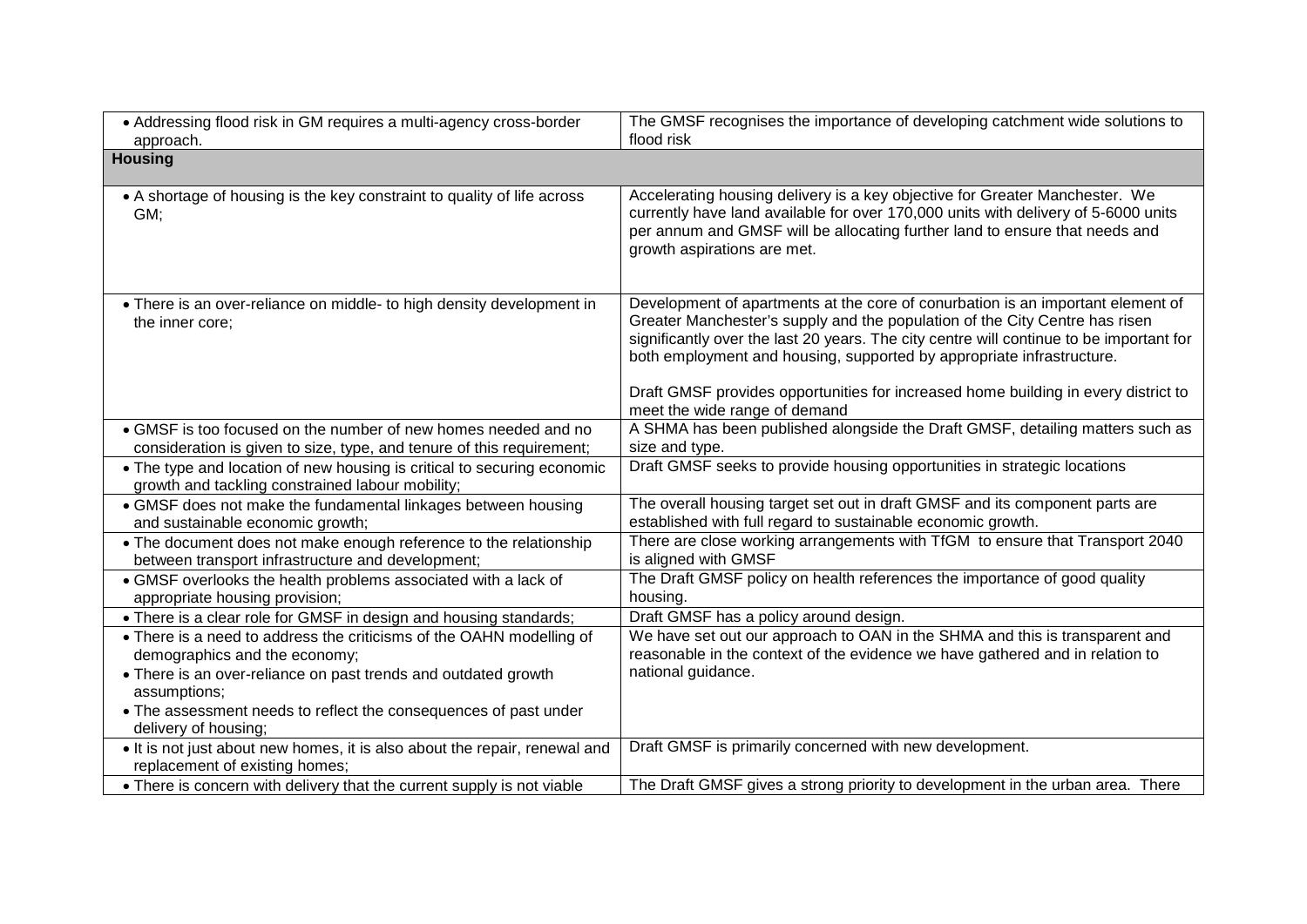| and needs a comprehensive review;<br>• The GMSF needs to reference housing construction and its economic                                                                                                                                                                                                                                                                                                                                                                                                               | are issues with the viability of some of this land however it is imperative that<br>solutions are found and that sites are brought forward to improve the quality of our<br>existing neighbourhoods and increase the choice of housing available across<br>Greater Manchester. Greater Manchester is pursuing a range of initiatives to<br>accelerate housing development including the Housing Investment Fund, the Land<br>Commission, Memorandum of Understanding (MoU) with Registered Providers.<br>This is out of scope of the GMSF |
|------------------------------------------------------------------------------------------------------------------------------------------------------------------------------------------------------------------------------------------------------------------------------------------------------------------------------------------------------------------------------------------------------------------------------------------------------------------------------------------------------------------------|-------------------------------------------------------------------------------------------------------------------------------------------------------------------------------------------------------------------------------------------------------------------------------------------------------------------------------------------------------------------------------------------------------------------------------------------------------------------------------------------------------------------------------------------|
| impacts on local amenities via construction, labour                                                                                                                                                                                                                                                                                                                                                                                                                                                                    |                                                                                                                                                                                                                                                                                                                                                                                                                                                                                                                                           |
| • Future delivery needs to attract households to the northern districts of<br>GM to balance growth and redistribute supply.                                                                                                                                                                                                                                                                                                                                                                                            | Draft GMSF sets out a strategy for inclusive growth                                                                                                                                                                                                                                                                                                                                                                                                                                                                                       |
| <b>Place</b>                                                                                                                                                                                                                                                                                                                                                                                                                                                                                                           |                                                                                                                                                                                                                                                                                                                                                                                                                                                                                                                                           |
| • Place-making issues are not given sufficient strength and importance<br>in GMSF;                                                                                                                                                                                                                                                                                                                                                                                                                                     | Draft GMSF recognises the importance of place-making.                                                                                                                                                                                                                                                                                                                                                                                                                                                                                     |
| • There needs to be clarity around what sites are strategic and non-<br>strategic;<br>• There should be more reference to the city centre as a key driver of<br>regional economy<br>• There should be more reference to town centres as key drivers of<br>their local economies and there was general support for the town<br>centre first approach;<br>• Media City and Salford Quays should rank alongside the commercial<br>core of the City Centre as an office location due to its location and<br>accessibility; | The GMSF identifies strategic locations for growth (including the City Centre, The<br>Quays and Town Centres) and allocates sites for development which are outside<br>of the urban area. Local Plans will continue to allocate sites within the urban area                                                                                                                                                                                                                                                                               |
| • Establish a more detailed evidence-led network or hierarchy of<br>centres;                                                                                                                                                                                                                                                                                                                                                                                                                                           | The GMSF identifies Greater Manchester's principal town centres. The GMSF is<br>not identifying a retail hierarchy below the City Centre and principal town centres<br>and is not identifying a retail floorspace requirement for each district. This will be<br>dealt with through local plans.                                                                                                                                                                                                                                          |
| • The existing and future provision of industrial and warehousing<br>development is biased towards the west and south-west of GM.<br>Provision should be made in the east and north-east of GM too;                                                                                                                                                                                                                                                                                                                    | Draft GMSF proposes significant provision for industry and warehousing in the<br>north and east of the conurbation                                                                                                                                                                                                                                                                                                                                                                                                                        |
| • Respondents recognised that it was likely that not all development<br>would be on brownfield land and argued that brownfield sites should<br>be complemented with new settlements and sustainable urban<br>extensions;                                                                                                                                                                                                                                                                                               | Draft GMSF has a strong focus on development in the urban area however our<br>evidence demonstrates that land outside of the urban area will also be required to<br>meet our identified employment and housing land need. Green Belt release will<br>be minimised. Our Green Belt assessment shows that all parcels of greenbelt                                                                                                                                                                                                          |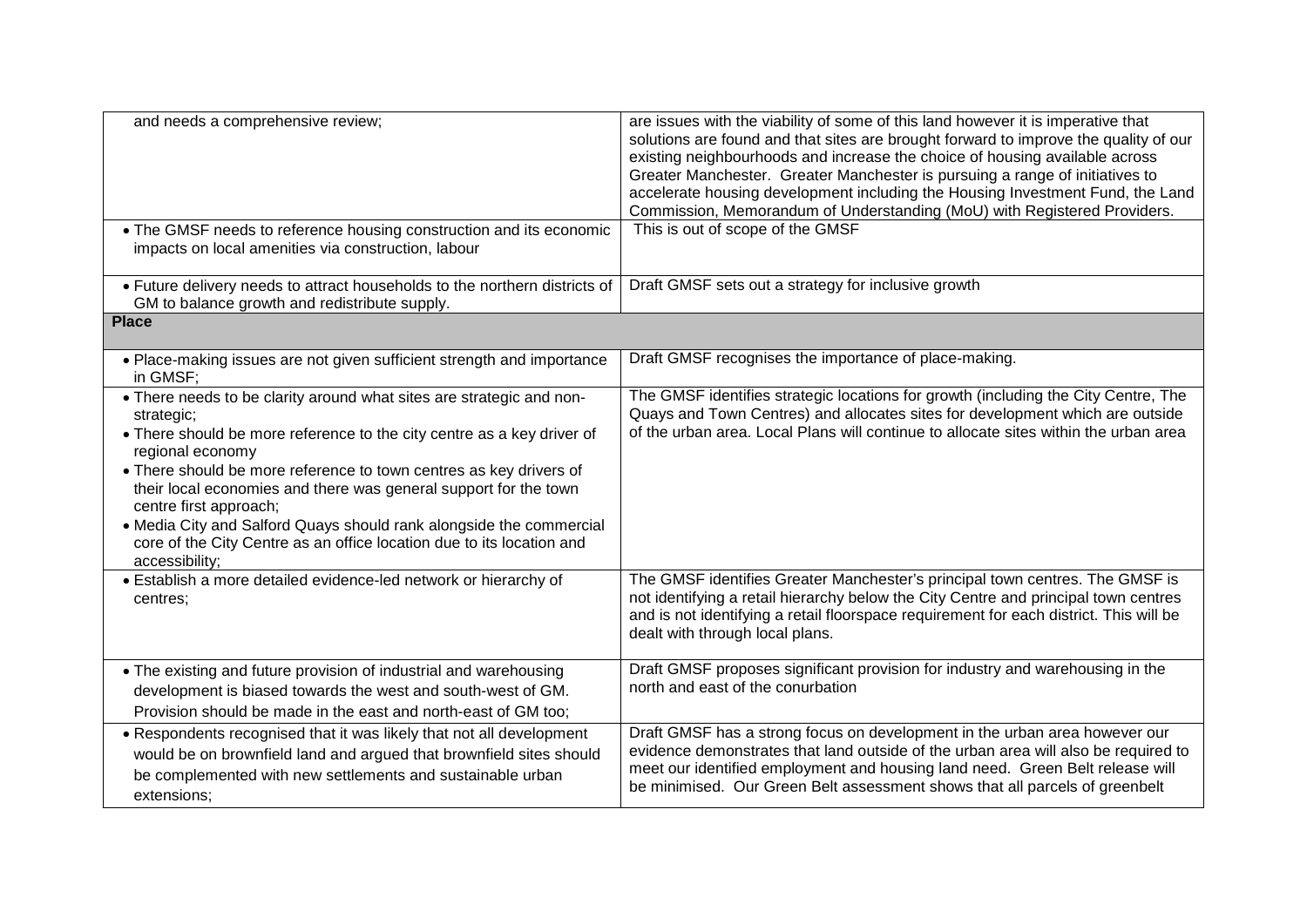| . Re-use existing buildings and previously developed land prior to<br>greenfield land; and<br>• The release of green belt land which is otherwise unconstrained<br>should be prioritised ahead of the development of non-green belt land<br>which would result in significant environmental harm<br><b>Transport</b> | meet at least one of the purposes of Green Belt therefore we have taken a<br>strategy driven approach and identified land which is, for example, of a scale to<br>accommodate growth to support infrastructure and facilities; is well connected to<br>existing public transport or can be made accessible; meets a strategic need to<br>foster inclusive growth. |
|----------------------------------------------------------------------------------------------------------------------------------------------------------------------------------------------------------------------------------------------------------------------------------------------------------------------|-------------------------------------------------------------------------------------------------------------------------------------------------------------------------------------------------------------------------------------------------------------------------------------------------------------------------------------------------------------------|
|                                                                                                                                                                                                                                                                                                                      | There are close working arrangements with TfGM to ensure that Transport 2040                                                                                                                                                                                                                                                                                      |
| • There should be a stronger linkage with the Transport Strategy 2040;                                                                                                                                                                                                                                               | is aligned with GMSF                                                                                                                                                                                                                                                                                                                                              |
| • Transport should have its own theme alongside economy, place and<br>people;                                                                                                                                                                                                                                        | Draft GMSF contains a separate policy on 'Accessibility' although transport (and<br>infrastructure in a wider sense) underpin several policies particularly the strategic<br>locations and site allocations                                                                                                                                                       |
| • The Strategic Objectives should make reference to the Metrolink and<br>proposed expansion;                                                                                                                                                                                                                         | References to Metrolink are included, as appropriate, in the draftGMSF.                                                                                                                                                                                                                                                                                           |
| • There needs to be a background document on transport;                                                                                                                                                                                                                                                              | The GMSF is underpinned by the Transport 2040 evidence base which is<br>comprehensive and wide ranging                                                                                                                                                                                                                                                            |
| • There should be more emphasis on reducing the need to travel and<br>modal shift;                                                                                                                                                                                                                                   | Draft GMSF is committed to sustainable growth and recognises the important role<br>of transport role in this.                                                                                                                                                                                                                                                     |
| • GMSF needs strengthening in the area of sustainable transport;<br>. GM should make a commitment within the GMSF to avoiding<br>building- in car dependency in new developments;                                                                                                                                    |                                                                                                                                                                                                                                                                                                                                                                   |
| · Opportunities should be capitalised on (e.g. Manchester Airport, Port<br>Salford and HS2/3);                                                                                                                                                                                                                       | Draft GMSF recognises the potential of significant infrastructure proposals                                                                                                                                                                                                                                                                                       |
| • There needs to be reflection on the scale of congestion and, the<br>issues it causes and the measures and investment required to<br>resolve them;                                                                                                                                                                  | Draft GMSF needs to be read alongside other GM plans and strategies including<br>Transport 2040.                                                                                                                                                                                                                                                                  |
| . Recognise the role that aviation plays in creating carbon and other<br>harmful emissions; and                                                                                                                                                                                                                      | Draft GMSF needs to be read alongside other GM plans and strategies including<br>the Climate Change Strategy and low carbon Implementation Plan                                                                                                                                                                                                                   |
| <b>People</b>                                                                                                                                                                                                                                                                                                        |                                                                                                                                                                                                                                                                                                                                                                   |
| • Add an ambition and vision to "improve the health and well-being of<br>Greater Manchester"";<br>• Include indicators to show increases in health, well-being and quality<br>of life;                                                                                                                               | The GMSF is a strategy to deliver sustainable development and an improved<br>quality of life for residents. The Draft GMSF contains policies around health, social<br>inclusion, education and skills as well as accessibility, resilience and<br>environmental quality.                                                                                          |
| • Include reference to mental health as a key goal of the strategy;<br>• Increase focus on social objectives and how they integrate with                                                                                                                                                                             | OAN methodology considers international migration (and it is still unclear what                                                                                                                                                                                                                                                                                   |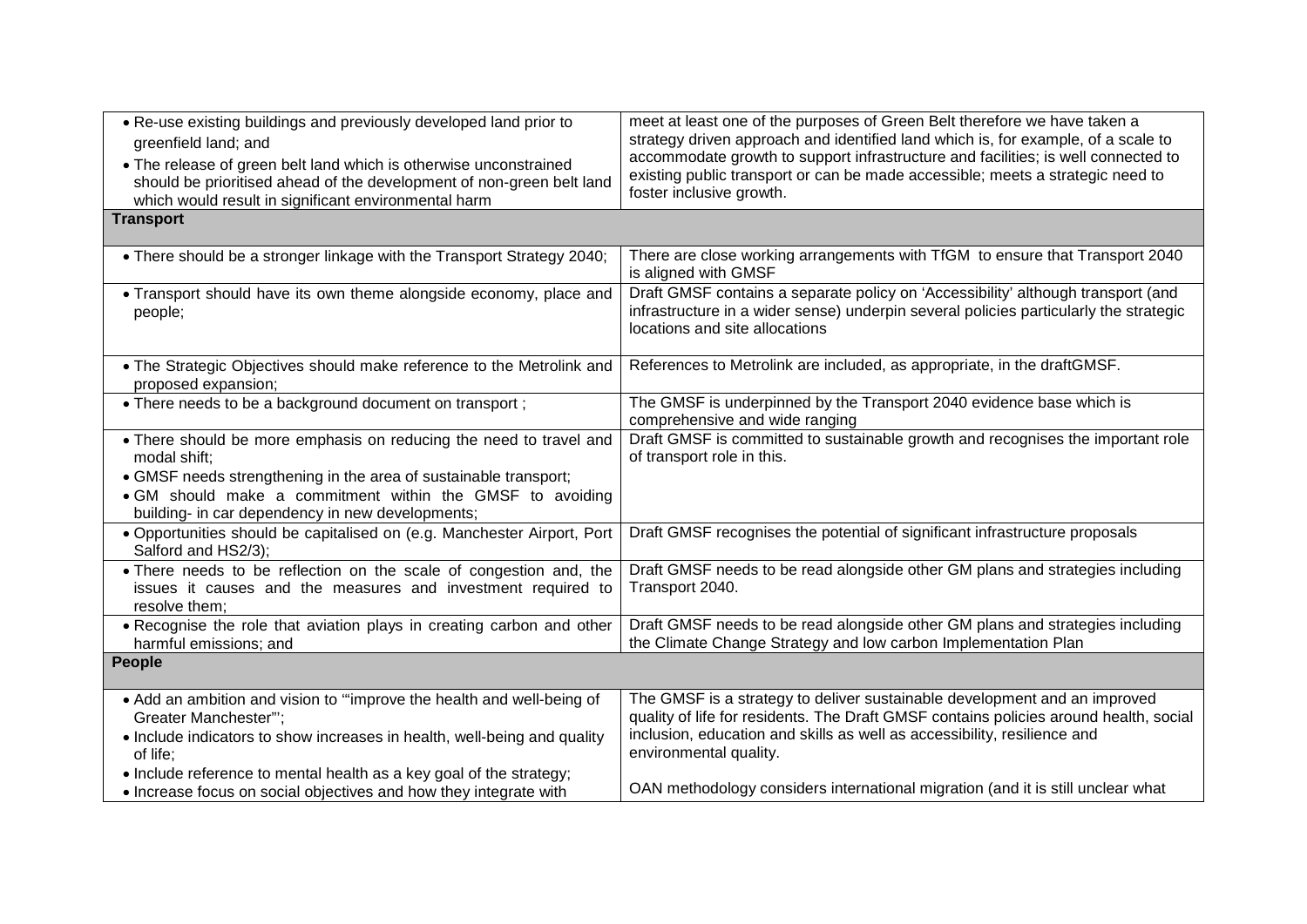| growth priorities;                                                                                                                                                                                                                                                                                                                                                                                                                                                                                                                                                            | impact Brexit will have on this in the long term) and household formation rates.                                                                                                                                                         |
|-------------------------------------------------------------------------------------------------------------------------------------------------------------------------------------------------------------------------------------------------------------------------------------------------------------------------------------------------------------------------------------------------------------------------------------------------------------------------------------------------------------------------------------------------------------------------------|------------------------------------------------------------------------------------------------------------------------------------------------------------------------------------------------------------------------------------------|
| • Understanding the growth in certain groups and cohorts (e.g. older<br>people);                                                                                                                                                                                                                                                                                                                                                                                                                                                                                              | The draft GMSF seeks to capture the benefits of growth for Greater Manchester<br>by providing a good range of new housing types for economically active<br>household                                                                     |
| • Seek to explore the reasons for past household formation rates and<br>why the 2012-based projections forecast less population growth<br>relative to previous household projections;<br>• Evidence should assume higher levels of international migration<br>coming into GM;<br>• Need to consider longer trends in migration in order to address<br>artificial impacts of the recession<br>• More work required in relation to headship rates and the impacts of<br>the recession;<br>• GMSF should not be based on negative past trends in terms of<br>household formation | The SHMA sets out our approach to population forecasts, migration and<br>household formation.                                                                                                                                            |
| • Seek to reverse migration out of GM, particularly younger,<br>economically active families                                                                                                                                                                                                                                                                                                                                                                                                                                                                                  | Draft GMSF sets out a strategy to meet a diverse range of housing needs<br>including providing choice and opportunity for working households.                                                                                            |
| • The Ambition lacks any counter-balancing statements, e.g. - for<br>example, ensuring that no drive for growth will have deleterious<br>impacts on health.                                                                                                                                                                                                                                                                                                                                                                                                                   | Comments noted                                                                                                                                                                                                                           |
| • There is a need for a GM wide health strategy with the coordination<br>of JSNAs through a GM wide assessment;                                                                                                                                                                                                                                                                                                                                                                                                                                                               | Comments noted, Draft GMSF needs to be read alongside other GM plans and<br>strategies                                                                                                                                                   |
| • There needs to be a specific reference to meeting an increasing older<br>population who would not be in employment.                                                                                                                                                                                                                                                                                                                                                                                                                                                         | The SHMA, published alongside the GMSF identifies the needs of the older<br>population.                                                                                                                                                  |
| • Increase focus is recommended on social objectives and how they<br>integrate with economic priorities.<br>• Greater focus is required on the role that the historic and<br>environmental assets play on social roles.<br>• The GMSF should show how the provision of community<br>infrastructure such as sports facilities across GM will be influenced;                                                                                                                                                                                                                    | Draft GMSF is a plan for sustainable development and sets out a strategy to<br>achieve social and environmental improvements as well as economic growth. The<br>Plan includes policies on heritage, social inclusion and infrastructure. |
| • Include reference to the quality and quantity of education provision<br>across GM.                                                                                                                                                                                                                                                                                                                                                                                                                                                                                          | Draft GMSF contains a policy of Education, Skills and Knowledge                                                                                                                                                                          |
| <b>Options</b>                                                                                                                                                                                                                                                                                                                                                                                                                                                                                                                                                                |                                                                                                                                                                                                                                          |